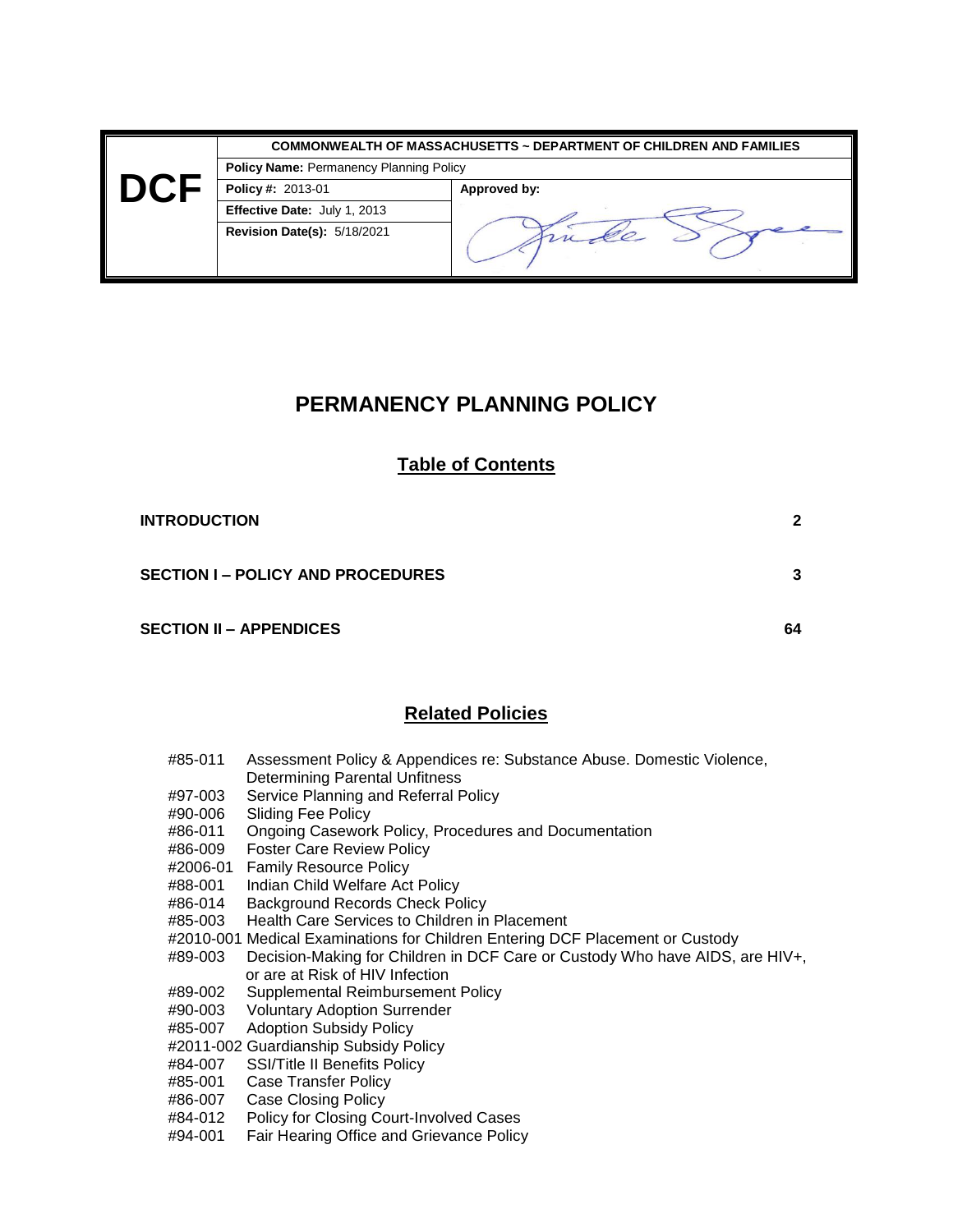## **PERMANENCY PLANNING POLICY**

## *Introduction*

The Massachusetts Department of Children and Families seeks to work with families in ways that are aligned with its Core Values for practice that is Child Driven, Family Centered, Community Focused Strength Based, Committed to Cultural Diversity/Cultural Competency and Committed to Continuous Learning/Continuous Quality Improvement. This policy provides guidance for the ways in which the Department carries out permanency planning.

Permanency planning involves a mix of child-centered, family-empowering casework and legal strategies that ensure children have caring, stable, lifetime families and that safety remains the paramount concern throughout the family's involvement with the Department. Permanency planning begins with the goal of safely maintaining a child at home. If placement becomes necessary to ensure safety, the child's first goal is reunification with her/his family.

If the risk posed to the child's safety by her/his family remains high and the prognosis for reunification is poor, an alternative plan for permanency is developed concurrently with the family. As soon as the Department determines that reunification is not in the child's best interests, an alternative permanency plan is established. This permanency plan will be adoption, guardianship or permanent care with kin, or an alternative planned permanent living arrangement – e.g., continued placement with a permanent foster family, living independently or long term care with an adult service agency. Within 12 months following the date of placement, the child's permanency plan is reviewed by the court at a Permanency Hearing. At all Permanency Hearings, until the court approves a permanency plan other than reunification, the Department continues to make, document and provide the court with information demonstrating the reasonable efforts made to reunify the child with her/his parent(s). Once the court approves a permanency plan other than reunification and also determines that the approved permanency plan is inconsistent with reunification or that continuation of reasonable efforts to reunify is no longer required, the Department is required to make reasonable efforts to achieve the permanency plan determined by the court. If Termination of Parental Rights (TPR) has not already been initiated, it will be initiated within 15 months after date of placement unless the Department determines that there is a compelling reason not to.

Case record documentation is critical to support timely decision-making in permanency planning. This documentation encompasses all case management activities and decisions regarding the child and family, and reflects the reasonable efforts made to prevent placement, to reunify the family, and to achieve permanency in a timely manner. The Departments efforts to achieve a permanent plan for children in its cases will be reflected in the record keeping system utilized by the Department.

#### **While Department case practice centers on supporting each child's need for safety, permanency and well-being, additional permanency-related clinical and legal practice goals are to:**

- Focus on building family strengths in caring for their children
- Maintain continuity in and strengthen children's connections to family, school and community
- Respect the diversity of families' and children's backgrounds, while promoting early permanency decisions and outcomes for children
- Actively and early involve families in service planning, reviews and decision-making about permanency options to meet children's urgent need for stability and continuity
- Promote stability for children in placement

Throughout its work with families, the Department recognizes that a child's sense of time is different than an adult's; what seems like a brief period of time for an adult may seem to be a lifetime for a young child.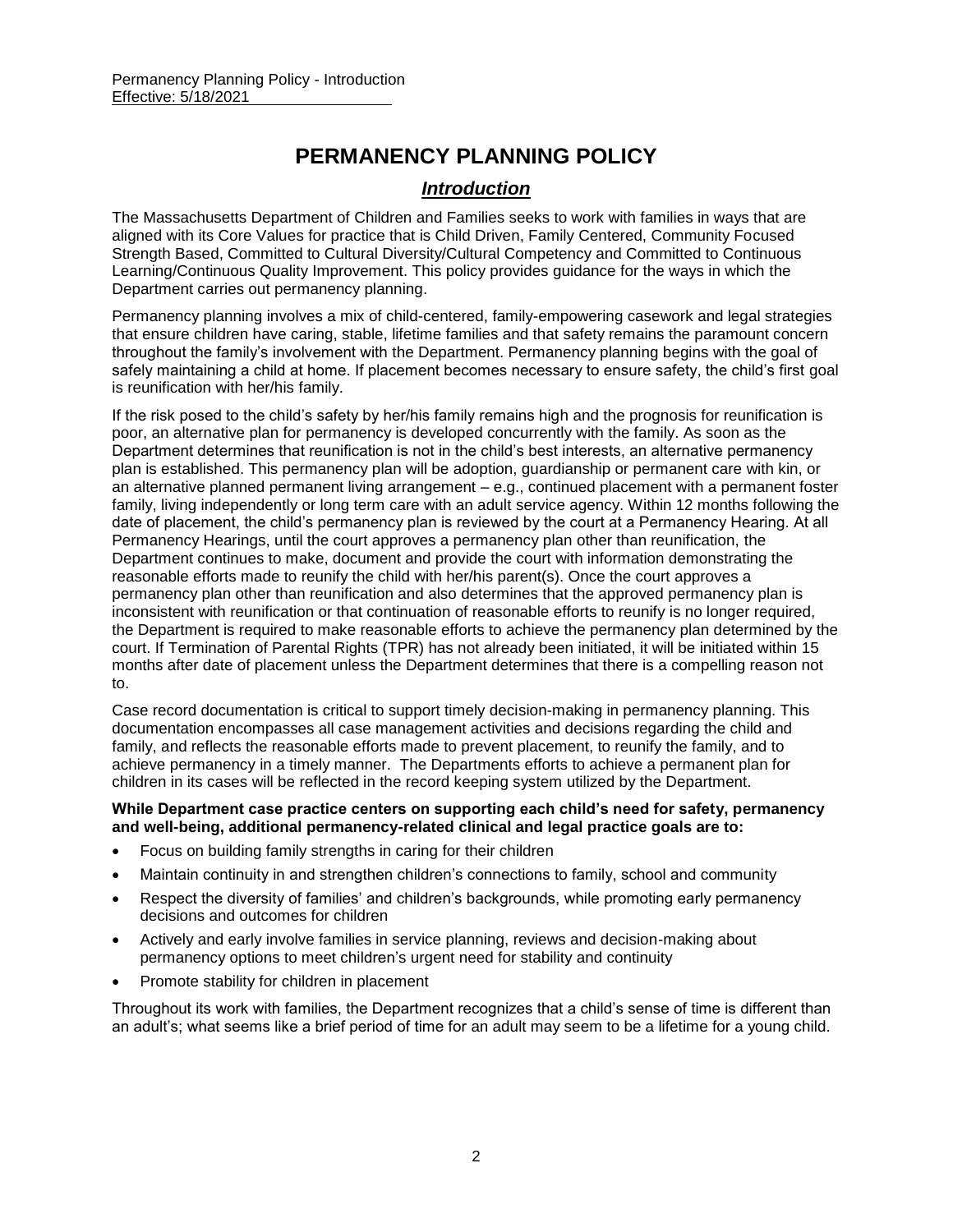# **SECTION I – POLICY AND PROCEDURES**

| Role of Director of Areas in Permanency Planning                                                                                                                                                                                                                                                                                                                                                                                                                                                                  | 4                                                                    |
|-------------------------------------------------------------------------------------------------------------------------------------------------------------------------------------------------------------------------------------------------------------------------------------------------------------------------------------------------------------------------------------------------------------------------------------------------------------------------------------------------------------------|----------------------------------------------------------------------|
| <b>Maintaining Permanency: Family Preservation / Placement Prevention</b><br>Reasonable Efforts to Strengthen and Stabilize Families Include<br>When Reasonable Efforts Are Not Required by Statute<br>Documentation of Reasonable Efforts                                                                                                                                                                                                                                                                        | 5<br>5<br>6<br>$\overline{7}$                                        |
| <b>Placement in Out-of-Home Care</b><br>Pursuing Department Care/Voluntary Placement Agreement, Court Custody OR<br>Parental Surrender; 3 <sup>rd</sup> Party Custodians<br><b>Considering Placement Options</b><br>Preparation for and Activities at Time of Placement<br>Changes in Placement                                                                                                                                                                                                                   | 8<br>10<br>12<br>13<br>16                                            |
| <b>6 Week Placement Review</b>                                                                                                                                                                                                                                                                                                                                                                                                                                                                                    | 17                                                                   |
| <b>Permanency Planning Conferences</b>                                                                                                                                                                                                                                                                                                                                                                                                                                                                            | 20                                                                   |
| <b>Termination of Parental Rights</b>                                                                                                                                                                                                                                                                                                                                                                                                                                                                             | 24                                                                   |
| <b>Permanency Plans and Permanency Hearings</b>                                                                                                                                                                                                                                                                                                                                                                                                                                                                   | 25                                                                   |
| Achieving Permanency through Stabilization of Family<br>Procedures                                                                                                                                                                                                                                                                                                                                                                                                                                                | 27<br>27                                                             |
| Achieving Permanency through Reunification of Family<br>Prior to Reunification<br>At Time of Child's Return Home<br>Following Child's Return Home                                                                                                                                                                                                                                                                                                                                                                 | 29<br>29<br>31<br>31                                                 |
| <b>Achieving Permanency through Adoption</b><br>Implementing Adoption Plan<br>Responsibilities of Adoption Social Worker Prior to Adoption Placement<br><b>Adoption Matching</b><br>Who May Adopt<br>Reasonable Efforts to Achieve Adoption When a Match Must be Found<br>Responsibilities of Recruitment Staff<br>Responsibilities of Adoption Social Worker When Placement Identified<br><b>TPR Hearings and Decisions</b><br><b>Post-Termination Contact</b><br>Post-Adoption Contact<br>Adoption Legalization | 33<br>33<br>35<br>36<br>36<br>37<br>37<br>38<br>39<br>40<br>41<br>43 |
| <b>Achieving Permanency through Guardianship</b><br>Implementing Guardianship<br>Guardianship Legalization                                                                                                                                                                                                                                                                                                                                                                                                        | 45<br>46<br>47                                                       |
| Achieving Permanency through Care with Kin<br>Procedures                                                                                                                                                                                                                                                                                                                                                                                                                                                          | 49<br>49                                                             |
| <b>Achieving Permanency through</b><br><b>Alternative Planned Permanent Living Arrangement</b><br>Establishing Permanency through Alternative Planned Permanent Living Arrangement                                                                                                                                                                                                                                                                                                                                | 51<br>51                                                             |
| <b>Permanency Planning for Youth in Department Placements</b><br>Overview<br><b>Definitions</b><br>Case Practice for Youth in Placement<br>Sustaining Department Connection with Young Adults<br>Planning for Discharge and Transition from Placement and Case Closing<br>for Older Youth/Young Adults<br>Case Practice for All Young Adults Whose Cases Closed at Age 18 or Older<br>Adoption of Young Adults in Department Care                                                                                 | 52<br>52<br>52<br>52<br>54<br>59<br>62<br>63                         |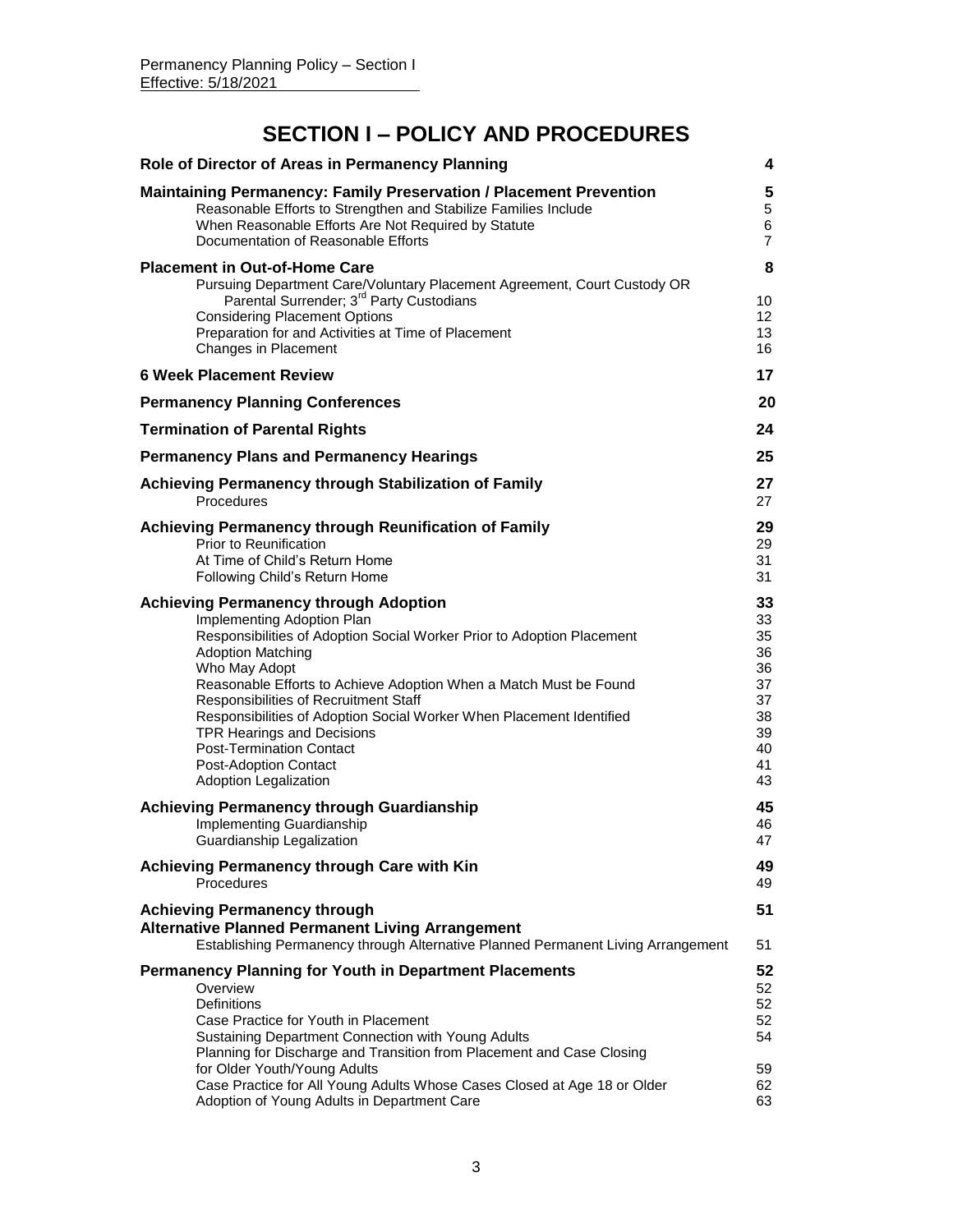## **Role of Director of Areas in Permanency Planning**

The Director of Areas coordinates and monitors all permanency planning activities for children and families assigned to her/his offices.

Certain activities may be delegated by the Director of Areas to an Area Clinical Manger (ACM) or Area Program Manager (APM). It is, however, the responsibility of the Director of Areas to monitor permanency planning decisions made by any such designee and monitor the status and progress of all of the Area's permanency planning activities on at least a monthly basis.

It is the responsibility of the Director of Areas/designee (through staff meetings, written guidance and resource lists) to inform social work staff of and facilitate their access to resources available from the Department, as well as from other state agencies and the community, including family support, substance abuse, domestic violence and mental health services. This specifically includes information about services targeted specifically to clients with special needs (e.g., immigrants; ethnic, cultural and linguistic minorities; clients with disabilities; incarcerated parents).

The Director of Areas/designee also is responsible for identifying service needs, promoting development of resources needed to prevent placement and strengthen families, and providing assistance, as needed, in the development and/or implementation of the Service Plan.

#### **Any decision to place a child in out-of-home care or to reunify a child with her/his family must be approved by the Director of Areas/designee**.

Any decision not to initiate Termination of Parental Rights (TPR) when a child has been in placement for 15 of the previous 22 months must be the result of a Permanency Planning Conference and approved by the Director of Areas/designee.

All Post-Termination Agreements, Post-Adoption Agreements, and stipulations for judgment must be approved, in writing, by the Director of Areas/designee.

*NOTE: The Director of Areas/designee is a member of the Area Office's management team.*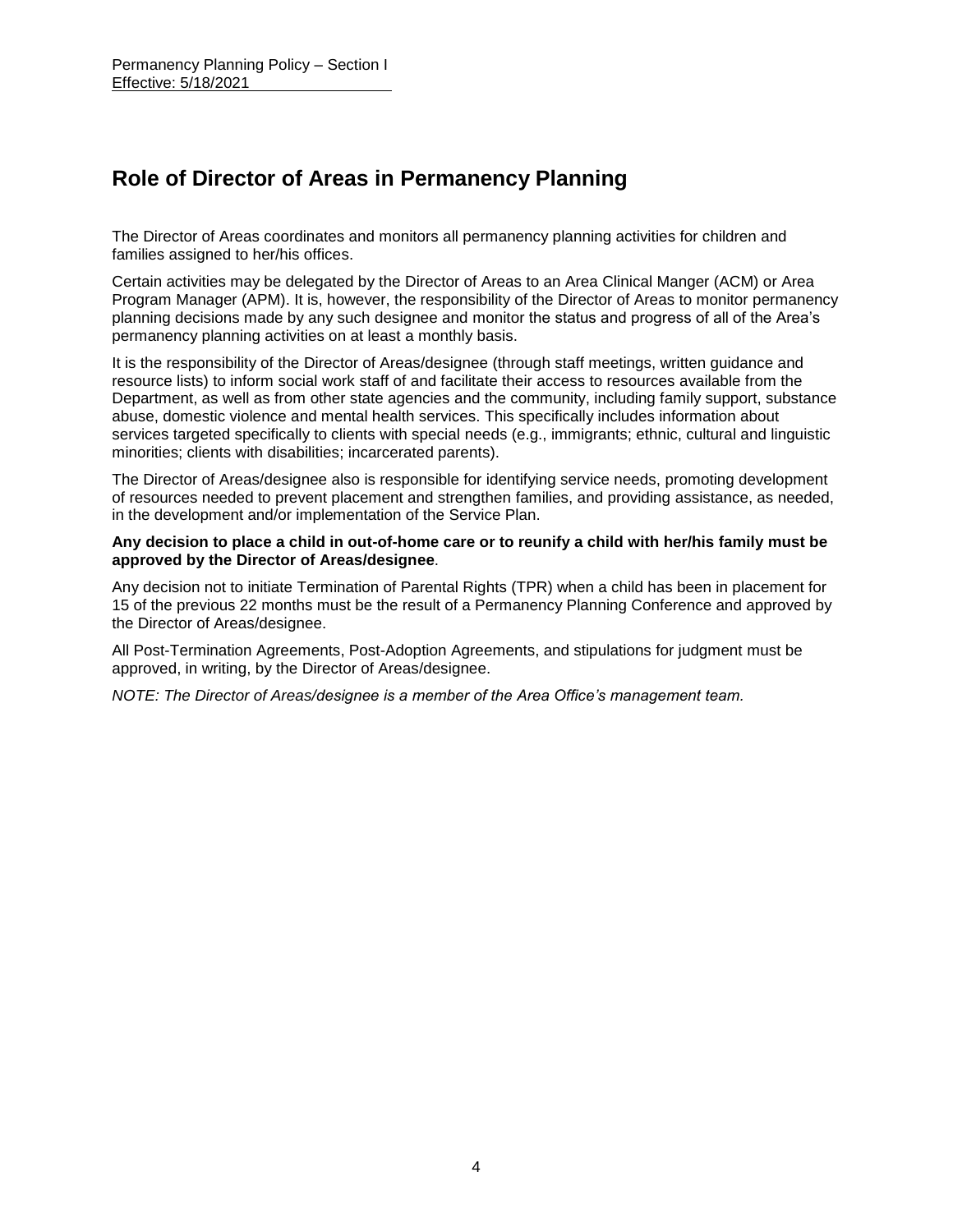# **Maintaining Permanency: Family Stabilization / Placement Prevention**

Department casework centers on each child's need to be safe, protected from harm, and to experience permanence and well-being within her/his family. When concerns arise regarding a child's safety, permanence or well-being, the Department first determines the child's safety and level of risk. If no imminent risk of serious harm exists, the Department works collaboratively with the family to make reasonable efforts to maintain the child safely in her/his family.

## **Reasonable Efforts to Strengthen and Stabilize Families Include:**

- Assessing the child's needs for safety, permanency and well-being, while focusing on the family's strengths in meeting those needs.
- Identifying with the family the conditions which cause or create imminent risk of serious harm to the child.
- Encouraging and assisting the family in identifying, connecting with and using supportive resources within their kin network (including the non-resident parent, as appropriate), neighborhood and community, as well as specific services identified to ameliorate the risk conditions in order to maintain a safe family environment.
- Documenting services made available, services used by the family, and case progress illustrated by changed parental behavior which supports health, safety, well-being and permanence for the child.
- Engaging the courts in oversight of the family without assuming custody or removing the child.

**Service Planning:** When the Social Worker, Supervisor and parents agree that the child can be safely cared for and protected at home, they work together, using available information regarding community resources as needed, to match and manage the local network of services available to the child and family. Other services may be available to the family through insurance, work place, or other community resources. These should be discussed and matched to the family's strengths and needs as well, and incorporated into the Service Plan. The Service Plan, which is developed in collaboration with and signed by the parents, focuses the parents on their strengths and responsibility to provide for their child's health, safety, permanence and continuity of significant relationships.

The Service Plan outlines the child's permanency plan and specific family member goals and actions with timelines needed to enable the parents to protect and adequately care for their child. The Social Worker encourages and supports the parents in using the identified services and follows up to determine that these services are available, accessible and responsive to the family's needs and that the parents are following the Service Plan as agreed.

The Social Worker encourages and assists parents to prevent the need for placement by utilizing their own strengths and resources as well as community, Department and other state agency resources, including but not limited to:

#### **Family and Community Resources:**

- kin (including the non-resident parent, as appropriate), friends, neighbors and others acquainted with the child and/or family
- child care
- substance abuse counseling and treatment resources
- domestic violence services, including services for victims and offenders
- mental health services
- health care resources
- vocational, job training and employment services
- financial assistance
- housing assistance services
- developmental disability services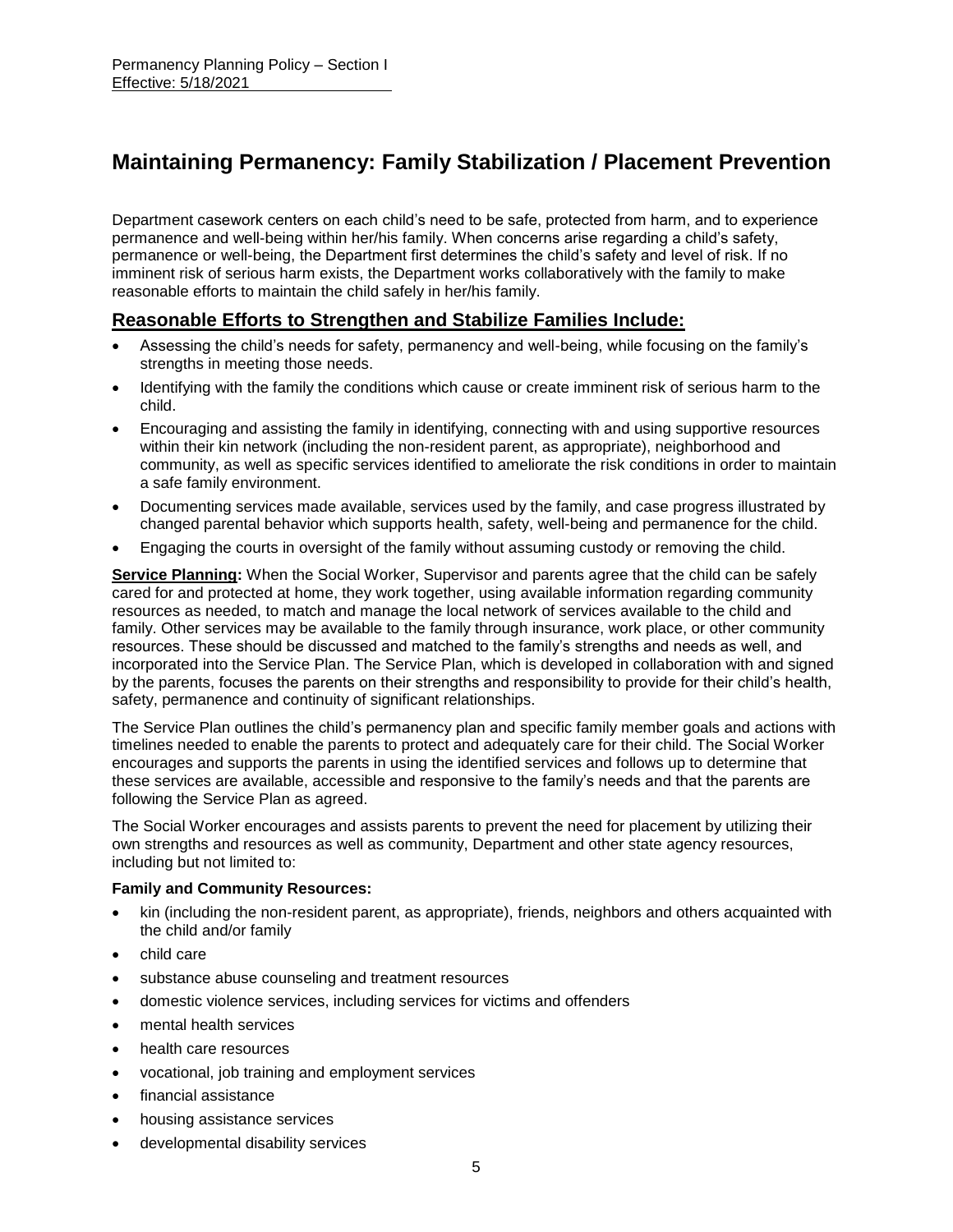- school-based services and early intervention programs
- camping and other community-based recreational/educational resources
- support and self-help groups
- organizations serving ethnic and linguistic minority populations
- religious organizations
- civic and other community groups

#### **Department-Related Services:**

- information and referral to other state and community agencies
- case management
- domestic violence services
- support and stabilization services
- services to support racial, cultural and linguistic minority families
- placements for children and adolescents
- services for pregnant and parenting adolescents
- sexual abuse prevention/treatment services.

(See Appendix A, "Guidelines for Out-of-Home Placement Decision-Making")

### **When Reasonable Efforts Are Not Required by Statute**

In certain circumstances, a court may determine that the Department is not required to make reasonable efforts to work with the family prior to removing a child from her/his home, or to reunify the family after the child has been removed. This is a narrow exception to the reasonable efforts requirement and should not be confused with those emergency situations in which the Department is not required to make reasonable efforts, beyond assessing safety and risk, due to the existence of, or immediate danger of, serious child abuse or neglect. Additionally, unless and until a court determines that reasonable efforts are not required, the Department makes reasonable efforts as appropriate.

The exception to the reasonable efforts requirement applies only to the 4 categories of circumstances listed below. Although reasonable efforts may not be required in these circumstances the Department may, nonetheless, elect to make such efforts either prior to removal or to reunification, or both, based on the facts of the specific family situation. **All such decisions to seek a judicial determination that reasonable efforts are not required in these circumstances are made jointly by the Director of Areas/designee and the Department Attorney.** 

- 1. **Abandonment:** Under MGL c. 210, § 3(c), a child is abandoned if "left without any provision for support, and without any person responsible to maintain care, custody, and control because the whereabouts of the person responsible is unknown and reasonable efforts to locate any person have been unsuccessful. A brief temporary absence from the home without intent to abandon the child shall not constitute abandonment." This does not include newborn infants placed under the Massachusetts "Safe Haven" statute. When a child is abandoned, reasonable efforts to work with the parent and child in an effort to keep the child in the home or to reunify the family are neither required nor in fact possible; however, the Department is required to make and document efforts to locate the parent or caregiver responsible for the child, including the non-custodial parent. *NOTE: Under MGL c. 119, § 39 1/2 (Massachusetts Safe Haven Act of 2004), newborn infants, age 7 days or younger, are not "abandoned," if left with an appropriate person at a designated facility (i.e., a hospital, police department or manned fire station), and the Department determines that the child has not been abused or neglected by her/his parents.* (See Appendices: B, "Procedures Regarding Abandoned Children" and C, "Missing Parent/ Caregiver Checklist")
- 2. **Prior Involuntary Termination of Parental Rights:** The parent's rights were involuntarily terminated in a case involving another child in the jurisdiction of Massachusetts or another state. Involuntary termination means that the parent did not contest the termination, or contested the termination and lost as a result of a decision of the trial court. Family situations meeting this exception are reviewed to determine whether reasonable efforts should be made either prior to removal or to reunification, or both. Factors to consider regarding prior termination(s) include, but are not limited to: time that has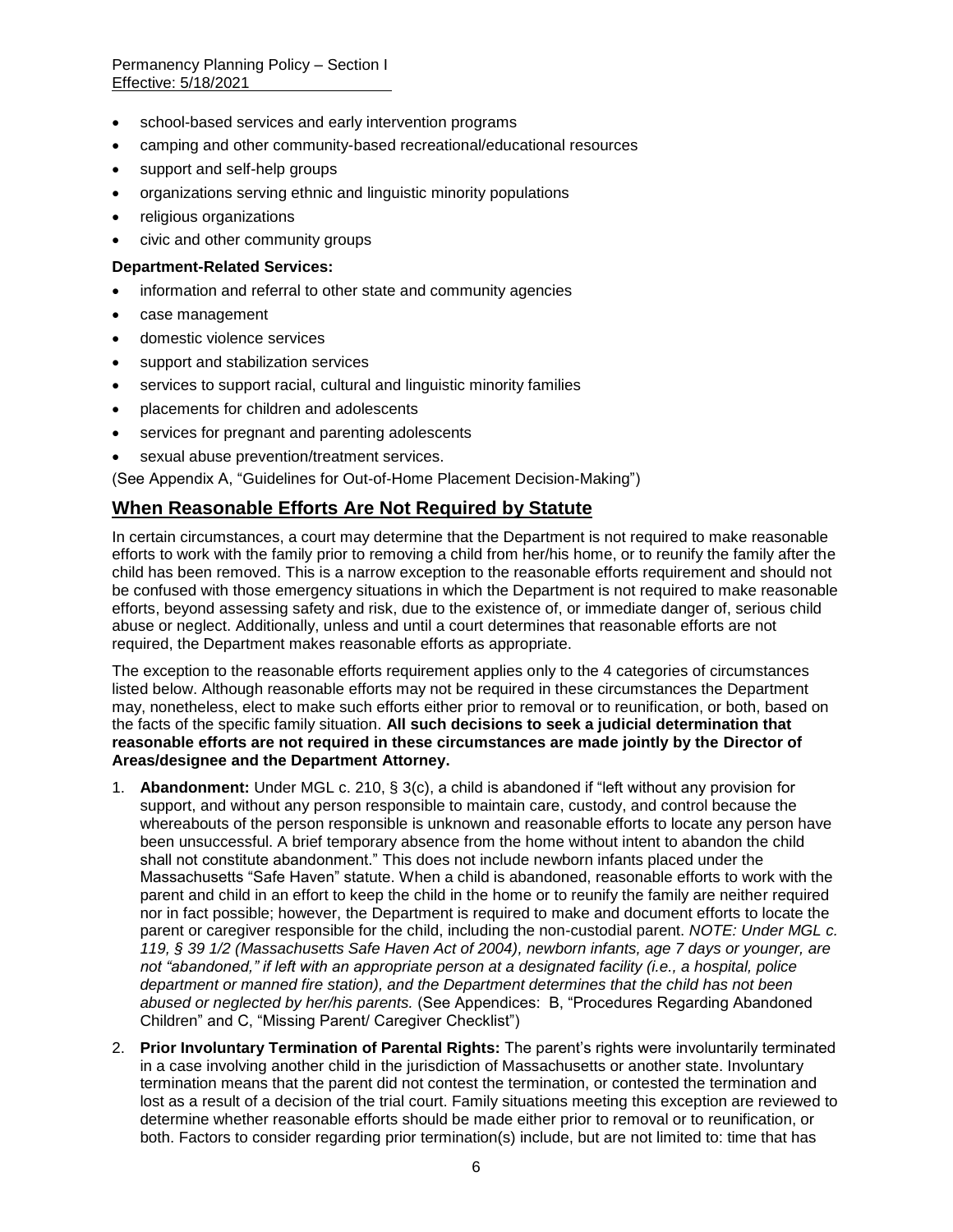transpired since, parent's age at time of, circumstances surrounding, and number of children involved. In some circumstances, a parent's signing of an Adoption Surrender may constitute an involuntary termination of parental rights and may be the basis for a request for a finding that reasonable efforts are not required.

- 3. **Criminal CONVICTION Related to Serious Child Injury:** The parent has been *convicted* of one of the following crimes:
	- murder or voluntary manslaughter of another child of the parent;
	- aiding, abetting, attempting, conspiring or soliciting to commit such murder or voluntary manslaughter;
	- felony assault which resulted in serious bodily injury to the child or to another child of the parent.
- 4. **Aggravated Circumstances:** The parent has subjected the child to aggravated circumstances if the parent has murdered another parent of the child in the presence of the child, or has subjected the child or other children in the home to sexual abuse or exploitation, or severe and repetitive conduct of a physically or emotionally abusive nature. Conduct is of an emotionally abusive nature if it causes an impairment to or disorder of the intellectual or psychological capacity of the child as evidenced by observable and substantial reduction in the child's ability to function within a normal range of performance and behavior.

If a court determines that no reasonable efforts are required for one of these 4 statutory reasons, the Department must obtain the written judicial determination. (See "No Reasonable Efforts Required" form) Arrangements are immediately made for a Permanency Hearing and initiating a TPR petition. The TPR petition must be initiated within 60 calendar days following the date on which the court determined that reasonable efforts are not required for one of these 4 reasons.

Whether the Department makes reasonable efforts to maintain the child in the home based on the results of safety/risk assessment, or makes no further efforts to maintain the child in the home prior to the removal due to emergency circumstances, the Department may subsequently ask a court to determine that reasonable efforts to reunify the family are not required because the case falls within one of the above 4 exceptions.

## **Documentation of Reasonable Efforts**

The Department documents reasonable efforts made, or based on an assessment of the safety and risk to a child, the circumstances justifying the lack of any further such efforts in an emergency removal. Reasonable efforts documentation encompasses all case management activities and decisions regarding the child and family; however, of particular importance is documentation of:

- results of an assessment of safety and risk regarding the child;
- information regarding efforts by the Department and the family to obtain needed services;
- information regarding the unavailability of a service and the reason(s) for its unavailability;
- Foster Care Review and other case review reports;
- contacts with parent(s)/guardian(s), providers and others; home visits; school meetings; and court appearances;
- reports and other written materials from service providers and community resources.

Judicial determinations of reasonable efforts are maintained in the Department's clinical case records by Clinical staff and/or in the Department's legal case records by Legal staff.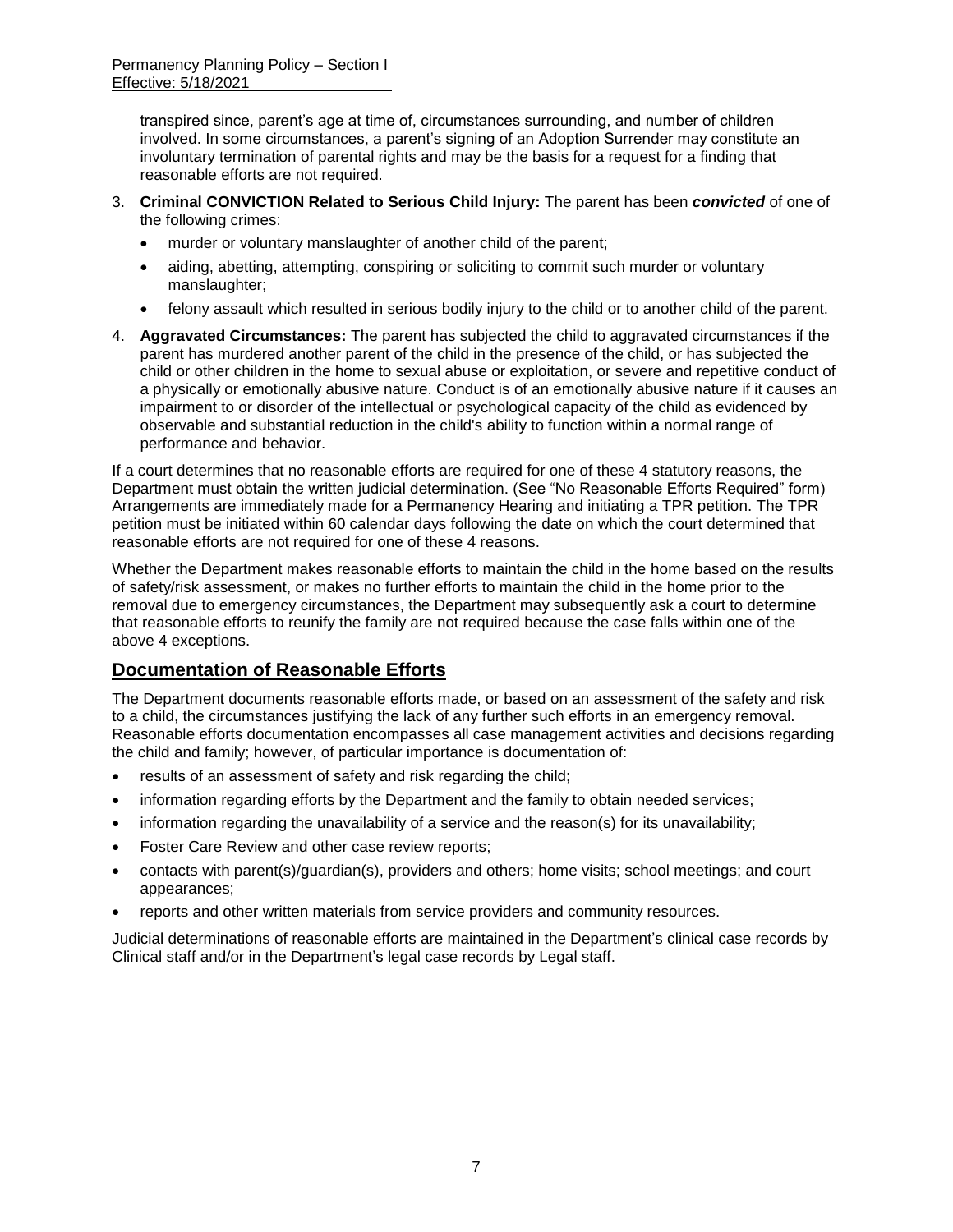# **Placement in Out-of-Home Care**

While highly valuing the parent-child bond and being fully committed to placement prevention, the Department is required by statute and regulation to determine when placement is necessary to meet the child's needs for safety, well-being and permanence.

#### **Placement is defined as a situation, in which the child is not living at home, AND:**

- is in the care of the Department pursuant to a Voluntary Placement Agreement, **OR**
- is in the custody of the Department through court order or Adoption Surrender.

The decision regarding the child's need for placement is made by a clinical team consisting of the Social Worker, Supervisor and Director of Areas/designee, and should be informed by the parents and kin when available. In situations involving court action, the Department Attorney also is consulted. It is the policy of the Department that a child is removed from her/his home only under the following circumstances:

- Reasonable efforts to prevent placement have been made but parent(s) still is not able to adequately care for and protect child from abuse or neglect, or based on new facts, placement is necessary to protect child from imminent risk of serious harm, **OR**
- Reasonable efforts to prevent placement have not been made because the existing circumstances indicate that there is an immediate risk of harm or neglect which precludes the provision of preventive services as an alternative to removal.

When the court transfers custody to the Department, the Department determines whether the child is removed from the home, and if placed, the specific type and length of placement. The one exception is a Child Requiring Assistance matter in which the court may order out-of-home placement; however, even in this circumstance the court may not specify the type or length of placement. The Department is obligated to maintain the child in out-of-home placement at least one night, after which the Department may develop an alternative placement, including returning the child to parental care. The Department must always consider any placements recommended by the court.

#### **Prior to deciding to place a child outside of her/his home, the clinical team (consisting of the Social Worker, Supervisor and Director of Areas/designee—and the Department Attorney in situations involving possible court action) determine:**

- condition(s) subjecting child to imminent risk of serious harm;
- cause(s) of condition(s);
- that additional reasonable efforts targeted to strengthening family or resolving condition(s) which subject child to imminent risk of serious harm are not possible or are not required;
- *for any child who was not residing with both parents at the time of placement, that reasonable efforts have been made to identify, locate, contact and explore the appropriateness of the non-resident parent to assume care and/or custody of the child, through completion of at least a home visit and review of any court order. Completion of a background records check should also be considered. [NOTE: A criminal record does not necessarily indicate that the non-resident parent should not assume care of the child, nor is a background record check waiver required.];*
- that reasonable efforts have been made to identify and explore kin who may be available as potential placement resources; and
- applicability of provisions of the Indian Child Welfare Act.

If the team cannot reach consensus regarding the removal decision, the Director of Areas/designee makes the decision in consultation with the Regional Counsel and/or Regional Director. The Director of Areas/designee notifies each team member regarding the final decision.

(See Appendices: A, "Guidelines for Out-of-Home Placement Decision-Making"; B, "Procedures Regarding Abandoned Children"; C, "Missing Parent/Caregiver Checklist"; E, "Permanency Planning Differential Assessment Tool"; *Regulation* 110 CMR 1.07)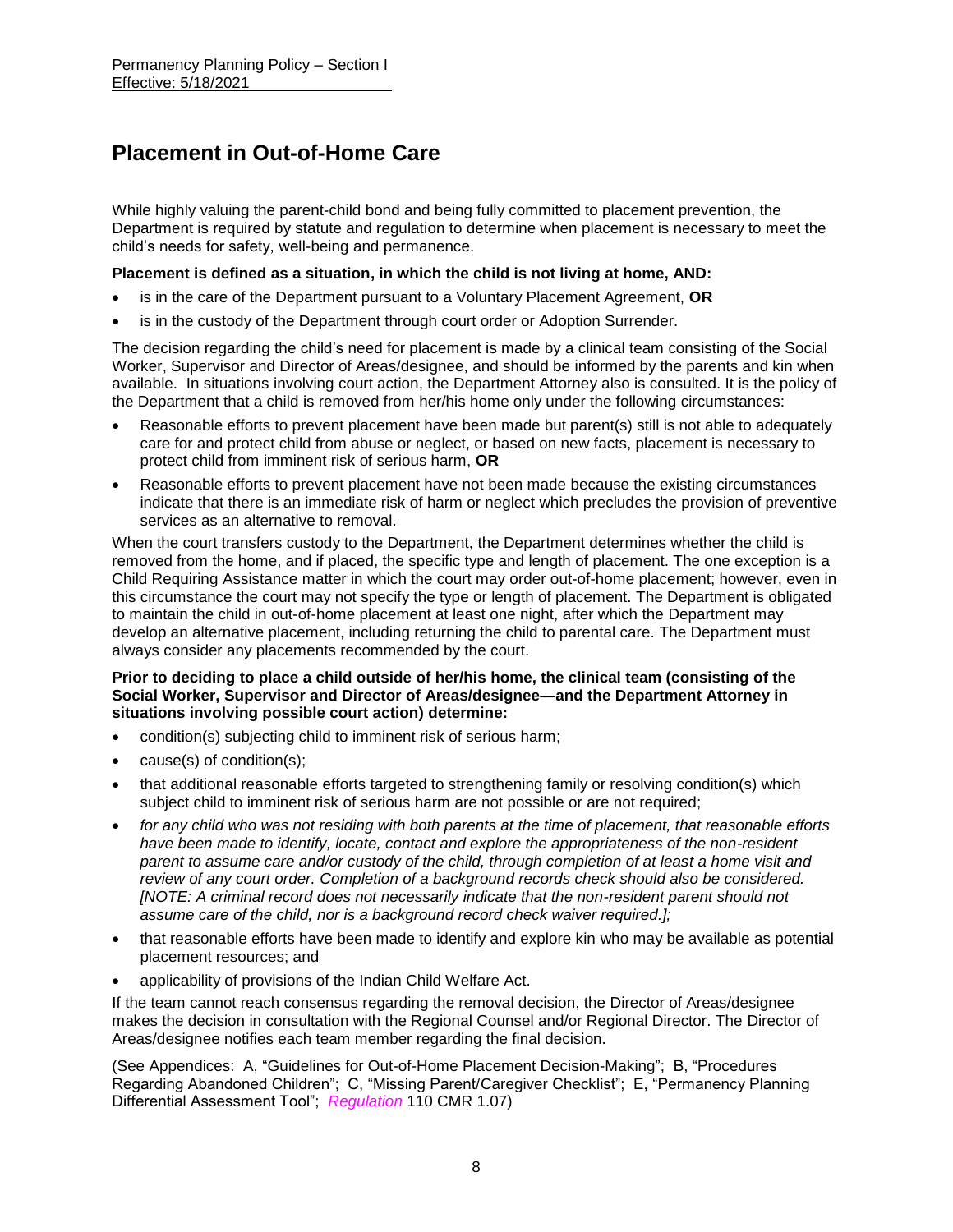**Factors which indicate that a child may need to be removed from the home include, but are not limited to, evidence that the child has suffered from or is at imminent risk of serious harm from:**

- sexual abuse or exploitation;
- serious or repeated physical abuse;
- abandonment;
- medical neglect;
- malnutrition;
- physical dependency on an addictive drug at birth;
- physical isolation and/or severe disciplinary measures;
- lack of minimally adequate food, supervision, clothing, shelter or access to education;
- emotional injury (i.e., an impairment to or disorder of the intellectual or psychological capacity of a child as evidenced by observable and substantial reduction in the child's ability to function within a normal range of performance and behavior; examples may include but are not limited to: severe anxiety, depression, or withdrawal; unmanageable behavior or hostility toward others; self-abusive behavior);
- domestic violence;
- substance abuse in the household;
- criminal activity in the household;
- history of sexual assault by any member of the household;
- primary caregiver's overall inability to care for the child as indicated by gross deficits in parenting skills and/or choice of unsuitable temporary caregiver; and/or
- developmental disability, mental illness, or physical illness of the primary caregiver.

*[NOTE: The fact that a parent has a disability or diagnosis does not mean the parent cannot adequately care for their child or that removal of the child is needed. Each parent must be assessed on an individual basis. A determination that a parent's disability poses a risk to the safety of their child must be based on objective facts and not on stereotypes or generalizations about individuals with disabilities. Such a determination must also take into account whether reasonable accommodations or the provision of services by the Department to the parent could reduce or eliminate the risk (such as hands-on demonstrations of parenting skills, plain language training materials at appropriate literacy levels, modified service planning and parental capacity evaluation, assessment by an expert on working with parents with intellectual disabilities, and/or a parent aide). In assessing parental capacity, consider consulting with the Department's regional clinical specialists on substance use/misuse, mental/behavioral health, and medical services as needed.]*

**Emergency Removal.** A child may be taken into custody immediately if, after viewing the child, the Social Worker finds reasonable cause to believe that:

- a condition of serious abuse or neglect (including abandonment) exists, and
- as a result of that condition, removal is necessary to avoid risk of death or serious physical injury to the child, and
- the nature of the emergency is such that there is inadequate time to seek a court order for removal.

If it is not safe or practical for the Social Worker to consult with a Supervisor or Area Program Manager (APM) before initiating the emergency removal, she/he contacts one of them as soon as possible after removing the child. The APM coordinates the following:

- Department has face-to-face or at least direct personal contact with the caregiver from whom child is being removed (not applicable to situations involving abandoned children). No messages regarding the removal should be left on answering machines or with someone other than the caregiver. Instructions to contact the local police or the Department are acceptable.
- If the caregiver cannot be located or her/his whereabouts are unknown, the APM informs the head of command in the local police department in the town where the child's parent(s) resides, i.e., where the child was removed from.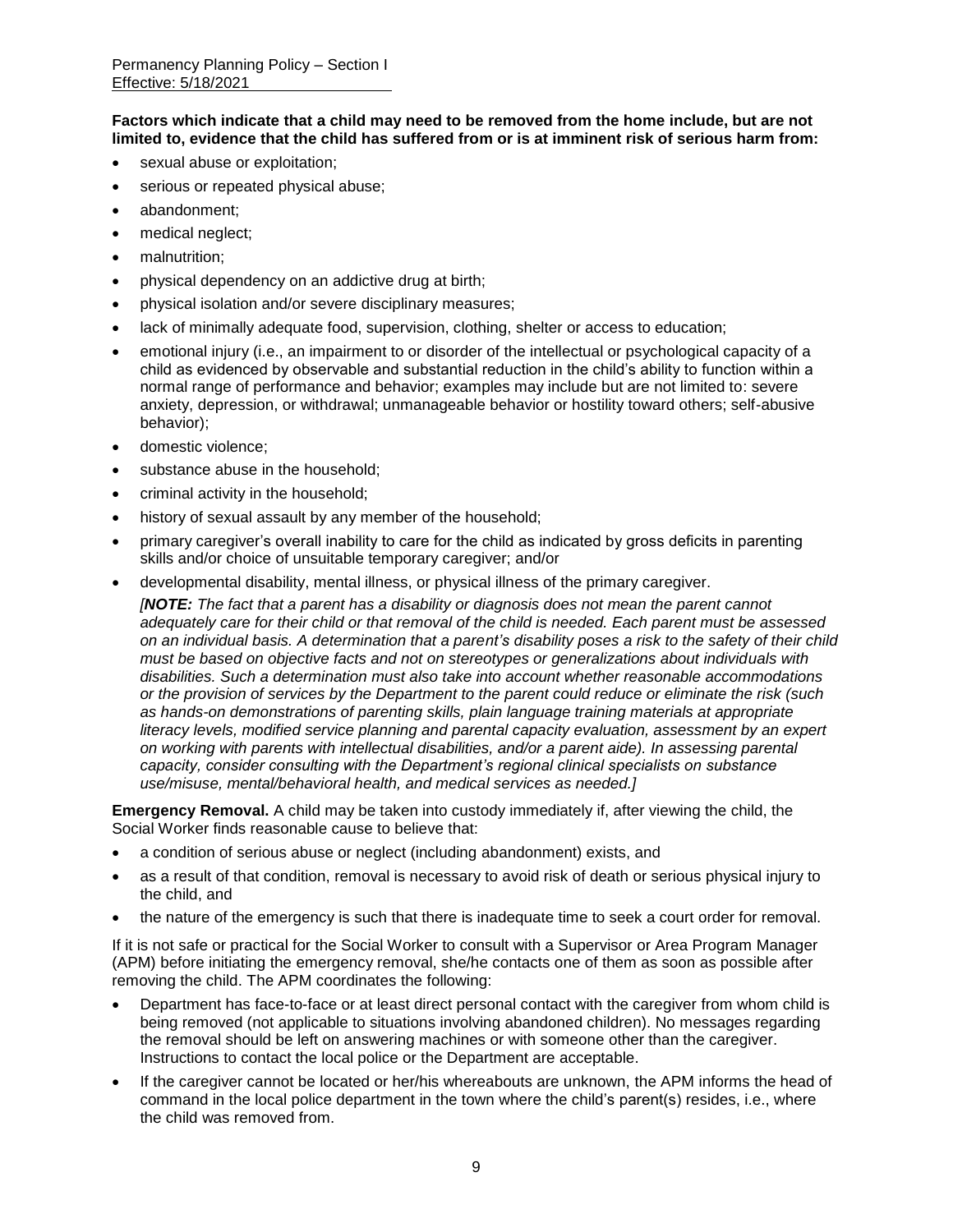- Placement is entered in the electronic case record on the day that it occurs, or the next business day. If the entry is not made by the Social Worker, Supervisor or other designated person, then an Area manager is responsible for making the appropriate entry.
- Child is *removed from school ONLY when* removing child from home would present imminent risk of serious harm to child and/or Department employee.
	- Removal from school requires Director of Areas/designee approval, and
	- Director of Areas/designee is responsible for notifying parent, and school principal/administrator in charge, of removal.

When one child is removed from the home on an emergency basis, all children must be removed unless a clinical team reviews the family's circumstances and determines:

- there is clear evidence that the other child(ren) have not been the subject of abuse or neglect; and
- that leaving them in the home would not subject them to abuse, risk or abuse, or neglect.

The Department Attorney is notified as soon as possible following an emergency removal, and a Care and Protection petition is initiated on the next working day following the removal. The Social Worker who removed the child(ren) prepares the affidavit/court report and presents it in court. (See Procedure 2 below) If the removal occurs on an open Department case and the Social Worker removing the child from the home is not the Social Worker assigned to the case, the assigned Social Worker is jointly responsible for the preparation of the affidavit/court report and presentation of the case.

### **Pursuing Department Care/Voluntary Placement Agreement, Court Custody OR Parental Surrender; 3rd Party Custodians**

1. **Voluntary Placement Agreement (VPA).** VPAs are used when the Department determines that placement is necessary, the precipitating problem(s) does not warrant pursuit of court custody, and the parent requests or will agree to the placement. The Department encourages the use of VPAs when the concerns are primarily related to the developmental or behavioral disability of the child. VPAs are usually inappropriate when there are protective concerns and/or questions about parental competency. The Department is responsible for assuring that the parent understands the language of the VPA and is competent to sign. If concerns exist regarding the signing of the VPA or the competence of a parent, a Department Area manager and a Department Attorney should be consulted. [Also see below, "Considering Placement Options – Parental Arranged Caregivers"]

The Social Worker completes a signed and dated VPA with the parents. The VPA may be taken from a **mature child** [See *Regulations,* 110 CMR 2.00 (32), 4.10 – 4.14], if the parent is unavailable or unwilling to sign, for up to 72 hours. After 72 hours, the Department returns the child home, obtains a VPA signed and dated by the parent(s), or pursues a petition for court custody.

A VPA may be completed with a young adult who is in the care or custody of the Department at age 18 who requests continued services and is approved as meeting the Department's requirements. (See below, "Permanency Planning for Youth in Department Placements – Sustaining Department Connection with Young Adults")

The Director of Areas/designee approves, signs and dates the VPA prior to placement, or in emergency situations as soon as possible but no later than 2 working days after the date of placement. If the child is of **Indian/Native American origin**, the VPA also must be approved by a court. The Director of Areas/designee forwards a copy of the signed VPA to the Regional Legal Office.

**VPA Termination.** A VPA can be *revoked* at any time by the parent, the young adult or the Department. When the parent or young adult presents a written notice of termination, the VPA remains in effect for a period of 3 working days after receipt of the notice. The Department provides 14 calendar days written notice when it seeks to terminate a VPA. The VPA automatically terminates when the child returns home on a full-time basis. [See *Regulations*, 110 CMR 4.12 (3) and 8.01 (1) and (2)]

**180 Calendar Day Limit.** If it appears that the child is likely to require placement for more than 180 calendar days, a consult is held with a Department Attorney by the end of the 3 $^{\text{rd}}$  month following the date of placement. If needed, the Department files the appropriate petition in order to have a hearing on the issue of court-ordered custody before the 180 calendar day limit on VPAs expires. If the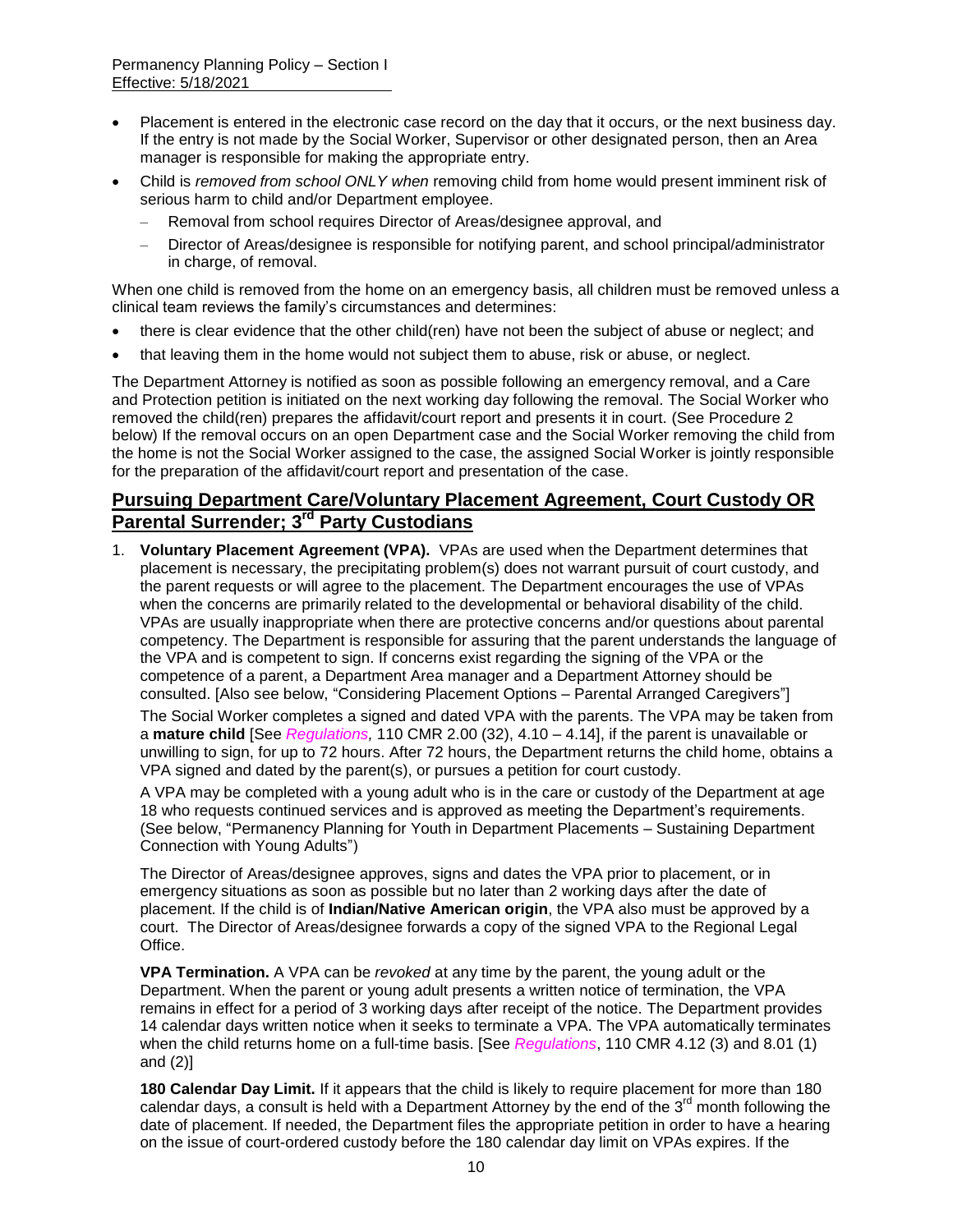Department determines that continued placement is required for reasons unrelated to parental unfitness and the parent consents to continued placement, the Department must petition the Probate and Family Court for a review and extension of the VPA under MGL c. 119, § 23 (a) (1)*. [NOTE: The 180 calendar day limit does not apply to young adults who are permitted to remain in placement with a VPA for more than 6 months without court custody being sought. (See "Permanency Planning for Youth in Department Placements – Sustaining Department Connection with Young Adults")*

2. **Court Custody.** If the child needs to come into custody and be placed as a result of an incident of abuse or neglect or because the home situation is deteriorating and there is concern about the child's safety, a petition must be filed with the court, unless the Director of Areas/designee approves the use of a VPA.

To pursue court custody, the Social Worker and Supervisor consult with the Director of Areas/designee and Department Attorney regarding:

- specific content of affidavit/court report, including appropriate documents/evidence regarding reasonable efforts, (see "Outline for Affidavit")
- notification to family and
- preparation for court.

Other circumstances in which this procedure should be followed include:

- when a parent seeks to revoke a VPA and Department does not concur,
- to extend a placement that originated with a VPA beyond 6 months or
- when the Department believes that the court's authority is needed to motivate the changes in the family necessary for the child's health and safety.

The Social Worker prepares and forwards the affidavit/court report to the Department Attorney, or to another designated legal staff member, who reviews and revises the affidavit/court report, as necessary, prior to filing.

If a child is believed to be abandoned as defined by statute, or if a newborn infant whose parents' identities are unknown has been placed with a Safe Haven, every effort is made to expedite the initiation of the petition and consideration by court. (See Appendix B, "Procedures Regarding Abandoned Children")

At the time the court grants initial custody, the Department must obtain written judicial determinations (1) that remaining in the home is contrary to the child's best interests (see "Contrary to the Welfare/Initial Custody" form); and (2) regarding whether or not the Department has made reasonable efforts to prevent or eliminate the need for the child's removal or reasonable efforts were precluded due to an immediate risk of harm or neglect to the child (see "Reasonable Efforts/Initial Custody" form).

The same judicial determinations also must be obtained when the Department initially receives courtordered custody of children, even when it has not sought that custody. This most commonly occurs through custody orders entered in Child Requiring Assistance (CRA) cases. It occurs less frequently as a result of *Sua Sponte* orders entered by the Probate Court (i.e., orders entered by the court at its own initiative) under MGL c. 119, § 23 (a) (3). The Department is responsible for obtaining originals of those certifications from the court and arranging for them to be filed with the Legal Office.

- 3. **Parental Surrenders.** If at any point during the Department's involvement with a parent, she/he decides to sign an adoption surrender pursuant to MGL c. 210, § 2, see *Policy* #*90-003*, Voluntary Adoption Surrender, for information regarding how to proceed. After the parent has signed the surrender, the Department has the right to place the child and provide for the child's care. If the Department did not have a prior custody order regarding the child or if one parent signed a voluntary Adoption Surrender but the other did not, the Social Worker must contact the Legal staff within 5 working days after the signing of the surrender so that court action may be initiated in a timely manner.
- 4. **3 rd Party Custody during Department-Initiated Court Actions.** When the Department learns that a 3<sup>rd</sup> party is seeking to be named custodian of a child included in a Department-initiated court action, the Department will determine, if not previously determined, whether the 3<sup>rd</sup> party wishes to become a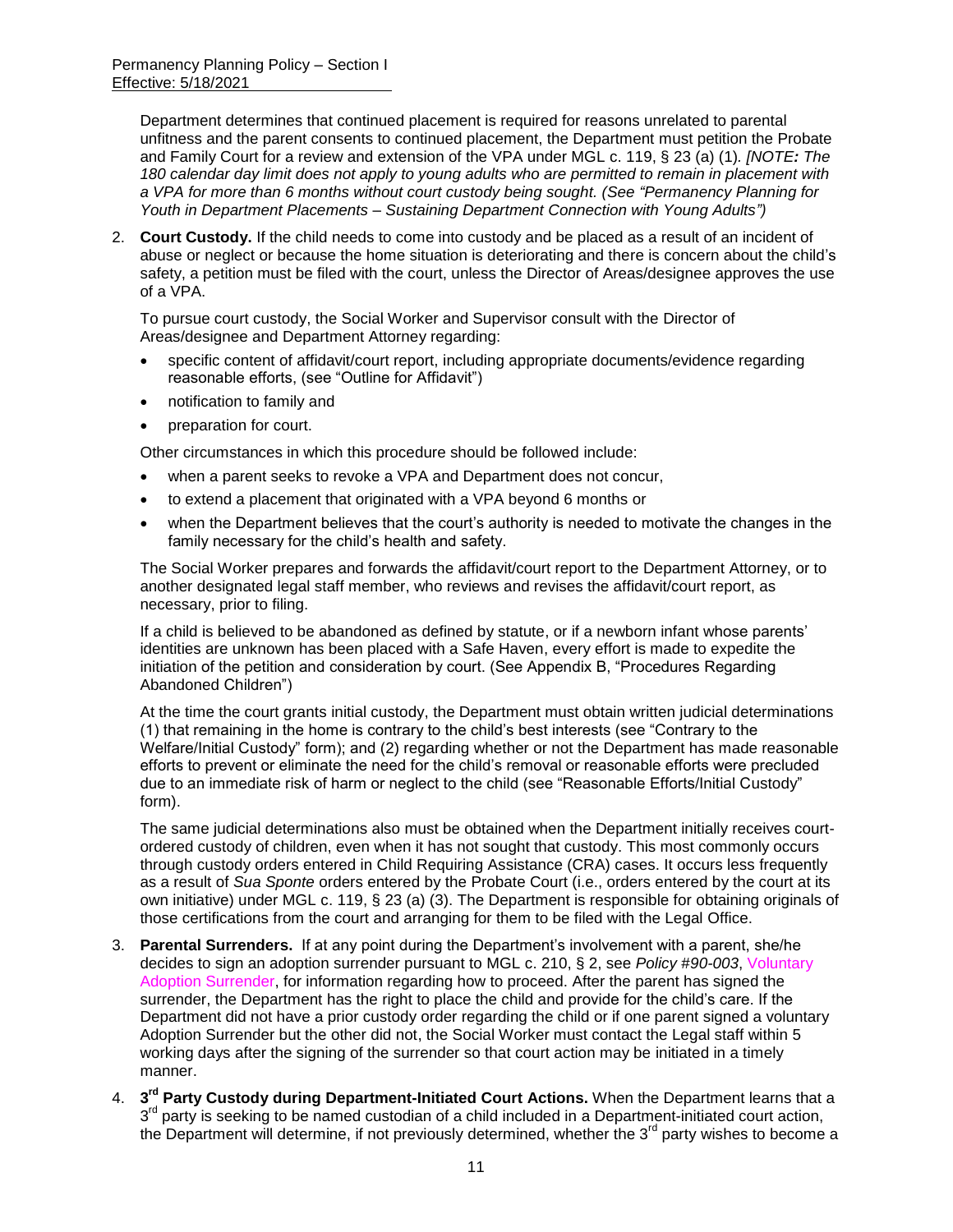Department kinship or child specific resource. If so, the Department will provide the kinship/child specific resource with information about becoming a kinship/child specific resource and proceed to study the resource in accordance with the Department's family resource policy.

If the resource is not interested in being a Department kinship/child specific resource, the Department completes a background records checks on the proposed custodians and household members age 14 and older if there is sufficient time, and the Department's Legal staff determines what information currently available to the Department can be presented to the court to meet the court's statutory obligation to determine that the prospective custodian is qualified to care for the child. This information may include, if available:

- Background records checks [Criminal Offender Record Information (CORI) and child welfare history] of the proposed custodian and household members age 14 years and older,
- any knowledge of the physical environment of the proposed custodian's home and
- any knowledge of the custodian's ability to keep the child safe and set proper parameters for contact between the child and her/his parent(s)/guardian(s).

If the court names the  $3<sup>rd</sup>$  party as the child's custodian, the Department continues to advocate for specific orders that will enable proper and continuous assessment of the child's safety, exposure to risk and well-being. Such orders should address, at a minimum:

- releases of information for obtaining information from collaterals,
- the provision of services to the child,
- a parent/child visitation schedule and whether supervision of visitation is needed, that does not involve Department supervision,
- medical coverage and medical authorizations, especially when the child has known medical needs,
- the Department's access to the child and
- any appropriate limitations on access to the child by the parent(s) or guardian(s).

In a Department-initiated court action, when the court awards custody of the child to a  $3<sup>rd</sup>$  party, the Department makes reasonable efforts to continue to provide services to the child and family and makes reasonable efforts towards reunification. The Department makes reasonable efforts to complete regular visits with the family, the child and the custodian. The custodian should be added as a case member with the designation of "other" in the electronic case record. The  $3<sup>rd</sup>$  party custodian is added to the Service Plan under the section customarily provided for a foster parent. The tasks should be those deemed appropriate for the custodian under the circumstances of the case. If the Department determines that the child cannot return to her/his parent(s)/guardian(s), it convenes a Permanency Planning Conference and, when appropriate, may seek termination of parental rights. The Department cannot sponsor the child's adoption or guardianship unless the child is in the Department's custody. Children who have  $3<sup>rd</sup>$  party custodians are not subject to 6 Week Placement or Foster Care Reviews.

If a  $3<sup>rd</sup>$  party custodian wishes to become a Department foster parent in order to receive financial support from the Department, the  $3<sup>rd</sup>$  party custodian would be required to relinquish custody of the child to the Department and would be referred to the Family Resource Unit for a License Study.

## **Considering Placement Options**

When a child enters placement, she/he must be provided with the support and opportunities necessary to preserve primary attachments to caregivers and significant appropriate connections to siblings, community and culture. First consideration is given to the non-resident parent. Kin are considered next, especially those identified by the parents as their alternative caregivers should they not be able to care for their child and those identified by the older child herself/himself. The Department is required to identify and notify grandparents and other adult kin, in writing, that the child has entered Department care or custody and to provide information regarding the process to be followed to be considered as a potential placement for the child. The parents and legal guardians of siblings (including half and step siblings) are to be considered kin and should be resources considered when a child enters placement or is in need of a permanent home.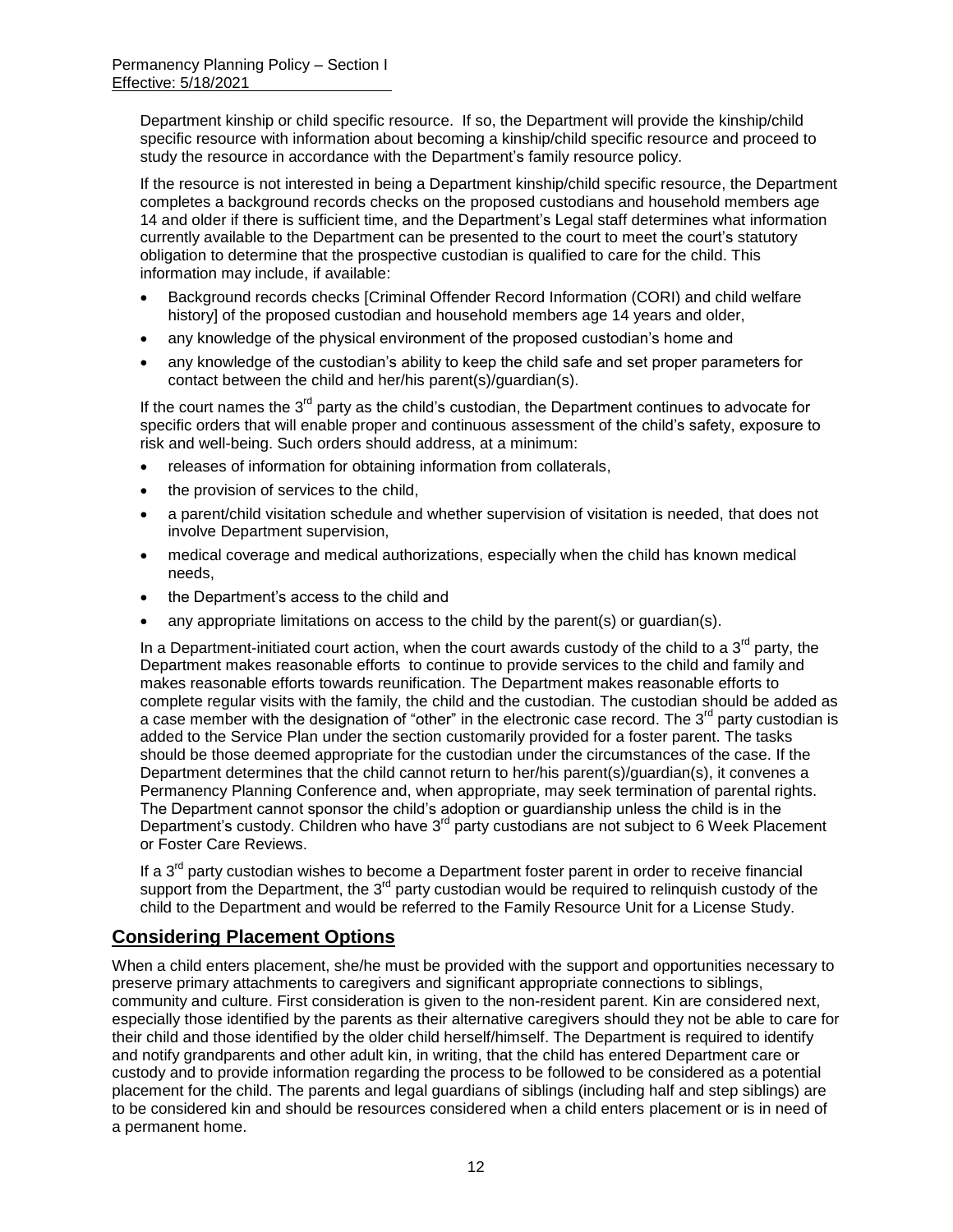Child-specific resources (i.e., individuals/families other than kin who are identified as potential family placements for the particular child, such as a teacher or friend's parent who comes forward) receive high priority consideration. Ideally, these persons will have been identified during earlier phases of Department involvement. The Department encourages parents to identify such potential placement resources and provide releases of information for making contacts, as necessary. For all situations, the Department is proactive in making efforts to locate non-resident parents, kin and child-specific families and to actively engage them, as appropriate, in planning for the child's placement needs.

Whenever possible and appropriate, the child is placed together with full, half and/or step siblings already in or also requiring placement, as close to home as possible to support the opportunity for frequent visits and to maintain the continuity of school and child care attendance, community involvement and cultural context.

Placement decisions are based on the child's best interests, including those related to safety, well-being, permanence and continuity of significant relationships, and reflect efforts made to identify the least restrictive setting available to meet the child's individual needs. **Foster care placements** are made only with a family (kin, child-specific, unrestricted) that has met the Department's standards as a **licensed home**, and the Social Worker and Supervisor consider the parents' perspectives in selecting a resource from among the following types of resources:

 **Kinship and Child-Specific Family Resources.** The Social Worker informs the family that they must be approved as a family resource, explains the payment process (including the option of T-AFDC for relatives), completes the initial eligibility screening process with the family and initiates the License Study referral.

If, as a result of the emergency nature of a placement and in order to meet the child's best interests, particularly those related to permanence and continuity of significant relationships, it is necessary to place a child with a family who has not yet been fully assessed, the Social Worker follows the procedures for obtaining emergency approval.

 **Unrestricted Family Resources.** The Social Worker contacts the Family Resource Worker to initiate the request for an unrestricted family who can best meet the child's needs and maintain the child's connection to community and culture.

If a **contracted foster/pre-adoptive family or community-connected residential treatment program** is identified as the most appropriate placement, the referral process is initiated by following the Area Office's established procedures.

If the Department considers an out of state placement, the Interstate Compact on the Placement of Children is followed.

### **Parental Arranged Caregivers**

At times, when the Department has responded to a report of child abuse or neglect by a parent, viewed the child and found no abuse or neglect warranting the child's removal from the parent's care but may be supporting the allegation of abuse or neglect, the parent may arrange for the child to live with kin or friends while the parent accesses needed treatment or rehabilitative services, or to alleviate stress. The Department should assess the safety of and risk to the child to determine that the arrangement will maintain the child's safety and is in the child's best interest. The Department may find such an arrangement to be an appropriate response to the family's situation. Under these circumstances, the Department, parent and caregiver agree that the decision regarding with whom the child resides is solely within the control of the parent. The Department may assist the family with planning the arrangements, including completing background records checks on the kin or family, and/or review the situation with a clinical placement team.

If the Department determines the child would be at imminent risk of serious harm if she/he continues to reside with the parent or remains under parental control and that is the reason for the child's move to a kin or friend's home, the Department must remove the child and initiate a petition for custody [Care and Protection, or petition under MGL c. 119, § 23 (a) (3)] and the child must enter Department placement. While that placement may be with the kin or friend identified by the parent, it is a "formal" arrangement in which the Department is granted custody by a court and evaluates and monitors the placement. *[NOTE: When the Director of Areas/designee approves a plan to place the child via a VPA with kin or a friend who the Department formally licenses as a kinship or child-specific family resource or approves as an*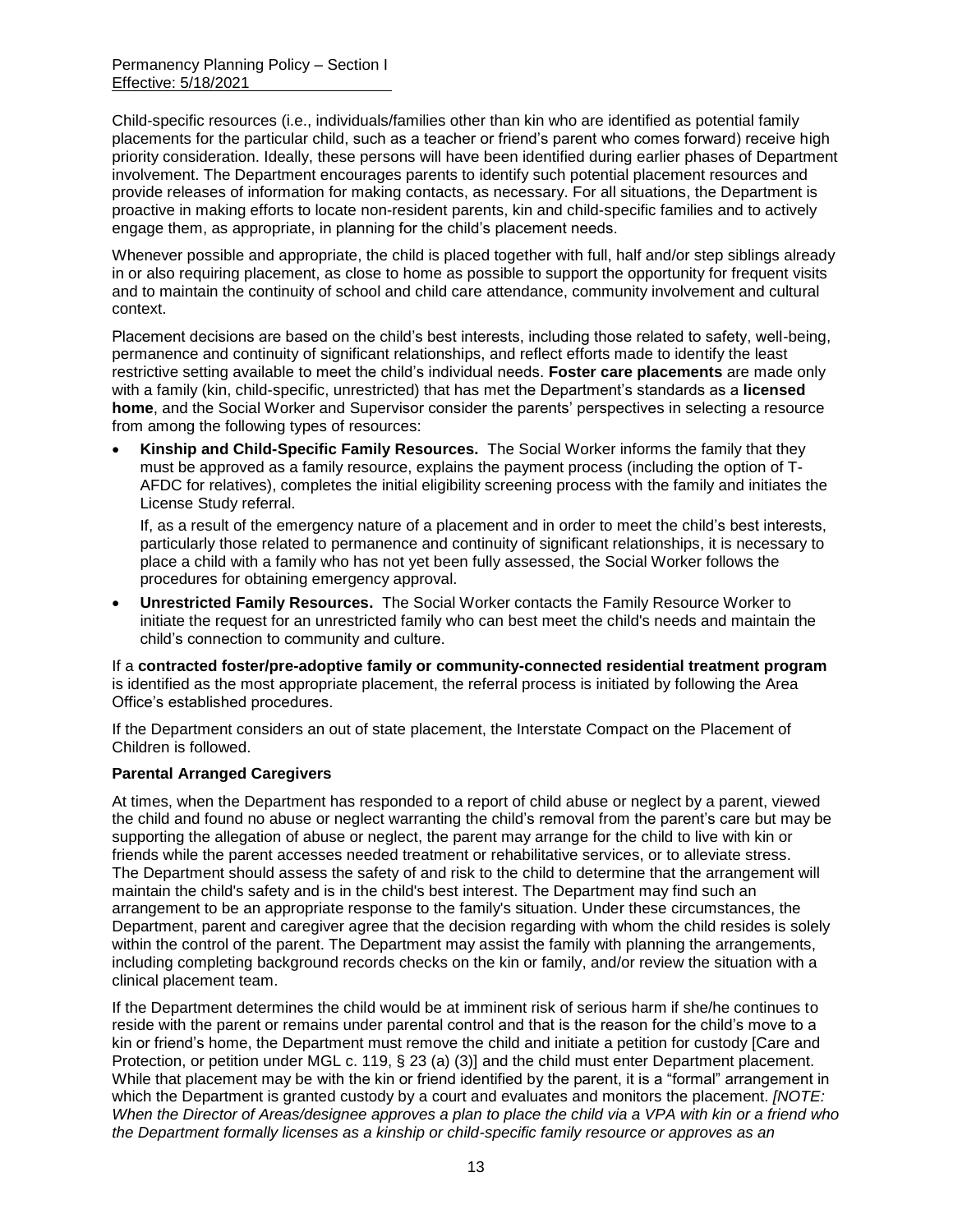*emergency placement, a Care and Protection or other petition is not necessary. (See "Pursuing Department Care/Voluntary Placement Agreement, Court Custody or Parental Surrender," Procedures 1 and 2 above and Policy #2006-01, Family Resource Policy]*

## **Preparation for and Activities at Time of Placement**

The following activities prepare the child for placement and begin the process of gathering information for the 6 week placement review that placement agencies licensed by Massachusetts are required to complete.

- 1. **Preparing Child and Family.** To the extent feasible, parents are involved in the placement process. Parent(s) may accompany the child to the placement, unless concerns exist regarding the child's health, safety or well-being or the safety of the family resource provider or Social Worker. When the placement is with a family resource, the family resource must consent. Whenever possible, a preplacement visit is made, and the Social Worker provides to the parent, and the child when appropriate, at least the following information:
	- reasons for placement;
	- expected length of placement;
	- changes needed for child to return home;
	- time and date child will move to placement;
	- what child should bring;
	- expectations/lines of communication among child, parent(s), kin, foster parent and Social Worker;
	- planned schedule for child 's visits with parents, siblings, and other kin, as appropriate;
	- description of placement resource.
- 2. **Preparing Placement Resource.** The Social Worker provides the placement resource with the following child-specific information, obtained from the child's parent(s), school, medical and other service providers, and the case record. This information is provided, as available, prior to placement (If placement is made on emergency basis, it is provided as soon as possible following date of placement.):
	- routine (e.g., time child wakes, naps, goes to bed)
	- any medical, mental health or dental conditions that require medication and/or treatment (e.g., allergies, addictions, need for universal precautions, risk or safety concerns based on mental health and/or other clinical evaluations)
	- any special needs or problem areas that may need attention [e.g., school phobia, drug/alcohol abuse, behavior related to maternal drug use, information from any "Assessment for Safe and Appropriate Placement" (ASAP) evaluation and safety plan]
	- developmental status
	- attachment to parent(s)/family and visitation plan
	- history of trauma and circumstances which are likely to trigger associated behaviors
	- food likes and dislikes, or type of infant formula
	- educational needs and records
	- interests, hobbies, after-school activities, etc.
	- specific hair and skin care needs
	- strengths and needs with regard to preparation for young adulthood
	- expectations and lines of communication among child, parent(s), kin, foster parent and Social Worker
	- anticipated length of placement
	- child's legal status, court involvement and legal contacts
	- other information which will assist placement resource in caring for child
- 3. **Service Plan.** The Service Plan is completed/revised with the parents (with a copy to placement resource) as follows: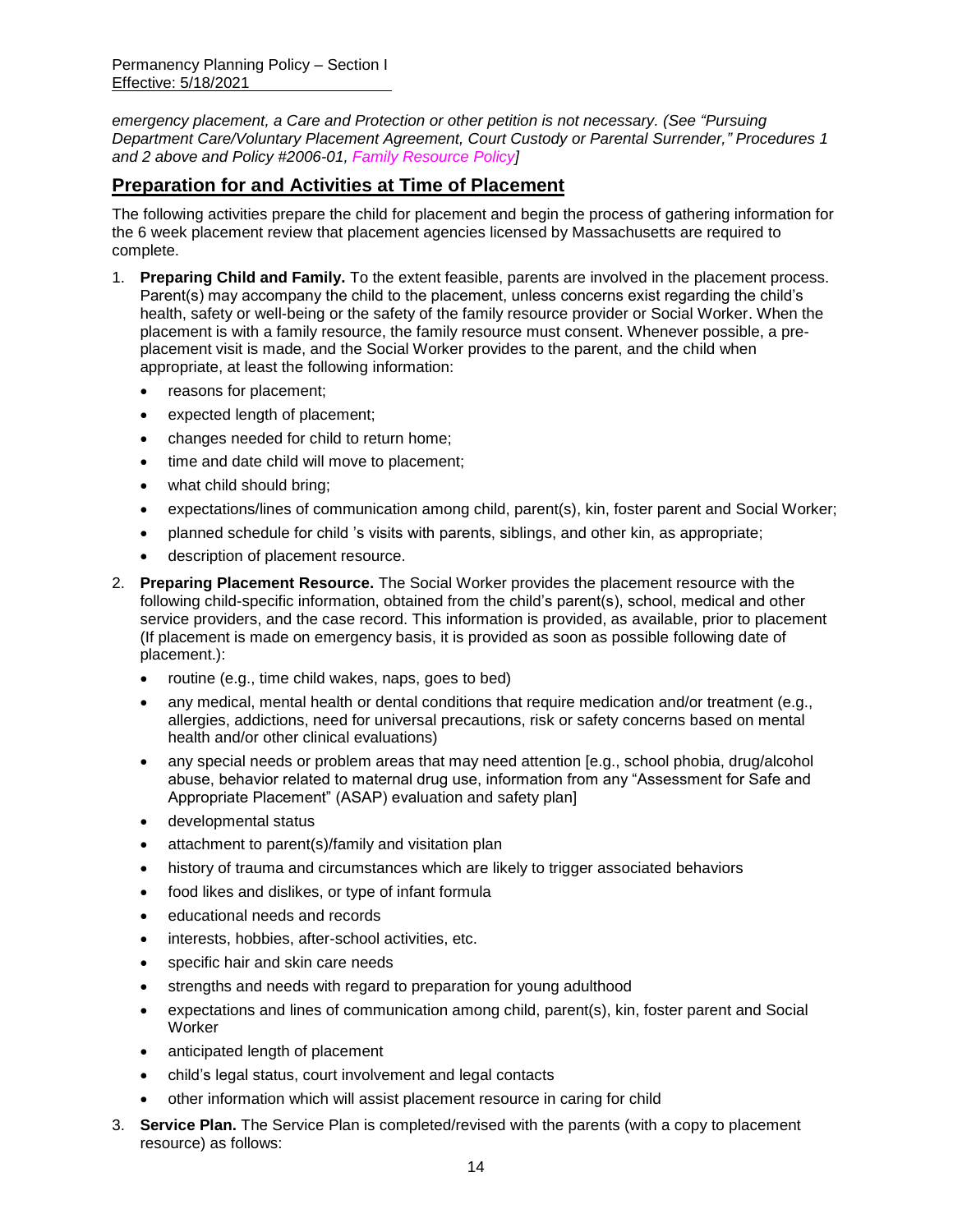- When the child is placed prior to completion of the Assessment and Service Plan, the Department works with the family to complete an Emergency Service Plan at time of placement and completes the full Initial Service Plan within 55 working days after case assignment.
- When the child's initial placement or return to placement occurs on an emergency/unanticipated basis and the family has a full Service Plan, the Department and the family update the Plan to reflect the placement at the time of placement and must complete, within 30 working days after the date of placement, a New Service Plan or a Goal Change Service Plan, as applicable.
- When the child's placement or return to placement is planned and the family has a full Service Plan, the Department and the family complete a New or Goal Change Service Plan, as applicable, prior to or at the time of placement.
- 4. **Health Care.** The Social Worker or other member of the clinical team provides for the following:

*At Time of Placement:* Child has supply of any necessary medications;

- Medical Passport is provided to placement resource prior to or at time of placement (if placement is made on emergency basis, Passport is provided no later than 30 working days following date of placement);
- Applicable electronic case record screens are completed in order for child to obtain MassHealth (placement provider receives MassHealth and medical authorization cards).

#### *Following Date of Placement*:

- Child with an identified but not yet treated or diagnosed physical (including dental) or behavioral condition is brought to an appropriate health care provider prior to or immediately after entering the Department care or custody, or if child has no such condition, a Medical Screening is scheduled to occur within 7 calendar days after child enters the Department care or custody (not required for children who are discharged from hospital directly to placement);
- A Comprehensive Medical Exam is completed within 30 calendar days after entering the Department care or custody; and
- Dental Visit is completed within 6 months if child is age 3 or older. (See *Policy 2010-001,* Medical Examinations for Children Entering Department Placement or Custody)
- 5. **Sliding Fee.** If applicable, Social Worker informs the parent(s)/guardian(s) of the Department's sliding fee policy and that the Department will send her/him the "Sliding Fee Assessment" form and "Sliding Fee Guidelines."
- 6. **T-AFDC.** If the child's parent(s) was receiving (or had applied for) T-AFDC benefits, the Social Worker informs her/him that the child's placement may affect receipt of benefits and requests that the parent contact her/his DTA Worker who can advise the parent regarding eligibility for other benefit programs.
- 7. **Referrals for Services.** Social Worker or other designated individual completes applicable electronic case record screens on the day of placement, to document the child's current placement and reflect payment to be provided to the placement resource, including clothing allowance and PACT, if applicable. *(See Policy # 89-002,* Supplemental Reimbursement Policy*)*

#### 8. **Child Placement Agreement.**

- For family resource placement, child's Social Worker collaborates with Family Resource Worker to complete "Child Placement Agreement" (including Supplemental Reimbursement Request, if applicable) at time of placement, or in emergency within 3 working days (copy to family resource).
- For congregate care placement, Social Worker completes the applicable child-specific Placement Agreement at, or prior to, time of placement (copy to community-connected residential treatment provider).
- 9. **Educational Planning.** For school-age child, Social Worker provides for completion of the applicable sections of "Notice to LEA" form and other requirements specified in the Department policy to address the child's educational needs. She/he arranges for a copy of the child's educational records to be provided to the placement provider.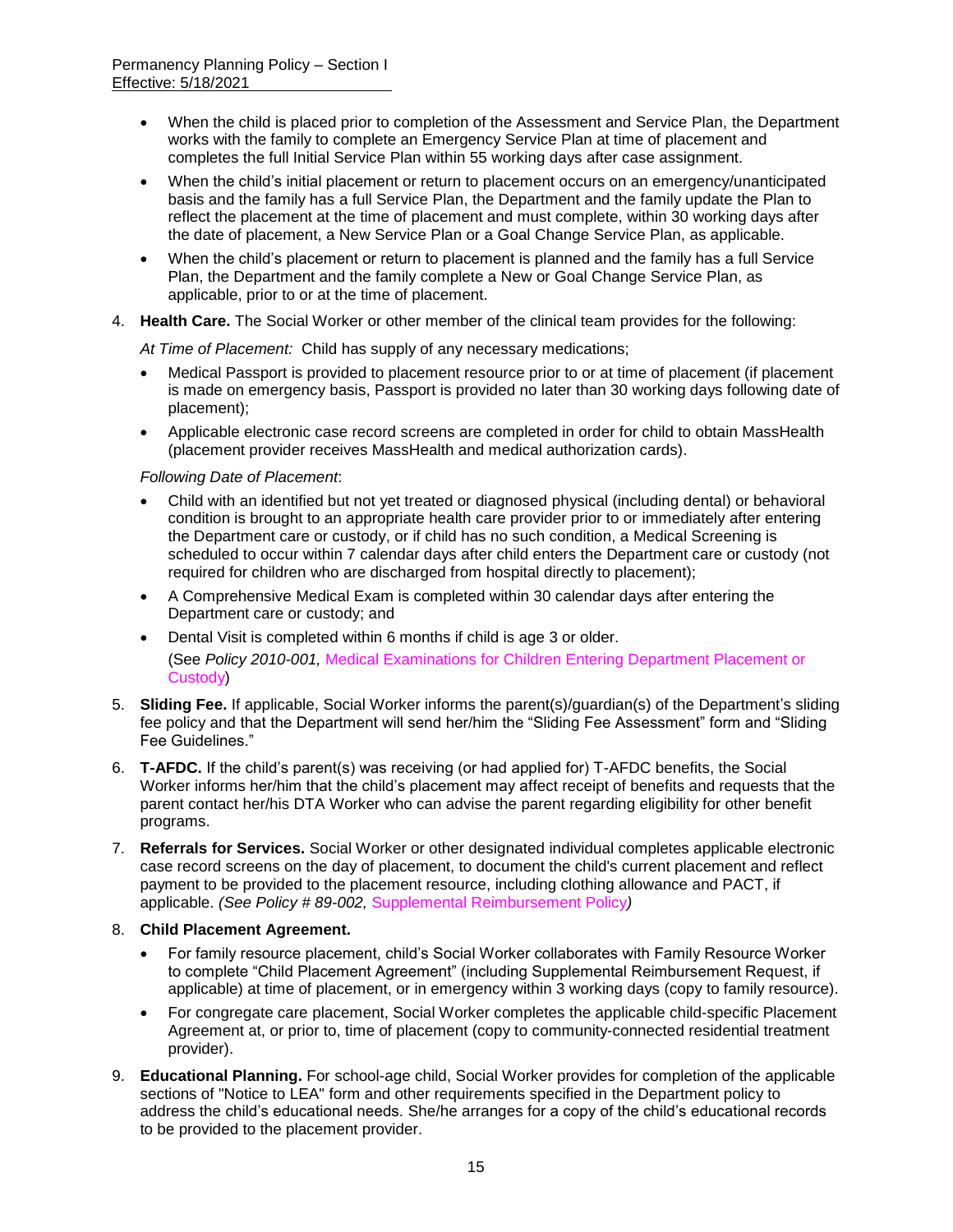- 10. **Visitation.** When possible, the Department offers parents the opportunity to have telephone contact with their child within 24-48 hours and a face-to-face visit as soon as possible but no later than 5 working days after placement as set forth below. The safety of the child, the parent(s), the foster parent or other placement provider will be considered when determining the structure, location and frequency of visitation. Consideration is given to the need for separate parental visits if safety concerns exist.
	- Foster Home Placements:
		- 1. Department staff will make reasonable efforts to arrange for the parent(s) to make phone contact with their child the night of the placement or within 24-48 hours, unless such contact would not be safe for the child.
		- 2. Department staff will make reasonable efforts to arrange for a parent-child visit as soon as possible, but no later than 5 working days after placement. If safe or otherwise appropriate, the visit and the visit location will be arranged between the parent and the foster parent, with the Department's knowledge and approval. At the first visit, the child's parent would also meet the foster parent, if the foster parent agrees to such a meeting.
	- Non-Foster Home Placements:
		- 1. Arrangements will be made for the parent(s) to have phone contact with their child the night of placement or within 24-48 hours, unless such contact will not be safe for the child.
		- 2. Arrangements will be made for a parent-child visit as soon as possible, but no later than 5 working days after placement, at which time the parent(s) will also meet the placement provider staff.
	- Regular and ongoing contact and visitation between the parent and child and placement provider are to be arranged throughout the child's placement, as long as there are no clinical or safety contra-indications. In general, parent and child visitation should occur once a week unless a different schedule is indicated by the child's age, the needs of the child, the safety of the child, or if parental rights are terminated.
	- Whenever siblings are not placed together, a schedule for regular and ongoing sibling visits is established, unless such visitation is harmful to one or more of the siblings.
	- The Department also develops a plan for visits between the child and grandparents, upon request.

(See *Regulation* 110 CMR 7.128 and MGL c. 119, § 26B, regarding sibling and grandparent visitation)

- 11. **Contacts.** Department staff will make telephone contact with the placement provider and the child's parent within 3 working days after the date of placement.
- 12. **Locating Kin; Notification of Placement.** Starting at initial contact and continuing through the Department's determination that a child needs out-of-home placement, the Social Worker, in consultation with the family, the child age 12 years or older and the Supervisor, identifies all kin and families known to the child and family who might be willing and available to be approved as the child's placement. She/he notifies the kin and child-specific families, in writing, of the child's placement and requests that they contact her/him, within 10 working days, regarding their interest in being considered as a possible placement for the child.

The Social Worker documents responses to each notification in dictation, and begins initial eligibility screening of all families who have indicated an interest in becoming licensed as a possible placement for the child. When more than one family has participated in an initial home visit, continues to be interested in being considered as a potential placement and has been determined eligible to apply, the child's Social Worker, in consultation with her/his Supervisor, determines the order in which the License Study for these resources will be initiated by the Family Resource Unit.

## **Changes in Placement**

Procedures 1 through 11 above should be followed whenever a child changes placement or returns to placement after returning home.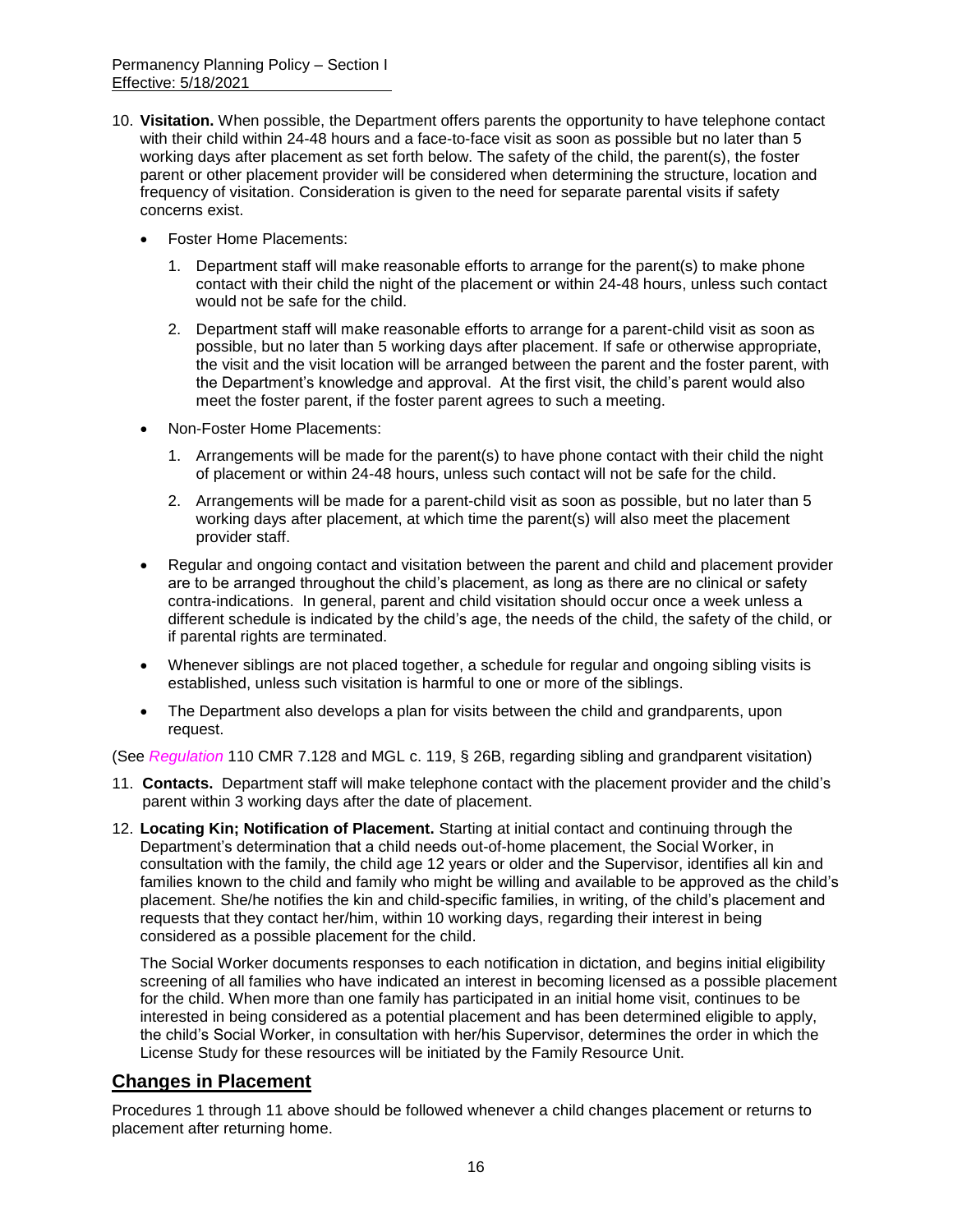Kin should be explored whenever a change in placement is considered.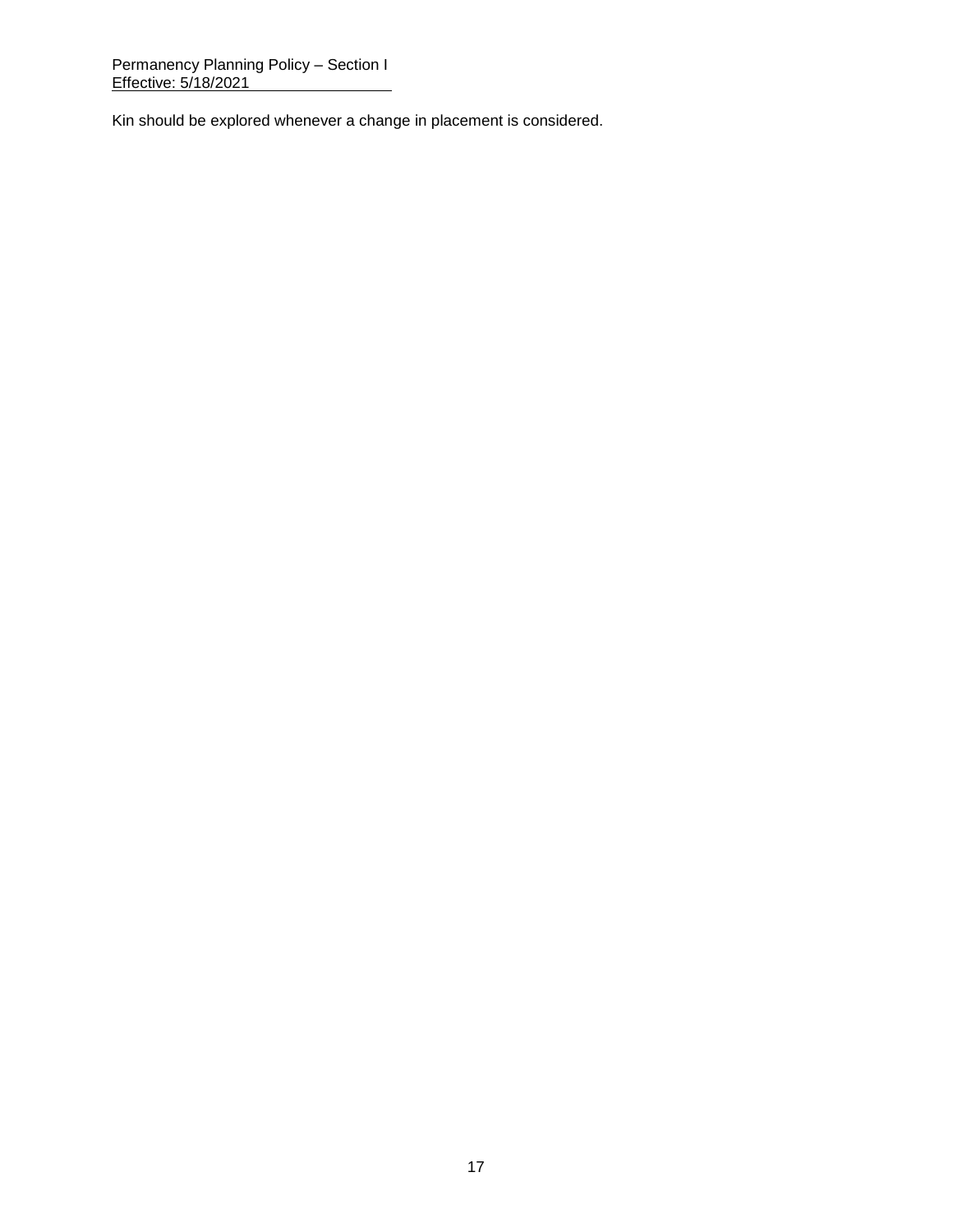## **6 Week Placement Review**

*[NOTE: This section is applicable to children in Department foster/pre-adoptive settings, including contracted family resources. For comparable information regarding children placed with a community-connected residential treatment provider, see the relevant policy.]*

A 6 Week Placement Review occurs when a child enters placement from home or hospital, or returns to placement after a significant stay at home of 6 months or longer. The Director of Areas/designee identifies a child-specific team, which includes the parents, foster/pre-adoptive parents or other placement provider and social work staff familiar with the child and family. The Team's role is to support the child's placement, while addressing her/his needs for safety, well-being and permanency. The Team gathers and reviews information about the child and family from the parents; kin; educational, medical and mental health providers; foster/pre-adoptive parents or other placement provider; and others familiar with the child and family's history, strengths and needs.

The child-specific information gathered during the first 6 weeks of placement encompasses the child's medical, educational, emotional, psychological and social history and current functioning. This information augments the comprehensive family assessment which is being completed simultaneously or, if completed previously, is being expanded to incorporate the additional information required by the child's placement. The information is used to support appropriate service planning and service provision to the family and the child who is in placement, while at the same time establishing the foundation for achieving permanency for the child.

If placement beyond 6 weeks is needed and the child's initial placement has not been with kin or someone from among the family's network of significant relationships, or if siblings have not been placed together, efforts are made with the parents during the first 6 weeks to identify someone known to the child and family with whom an approved placement can be made. Documentation of contacts with kin is required.

The Review Meeting is an opportunity for the parents, family and foster/pre-adoptive parents or other placement provider to participate in open discussion. At this meeting the family's and the child's strengths and needs, in particular the child's needs for health, safety, well-being, permanence and continuity of significant relationships, are reviewed. A tentative, reasoned assessment of the probability of the child's returning home and the family's capacity to benefit from reunification services is made. The frequency and quality of parent-child contacts and visits during the first 6 weeks of placement and the parents' participation in services and completion of tasks identified in the Service Plan also are reviewed. Together, the parents and Department revise the Service Plan as indicated.

- 1. **Designation of Foster Care 6 Week Placement Review Team.** Within 5 working days after the child enters placement, the Director of Areas/designee identifies Team members, who include at a minimum:
	- child's Social Worker and Supervisor,
	- child's parent(s),
	- placed child age 14 or older,
	- foster/pre-adoptive parent(s) or other placement provider, and
	- **•** Family Resource Worker and Supervisor.

Child's Team **may** also include others who are familiar with the child and family and/or whose participation is indicated based on the child's identified or anticipated needs, such as:

- $\bullet$  kin.
- Department nurse,
- PACT coordinator.
- Substance Abuse, Domestic Violence, Mental Health, Health and Medical Services and/or Adolescent Specialists,
- family advocate,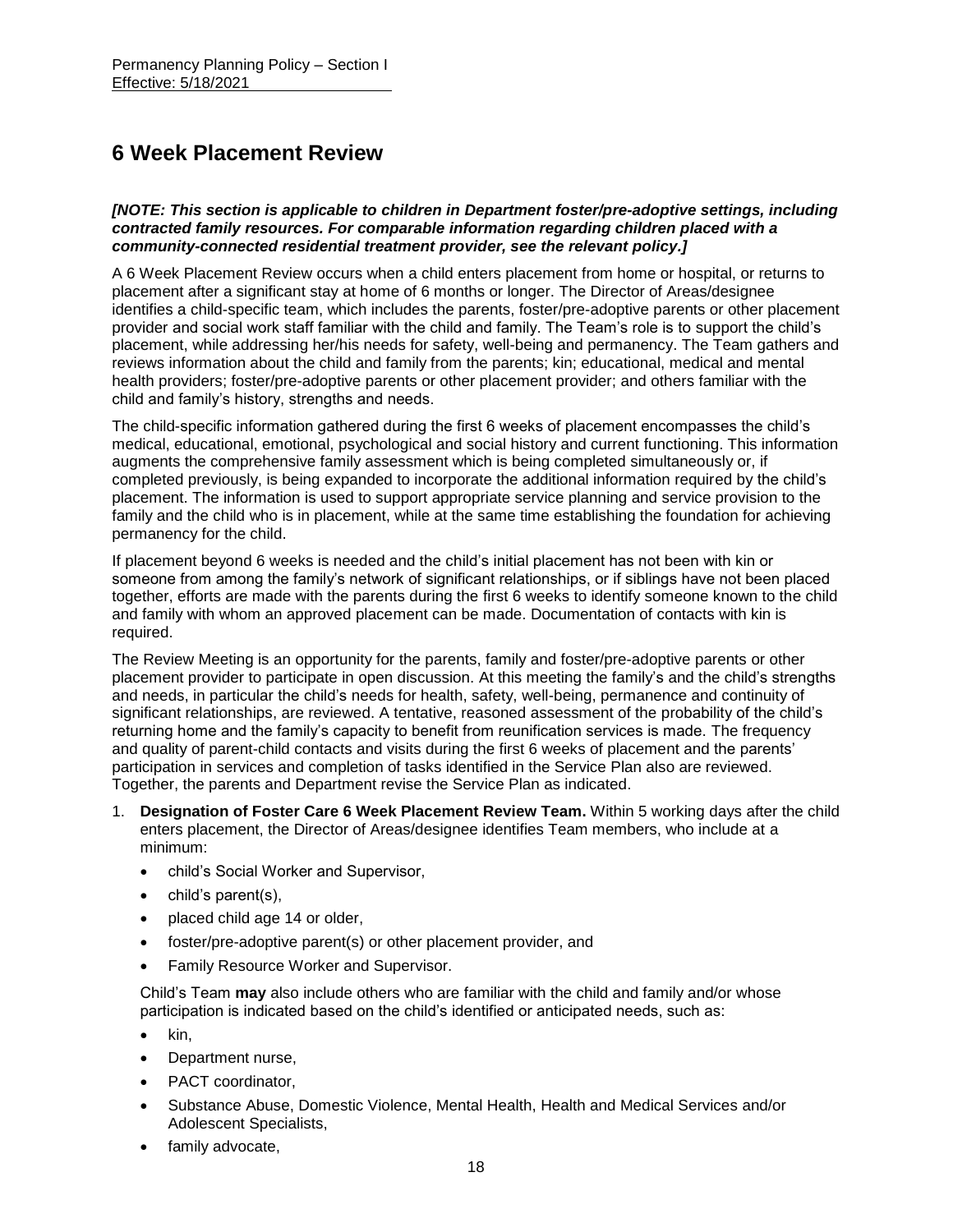- service providers.
- 2. **Team Tasks.** Director of Areas/designee works with the Team members to determine how and by whom the following tasks/activities (as appropriate) will be completed by the date of the 6 Week Placement Review Meeting:

#### **Review of Placement Options**

- For child not residing with both parents at time of placement, carry out reasonable efforts to identify, locate, contact and explore appropriateness of placement with the non-resident parent (see Appendix C, "Missing Parent/Caregiver Checklist").
- For child not placed with kin or a child-specific foster/pre-adoptive family, Social Worker and Family Resource Worker coordinate with parent(s) [when possible] for identification of, outreach to and assessment of potential kinship and child-specific resources.

#### **Contacts and Visitation**

- As set out in "Placement in Out-of-Home Care Preparation for and Activities at Time of Placement," Procedure 10 – Visitation, and Procedure 11 - Contacts (pages 15-16);
- Such other contact, if any, with the placement, parent or child to provide the information needed at the 6 Week Placement Review Meeting.

#### **Legal Notifications**

- Contact the Department Attorney to determine that any notifications required by ICWA (i.e., tribal notification) or the Vienna Convention (i.e., consular notification) have been completed, as applicable.
- If the court is involved and the child's placement changes, notify the Department Attorney; support preparation of the record for presentation to opposing counsel by the 30<sup>th</sup> day after a Care and Protection petition has been filed, when applicable.

#### **Obtaining Needed Resources and Documents and Supporting Placement Provider**

- Consult with Area resources [e.g., psychologist, Multidisciplinary Assessment Team (MDAT), etc.], as child's needs indicate.
- Immediately assess if child is at risk for HIV exposure and make referral for HIV testing, when applicable.
- Arrange for Assessment for Safe and Appropriate Placement (ASAP), sexual abuse, trauma and/or other evaluations as indicated.
- Arrange for school aged child to be enrolled in school and, when appropriate, child under age 3 to be referred for Early Intervention Assessment.
- For youth 14 and older, determine whether a referral for an Adolescent Outreach Worker is appropriate.
- Request child's birth certificate (with official seal) (see "Application for Vital Records" in the electronic case record) and birth record.

*NOTE: The Department is required to submit to the court a copy of the child's birth certificate (with official seal) within 60 calendar days after a Care and Protection petition has been initiated.*

- Verify that a copy of the child's alien registration card or green card has been obtained or contact the designated Legal staff to determine whether a referral for Special Juvenile Immigration Status (SJIS) is necessary, as applicable.
- Obtain and review information regarding child's physical, emotional, behavioral, developmental and cognitive strengths and needs obtained from parent(s), kin, physician, teacher, therapist and other adults who know child well, including prior foster parent(s) when applicable.
- Obtain and review health care history and records, including immunization records, document in the electronic case record and complete child's Medical Passport; and consult with the Department nurse as needed.
- Obtain and review school and/or Early Intervention records including report cards, results of standardized tests, and IEPs, provide for child to receive appropriate educational services; and arrange for records to be provided to placement provider if not previously done.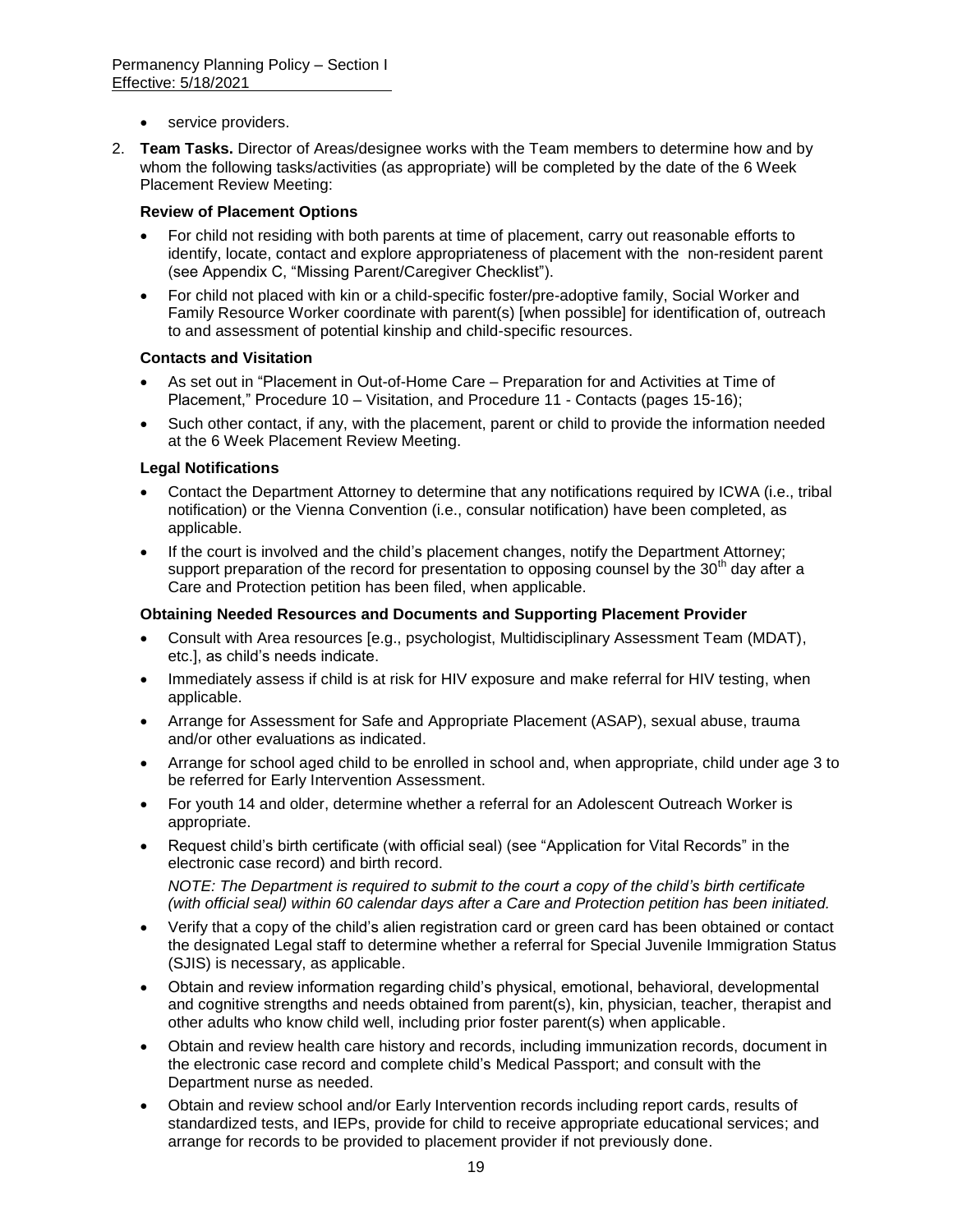- Remind foster/pre-adoptive parent about the 6 Week Placement Review process and the "Foster/Pre-Adoptive Parent's Weekly Observation Log," within 3 working days after date of placement;
- Complete the face sheet information prior to the 6 week Placement Review meeting. (Completed by SW)

#### **Schedule 6 Week Placement Review Meeting**

- Schedule Meeting to occur 6 weeks after date child entered (or re-entered) placement at a time during normal work hours that maximizes family and essential Team member participation and accommodates staff work schedules. The meeting may be combined with any other meetings about the child and family scheduled to occur around the same time (except for any Permanency Planning Conference that might be needed). Send invitations in a timely manner that enables those who cannot attend to provide their recommendations. Arrange accommodations in recognition of the family's preferred language.
- 3. **6 Week Placement Review Meeting.** APM/designee convenes and chairs the Meeting which:
	- Reviews the child's medical, educational, emotional, psychological, social history and any other records, reports and assessments gathered and/or completed during 6 Week Placement Review period, including the medical screening and comprehensive medical examination;
	- Reviews "Foster/Pre-Adoptive Parent's Weekly Observation Logs";
	- Reviews information gathered by the Team from the child's parent(s), kin, teachers, pediatrician, therapist, and other adults regarding child's behavioral, cognitive, developmental, emotional, and physical strengths and needs;
	- Reviews the frequency and quality of child's visits and contacts with parent(s), siblings, other kin;
	- Determines the probability and timeframe of the child's return home and the family's capacity to benefit from services needed to safely maintain the child at home.
	- Develops recommendations regarding appropriate PACT services and hours indicated based on child's assessed placement needs, including confirmation or adjustment, as needed, of any PACT services that may have been authorized at time of initial placement (or re-entry into placement);
	- Identifies specific supplemental services, trainings and/or supports foster/pre-adoptive family requires to meet child's continued placement service needs;
	- Reviews documentation obtained during 6 Week Placement Review period and determines if/what additional efforts are needed to search for and outreach to potential kinship or childspecific resources;
	- Determines if expedited TPR or implementation of concurrent permanency planning is appropriate immediately;
	- Reviews and revises the Service Plan, as necessary, in collaboration with the family.

Following the 6 Week Placement Review Meeting, the APM completes the "Child Placement Assessment Summary".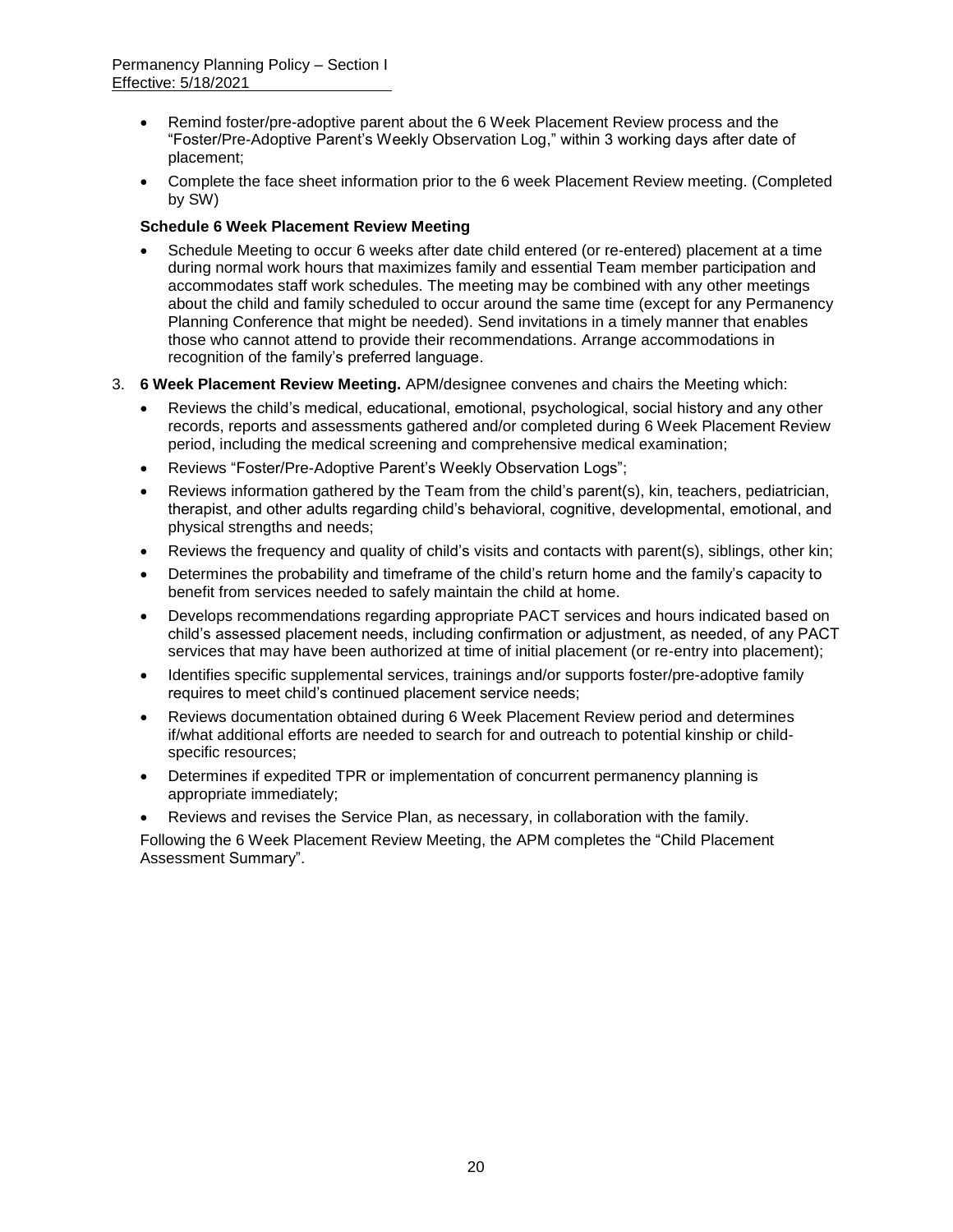## **Permanency Planning Conferences**

The Permanency Planning Conference (PPC) is the Department's primary internal planning vehicle for reviewing the clinical and legal issues related to permanency decision-making.

The Director of Areas/designee provides for the attendance of all participants needed to make decisions regarding a child's permanency plan. Neither the child nor her/his parents participate; however, the Director of Areas/designee encourages participants to be prepared to reflect their understanding of family members' perspectives on how the child's need for permanency can best be addressed. Participants discuss the family's situation in its entirety and determine whether family reunification can occur within legislated timeframes or an alternative permanency plan is most appropriate for a child's needs. The PPC establishes the Department's permanency plan, and identifies and assigns related tasks with timelines to achieve this plan. Additionally, at all PPCs, consideration is given to the appropriateness of initiating Termination of Parental Rights (TPR) and using permanency mediation services and the option of Adoption Surrender. Post-Termination and Post-Adoption Agreements are considered when it is in the child's best interests.

## **Permanency Planning Conferences (PPCs)**

- 1. **Circumstances Requiring a PPC**:
	- as soon as it is determined that the prognosis for reunification is poor;
	- within the first 9 months following the date of placement;
	- if the outcome of a 9 month PPC was a decision not to initiate TPR and the child has remained in placement for 15 of the previous 22 months;
	- to change a child's permanency plan;
	- within 20 working days after a Foster Care Review determination that includes the recommendation that the child's identified permanency plan needs to be changed; or
	- within 5 working days after a court determines that reasonable efforts to reunify are not required. (See "When Reasonable Efforts Are Not Required", above).
- 2. **Convening a PPC.** Director of Areas/designee coordinates with the Regional Counsel to convene the PPC, and notifies all participants of the scheduled date. A copy of the child's birth certificate (with official seal) is provided to the Regional Counsel/designee prior to or on the date of the PPC, if not previously filed in court. The Director of Areas/designee contacts the Regional Counsel if a problem in obtaining the birth certificate (with official seal) is impeding the PPC process. (See "Application for Vital Records")
- 3. **Participants.** In addition to the Director of Areas/designee, the following are **REQUIRED** to participate:
	- Child's and family's Social Workers and Supervisors,
	- Area Adoption Supervisor,
	- Family Resource Worker or Supervisor when the child is placed in a foster home, and
	- Department Attorney and/or Legal Manager.

Other individuals deemed appropriate by the Director of Areas/designee **MAY BE CONSULTED OR REQUESTED** to attend, such as:

- Regional Adoption and/or Recruitment Supervisor/designee when recruitment of adoption resource may be necessary; or
- Other Department Clinical staff who have specialized roles or expertise relevant to addressing the child's needs (e.g., nurses; domestic violence, substance abuse, mental health or adolescent specialists).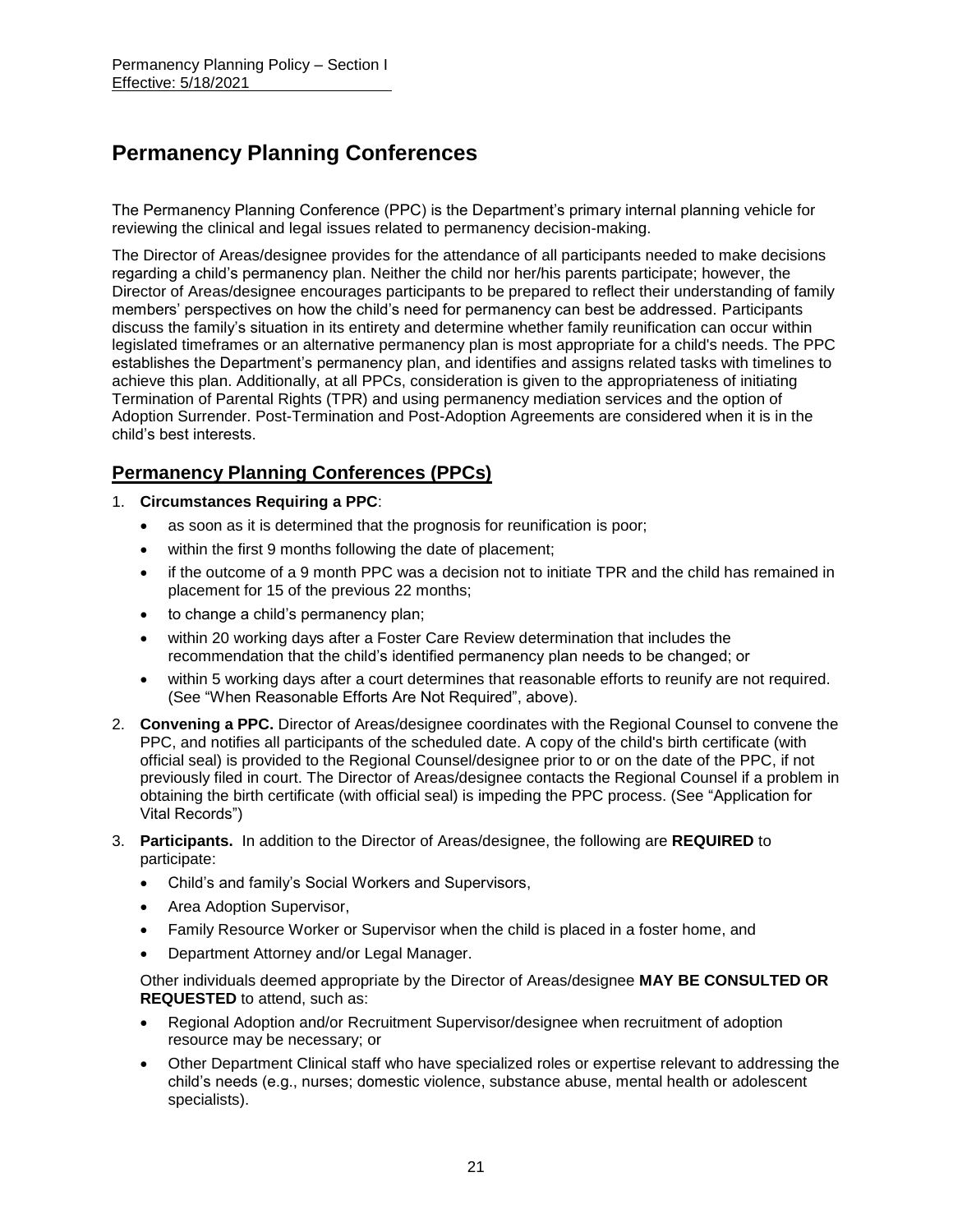Representatives of contracted or other social service agencies and/or other professionals who have in-depth knowledge of particular child or family are **CONSULTED** prior to the PPC, when deemed appropriate by the Director of Areas/designee.

#### 4. **Issues Addressed:**

**Family's situation and status,** which is summarized verbally by the Social Worker and/or other Department staff, includes:

- reason for PPC:
- brief history of family and placement circumstances, including child's adoption/guardianship history, if any;
- information from the Department's dictation, Assessments and/or Service Plans;
- any Child and Adolescent Strengths and Needs assessments and/or treatment plans, if completed and available;
- information from any professional evaluations;
- child's and family members' names; addresses; dates of birth, death, marriage, and divorce;
- mother and legal and/or biological father's military service;
- child's current custody status and related court involvement;
- other current or prior court involvement relating to child and family, and any court orders/decisions relating to services (e.g., reasonable efforts to reunify family are not required);
- validity of any Adoption Surrenders obtained.

#### **Any barriers to family reunification**, such as:

- abandonment;
- problems specific to each parent identified in Assessment or case review;
- Department has not provided critical services, which are identified in Service Plan and necessary for the parent(s) to make home safe for child's return within timeframes specified in the Service Plan;
- lack of appropriate services sensitive to family's or individual's sexual orientation, gender identity, cultural, ethnic, and linguistic needs.

**Family's participation** in service planning and case review, including:

- family strengths, current functioning and ability of parent(s) to meet child's needs;
- identification of all services offered to family and history of services utilized and refused. Specify extent to which parent is utilizing services productively and making observable behavioral changes necessary to achieve the child's permanency plan;
- family's primary language, and cultural, ethnic issues pertinent to Service Plan participation;
- history, including frequency and quality, of parent/child visitation;
- history of efforts to locate and contact missing/unavailable/unidentified parent(s);
- whether parent(s) will contest legal activity, such as a termination of parental rights (TPR) or guardianship petition;
- whether any Service Plan revisions are necessary.

**Child-specific issues,** i.e., consideration of child's needs and best interests in relation to potential permanency plans, including:

- child's placement history, including initial and all subsequent out-of-home placements;
- child's individual needs, including those related to her/his physical and emotional well-being;
- any specialized care child may require relative to particular emotional, intellectual and/or physical needs;
- quality of child's attachments to and relationships with parents, siblings, other kin, current caregivers and other significant individuals and recommendations regarding maintaining continuity;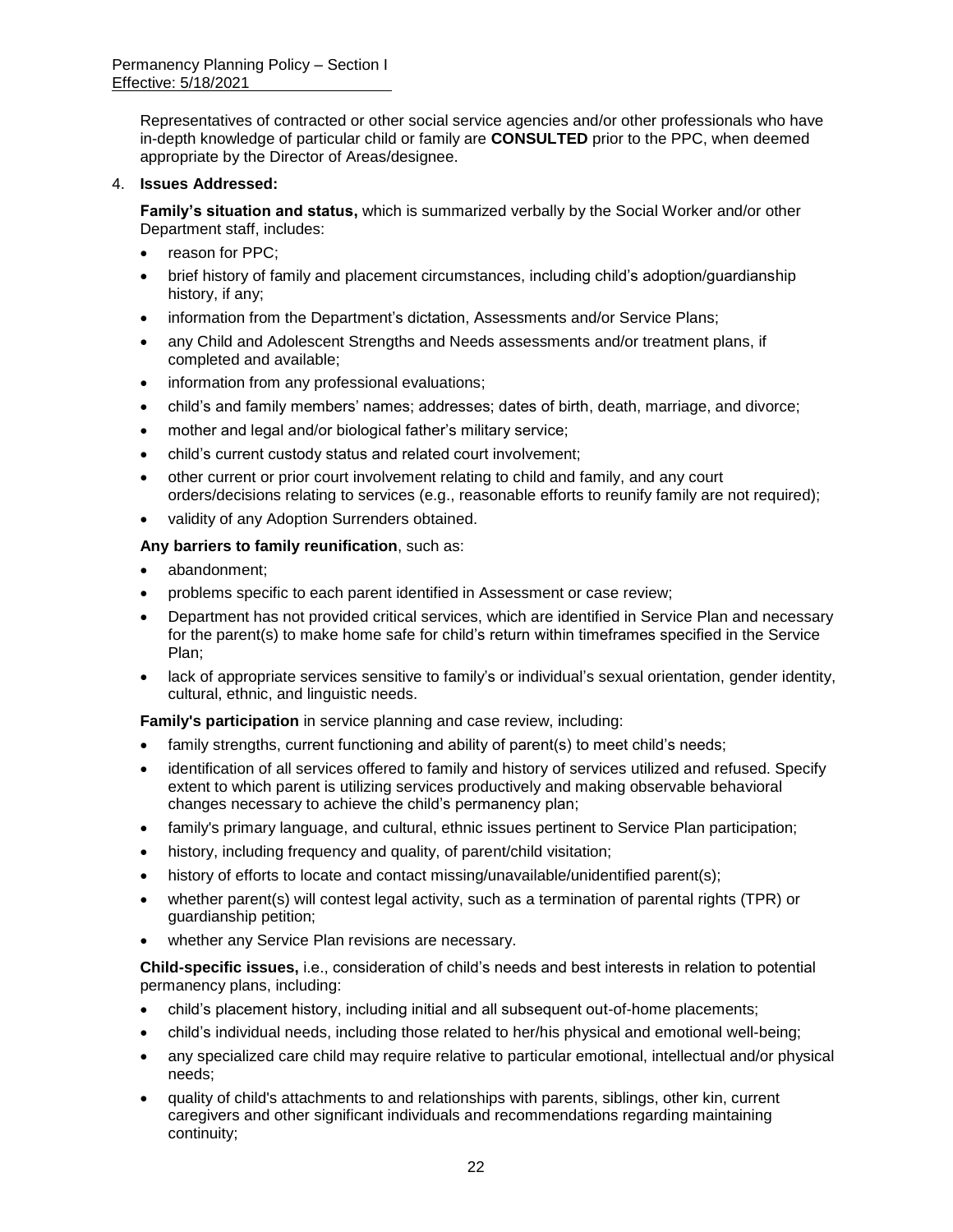- child's current overall functioning, including in school, early intervention or pre-/after-school programs, and/or child care settings; peer relationships; behavioral issues; therapeutic progress;
- child's understanding of her/his situation and desire for permanency and, if age 12 or older, child's willingness to consent to her/his own adoption, or if age 14 or older, child's willingness to consent to her/his guardianship or to an identified life long connection.
- if child has siblings, efforts made to keep them together and/or rationale for any decisions made to separate any siblings (including half and step siblings);
- specific recommendations regarding whether and why the permanency plan of reunification, adoption, guardianship, permanent care with kin or alternative planned permanent living arrangement would be in child's best interests;
- whether the child and family situation meets minimum legal standard for initiating TPR or guardianship action and why termination of each parent's rights is in the child's best interests for safety, well-being and permanency;
- any problems identified as potentially preventing or impeding progress in accomplishing permanency plan, including but not limited to immigration/naturalization, Interstate Compact, and Indian Child Welfare Act concerns; and
- recommendations regarding the degree of openness in adoption planning relative to child's needs and best interests.

#### **Placement considerations:**

- documented efforts to date to explore willingness and ability of kin and/or current or prior foster parents to be the child's permanent family;
- potential for identifying appropriate alternative permanent family with capacity to meet child's best interests and individual needs related to her/his physical, mental and emotional well-being.

**Other resource issues**, including such services as counseling for child, family and/or family resource; PAYA or "Chapter 688" referral that may be needed to achieve permanency plan.

- 5. **Possible PPC Outcomes:** Achieving permanency through:
	- Stabilization of Family (including those circumstances when the child's placement is necessary to meet child's needs, not due to concerns about parental care)
	- Reunification of Family
	- Adoption
	- Guardianship
	- Care with Kin
	- Alternative Planned Permanent Living Arrangement **OR**
	- **Decision Deferred:** *Used when information is missing or other follow-up is needed. Director of Areas/designee identifies tasks and activities which need to be completed, who will be responsible for completing these activities and by when, and schedules date, within 60 calendar days, for PPC to be reconvened.*
	- **Conflict with FCR Determination/RD Review Requested:** *Used when Director of Areas agrees with PPC conclusion that an FCR-recommended permanency plan is not appropriate and that the permanency plan identified at the PPC best addresses child's needs. Director of Areas requests that Regional Director/designee review case within 10 working days after PPC. Regional Director/designee reviews case and determines permanency plan within 10 working days after receipt of request. Social Worker revises Service Plan (as necessary) to reflect Regional Director/designee's decision.*
- 6. **PPC Follow-Up Tasks and Documentation.** Director of Areas/designee arranges for staff members to be designated to complete applicable tasks within identified timeframes. These include:
	- Revising the Service Plan, as needed:
	- providing to the Legal Department any documents necessary to permit initiation of appropriate legal action within 20 working days after PPC;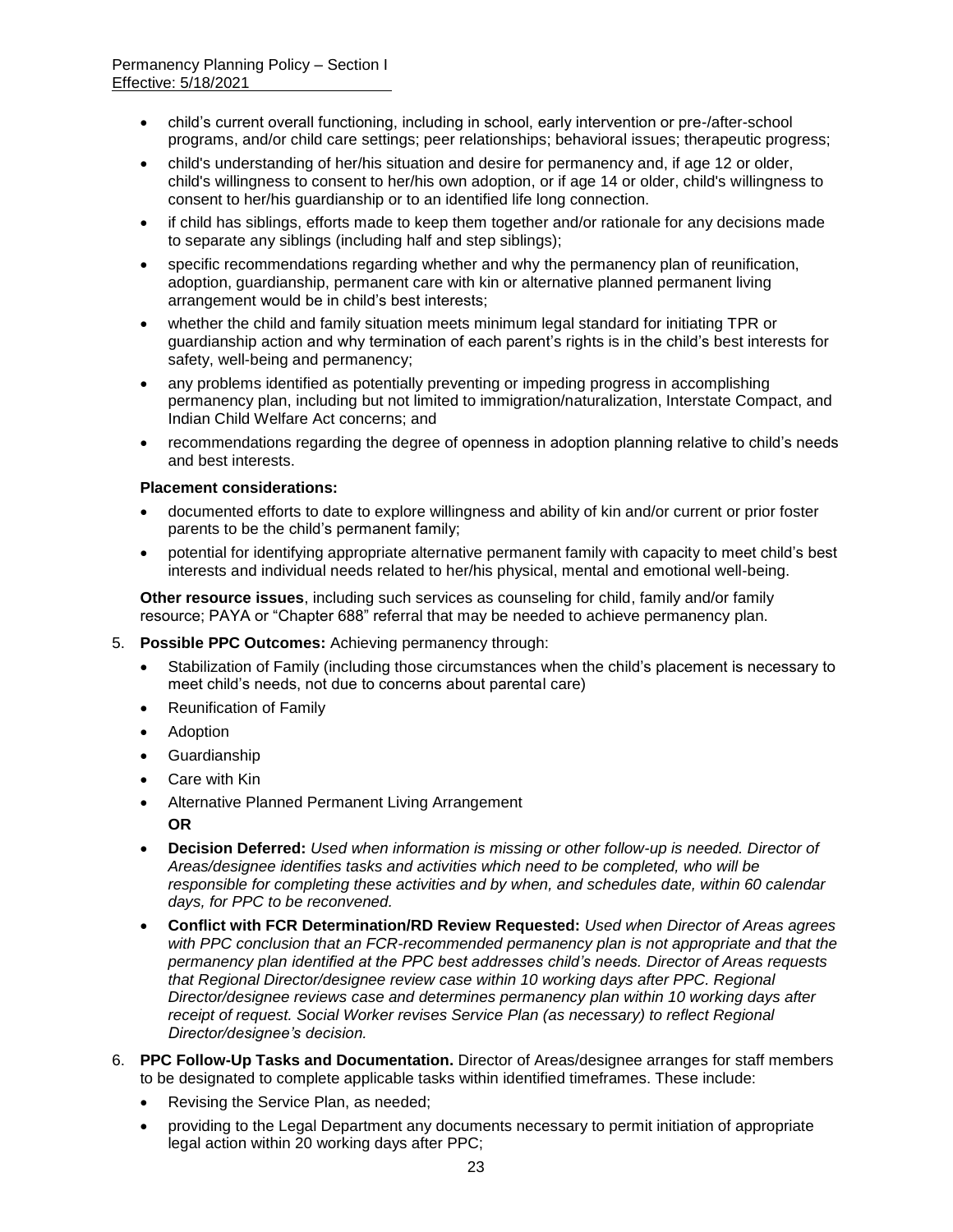- informing family, placement resource, and child of PPC outcome, including written notification;
- referral to the Regional Office when a Regional clinical review is recommended; and
- other tasks identified below in sub-sections about achieving permanency through: "Stabilization of Family," "Reunification of Family," "Adoption," "Guardianship," "Care with Kin" and "Alternative Planned Permanent Living Arrangement."

Director of Areas/designee records PPC summary in the electronic case record, including list of participants, PPC outcome, other major decisions, related follow-up tasks with timeframes and staff members responsible and completes other documentation when required for specific goals.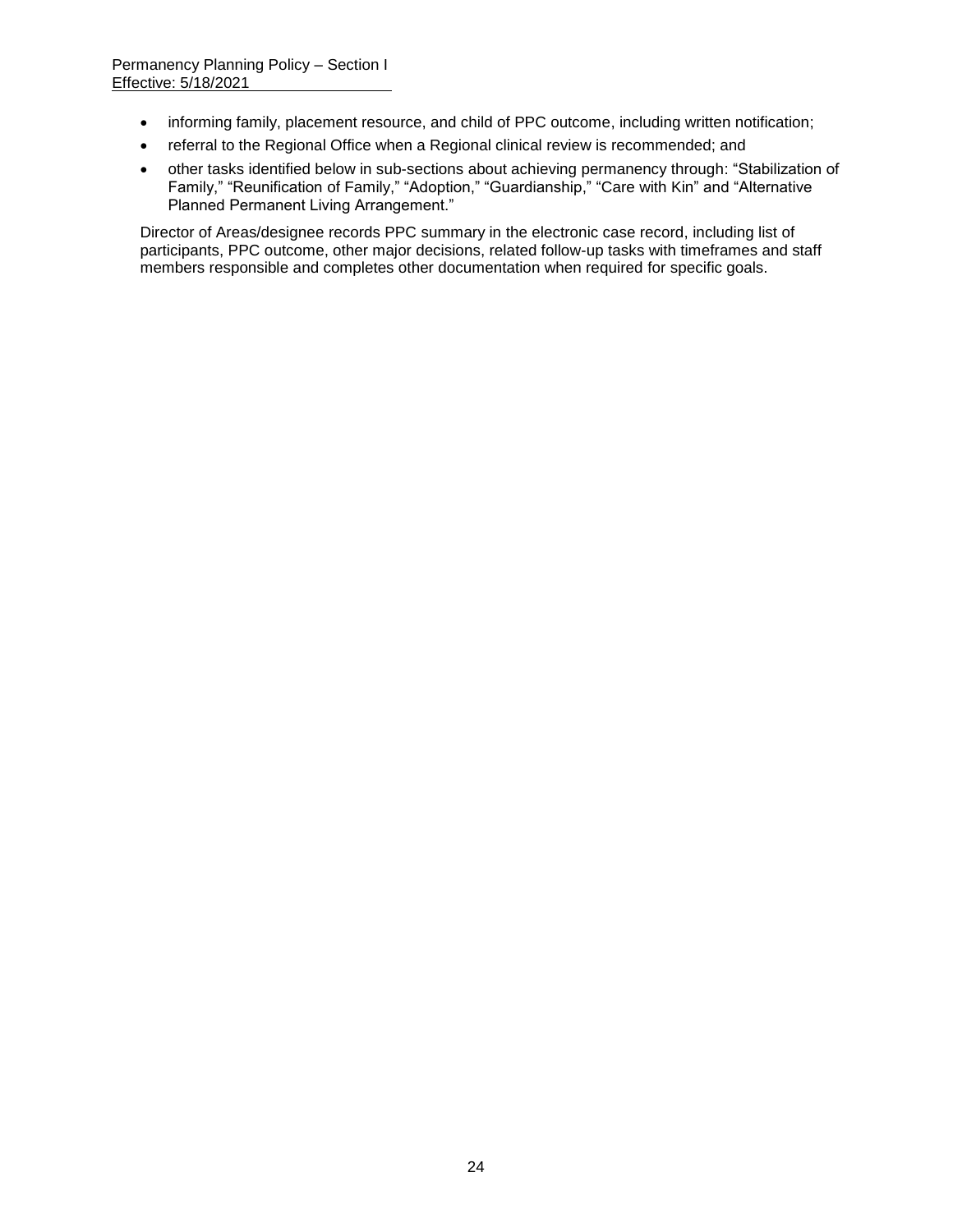# **Termination of Parental Rights**

Termination of Parental Rights (TPR) is a legal action which ends parents' rights to receive notice of and to consent to legal proceedings affecting custody, guardianship, adoption or other decisions regarding the child named in the petition. At all PPCs, consideration is given to the appropriateness of initiating TPR and using permanency mediation services and the options of Adoption Surrenders and/or Open Adoption Agreements, and/or structured guardianships.

For most families, based upon a well-reasoned prognosis about the probability of the child's returning home given the family's documented capacity to benefit from reunification services, the Department will decide whether to initiate a TPR action at the PPC held within 9 months after the child enters placement. In some of those cases, the Department will decide that one of the exceptions outlined below applies but will schedule another PPC for the  $13<sup>th</sup>$  month after placement to determine whether initiating TPR is appropriate given the facts as they then exist.

In still other cases, the Department may decide to initiate TPR at a PPC held before 9 months, even as early as the child's initial placement. Throughout, unless the Department concludes that parental involvement will be harmful to the child, the Department includes the parents in planning and decisionmaking regarding a child-centered plan for safety, support, permanence, and continuity of significant relationships.

#### **TPR Review for Children in Placement for 15 of the Previous 22 Months:**

The Department conducts reviews of all cases involving children who have been in placement for 15 of the previous 22 months and initiates a TPR petition unless one of the following exceptions applies and has been approved by the Director of Areas/designee:

- A child in Department custody is placed with kin, and neither they nor any other kin is currently interested in adoption or guardianship, and it is in the child's best interests to remain with the current kinship caregiver;
- Critical services, which are identified in the Service Plan and necessary for the parent(s) to make the home safe for the child's return within the timeframe specified in the Service Plan, have not been available; or
- The Department has documented in the case record the compelling reason(s) why it would not be in the child's best interests to initiate a TPR action.

#### **The following are the only compelling reasons why it may not be in the child's best interests to initiate a TPR action:**

- The parents are utilizing services productively and making observable behavioral changes that are anticipated to eliminate or ameliorate the circumstances requiring placement, and enable the child to return home safely within 6 months or less.
- For an older child, an alternative permanency plan other than adoption offers the highest possible level of family connection, including physical, emotional and legal permanence.
- A child requires placement due to her/his emotional, behavioral or physical needs, and the parents are involved with the child and have been determined to be fit, responsible and committed to continuing to be the child's permanent family.
- Any other compelling reason established by a Regional Clinical Review Team and approved by the Regional Director/designee.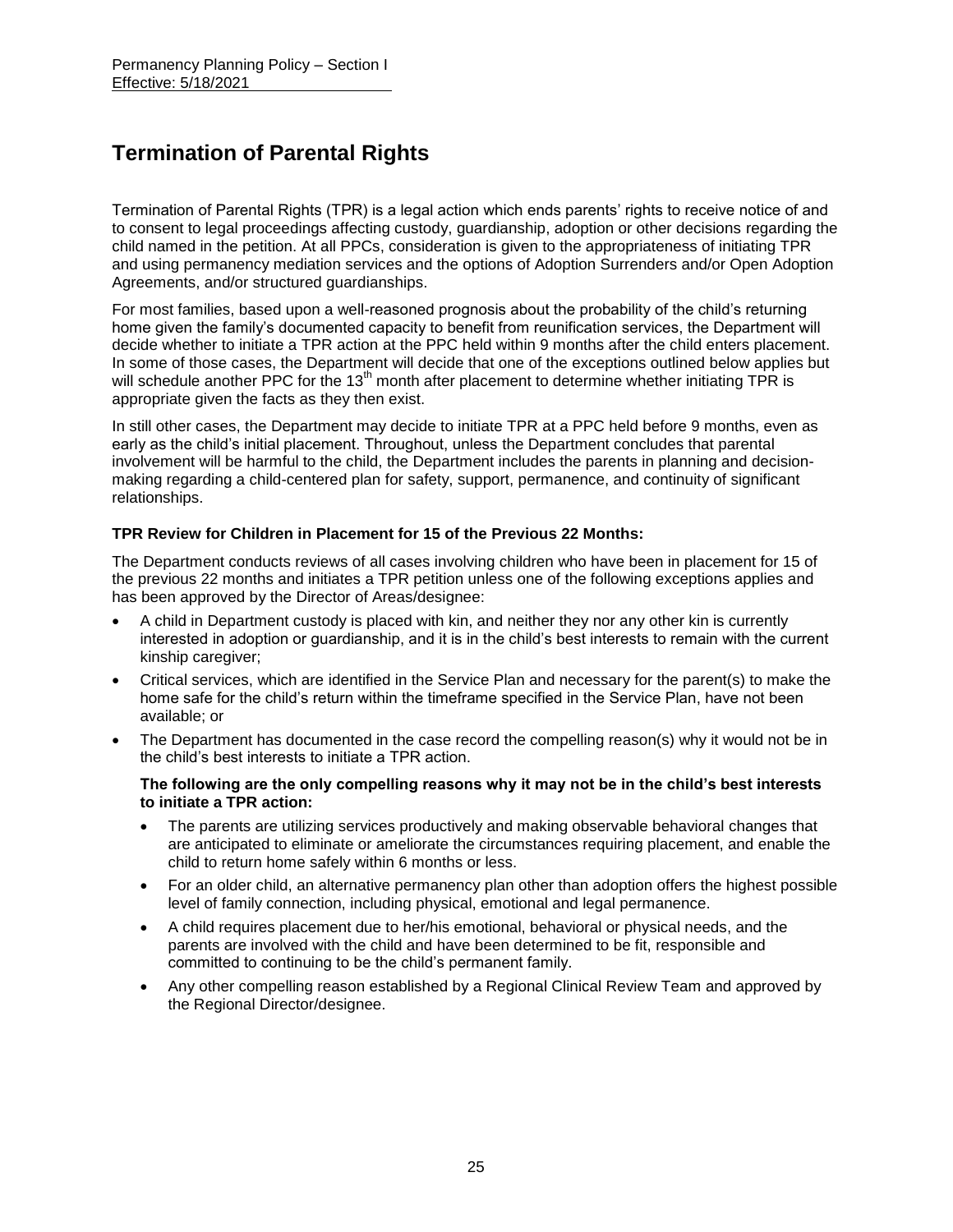## **Permanency Plans and Permanency Hearings**

The court conducts Permanency Hearings to determine and periodically review the permanency plan for each child, and to aid in the timely implementation of this plan. A Permanency Hearing is conducted in court as follows:

- *For a child initially entering placement via court custody:* Within and no later than 12 months after the date of placement with the Department or the date the court grants the Department custody—whichever comes first, regardless of the child's legal custody status.
- *For a child initially entering placement via a VPA:* Within and no later than 12 months after the date of the VPA, or within 60 calendar days after the court grants the Department custody following the VPA or approves an extension of the VPA.

Subsequent Permanency Hearings are conducted every 12 months thereafter as long as the child remains in placement, or for the first 6 months that a child remains in Department custody but is living at home, including for young adults age 18-22. The Permanency Hearing considers the permanency plan and related conclusions identified at the most recent PPC, as presented in the Permanency Hearing report. Beginning at age 16 the Permanency Hearing report must address the services needed to assist the child or young adult in making the transition from foster care to independent living. Once the child or young adult attains the age of 17 years and 9 months, the Permanency Hearing report must also address the status of and the topics of the transition plan required under 42 USC, § 675(5)(H) (See "Outline for Permanency Hearing Report" or "Outline for Permanency Hearing Report Youth 16 and Older") The report is written by the Social Worker who has responsibility for the child. If that person is the Adoption Social Worker, she/he obtains information regarding the Department's work with the family from the family's Social Worker. Legal staff files the report in court 30 calendar days prior to the initial and any subsequent Permanency Hearings and provides copies to the opposing attorney(s), if any.

Parents are expected to attend Permanency Hearings with kin and/or other supports, unless parental rights have been terminated. Foster parents are entitled to attend. The child should be consulted in an age appropriate manner and the Department report to the court should reflect the child's perspective. The Department expects that youth 16 and older will be present at the Permanency Hearings.

As long as the child's permanency plan remains reunification, the Department presents at the Permanency Hearing information demonstrating the reasonable efforts that have been made to reunify the child with her/his family. Legal staff obtains a written judicial determination that those reasonable efforts have been made. (See "Reasonable Efforts/29B Hearing" form)

If the Department changes the child's permanency plan during the interval between Permanency Hearings, the Department must continue to make, and must demonstrate to the court at the next Permanency Hearing that it has continued to make, reasonable efforts to reunify the child with her/his family until the court approves a permanency plan other than reunification.

If, at any point subsequent to the child's placement, the Department takes the position that reasonable efforts to reunify the family are not required, the Department immediately seeks to obtain a judicial determination to that effect. In those instances, the Regional Legal Office decides whether the Department will ask that a Permanency Hearing be held at the same time as the hearing on reasonable efforts or within 30 calendar days after that determination, as required by law.

When the court approves a permanency plan other than reunification, it may also determine that the approved permanency plan is inconsistent with reunification or that continuation of reasonable efforts to safely reunify the child is no longer required. The Department is required to make reasonable efforts to achieve in a timely manner whatever permanency plan the court has identified and approved as the child's permanency plan or plans. At the subsequent Permanency Hearing, the Department provides evidence of those reasonable efforts and obtains written judicial certification that they were made.

Even if reunification cannot occur, parents can help plan for their child. Parents hold valuable information, and it is generally in the child's best interests to maintain parental involvement in team planning for the child's permanency. Maintaining parental involvement in permanency planning also increases the possibility of avoiding long court proceedings. When parents feel that they are involved in the decision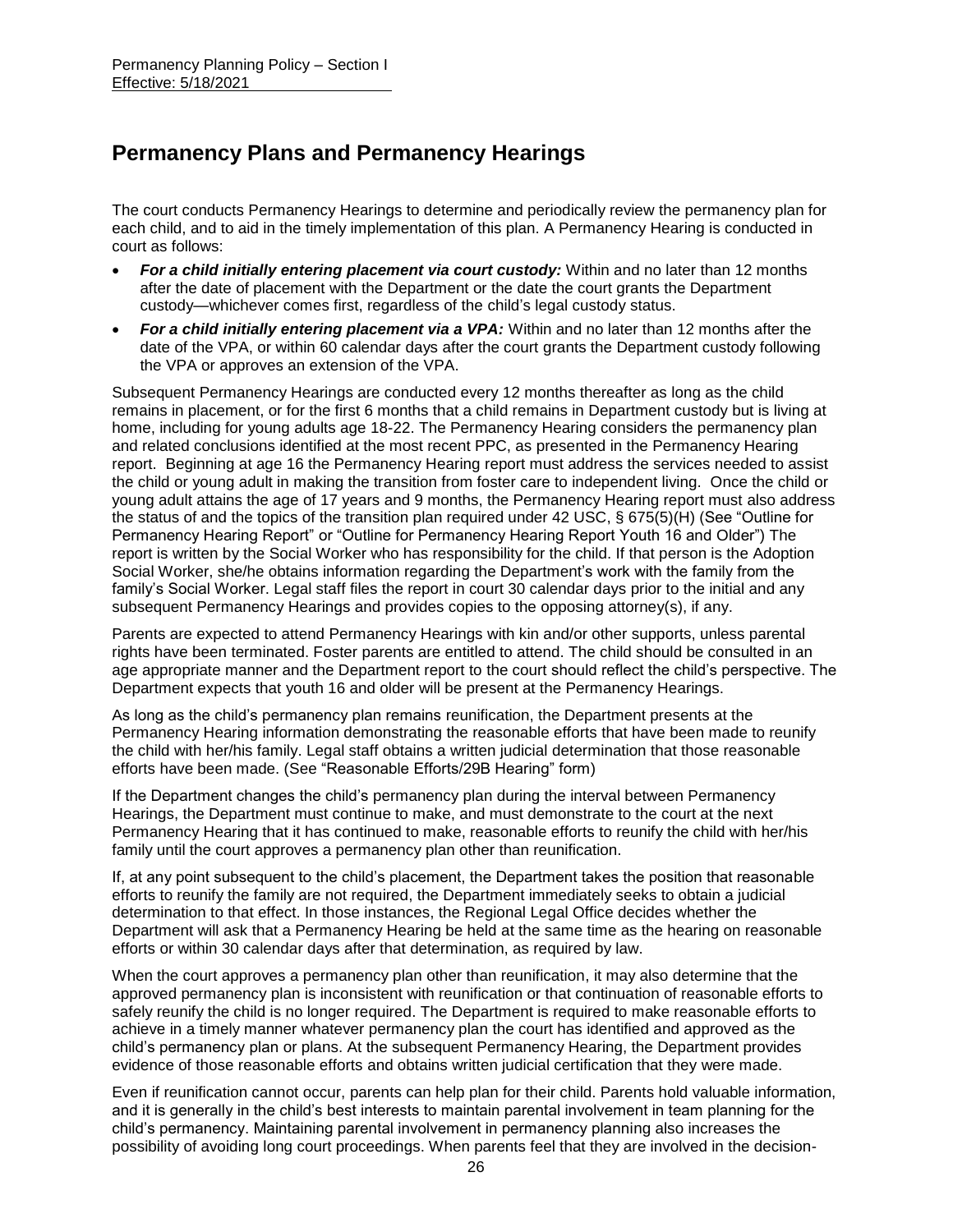making, they may be willing to proceed in the child's best interests and support a permanency plan other than reunification.

Unless the Department concludes that continued parental involvement in planning will be harmful to the child, the Department encourages parents to participate in planning and decision-making regarding a child-centered plan for safety, support, permanence, and continuity of significant relationships even in situations where a court has determined that reasonable efforts to reunify the family are not required.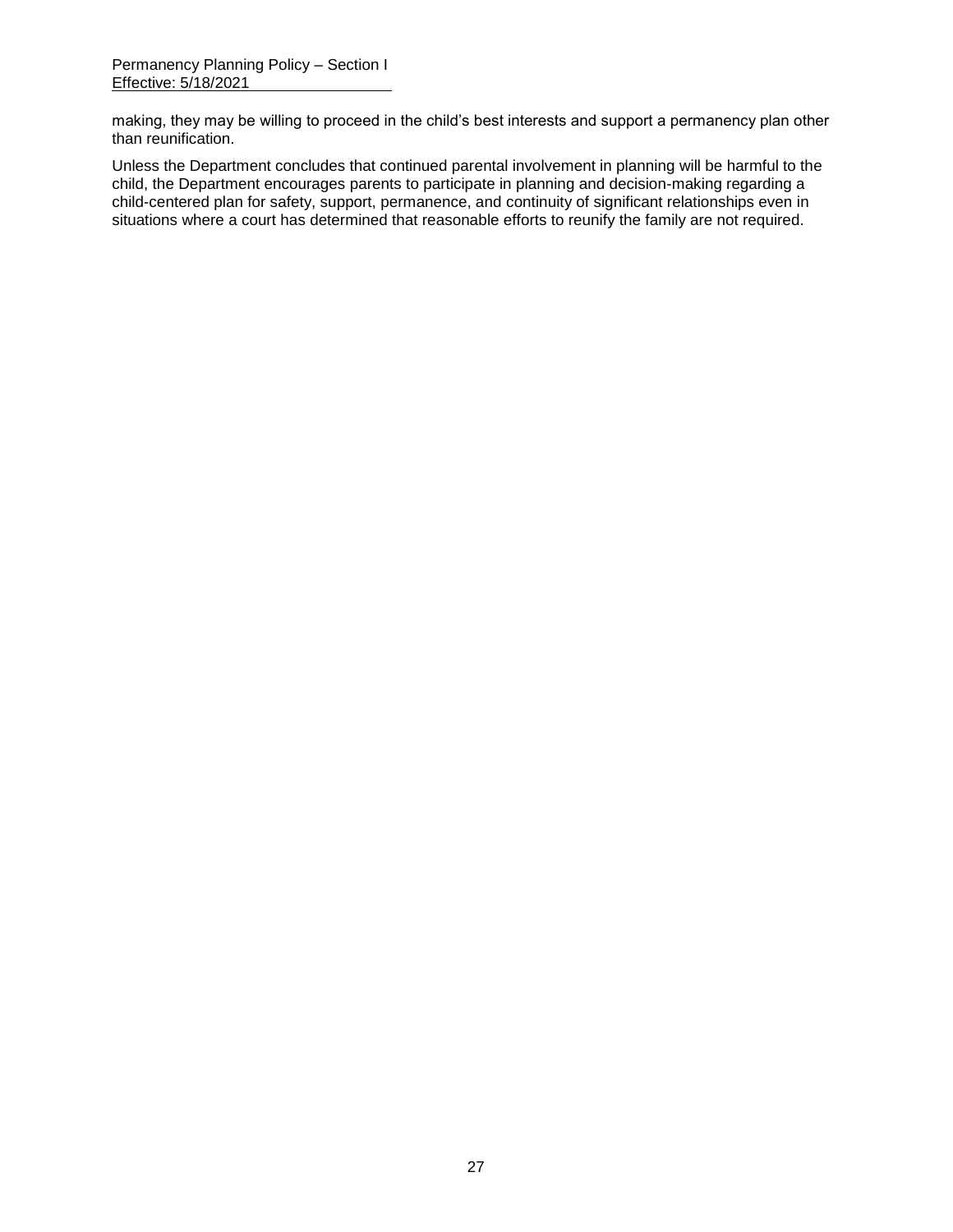# **Achieving Permanency through Stabilization of Family**

**Permanency through Stabilization of Family** affords most children involved with the Department a viable opportunity to have their needs for safety, well-being and permanency met in a manner that minimizes the most traumatic aspects of involvement with the state child welfare system. It is the first option considered by the Department, and is re-established as the permanency plan goal after reunification of the child and family has occurred following out-of-home placement. Work with the family is continually guided by the Department's perspective, which is shared with the family, about the outcomes that need to be achieved to end the Department's involvement.

When establishing (or re-establishing) Permanency through Stabilization of Family as the child's permanency plan, the Department first determines that the child is safe and faces no imminent risk of serious harm in the home setting. When the Social Worker, Supervisor and parents agree that the child can be safely cared for and protected at home, they work together to develop a Service Plan for stabilizing the family situation by reducing the risk of future harm and addressing the child's well-being, using community-based services as needed. The purpose of services is to strengthen, support and maintain the family's ability to provide a safe and nurturing environment for the child. Activities with and on behalf of the family are documented as reasonable efforts to eliminate the need for the family's involvement with the Department.

In rare circumstances, a child may require out-of-home placement because of her/his extraordinary needs, generally a disabling condition that cannot be managed in the home setting, and not because of concerns regarding parental abuse or neglect. When this occurs, the Department may assume care of the child through a VPA and develop a Service Plan for achieving Permanency through Stabilization of Family. Parents are expected to maintain regular and frequent contact with their child and to maintain involvement in her/his school, recreational activities and health care. The Department makes reasonable efforts to assist parents in resolving any difficulties that affect contact and visitation between them and their child. When continued placement is required beyond 6 months and the parent consents, the Department must petition the Probate and Family court for a review and extension of the VPA under MGL c. 119, § 23 (a) (1) prior to the expiration of the 180<sup>th</sup> day after placement.

#### *Reasonable efforts directed toward Permanency through Stabilization of Family are reflected in documentation of the following, as applicable:*

- short-term immediate goals and long-term permanency plans;
- actions/tasks and timeframes who will do what, when and how;
- efforts by the family and Department to obtain, participate in and successfully utilize services;
- $\bullet$  the unavailability of a service, the reason(s) for its unavailability, the alternatives utilized (if any) and their impact;
- Foster Care 6 Week Placement Review and Foster Care Review (as applicable); and other child and family reviews;
- contacts with the parent(s)/guardian(s), providers and others;
- home visits; school meetings; and court appearances;
- reports and other written materials from service providers and community resources.

#### **Procedures:**

- 1. **Establishing (or Re-establishing) a Service Plan for Achieving Permanency through Stabilization of Family.** The Social Worker, Supervisor and parents or a PPC may establish (or reestablish) Permanency through Stabilization of Family as the child's permanency plan when an assessment, reassessment or PPC determines that:
	- the child is (or will be) safe at home and is (or will be) at low or no risk of future harm, or
	- the child's out-of-home placement is required for reasons unrelated to concerns about parental abuse or neglect, the parent consents to the placement, has signed a VPA and has indicated her/his willingness to maintain involvement with the child.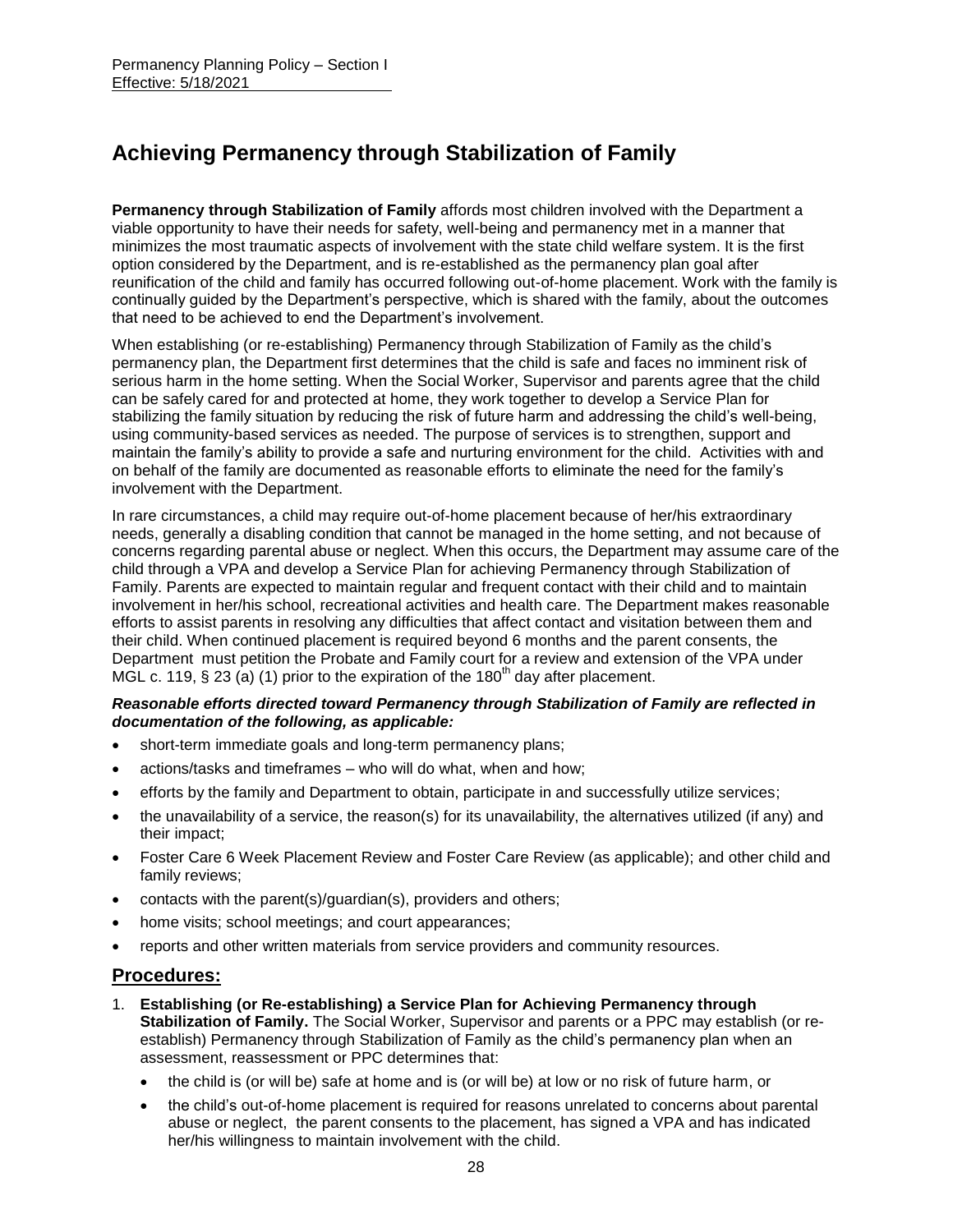The Social Worker, Supervisor and parents work together to develop a Service Plan that identifies the circumstances necessary for ending the Department's involvement and includes tasks/actions related to achieving those circumstances in a manner that maximizes the parental role in meeting the child's needs for safety and well-being. The child is also involved in developing the Service Plan as appropriate to her/his age and development.

- 2. **Documentation.** The Social Worker and/or any other staff to whom responsibilities are assigned documents in dictation the circumstances under which Permanency through Stabilization of Family is established as the permanency plan, the reasons for the decision and any specific tasks/actions that are determined to be necessary and are to be included in the Service Plan.
- 3. **Case Closing.** When the Department and family jointly determine that the circumstances necessary for ending the Department's involvement have been or are about to be achieved, they jointly develop a Service Plan that includes tasks/actions and time frames aimed at that objective.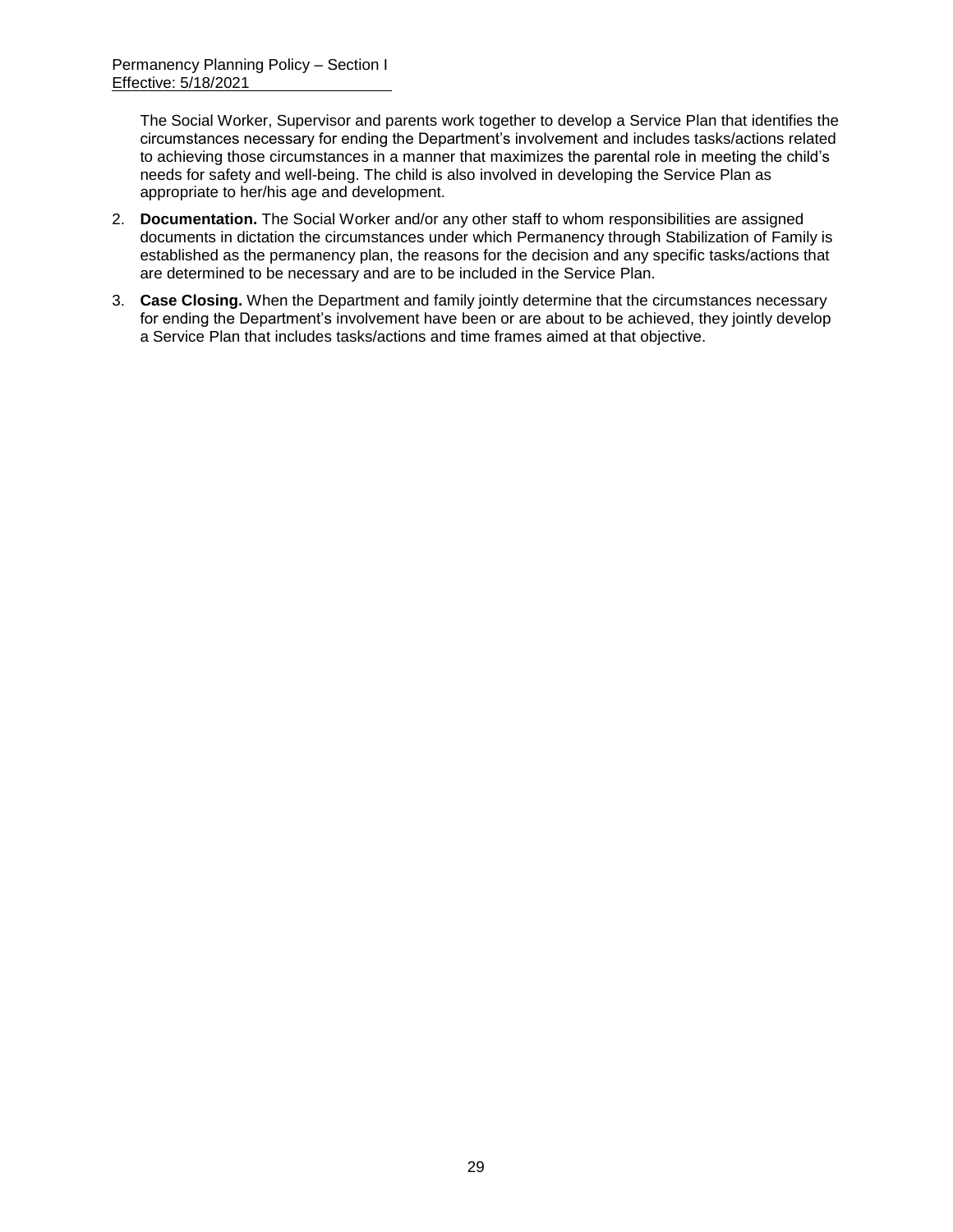# **Achieving Permanency through Reunification of Family**

**Reasonable Efforts to Reunify the Family** encompasses all case management activities and decisions regarding the child and family. Of particular importance is a Service Plan based on an up-to-date understanding of the family situation that identifies the reasons why the child has come into Department care or custody and addresses the tasks and services necessary to eliminate or ameliorate those circumstances and enable the child to return home safely. The Service Plan is written with the parents and builds upon the strengths they have demonstrated that will enable them to resume care of the child.

If a specific service identified in the Service Plan is not immediately available through the Department, the Department makes reasonable efforts to assist the family in obtaining the service through other community-based providers. If, despite reasonable efforts, a specific service remains unavailable or inaccessible, the Service Plan is revised, as applicable, to identify alternative actions and/or services that will effectively support the permanency plan of reunification without compromising the child's health, safety or best interests.

When Permanency through Reunification of Family is established as the child's permanency plan, parents are expected to maintain regular and frequent contact with their child and to maintain involvement in her/his school, recreational activities and health care. The Department makes reasonable efforts to assist parents in resolving difficulties that affect contact and visitation between them and their children.

#### *Reasonable efforts to reunify are also reflected in documentation of the following, as applicable:*

- short-term immediate goals and long-term permanency plans;
- actions/tasks and timeframes who will do what, when, and how;
- efforts by the client and the Department to obtain, participate in and successfully utilize needed services;
- the unavailability of a service, the reason(s) for its unavailability, the alternatives utilized (if any) and their impact;
- 6 Week Placement Review, Foster Care Review and other child and family reviews;
- contacts with the parent(s)/guardian(s), providers and others;
- home visits; school meetings; and court appearances;
- reports and other written materials from service providers and community resources.

## **Prior to Reunification**

- 1. **Director of Areas/Designee Review and Approval.** When the Social Worker and Supervisor agree that parents are utilizing services productively, making observable behavioral changes that are anticipated to eliminate or ameliorate the circumstances requiring placement and enable the child to return home safely, and that reunification is in child's best interests, they consult the Department Attorney (except in Child Requiring Assistance cases) and then present the following information to the Director of Areas/designee to obtain approval to proceed with reunification:
	- specific risks child may face upon return home;
	- specific tasks which must be completed by each party [child, parent(s), Social Worker, service providers], in order for child to return home;
	- anticipated return home date;
	- impact of the return date on the child's educational needs and stability;
	- necessary services, legal activities or other supports for child to return home safely; and
	- Service Plan recommendations, including follow-up tasks for achieving safe return home and for period following reunification and also including identification of supportive contacts for both parent(s) and child (as appropriate developmentally).

If Director of Areas/designee agrees child should return home, she/he provides for completion of activities/tasks listed below not previously completed.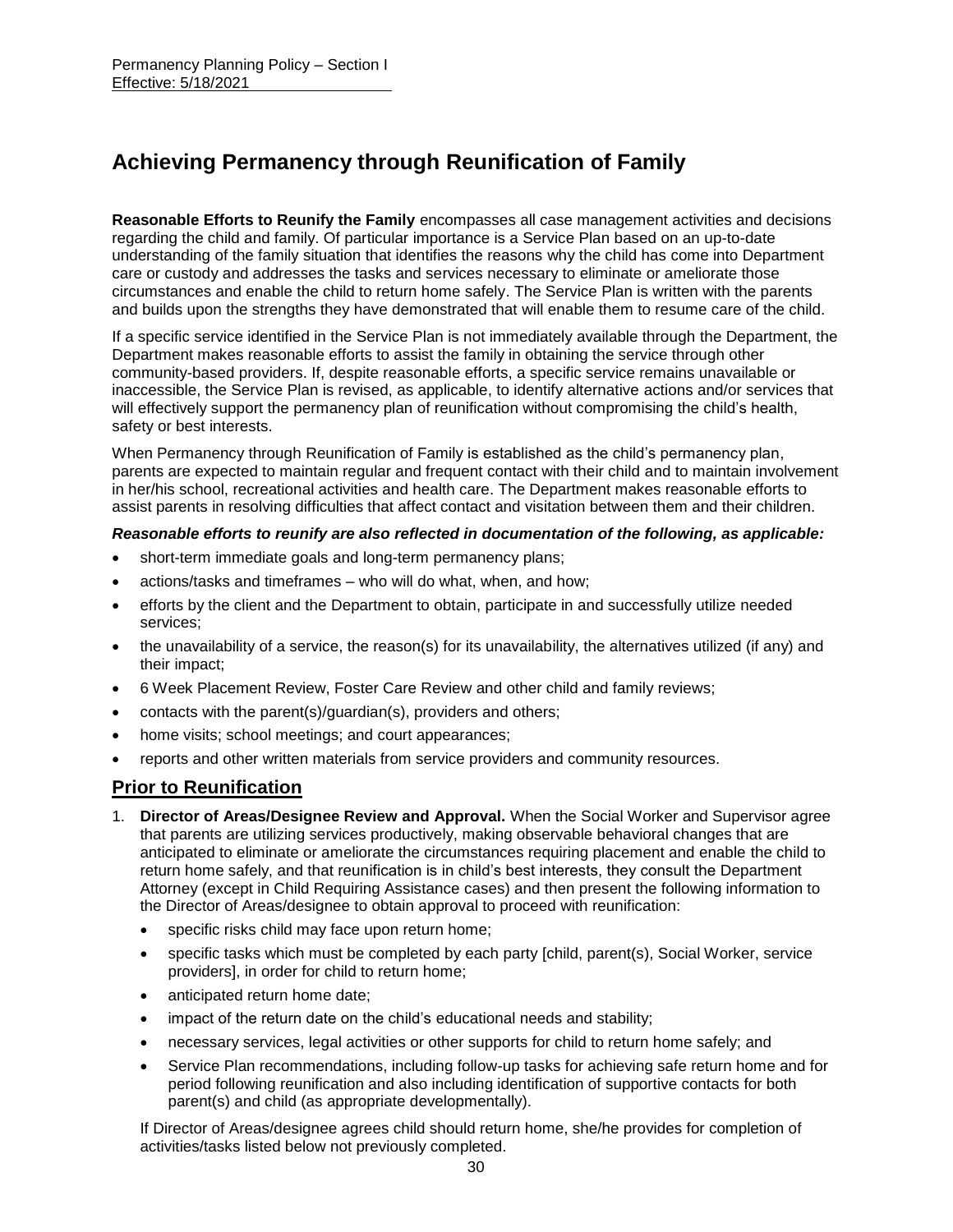- 2. **Preparation of Family and Related Service Planning.** With the support of her/his Supervisor and Director of Areas/designee, the Social Worker provides for parent(s)/ guardian(s) to be informed regarding the reunification plan, and for the child to be prepared in a manner reflecting consideration for her/his age, history and developmental status. Reunification preparation activities include the following:
	- a) **Review of Child's Placement History.** The Social Worker also reviews the child's placement history with the parent(s), including any evaluations and/or treatment the child may have received during placement.
	- b) **Planning for Reunification.** The Social Worker works with the family to develop a Service Plan that addresses the actions needed to achieve reunification. The Social Worker obtains authorizations to release information as needed to arrange for community-based resources to be in place when the child is reunified with her/his family.
	- c) **Planning for Child's Health Care Needs.** The Social Worker provides for the parent(s) to be informed regarding the child's physical, mental and dental health status and related treatments and/or medications. The Social Worker also seeks to involve the parent(s) in assuming responsibility for health care visits/treatments that the child needs prior to reunification.
	- d) **Home Visit.** Social Worker conducts a home visit within 7 calendar days prior to the date of the child's planned return, in order to determine that the physical environment will adequately meet the child's needs. *NOTE: Parent and child may be reunified in a family shelter which has been determined to be an appropriate setting for meeting the child's needs.*
	- e) **Background Records Checks on Individuals Residing in the Home.** Social Worker makes an effort to identify all individuals who will be residing in the child's home and, with the Supervisor, determines for whom any Department background information should be checked and from whom release of information authorizations must be obtained.

If information obtained from any background records check raises concerns regarding the child's health and/or safety, she/he is NOT returned home until action is taken to alleviate the concerns.

- f) **Educational Planning.** For a school aged child, the Social Worker arranges for completion of the applicable sections of the "Notice to LEA" form and other requirements specified in Department policy to address the child's educational needs and minimize disruption.
- g) **Informing Placement Resource.** At least 14 calendar days prior to the planned return home date, the Department arranges for the placement resource to be informed of the child's return home plan, including notice in writing, and completes arrangements for the child's transition. [See *Regulations* 110 CMR 7.116 (2)]
- h) **Informing Attorneys.** When the Department Attorney is notified that the child is returning home, she/he notifies the child's and parents' attorney(s), as applicable, and records this activity in legal dictation and/or the legal file.
- 3. **Court-Ordered Return Home.** When a court orders child's return home, the Social Worker documents the court order in dictation and proceeds to return the child home in accordance with this policy insofar as possible. When the Department disagrees with the court order to return child home and objects in court to the court order to return the child home, the Social Worker documents this action and the reasons why in dictation. Whether or not the Department has objected to the court order in court, the Social Worker, Supervisor, APM and Director of Areas consult the Regional Counsel/designee to determine the possibility of filing an appeal of the court order.

#### 4. **Termination of Voluntary Placement Agreement (VPA):**

**Department and Family Agree:** When the Department and the family jointly agree that the child will be returned home (see Procedures 1 and 2 above) the VPA is terminated upon the placement of the child at home.

**Department-Initiated:** When the Department determines child is ready to return home, but the parent(s) disagrees, the Social Worker provides notice to the parent(s) 14 calendar days prior to the planned return home date and seeks cooperation of parent(s) in carrying out procedures specified in this policy.

**Parent(s)-Initiated:** If the parent(s) provides written notice to the Department of decision to terminate VPA, the Social Worker seeks the parent(s)' cooperation in carrying out procedures specified in this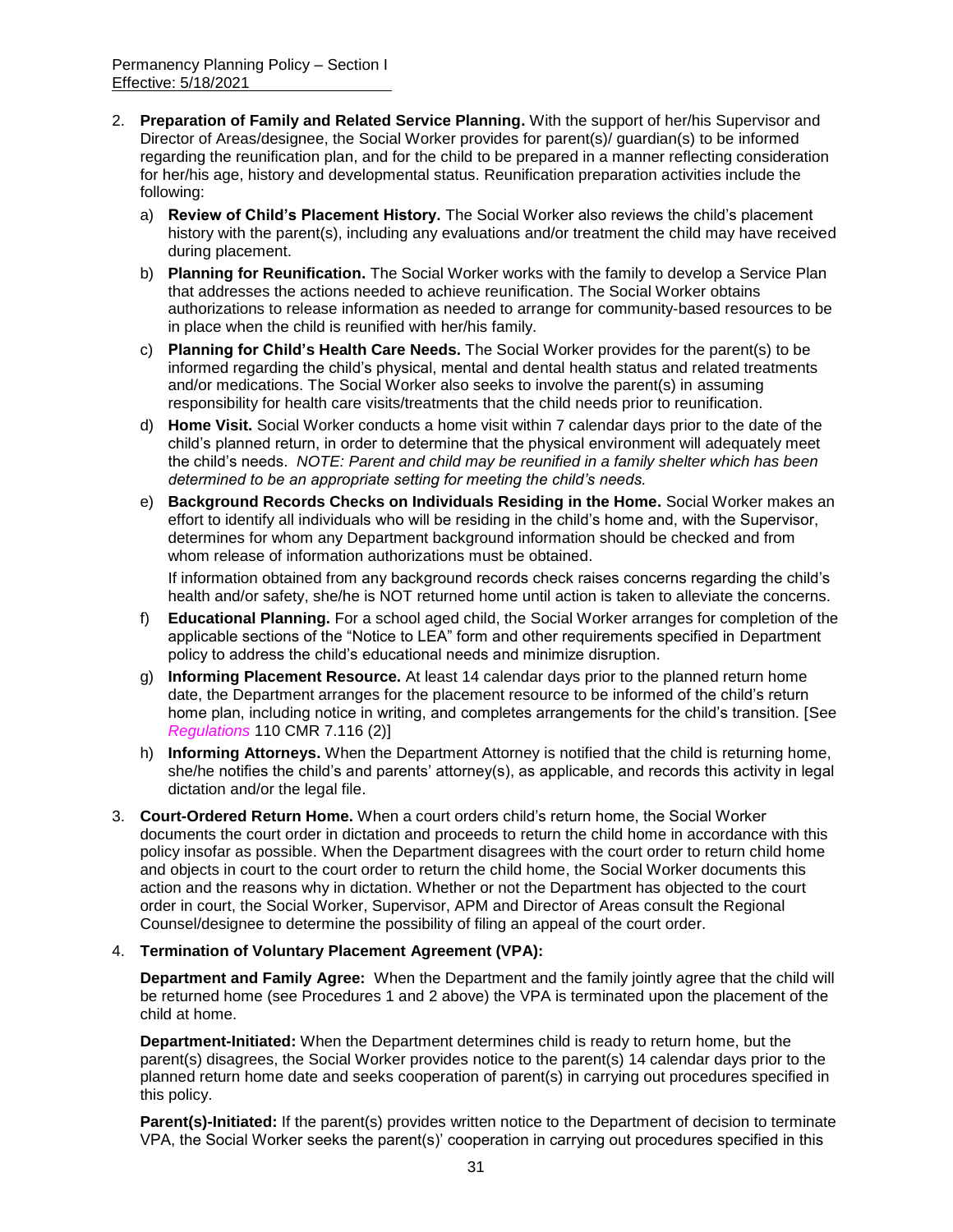policy. If the parent(s) is unable or decides not to cooperate and the Department determines that return home will be detrimental to the child's safety and/or well-being, the Social Worker, Supervisor and APM consult the Department Attorney immediately to determine whether to petition the court for custody. If the Department does not obtain court custody, the child must be returned home within 3 working days after receipt of the written notice from the parent(s).

**Youth Approaching Age 18** For youth who are approaching age 18, the Department follows the procedures in the section on "Permanency Planning for Youth in Department Placement" to determine whether it might be appropriate for the youth to participate in Department services, including placement, beyond her/his  $18<sup>th</sup>$  birthday and the procedures that apply, including when the youth is incapacitated.

## **At Time of Child's Return Home**

Social Worker, with APM and Supervisor support, provides for:

- child's actual move from placement to home is planned to occur in a manner that maximizes child's safety and well-being and minimizes disruption;
- up-to-date copy of child's Medical Passport is filed in case record, and original is given to parent(s);
- parent(s) has and understands use of any medications child requires at time of return home;
- policy related to removal from foster/pre-adoptive home is followed, as applicable;
- child's actual return home is documented in the electronic case record on same day it occurs or the next business day. If the entry is not made by the Social Worker, Supervisor or other designated person, then an Area Manager is responsible for making the appropriate entry.

## **Following Child's Return Home**

- 1. **Initial Home Visit.** Social Worker conducts initial visit with child and parent(s), in the home, within 7 calendar days after child's return.
- 2. **Service Planning for Safety, Well-Being and Permanency Needs.** Within 30 working days after the child is discharged from placement to the home, the Social Worker works jointly with the family to complete a revised Service Plan for achieving Permanency through Stabilization of Family. This Plan will address those tasks/actions necessary to maintain the child's safety, well-being and permanency at home and to assess progress towards ending Department involvement.
- 3. **Follow-Up Contacts.** Social Worker conducts in-person visits with the child and parent(s) at least monthly (or at a higher level determined in consultation with Supervisor to be necessary to maintain the child's well-being and safety). During follow-up contacts with the family, the Social Worker reviews the current Service Plan and reviews the family progress in maintaining the child's safety, well-being and permanency at home to help assess the progress towards ending Department involvement.
- 4. **Collateral Contacts and Releases of Information.** In consultation with the Supervisor, the Social Worker works with the family to identify a reasonable plan by which she/he can assess the child's progress through regular contact with service providers and other professionals (such as teachers, doctors, child care providers) involved with the child and kin, friends or neighbors.

*If the child remains in Department custody:* The Social Worker or Supervisor may consult with the Director of Areas/designee or Department Attorney in determining whether such a release of information is required in order to contact service providers and other professionals involved with the child, e.g., substance abuse providers.

*If the child is no longer in Department custody:* Regular contacts with service providers and other professionals involved with the child, kin, friends or neighbors should be made after obtaining a release of information from the parent. If the case is still court-involved and the parent refuses to sign a release, the Social Worker and Supervisor may contact the Department Attorney to determine if the case should be brought into court to seek a court order for obtaining/releasing of information.

When obtaining releases, the Social Worker attempts to obtain the release in writing. A release may be oral. If an oral release is obtained, the Social Worker documents the oral consent in dictation. (See *Regulations* 110 CMR 12.11)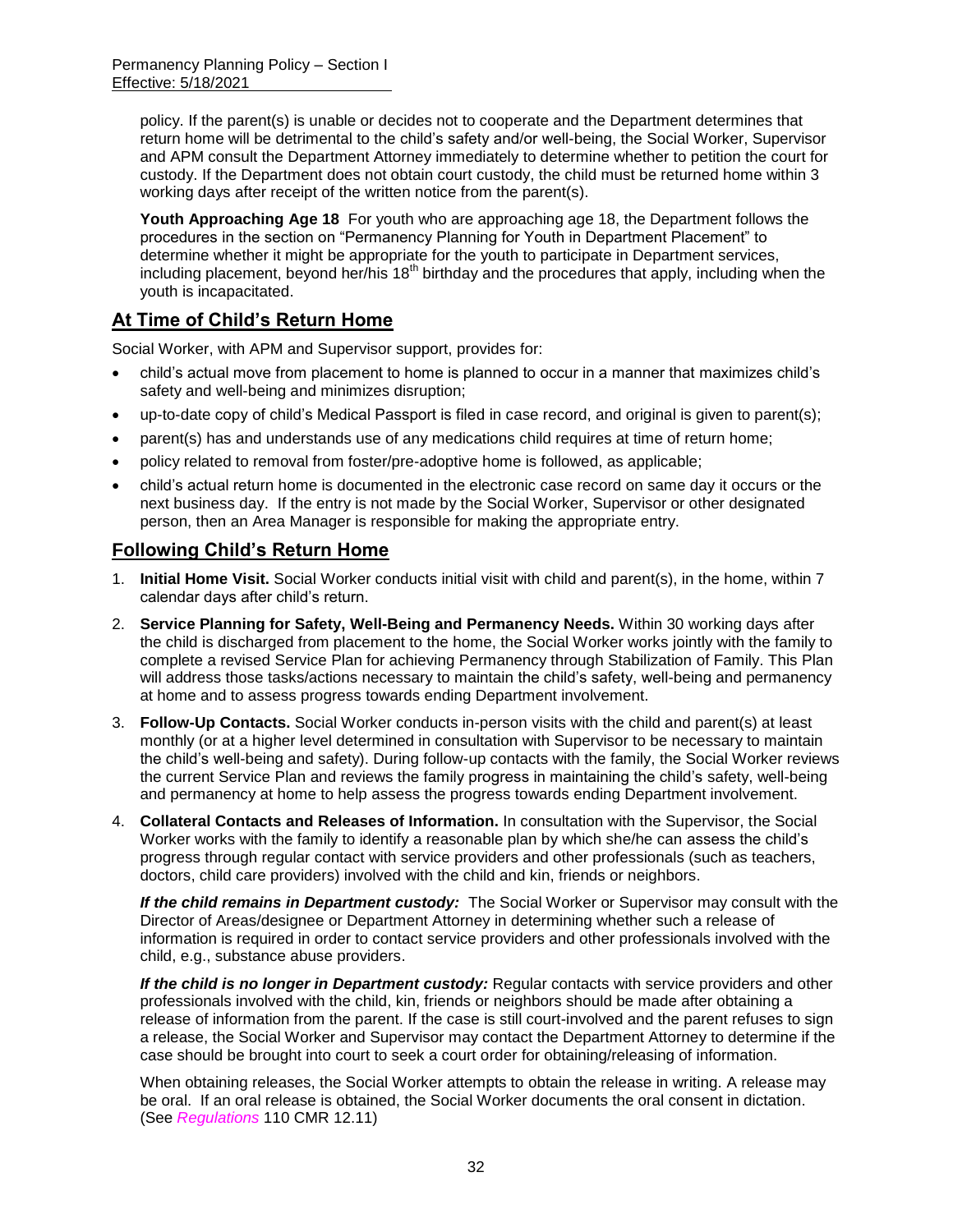- 5. **Upon Determination that Child Must Re-Enter Placement.** The Social Worker and Supervisor consider need for TPR and, with the Director of Areas/designee, determine if it is appropriate to notify the Department Attorney and/or to refer the case for review by a Clinical Review Team or PPC.
- 6. **Case Closing Determination/Case Conference.** When the Social Worker and Supervisor determine that the family has utilized services productively and made observable behavioral changes that are anticipated to eliminate the circumstances that have required Department involvement, and the family agrees, the case may be recommended for closing. If there are concerns about a case that has been recommended for closing, the Director of Areas/designee may convene a case conference to consider case closing. The case conference is attended, at a minimum, by the Social Worker, Supervisor and APM. The conference reviews at a minimum:
	- most recent Service Plan;
	- all dictation completed since reunification decision was made;
	- any recommendations from specialized Department units;
	- medical, school, clinical and social service reports obtained since date reunification decision was made; and
	- court case status, with the Department legal consultation as necessary. *[NOTE: No case should be closed unless the legal case is closed.]* (See *Policy #84-012*, Policy for Closing Court-Involved Cases)

If case conference outcome is *confirmation of case closing decision*, procedures for closing case are followed. (See *Policy #86-007*, Case Closing Policy)

If case conference outcome is *decision to delay case closing*, Service Plan is revised as needed and new case closing date, not to exceed period of 3 months, is established.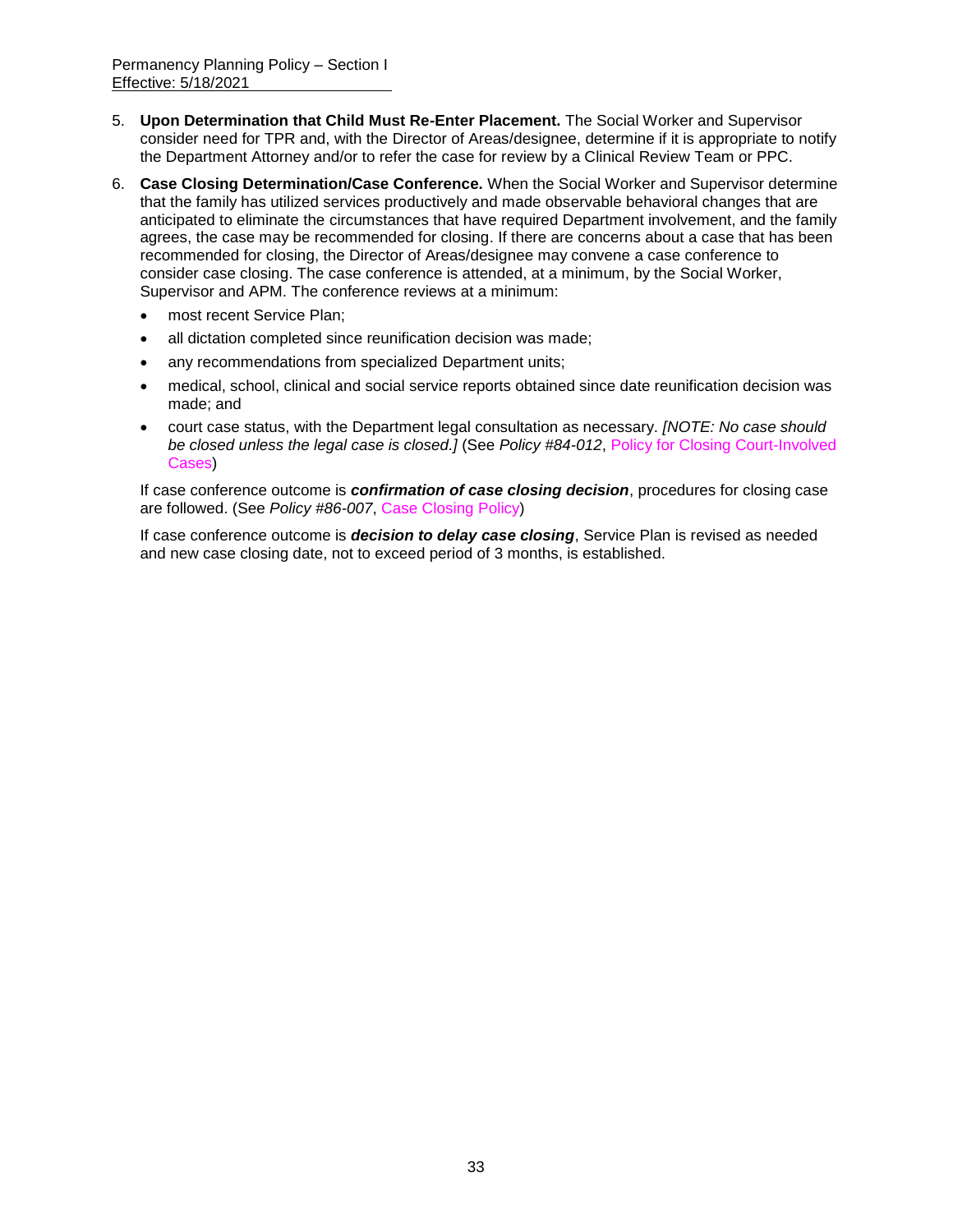# **Achieving Permanency through Adoption**

In recognition of the significant long-term impact of adoption on the individual child and family, the Department uses a team approach to govern adoption planning, with the family being an integral member of the team.

The values listed below form the foundation for the Department's delivery of adoption services:

- Kin are the first consideration for adoptive placement, when appropriate. The parents and legal guardians of siblings are to be regarded as kin and should be considered as potential resources when a child enters placement or is in need of a permanent home. The second consideration is individuals from the child's network of other significant adults who have been identified as potential, child-specific adoptive families.
- Adoption is focused on meeting the child's need to become a full and permanent legal member of a family.
- Neither age nor special placement needs should be a barrier to adoption.
- Siblings are placed together for adoption whenever possible and appropriate; when not placed together, plans are made to support their continuing contact and connection.
- Adoption is a life long experience that has a unique impact on all involved parties.
- Adoption should validate and assist children in developing their individual cultural, ethnic, and racial identity, and should enhance their self-esteem.
- Adoption provides permanent families but does not preclude maintaining valued, life long connections to birth parents, siblings and grandparents.
- As the adopted child matures, information regarding her/his birth family may be useful.
- The older child's views regarding adoption are valued and considered.

When Permanency through Adoption becomes the child's permanency plan, the Department seeks to carry out the adoption in a planful and timely manner that ensures:

- The child's placement needs, as indicated in documented assessments, are fully met.
- If the child is not already placed with a family who has made a permanent commitment to her/him, an appropriate adoptive family is found with the assistance of the Department's recruitment staff, state and national adoption recruitment and matching programs, as needed.
- Both the child and the adoptive family are as prepared as possible at time of placement, including any information regarding the child's legal risk status, when applicable.
- Services are provided prior to adoption and referrals for post-adoption services are made, as needed, when and where such services are available.
- Continuity of significant relationships is supported when in the child's best interests.

Before the child's adoption can be finalized, each parent must have consented to the adoption or have had her/his consent involuntarily terminated.

### **Implementing Adoption Plan**

- 1. **PPC Follow-up Tasks.** The following tasks are assigned, as applicable, and projected dates are established:
	- Notifying foster family by certified mail, that the Department intends to seek child's adoption, using "Notice to Foster Parent(s): PPC Establishes Adoption as Foster Child's Permanency Plan," and documenting foster parent(s) response (due within 14 calendar days after receipt of notice) in dictation. [See *Regulations* 110 CMR 7.112 (f) and 102 CMR 5.08 (9)] *(NOTE: Massachusetts law permits 2 unmarried adults unrelated to each other and same sex couples who are married to adopt a child.)*
	- *When Adoption Surrender applicable:* Department Clinical staff initiate a process to obtain parental consent to adoption.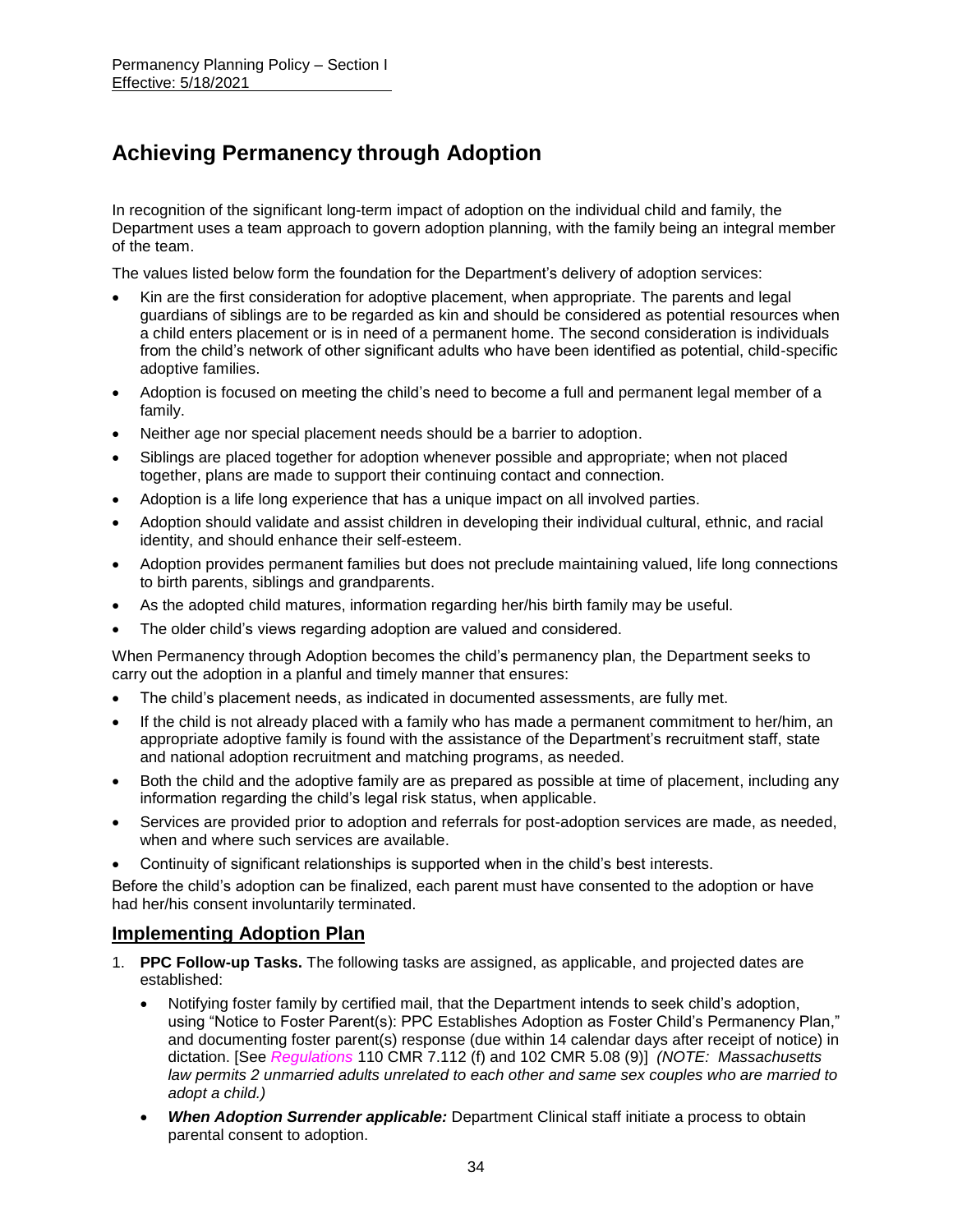- *When TPR applicable:* Department Clinical staff forward any missing information needed to initiate TPR to the Regional Legal Office.
- Within 5 working days after the PPC that establishes adoption as the child's permanency plan, the Adoption Supervisor opens an Adoption case and assigns an **"Adoption Social Worker"** (i.e., the Social Worker who Adoption Supervisor identifies at the PPC) who assumes responsibility for the adoption process.
- Within 10 working days after the PPC, sending the referral to Central Office for any case being sent to a contracted agency.
- Completing the Child Permanency Assessment within 55 working days after assignment of the adoption case to either an Adoption Social Worker or a contracted agency.
- Writing the "Adoption Plan". The Adoption Social Worker will be responsible for completing an Adoption Plan (when pre-adoptive family has been identified for child) OR "Proposed Adoption Plan" (when pre-adoptive family needs to be identified). The Adoption Plan should be completed prior to the pre-trial conference of the TPR case. An earlier or later due date may be required/permissible depending on the court requirements, or an update to the adoption plan may be required.
- For an uncontested adoption, writing a report/affidavit when the child's TPR petition will be heard in Probate Court. The report/affidavit must contain sufficient facts to establish a prima facie case of parental unfitness.
- Department Legal staff files the court documents necessary to initiate the TPR action, normally within 30 calendar days after the PPC. If case involves an abandoned child or a newborn infant placed with a Safe Haven whose parents' identities are unknown, action is initiated no later than 5 working days after the PPC. (See Appendix B, "Procedures Regarding Abandoned Children")
- Visitation plan between child, birth parents and other significant family members (e.g., siblings not in same placement, grandparents) is agreed upon and, when applicable, plan also specifies responsibilities for providing related transportation and/or supervision. Visitation plan decisions, including frequency, location and roles of family's Social Worker and Adoption Social Worker, are made on a case-by-case basis in keeping with:
	- clinical considerations regarding the child, her/his family, and pre-adoptive family;
	- legal considerations; and
	- logistical/geographical considerations.

Family's Social Worker works with the family to document any changes to the visitation plan in the Service Plan.

- For child not placed or matched with pre-adoptive family or for whom potential family is not under active consideration, the "Child Profile/Adoption Recruitment Photolisting" (see Appendix G) is completed and sent to recruitment staff and state and national adoption recruitment and matching programs within 30 calendar days after the PPC. [See MGL c. 15D, § 14(b)] (See Appendix H, "Child Profile/Adoption Recruitment Photolisting")
- 2. **Informing Other Parties Re: Permanency Plan of Adoption.** Family's Social Worker is responsible for informing the following involved additional individuals of decision to pursue adoption plan for child, including provision of Adoption Social Worker's name:
	- child's parent(s), including written notification, using "Notice to Parent(s): PPC Establishes Adoption as Child's Permanency Plan";
	- child in an age-appropriate manner; and
	- child's community-connected residential treatment provider (when applicable), in writing, using "Notice to Community-Connected Residential Treatment Provider: PPC Establishes Adoption as Child's Permanency Plan."

The family's Social Worker, in consultation with her/his Supervisor, considers whether any other interested parties (for example, grandparents, other kin or other families and individuals who have been involved with the child) may be interested in becoming the child's adoption placement and arranges for the appropriate person to contact them.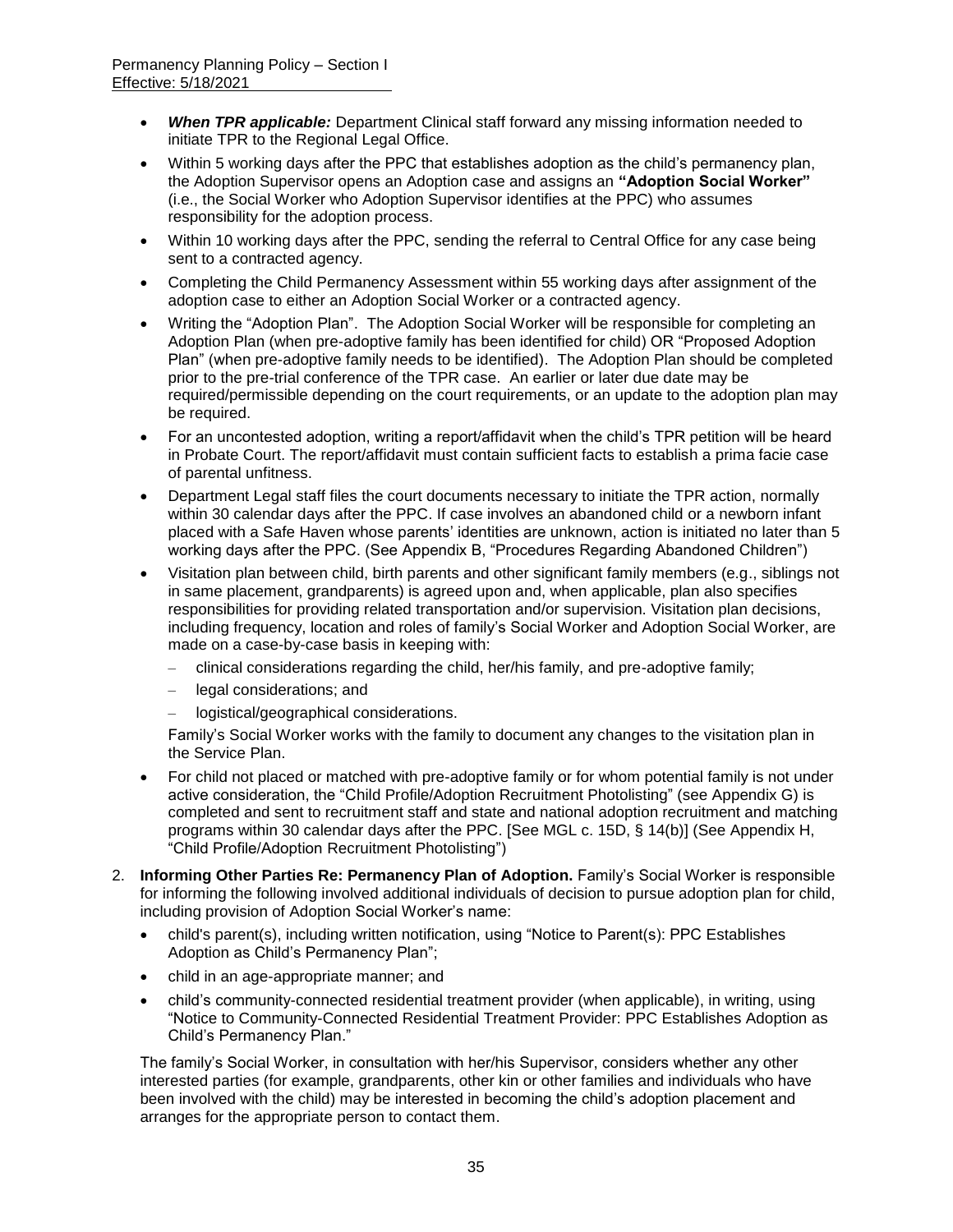- 3. **Updating Existing Case Record.** Within 10 working days after a PPC which established permanency plan of adoption, family's Social Worker:
	- arranges for the case record to be brought up-to-date and to include child's birth certificate (with official seal);
	- completes basic child profile information in the electronic case record (especially Behavioral Profile and relationship windows), and changes the permanency plan to Permanency through Adoption;
	- prepares transfer summary, including information on any activities that need immediate attention; child's current health status; and, as applicable, information about: ongoing medical treatment, additional appointments that might be scheduled, scheduled court dates, visitation plan for child's parent(s) and/or siblings, educational status; and
	- makes copies of, and provides to the Adoption Social Worker, those portions of the physical case record that are needed to establish the adoption case record.
- **Establishing Adoption Case Record.** Adoption case consists of an individual child or sibling group for whom PPC has established the permanency plan of adoption. Within 5 working days after the PPC, an electronic adoption case record is established by the Adoption Supervisor. Upon receipt from the family Social Worker, the physical adoption case record is established. The adoption case record is maintained until the permanency plan of adoption is achieved and the record is closed or the permanency plan is changed from adoption. The adoption case record is an official record of the Department.

Record includes:

- the electronic case record information specific to child with permanency plan of adoption (linkage is maintained to clinical record of child's family);
- originals of:
	- birth certificate (with official seal), birth record, and any marriage or death certificates that have been obtained;
	- Child Placement Agreement;
	- Supplemental Reimbursement Request/Agreement, as applicable; and
	- any other documents specific to child, e.g., Adoption Surrenders, US or foreign passport, Social Security card, hospital card, report cards; and
- "paper copies" of following documents, as applicable:
	- all legal documents pertaining to child such as mittimus, MGL c. 119, §§ 29C and 29B forms;
	- all recent court reports;
	- immigration documents such as child's alien registration or green card, if applicable, as available;
	- available medical, dental, psychological and educational evaluations and reports; and
	- relevant correspondence.

### **Responsibilities of Adoption Social Worker Prior to Adoption Placement**

**Case management responsibility** for child, including:

- Required visits to the child and substitute care provider and all related case record and electronic case record documentation.
- Coordination of case management responsibility for the child with the family's Social Worker who remains assigned until parental rights have been terminated.
- Developing, and updating as needed, **separate Service Plan** with specific tasks related to the child's needs and achieving the adoption permanency plan. The Family's Social Worker revises/updates the Service Plan of the parent(s). Both Service Plans are reviewed during Foster Care Reviews; however, confidentiality for the child and pre-adoptive parent resource is maintained. (See Policy #97- 003, *Service Planning and Referral Policy*)
- Completing the **Child Permanency Assessment**, including the child's history and situation, current and projected needs, and predicted impact of those needs on future developmental stages of the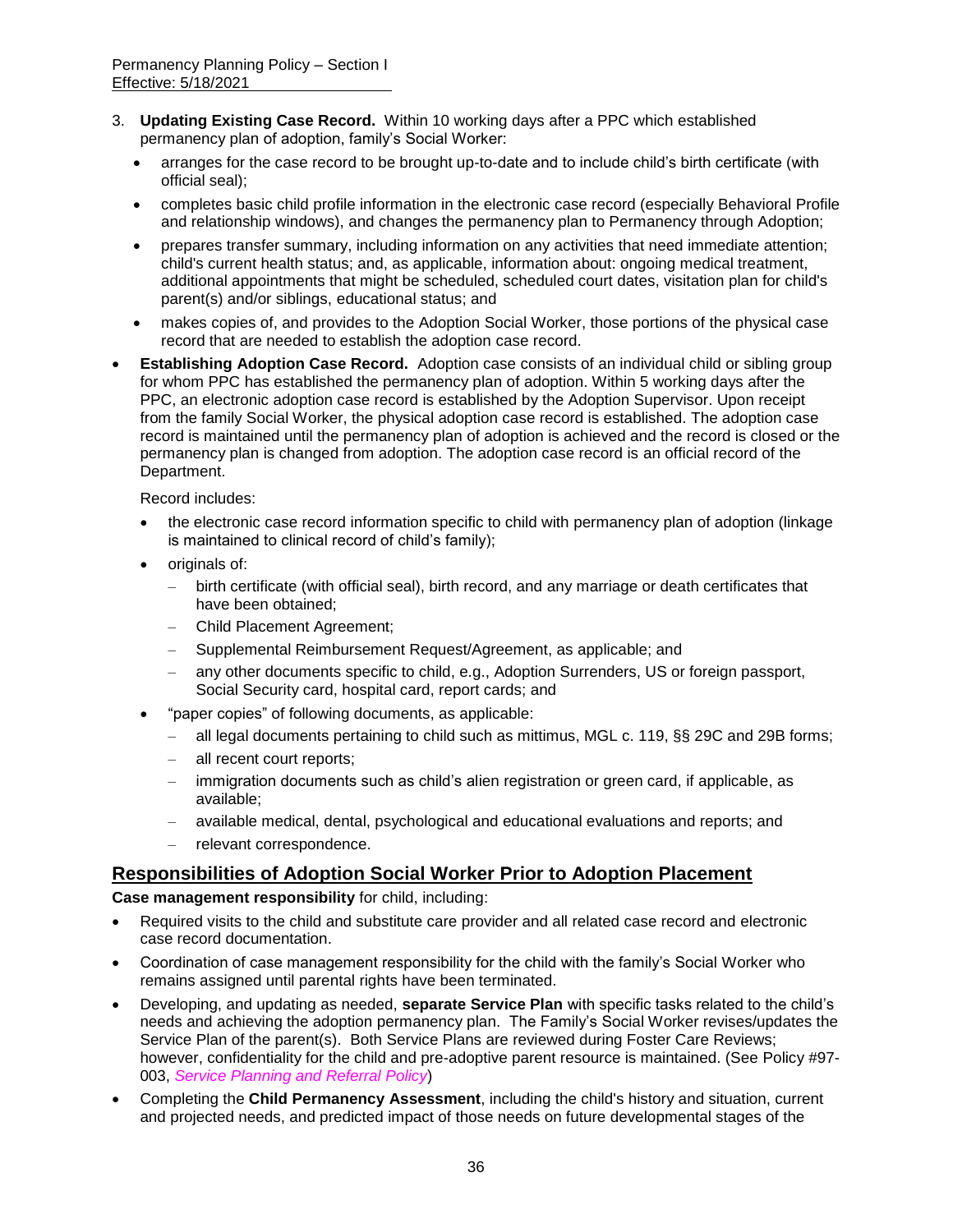child and adoptive family, and the plan for preparing the child for adoption placement. (See Appendix E, "Child Permanency Assessment")

- **Preparing child** for adoption, including provision of support services for older sibling groups (when applicable).
- *When current foster family (kinship, child-specific or unrestricted) expresses interest in adopting child in their home:* 
	- providing for the electronic case record to indicate that a match has been identified;
	- completing the "Pre-Adoptive Licensing Study" (see Appendix F).
- *When there is no prospective adoptive family:*
	- initiating recruitment by reviewing and sending the "Child Profile/Adoption Recruitment Photolisting" (see Appendix G) for Adoption Supervisor's review within 30 calendar days after PPC (See MGL c. 15D, § 14(b));
	- initiating a Placement Team referral;
	- providing for the electronic case record to indicate that no match has been identified.
- *When kin or child-specific family, other than the family with whom the child is currently placed, has been identified as possible pre-adoptive placement for child:* 
	- providing for the electronic case record to indicate that a match has been identified;
	- if the child has been previously referred for recruitment, referring the family for completion of the License Study or requesting completion of an Interstate Compact Resource Assessment, as applicable; or
	- if the child has NOT been previously referred for recruitment, completing the License Study or requesting completion of an Interstate Compact Resource Assessment, as applicable.

(See "Procedures for Interstate Compact Placements and Resource Assessments")

# **Adoption Matching**

Adoption matching is child-focused; it is about knowing the child, the family, and the system. Matching is based on teamwork and collaborative team decision-making, good communication and support. When matching is needed, the Regional Director/designee with case responsibility identifies the **Placement Team**. A team approach will provide for broad participation to promote the widest consideration of prospective families in meeting the child's best interests. The Team will include: the Area Adoption Supervisor and Adoption Social Worker, the Recruitment Supervisor and Social Worker. The Placement Team will identify the **prospective adoptive family match** that best meets the child's immediate and long term needs. Either the Adoption Supervisor or the Recruitment Supervisor will notify the Area Manager over adoption of the decision.

## **Who May Adopt**

Any adult may adopt a person younger than themselves, unless the adoptee is their husband or wife, brother or sister, or aunt or uncle. If the person adopting is married, her/his spouse must join in the petition unless one of the limited exceptions apply, such as prolonged unexplained absence, legal separation, prolonged separation, or incapacity. The couple must not be in the process of divorce. (See, MGL c. 210, § 1). Two persons unrelated to each other may adopt together regardless of whether they are married, including same sex couples.

# **Reasonable Efforts to Achieve Adoption When a Match Must be Found**

If the child is not yet matched or if concerns exist regarding a match that has been made, the Department carries out and documents the following activities, completed as appropriate, for the purpose of maximizing opportunities for the child and families waiting for adoption to meet, learn about each other and establish matches, including:

- Tasks related to **implementing the adoption plan**.
- Regular **consideration of all potential approved waiting families** using the Resource Search in the Department's electronic case management system, private agencies and state and national adoption recruitment and matching programs, if appropriate.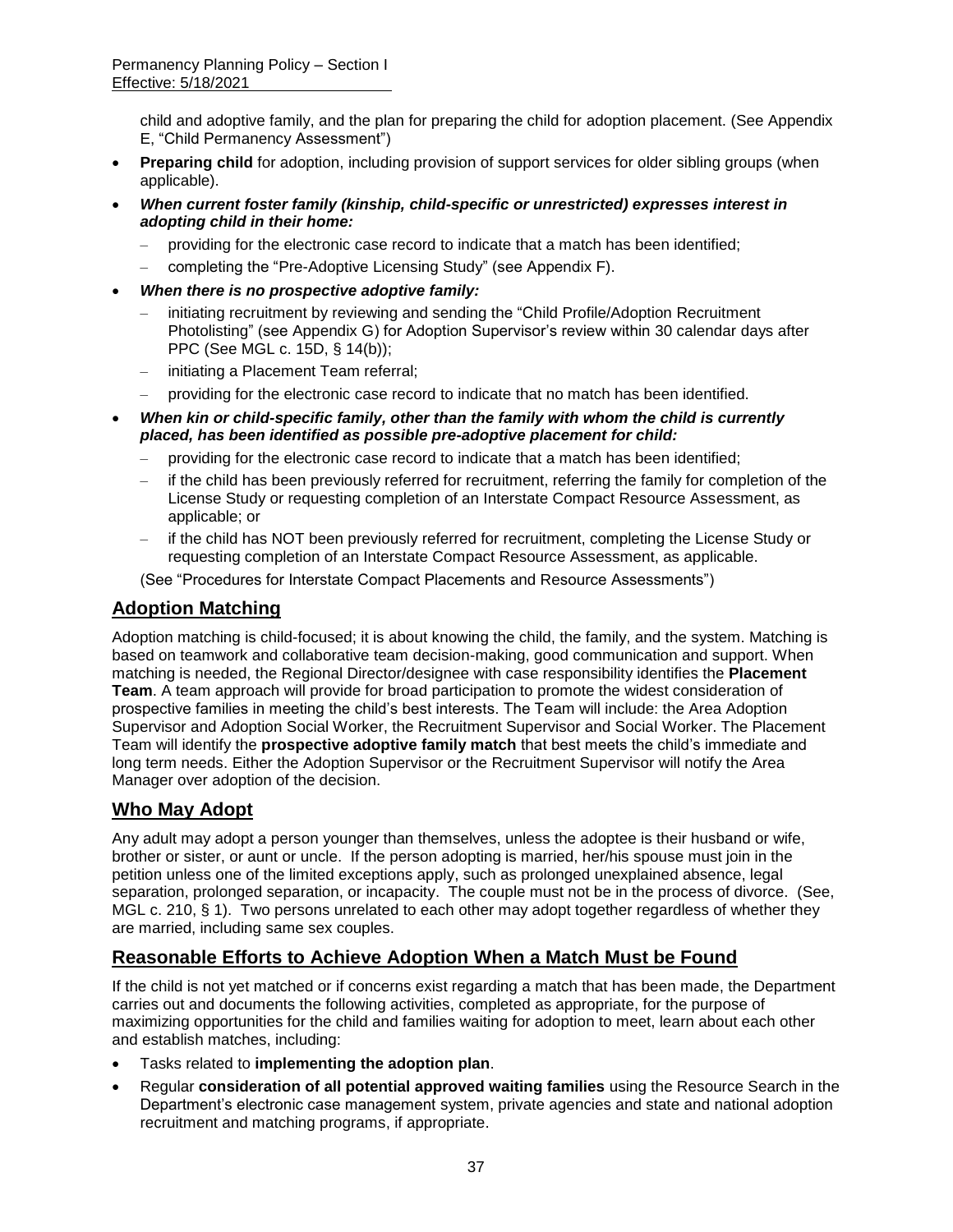- If no appropriate families are available from the existing pool, development of the **child-specific recruitment** plan by the child's Placement Team and documentation of ongoing efforts to identify an appropriate home for the child.
- **Outreach** and attendance at regional and statewide meetings for waiting families, match events sponsored by state and national adoption recruitment and matching programs and private entities and other recruitment opportunities to meet families.
- **Close communication** among the Placement Team staff and potential adoptive families.
- For children in **community-connected residential treatment** who have a permanency plan of adoption, the assigned Adoption Social Worker maintains primary responsibility for preparing the child for adoption and collaborates with the community-connected residential treatment provider in all aspects of planning for the child.
- An **assessment** of the child's attitude toward adoption, readiness for adoption and tasks necessary for adoption completion.

## **Responsibilities of Recruitment Staff**

- Upon receipt of the "Child Profile/Adoption Recruitment Photolisting" (see Appendix G), the Recruitment Supervisor assigns the child adoption **Recruitment Worker**.
- Recruitment Worker reviews all pertinent information and provides for it to be sent to **state and national adoption recruitment and matching programs**.
- Recruitment Worker **searches** the Department's electronic case record system, state and national adoption recruitment and matching programs and private agencies to identify possible matches from all approved pre-adoptive families statewide waiting for potential matches.
- Recruitment Worker provides the Area Adoption Supervisor with **Family Profile** information about each potential match. (See Appendix H, "Family Profile")
- Within 2 weeks after the potential match information is sent to Area Adoption Supervisors, Recruitment Worker follows up with Area Adoption Social Worker and/or Supervisor to determine decision made regarding **potential matches**. If family is not selected, this decision is documented in the foster/pre-adoptive family record.
- When a potential match is identified, the Recruitment Worker contacts the family to indicate they are under consideration, to **schedule the adoption information disclosure meeting** and to provide support regarding matching decision. She/he documents these activities in dictation. She/he also attends the disclosure meeting with the Adoption Social Worker and others at which the potential preadoptive family signs and dates the "Adoption Information Disclosure Form" to indicate they have received the information. The Adoption Social Worker documents the meeting and the family's decision, including the reasons if the family decides not to proceed with adoption, in the electronic case record as social worker observations, and if applicable, files the signed Adoption Information Disclosure Form in the child's physical case record.
- If no potential matches have been identified for the child, Regional Placement Team develops a **Child Specific Recruitment Plan**, documented by the Recruitment Worker or Supervisor in the child's adoption record dictation, which addresses as appropriate to the child:
	- child-specific outreach to kin, prior foster parents, and foster or adoptive parents of siblings or children with similar characteristics;
	- child-specific outreach to organizations and helping professionals familiar with child, e.g., schools, churches, and community groups; teachers, school nurse, therapist, child care worker, priest, rabbi or minister;
	- inclusion in media recruitment:
	- participation by child in adoption matching parties and recreational events;
	- Department electronic case record search for newly approved pre-adoptive families.
- Recruitment Worker participates with Adoption Social Worker in statewide and regional meetings for families, events sponsored by state and national adoption recruitment and matching programs and others, Exchange meetings, and other **recruitment opportunities** available for meeting possible matching families for the child.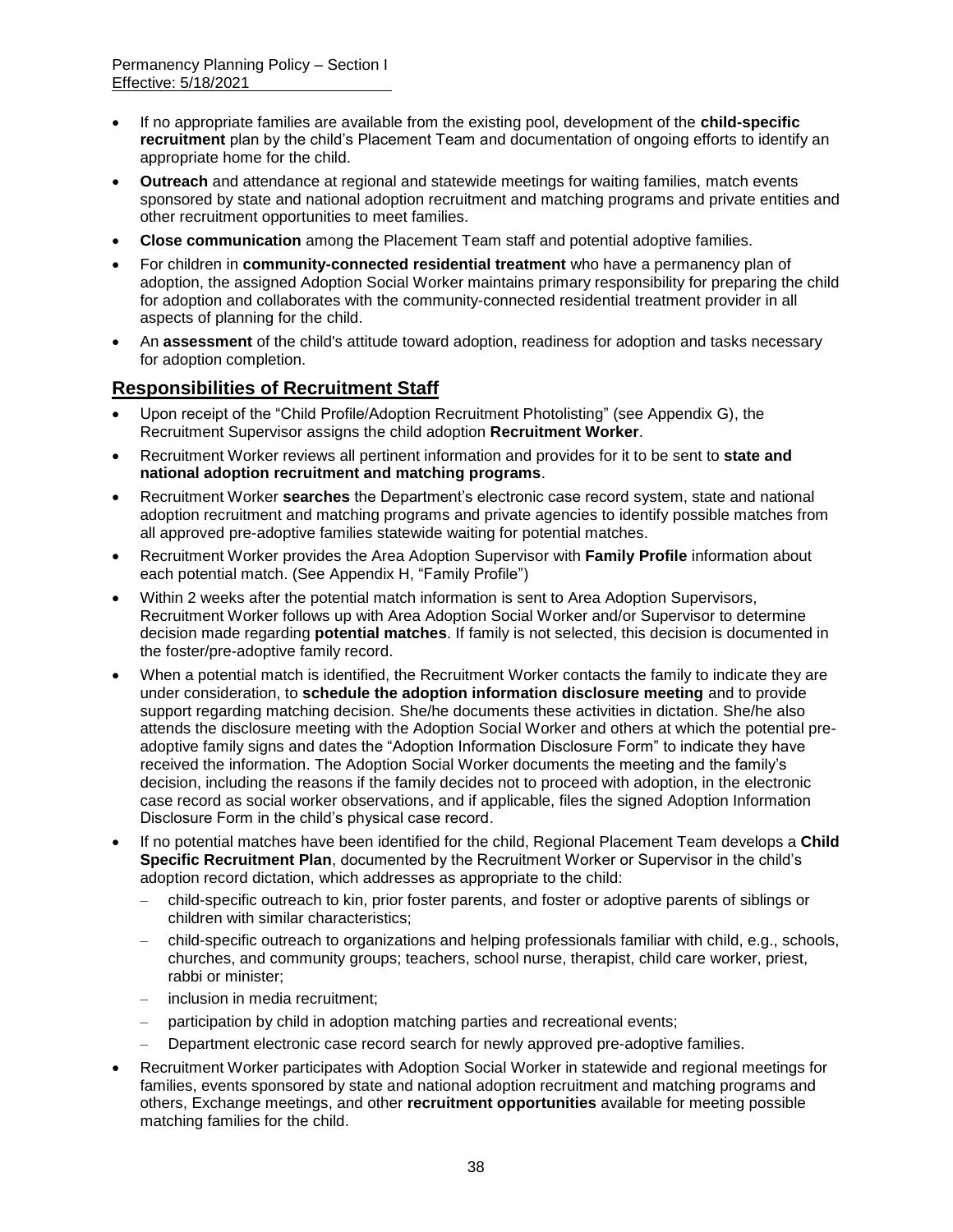- When match is completed, Recruitment Worker maintains responsibility for recruited pre-adoptive family during and after transition to pre-adoptive resource, providing support until legalization, including **visits every other month**, **supervision**, **Annual Reassessment** and biannual **License Renewal Study** (when applicable).
- Recruitment Worker coordinates with the Adoption Social Worker to arrange for the child and adoptive family to be provided with **post-legalization** services aimed at supporting the adoption as needed and when and where available.
- Recruitment Worker and Supervisor **document** in the child's adoption case record all child-specific recruitment activities and contacts, including those related to matches which are not completed.

### **Responsibilities of Adoption Social Worker When Placement Identified**

- **Preparing the child** for transition to adoptive resource including provision of support services for older sibling groups (when applicable).
- **Scheduling the disclosure meeting**, when no Recruitment Worker is involved, **and attending it**. During this meeting, the identified pre-adoptive family is provided with all required adoption information and disclosure material regarding the child and signs and dates the document to indicate they have received the information, as described above. Supervisor and Recruitment Worker, when applicable, also attend. Any other significant adults (e.g., foster parent, therapist, family's Social Worker) may be invited. The Adoption Social Worker files the signed form in the child's physical case record.
- Pre-adoptive family has 5 working days **following the disclosure meeting** during which they may contact collaterals, professionals, and other pre-adoptive family members regarding the proposed adoption. If either the child's Social Worker or pre-adoptive family decides not to pursue the adoption placement, the Adoption Social Worker, in coordination with the Recruitment Worker (when applicable), reviews the decision with the pre-adoptive family, arranges for return of any written disclosure materials and documents the reasons for not proceeding in the electronic case record as social worker observations.
- After the disclosure meeting, if the pre-adoptive family expresses interest in proceeding with the placement and the **child is not freed for adoption**, the Adoption Social Worker may arrange, at the pre-adoptive family's request, for a consultation between the Department Attorney or Legal Manager and the pre-adoptive family.
- After completing the Child Permanency Assessment and Pre-Adoptive Licensing Study (when applicable) and the disclosure meeting, the Adoption Social Worker, in consultation with her/his Supervisor (and others, including a Clinical Review Team, as necessary), **confirms the adoption placement decision** and sends the appropriate notification(s) to the current placement and prospective pre-adoptive placement as follows:
	- to the child's current foster family who expressed interest in adopting the child and is confirmed as the adoption placement following the Pre-Adoptive Licensing Study and disclosure meeting: "Notice to Foster Parent(s): You are Confirmed as Adoption Placement for Child Placed in Your Home";
	- to the child's current foster family who expressed interest in adopting the child but is NOT confirmed as the adoption placement following the Pre-Adoptive Licensing Study or the disclosure meeting: "Notice to Foster Parent(s): Adoption Request Denied" and notice of their right to a fair hearing [*NOTE: If current foster family requests a fair hearing, the child cannot be moved until 14 days following completion of the fair hearing.]*;
	- to the child's current foster family who did not express interest in adopting the child: "Notice to Foster Parent(s): Adoption Placement Identified";
	- to the community-connected residential treatment provider with whom the child resides: "Notice to Community-Connected Residential Treatment Provider: Adoption Placement Identified"; and/or
	- to the prospective pre-adoptive family with whom the child does not yet reside: "Notice to Prospective Pre-Adoptive Parent(s): Confirmation as Child's Adoption Placement".
- Planning and implementing a **placement process** which is timely, helpful and sensitive to the child, current caregivers and pre-adoptive family.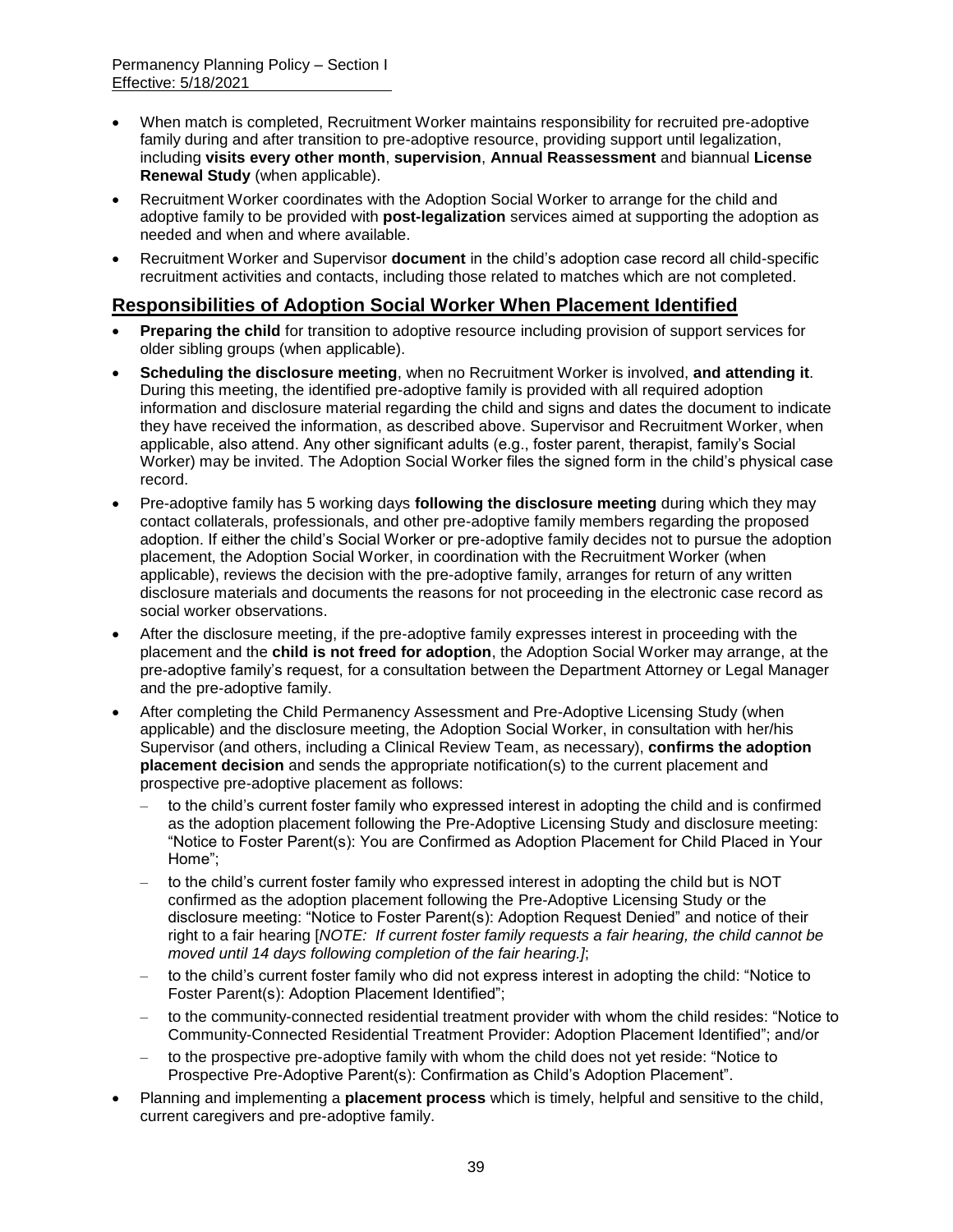- **Supporting the child and new pre-adoptive family** to facilitate their attaching and adapting to each other's strengths and needs.
- **Exploring recommendations for openness** with the pre-adoptive family, child and birth family, including grandparents' rights to visit the child following TPR and siblings' rights to continued contact following adoption.
- If the case is referred to **mediation**: discussing the mediation process with the prospective preadoptive parent(s); attending a screening conference with the mediator; periodically discussing the progress of the mediation process with the prospective pre-adoptive parent(s). (See description of mediation in "Post-Adoption Contact", below)
- Informing the pre-adoptive family of the **adoption subsidy process, providing a copy of a fact sheet on Adoption Subsidy** and completing the "Adoption Subsidy Application" in the electronic case record.
- Preparing and presenting **documents required by the court** to legalize the adoption, including current background records checks (Department history information and CORIs).
- Informing the parties to the adoption [i.e., adoptive parent(s), biological parent(s), other biological family member(s), adoptee] of their right to sign a **confidentiality waiver** for sharing of their identifying information with other parties. The Adoption Social Worker also provides for each party's response to this information to be documented in dictation and any completed confidentiality waivers to be placed in the child's adoption case record.
- In coordination with the Recruitment Worker, when assigned, providing information and referral for **post-legalization services**, including the Tuition and Fee Waiver program, to the child and adoptive family, as needed and when and where such services are available.
- **Documenting** in the electronic case record all activities and contacts related to the child's adoption and maintaining all related printed materials, including a filing the copy of the signed adoption information disclosure document in the child's physical case record.

# **TPR Hearings and Decisions**

- 1. **TPR Hearings.** Legal staff is responsible for arranging the notification of Clinical staff, foster/preadoptive parents regarding TPR trial dates.
- 2. **TPR Allowed.** The Department Attorney notifies the Director of Areas, Adoption Social Worker, and family's Social Worker as soon as possible after the TPR decision is received. The parents, child and the Department have 30 calendar days after the date of the decision to file a notice of appeal. During that time, the child's legalization should not occur, unless approved as described in below Procedure 3, "Appeal Period". If an appeal is not filed, the Adoption Social Worker proceeds to finalize the child's adoption (see "Adoption Legalization", below).

**TPR Denied.** The assigned Department Attorney notifies the Director of Areas, and the Director of Areas/designee immediately convenes a PPC to consider requesting that an appeal be filed or to develop an alternative plan for the child.

- 3. **Appeal Period**. If an appeal is not filed, the Adoption Social Worker proceeds to finalize the child's adoption (see "Adoption Legalization", below).
	- If an appeal is filed, the assigned Department Attorney immediately notifies the Director of Areas, family's Social Worker, Adoption Social Worker and Office of the General Counsel, and forwards to the Office of the General Counsel an appeal memo and any relevant documents. Appropriate Legal and Clinical staff jointly determine what services, if any, are to be provided to the parents during the appeal period, including inviting the parents to future Foster Care Reviews; services to be provided to the child; and whether parental visits pending the appeal are in the child's best interests. Decisions are based on the child's best interests, considering likelihood that the trial decision will be reversed on appeal.
	- In extraordinary circumstances, if a stay of the decision is either not requested, or is not granted when requested, the Department may be permitted to proceed with legalization but only when it is in the child's best interests to do so. In many instances the court will not permit the Department to proceed with an adoption while the TPR decision is on appeal. The decision to initiate legalization while the TPR decision is on appeal must be made jointly between Clinical and Legal staff, with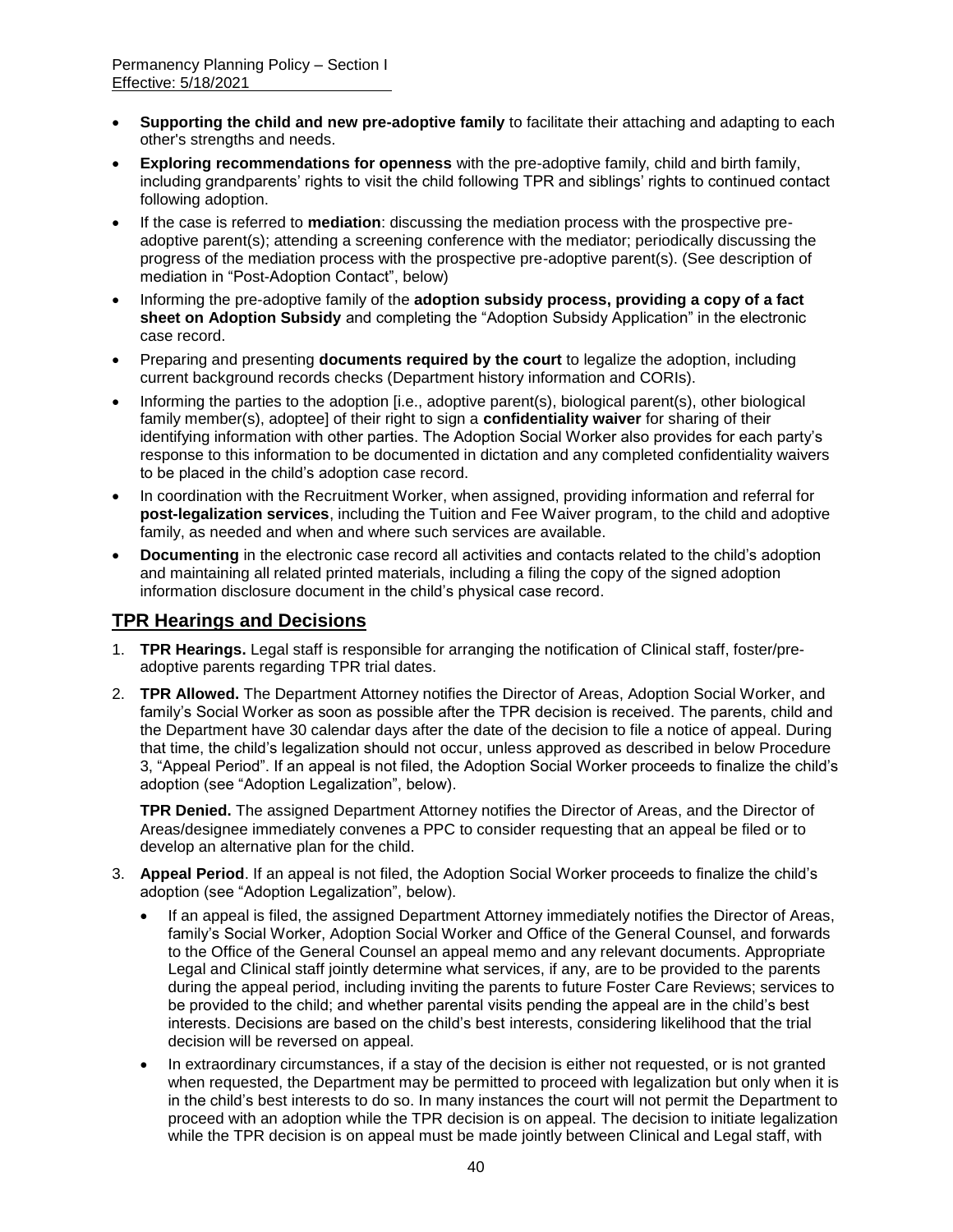specific authorization from the Director of Areas, the Regional Counsel/designee and the General Counsel. No legalization will proceed under these circumstances without the express consent of the pre-adoptive parent(s).

Within 10 working days after learning the outcome of the appeal, the Department Appellate Attorney notifies the Director of Areas, family's Social Worker, Adoption Social Worker, Department Trial Attorney and Regional Legal Manager of the outcome, in writing. In most cases, the parent or child has an additional 20 calendar days to request further review. Individual courts may not permit legalization to be finalized during that time; however, all necessary paperwork to finalize the adoption can be completed. The Department Appellate Attorney notifies appropriate Legal and Clinical staff if a request for further review is filed, and the outcome.

4. **Notice to Supervisors**: When the Department technology supports easy identification of and notification to Supervisors, the Department Legal staff will also notify the family Social Worker's and Adoption Social Worker's Supervisors of the decisions and outcomes listed above.

# **Post-Termination Contact**

Post-termination contact is defined as any type of contact between the child and her/his biological family subsequent to termination of parental rights and prior to adoption legalization. Examples of types of contact include, but are not limited to: provision of information from the biological parent to the child or the Department; provision of a card or letter; periodic telephone contact; periodic face-to-face contact between the child and the biological parent(s); provision of information from the child or the Department to the biological parent(s). (See *Regulation* 110 CMR 7.215B)

The Department recognizes that, in most situations where there is an existing bond between the child and her/his biological parent(s), some post-termination communication, correspondence and/or contact may be in the child's long-term best interests. Continuing sibling contact and grandparent visitation is required by law except when a court has ordered that it not occur. Oral communication and/or face-to-face contact between the child and her/his biological parent(s) is to be carefully considered on an individual, case-bycase basis, looking at the child's best interests. The determination focuses on whether contact will promote the child's emotional, physical and/or mental health and considers the child's changing needs, including her/his transition to a pre-adoptive family. If a pre-adoptive parent has been identified, she/he is also consulted. The Department's decision regarding post-termination contact for a child is not a decision subject to review via the fair hearing process.

If the Department determines that some form of post-termination contact is in the child's best interests, that contact may arise in a number ways. It may be the result of:

- An informal arrangement between the biological parent(s) and the Department (e.g., the Department may simply continue to offer some form of visitation as it did pre-termination);
- A formalized written agreement between the biological parent(s) and the Department, which delineates the rights and responsibilities of the parties;
- A court order.

All arrangements, agreements or orders for post-termination contact become void after the adoption is legalized. [There are also some circumstances where the biological parent(s) and the adoptive parent(s) may have entered into an agreement for post adoption contact. [See "Post-Adoption Contact" below and *Regulation* 110 CMR 7.215A.]

In all situations, even those in which there is no post-termination contact, the Department encourages the biological parents to keep the Department informed, post-termination, of any family health and/or other issues important to the child's well-being and development. The biological parent(s) also is encouraged to keep the Department informed of her/his current address, telephone number and position regarding future contact. When such information is received at an Area Office, the Director of Areas/designee arranges for it to be entered into the child's record. When the record has been archived, she/he makes the arrangement through the Central Office records management designee.

1. **PPC/Post-Termination Agreement.** At the PPC which establishes adoption as the child's permanency plan, the issue of whether post-termination contact is in the child's best interests must be discussed. The issue continues to be evaluated until the decree terminating parental rights is entered. If the Department determines that there should be post-termination contact and that the contact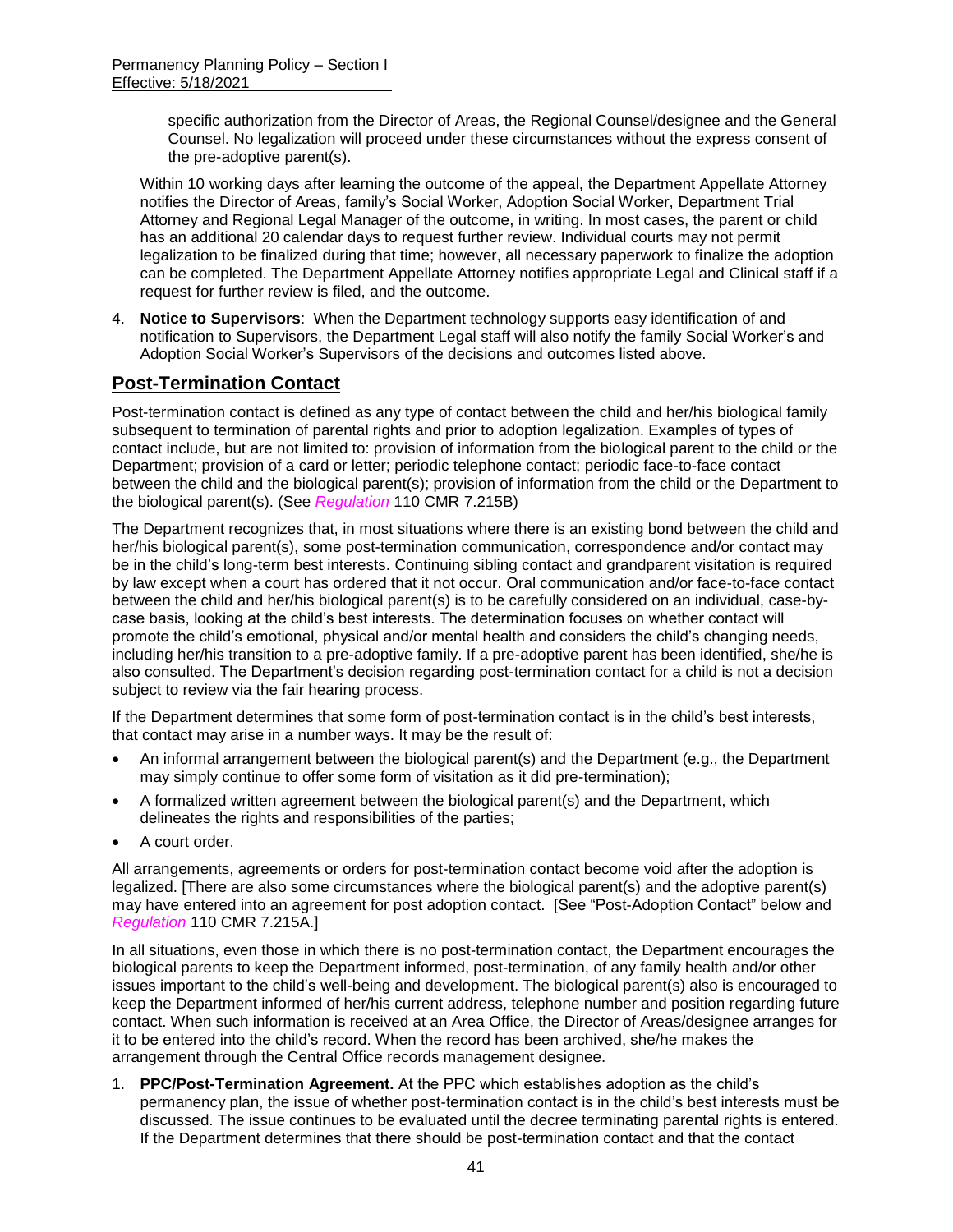should be formalized, the Department Attorney is responsible for writing the agreement in a timely manner. The Director of Areas/designee must approve the agreement in writing. If the Department determines that post-termination contact is appropriate but does not need to be formalized in a written agreement, the family's Social Worker informs the biological parent(s) of the nature, frequency and duration of the contact that will be offered. The Adoption Social Worker, unless designated differently by the Director of Areas/designee, is responsible for visitation between the child and her/his biological parent(s).

- 2. **Documentation.** The original signed post-termination agreement is placed in the file maintained by the Legal Office. A copy of the signed agreement is placed in the legal section of the child's case record. The biological parent(s) is also provided with a copy. It is recommended that a copy of the signed agreement be maintained on file in the Area Office with the Director of Areas/designee.
- 3. **Maintenance of Current Information Re: Biological Family.** Each Area Office designates a contact person for the purpose of receiving and maintaining current information from biological parents.
- 4. **Sharing of Information Between Adoption Parties/Confidentiality Waivers.** The Department shares non-identifying information with the parties to an adoption upon request at any time, and releases identifying information on biological parent(s), other biological family member(s) or an adoptee who is age 21 or older, if the applicable confidentiality waivers are signed by the individual(s) on whom the information is requested. If the adoptee for whom identifying information is requested is between the ages of 18 and 21, both the adoptee and the adoptive parent(s) must sign confidentiality waivers in order for the information to be released. The Adoption Social Worker or the designated Area Office contact person assists the individual in completing a confidentiality waiver. She/he also provides for the decision to waive confidentiality, receipt of the waiver, and release of the information to be documented in dictation and that the confidentiality waiver is placed in the child's adoption case record.
- 5. **Maintenance of Current Information Re: Biological Family/Confidentiality Waivers.** Each Area Office designates a contact person for the purpose of maintaining current information on the biological parent(s), other biological family member(s) and the adoptee, including non-identifying information, and identifying information obtained through signed confidentiality waivers. The Area Office contact person facilitates communication between the Adoption Social Worker and the adoptive parties by placing the confidentiality waivers, which allow for release of names and addresses, in the child's adoption case record.

# **Post-Adoption Contact**

Post-adoption contact is defined as any type of contact between the child and her/his biological family subsequent to adoption legalization. Examples of types of contact include, but are not limited to: provision of information from the biological parent to the child or adoptive parent, provision of a card or letter, periodic telephone contact, periodic face-to-face contact between the child and the biological parent; and provision of information from the child or adoptive parent(s) to the biological parent(s). (See *Regulation* 110 CMR 7.215A)

The Department recognizes that, in most situations where there is an existing bond between the child and her/his biological parent(s), some post-adoption communication, correspondence and/or contact may be in the child's long-term best interests. Continuing sibling contact is statutorily required except when a court has ordered that it not occur. This determination is made in consultation with the pre-adoptive parent(s) and is based on whether post-adoption contact will promote the child's emotional, physical and/or mental health needs. Oral communication and/or face-to-face contact between the child and her/his biological parent(s) is to be carefully considered on an individual, case-by-case basis, looking at the child's best interests. In determining whether oral or face-to-face contact is in the child's best interests, the following factors should be considered:

- Child's age and developmental needs. (A child's need for primary attachments versus the need to maintain contact with the biological family with whom there is attachment and loyalty.)
- Child's degree of attachment to the biological family (i.e., the degree of emotional responsiveness, affection, inter-personal bond or commitment; duration of and sense of identity derived from the biological family).
- Child's degree of attachment to adoptive family.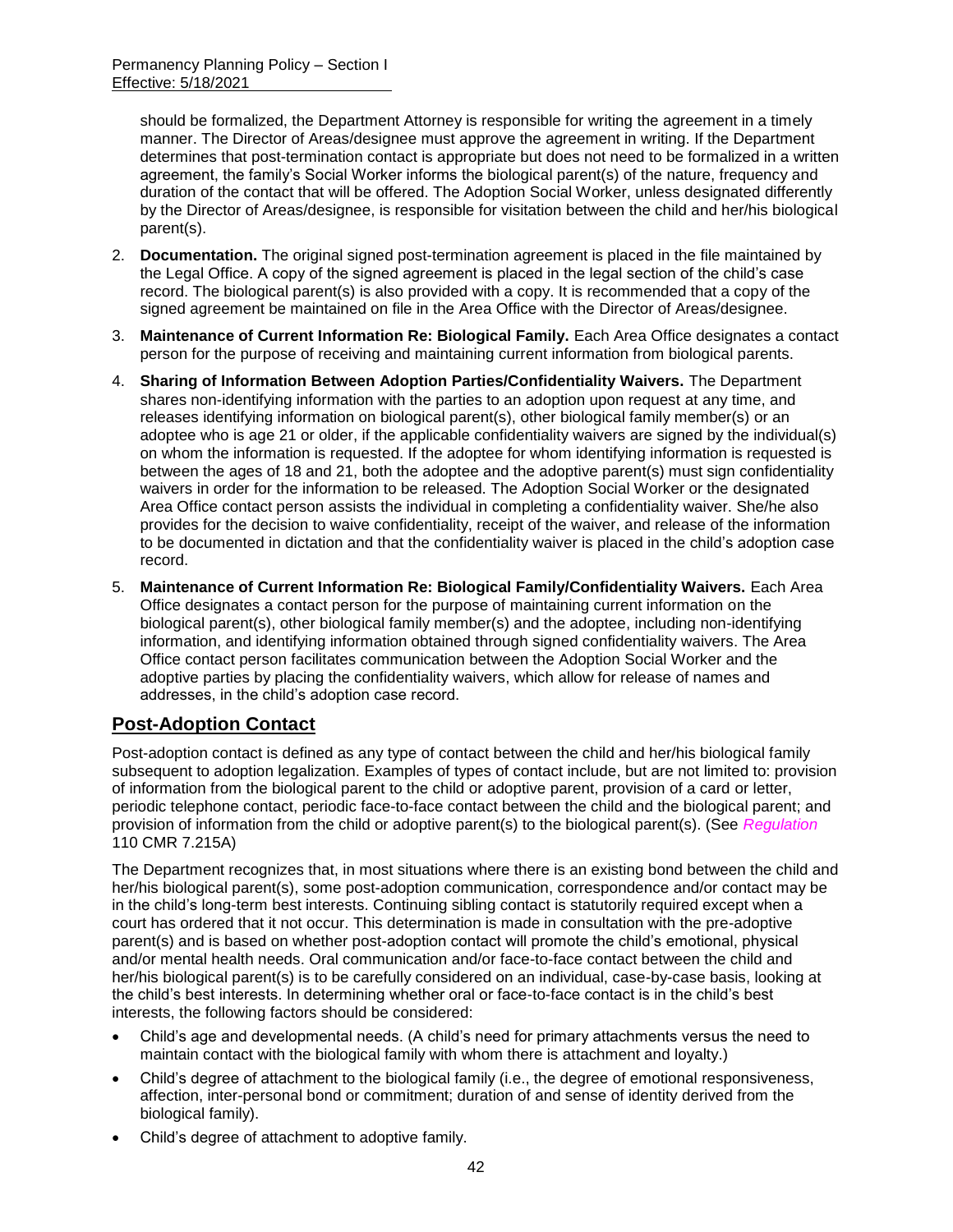- How fragile/resilient child is to loss.
- Child's current contact schedule, including its effects and benefits.
- Child's symptoms and behaviors before and after contact.
- Biological family's ability to support the placement and to follow through with the schedule of contact.
- Child's sense of loyalty and positive connection to the biological family. (If present, what kind and level of contact would maintain the child's sense of loyalty and positive connection?)
- Other sibling connections being maintained and the effect of these affiliations on the child.
- Child's expressed feelings regarding future contact with her/his biological family. (Consider the child's age and emotional development in determining whether to even ask a child. A "lifebook" may be used as a tool to help children discuss their feelings.)
- Consultation with the child's therapist, if any.
- Adoptive family's desire for continued contact.
- Whether the plan will accommodate the needs of the maturing child.

In all situations, even those in which there is no post-adoption contact, the Department encourages the biological parents to keep the Department informed, post-adoption, of any family health and/or other issues important to the child's well-being and development. The biological parent(s) also is encouraged to keep the Department informed of her/his current address, telephone number and position regarding future contact. When such information is received at an Area Office, the Director of Areas/designee arranges for it to be entered into the child's record. When the record has been archived, she/he makes the arrangement through the Central Office records management designee.

1. **PPC/Post-Adoption Agreement.** At the PPC which establishes adoption as the child's permanency plan, the issue of whether post-adoption contact is in the child's best interests must be discussed. The issue continues to be evaluated until the decree terminating parental rights is entered and the adoptive family is identified for the child. The Department may propose as part of its adoption plan that there be post-adoption contact between the child and her/his biological family.

If the Department, in consultation with the pre-adoptive parent(s), determines that post-adoption contact is in the child's best interests, which contact may occur as the result of any of the following:

- The adoptive parent(s), in her/his discretion, may allow contact between the child and her/his biological parent(s).
- The biological parent(s) and adoptive parent(s) may enter into a formal written agreement for post-adoption contact. The agreement is a legally binding, enforceable contract between the biological parent(s) and the adoptive parent(s) which delineates the rights and responsibilities of the parties with regard to contact between the child and her/his biological parent(s) after the child has been adopted.

In some situations this agreement is reached through a mediation process. This is a process that uses an independent third party to facilitate a child-centered, family-focused approach to case settlement. The goal of the process is to have the biological parent(s) and the prospective adoptive parent(s), with the help of the mediator, reach an agreement for post-adoption contact which addresses the child's long term needs and best interests. The judge in a termination case may order that the matter be referred for mediation. The Department, the biological parent(s) and the prospective adoptive parents meet both individually and jointly with the mediator for as long as the parties agree to meet or until an agreement is reached.

The court also may order the contact as a result of the termination trial only if it finds that the evidence readily points to significant, existing bonds between the child and the biological parent, such that a court order abruptly disrupting that relationship would harm the child.

The decision of the Department to recommend or not recommend post-adoption contact for a child is not a decision subject to review via the fair hearing process.

When the biological parent(s) and adoptive parent(s) have reached an agreement that post-adoption contact should be formalized in writing, the Department Attorney is responsible for preparing that agreement in a timely manner and in conformity with MGL c. 210, §§ 6C and 6D. (In the event an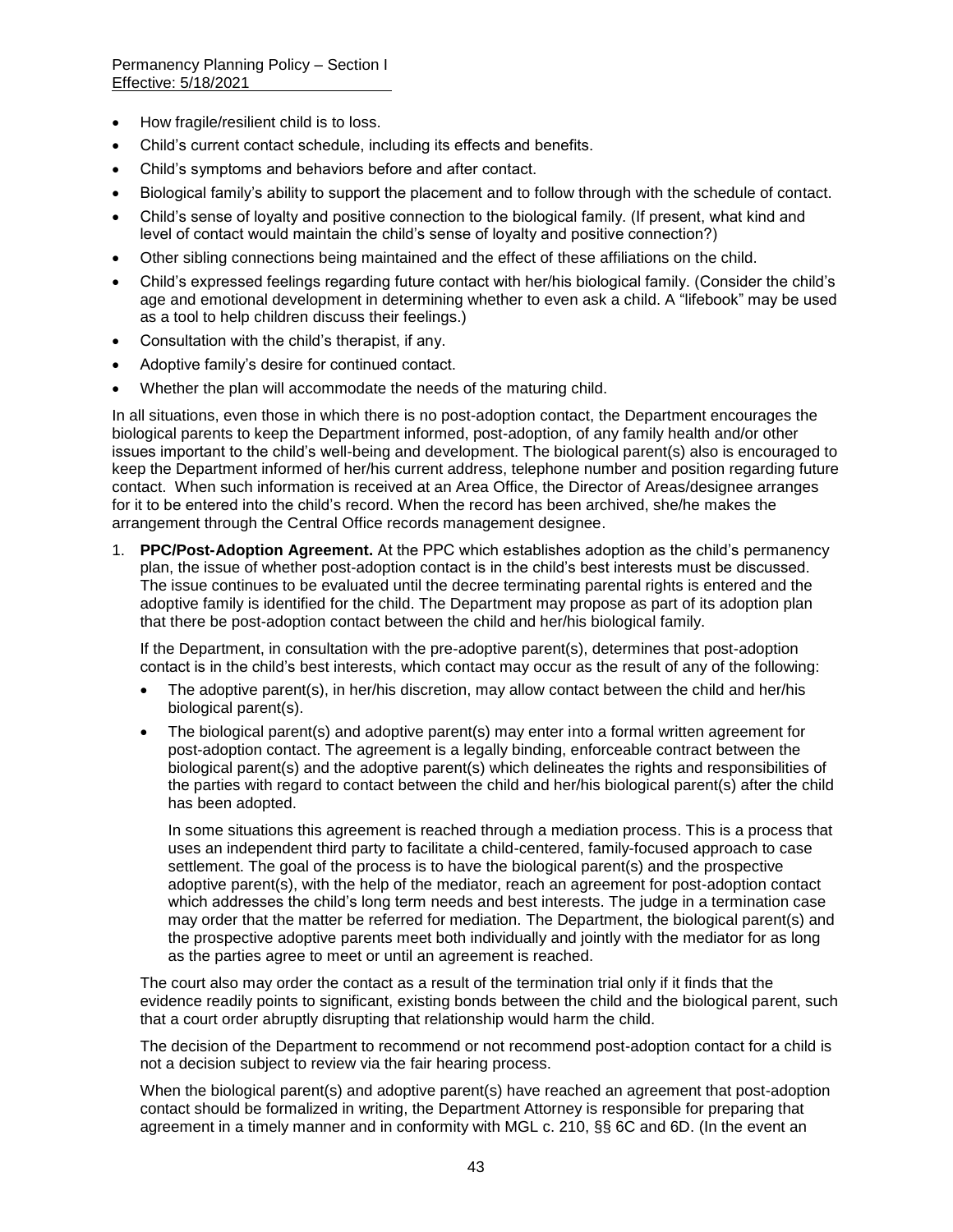agreement is reached as a result of mediation, the mediator will draft the agreement to be reviewed by counsels for the Department, child and parents.)

As these agreements are of many years duration, they must take into consideration the changing needs of the child, as well as those of the adoptive family, including changes in the relationship between the child, the adoptive parent(s) and the biological parent(s). The agreement must identify the minimum number of written, oral and/or face-to-face contacts. Any modifications to the terms of the written agreement must also be in writing, signed by the parties and kept on record at the court. Both the biological and adoptive parents should be made aware that after the adoption has taken place, the terms and conditions of the agreement are not under the control of the Department. Any subsequent disagreements must be resolved by the parties themselves, according to the terms of the agreement. In those situations where the adoptive parent(s) does not disclose her/his identity, it is the responsibility of the adoptive parent(s) to designate an agent for the purpose of "service of process" in the event a lawsuit is commenced seeking enforcement of the agreement.

- 2. **Post-Adoption Agreement Approval.** The agreement is subject to the following conditions:
	- The adoptive parent(s), the biological parent(s) and the child's attorney must all consent;
	- The child, if age 12 or older, must consent;
	- The Department believes that post-adoption contact is in the child's best interests; and
	- The Director of Areas/designee approves the agreement, whether proposed by the Department or another party, in writing.

Prior to the presentation of the proposed written agreement to the biological parent(s), it must be approved by the adoptive parent(s) and the Director of Areas/designee.

- 3. **Presentation of Post-Adoption Agreement in Court.** When a child in Department custody is the subject of a post-adoption agreement, the court that is hearing the termination of parental rights case may approve the agreement if it finds that the agreement was entered into knowingly and voluntarily and that it was not the product of fraud or duress. However, the court that will hear the adoption legalization must finally approve the agreement.
- 4. **Documentation.** The original signed post-adoption agreement is filed with the legalization court. Copies are provided to both the biological and adoptive parent(s). The Department retains a copy each in the child's case record and the legal file. It is recommended that the Director of Areas/designee maintain an additional copy in a separate file.

## **Adoption Legalization**

- 1. **Adoption Legalization.** If an appeal is not filed, or if an appeal is completed (or in the extraordinary circumstance when a decision to allow a TPR has been appealed but a stay is either not requested or is not granted when requested, and it is in the child's best interest to proceed), the Adoption Social Worker completes and forwards to the appropriate Regional Legal Office the legalization packet which includes originals of:
	- applicable adoption petition signed by adoptive parent(s) and any child over age 12, including any name change *[NOTE: To request a name change, the pre-adoptive parents and child must complete the change of name section on the petition.]*:
		- for Juvenile and District Courts, "Petition for Adoption of Minor" (which includes affidavit of petitioner section); OR
		- for Probate Courts, "Legalization Petition (Probate Court)" and "Affidavit of Petitioner for Adoption";
	- adoption report prepared by Adoption Social Worker; (see "Outline for Adoption Legalization Court Report")
	- "Affidavit Disclosing Care or Custody Proceedings";
	- information regarding background record checks, including the Department history and CORI checks completed during the previous 6 months on adoptive family household members age 14 and older (can be copy);
	- child's birth certificate (with official seal);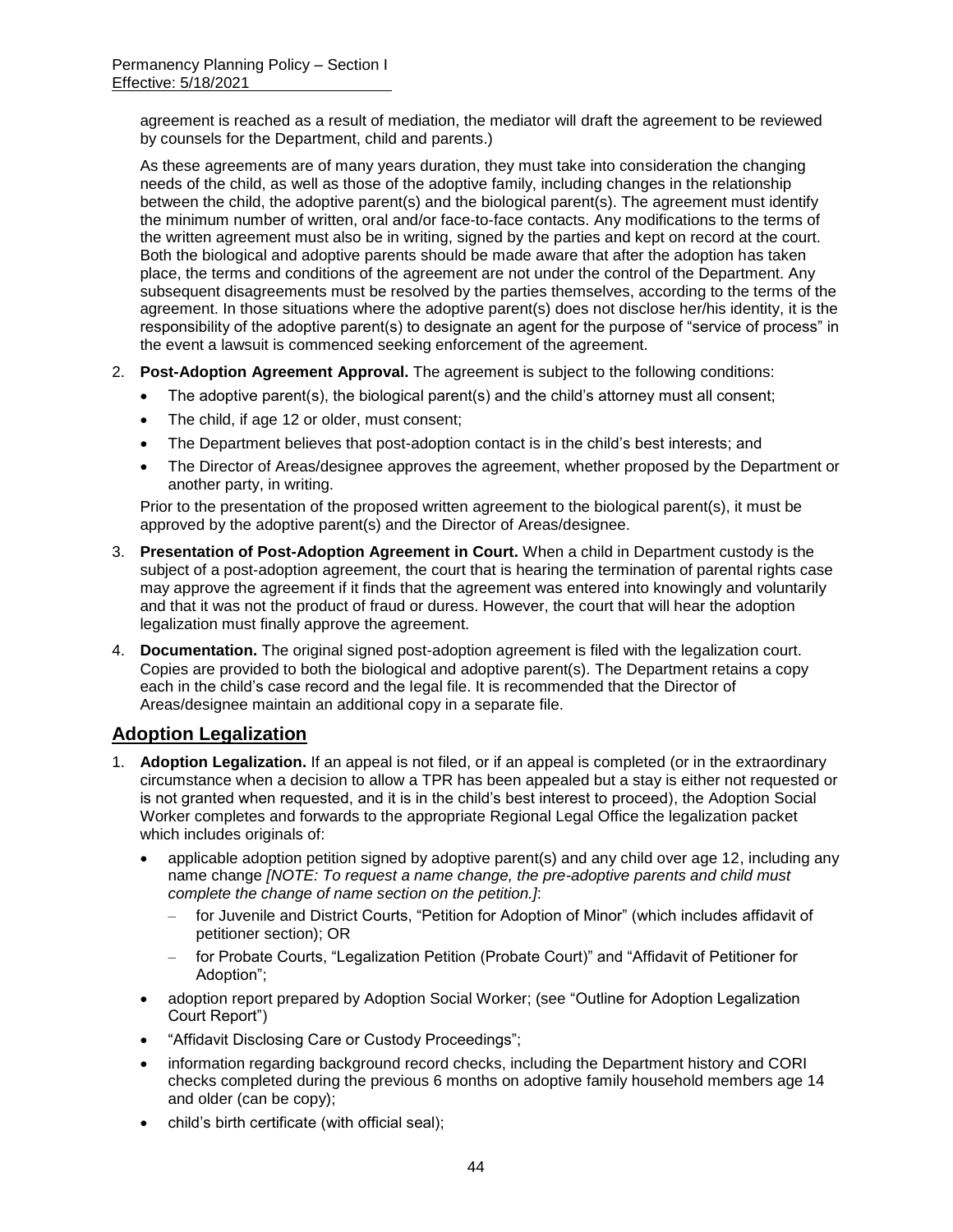- missing child affidavit obtained by completing "Federal and Central Registers of Missing Children Search Request" in the electronic case record;
- TPR decree, if applicable;
- Post-Adoption Agreement, if any;
- Adoption Surrender(s), if applicable;
- death certificate(s) of child's parent(s), if applicable; and
- adoptive parent(s) divorce decree(s) and if remarried marriage certificates, if applicable.

The Adoption Social Worker consults the Regional Legal Office to determine whether any other documents are required by the court. The Regional Legal Office reviews the legalization packet, works with the Adoption Social Worker on any missing items, files the completed legalization packet in court within 10 calendar days after completion of the packet and enters the filing date in the legal electronic case record.

If the child is placed out of state under an Interstate Compact Placement of Children agreement, the Department must obtain the concurrence of the state where the child is placed prior to finalizing the adoption.

- 2. **Extensions.** The court decree dispensing with the parent's right to consent to adoption may specify the date by which the child's adoption is to be finalized. If the legalization is not completed within those timeframes, the Regional Legal Office responsible for freeing the child for adoption may need to seek an extension of the decree.
- 3. **Subsidy.** Prior to filing the legalization papers in court, the Adoption Worker submits an adoption subsidy application to the subsidy unit and transmits the required documentation to the subsidy unit. (See *Policy #85-007, Adoption Subsidy)* The adoption cannot be finalized until the subsidy unit has processed the subsidy application and, if subsidy is granted, the adoptive parents and the Department have signed the adoption subsidy agreement. After the adoption is finalized, the Subsidy Case is created by the Adoption Social Worker, who also seals the child's Adoption Case. The Subsidy Case is then transferred to the Subsidy Unit by the Adoption Supervisor.

The Family Resource Worker completes the family resource adoption information in the electronic case record. If there are no other foster/pre-adoptive children in the home, the family is transferred to the Subsidy Unit.

- 4. **SSI/Title II Benefits.** The Department arranges to transfer to the Social Security Administration any remaining funds remaining in the child's Personal Needs Account.
- 5. **Case Closing.** If the Department's Legal staff is not present at the legalization, within 20 working days after the legalization, the Adoption Social Worker notifies the Regional Legal Office that filed the legalization packet and the Regional Legal Office that handled the petition freeing the child for adoption of the legalization date. The Regional Legal Office notifies the custody court and, if different, the court that freed the child for adoption that the child has been adopted. The legal file may thereafter be closed.

Upon completion of any post-legalization adoption services to the child and adoptive family, as necessary and available, the case may be closed.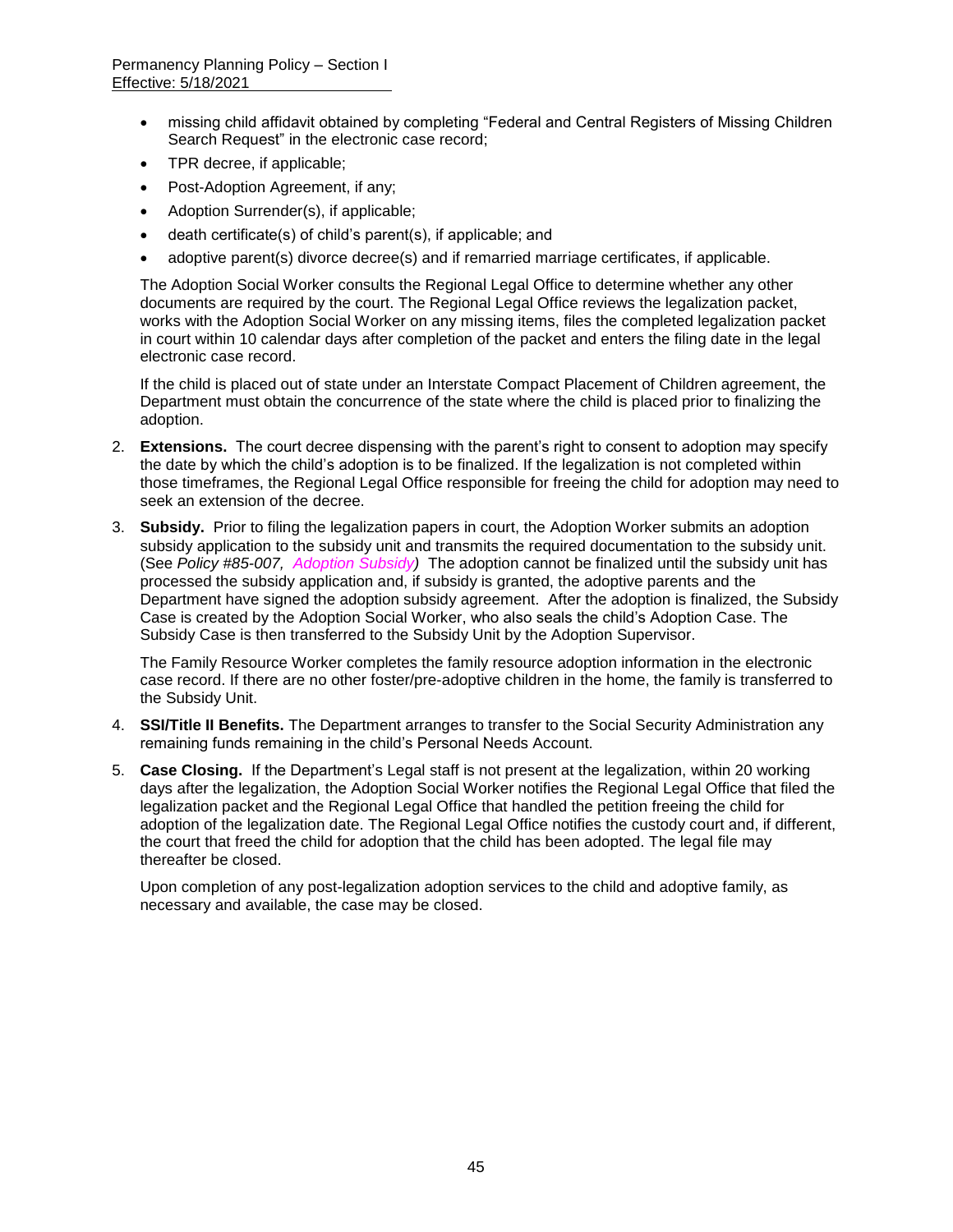# **Achieving Permanency through Guardianship**

A Permanency Planning Conference (PPC) determines that the highest level of legal and emotional permanency for a child will be achieved through a guardianship only after considering the following criteria:

- The child cannot return home; parents or caregivers continue to be unable or decide not to provide adequate care for the child despite the reasonable efforts to reunite the family.
- Adoption has been considered and is not an option for this child at this time, based on any documentation, evaluations or Clinical Review Team determinations that demonstrate consideration has been given to the child's appropriateness for adoption.
- Guardianship affords the child the highest level of permanency and is in her/his best interests.
- Kin are the first consideration for quardianship placement, when appropriate. The second consideration is individuals from the child's network of significant adults who have been identified as potential child-specific guardianship families.
- The child has been residing with the prospective guardian(s) for at least 6 months prior to the guardianship being legalized; exceptions may be approved by the Director of Areas unless the child is eligible for a guardianship subsidy under Title IV-E of the Social Security Act.
- If the child is age 14 or older, she/he has a strong attachment to the prospective guardian and consents to the guardianship.
- The prospective guardian(s) has a strong commitment to a caring relationship with the child and agrees to the plan.
- All parties agree that the child and the prospective guardian(s) can maintain a stable relationship; Department services may be continued but the justification for them must be identified during the guardianship approval process. The guardian(s) and the child are free to request voluntary Department services at any future time.
- A License Study of the prospective guardian has been completed and approved.
- If a TPR has issued or is being considered, whether the guardian would be open to post-guardianship contact through a Structured Guardianship arrangement.

Exceptions, approved by the Director of Areas, may be made as noted, but any exceptions must be fully justified before the guardianship approval process is initiated.

#### **Preparing the Prospective Guardians:**

The prospective guardians are provided with the handout "Guardianship – An Alternative Permanency Plan for Children Who Cannot Return Home" by the child's Social Worker, and are thoroughly briefed on the following legal considerations:

- When a guardian receives permanent legal custody of a child, the Department gives up custody.
- The appointment of a guardian may be modifiable and therefore, unlike adoption, is not truly permanent. In the absence of a TPR decree, the parents may be able to come back to court.
- Once a guardian has custody, any subsequent voluntary arrangements regarding visitation by parents, for example, are the sole responsibility of the guardian.
- After guardianship, the child may still receive Veterans, Social Security or other benefits based on parental claims.
- After guardianship, the child may still inherit through her/his parents.
- After guardianship, the child's name does not change, unless the family petitions for a name change and it is allowed.
- The guardian is not obligated to use her/his own funds for the child's care and maintenance or education; however, the guardian must use all funds received from the Department, and any other funds to which the child may be entitled, for the child's care and maintenance.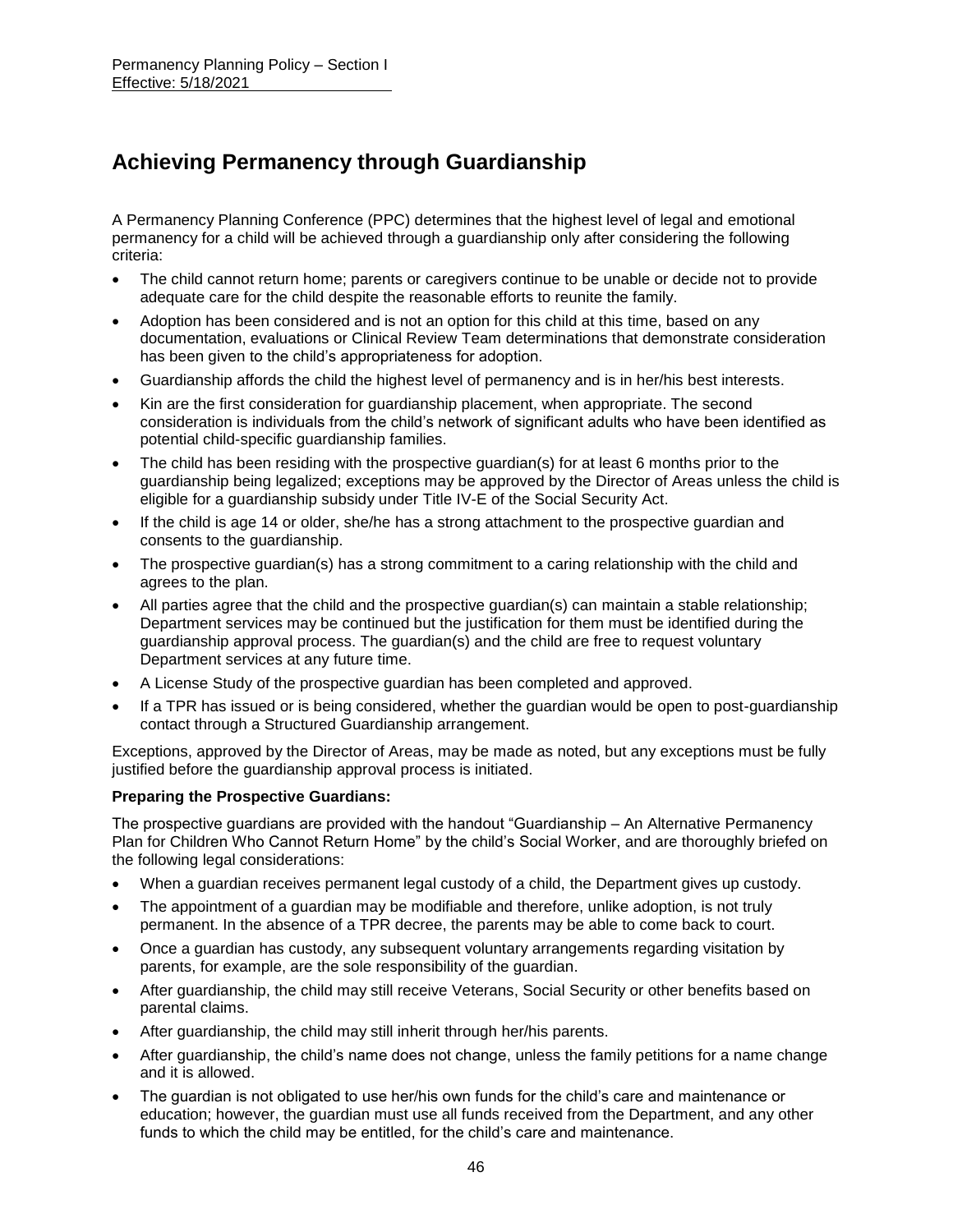- The guardian is provided information on the Tuition and Fee Waiver program and other services for which the child may be eligible.
- The guardian is provided with information on the guardianship subsidy program.
- The guardian's authority to make certain decisions, ie end of life decisions, authorization for antipsychotic medication, may be limited by the court.
- The guardian's ability to move out of state without court permission may be limited.
- The guardian is required to file an annual report on the status of the child's with the court that granted the guardianship.

### **Implementing Guardianship**

- 1. **Initiating Guardianship**. During the PPC that establishes guardianship as the child's permanency plan, the Director of Areas/designee assigns responsibility for completing a guardianship plan and for sending to the Regional Legal Office the following documents required for filing the guardianship petition:
	- completed guardianship plan; (see "Outline for Guardianship Plan")
	- birth certificate (with official seal) for each child named in petition; (see "Application for Vital Records" in the electronic case record)
	- copies of any Adoption Surrenders;
	- copies of any death certificates of parents;
	- any decrees terminating parental rights; and
	- listing of child's assets, if any.

If Adoption Surrenders can be obtained from both parents, or if a decree has been entered by a juvenile, district or probate court pursuant to MGL c. 210 or MGL c. 119, § 26, which terminates parental rights, the case can proceed directly to guardianship legalization which includes number 2-6 below. (see "Procedures: Guardianship Legalization" below).

- 2. **Preparation of Court-Related Documents.** Within 10 working days after receipt of the documents required for filing the guardianship petition, the Regional Legal Office prepares and forwards to the child's Social Worker the applicable, additional required documents:
	- for Juvenile and District Courts, "Petition for Appointment of Guardian of Minor ", "Bond of Guardianship of Minor" and "Nomination by Minor of Person(s) to be appointed by Guardian" if child is over 14, OR
	- for Probate Court, "Petition for Appointment of a Guardianship of Minor" Bond, "Notarized Waiver and Consent to Petition for Guardianship of Minor" and if the child is age 14 years or older, "Notarized and Verified Consent or Nomination by Minor".
- 3. **Written Consent(s).** Within 30 calendar days after receiving the court-related documents from the Regional Legal Office, the child's Social Worker obtains formal written consent on the appropriate court forms from the parents (if required and they will assent), prospective guardian(s), and child if age 14 or older. The signed petition, bond and other required documents are then returned to the Regional Legal Office. If the child's Social Worker is not able to obtain a required written consent from the parent(s) within the 30 calendar day timeframe, she/he informs the Regional Legal Office. The Regional Legal Office then files the petition and gives proper legal notice to the parties.
- 4. **Subsidy.** Child's Social Worker informs the prospective guardian(s) of the guardianship subsidy program and completes the "Guardianship Subsidy Application" in the electronic case record. The Application must be submitted and approved prior to legalization. The Department Subsidy Unit will send the applicable Guardianship Subsidy Agreement to the prospective guardian(s) which must be signed and returned to the Department Subsidy Unit prior to the guardianship finalization.
- 5. **Interstate Compact on the Placement of Children (ICPC).** If the child is placed out of state under an ICPC arrangement, the state where the child is placed must agree that the Department can proceed with finalizing the guardianship. The child's Social Worker should contact the ICPC office who can seek the consent of the other state.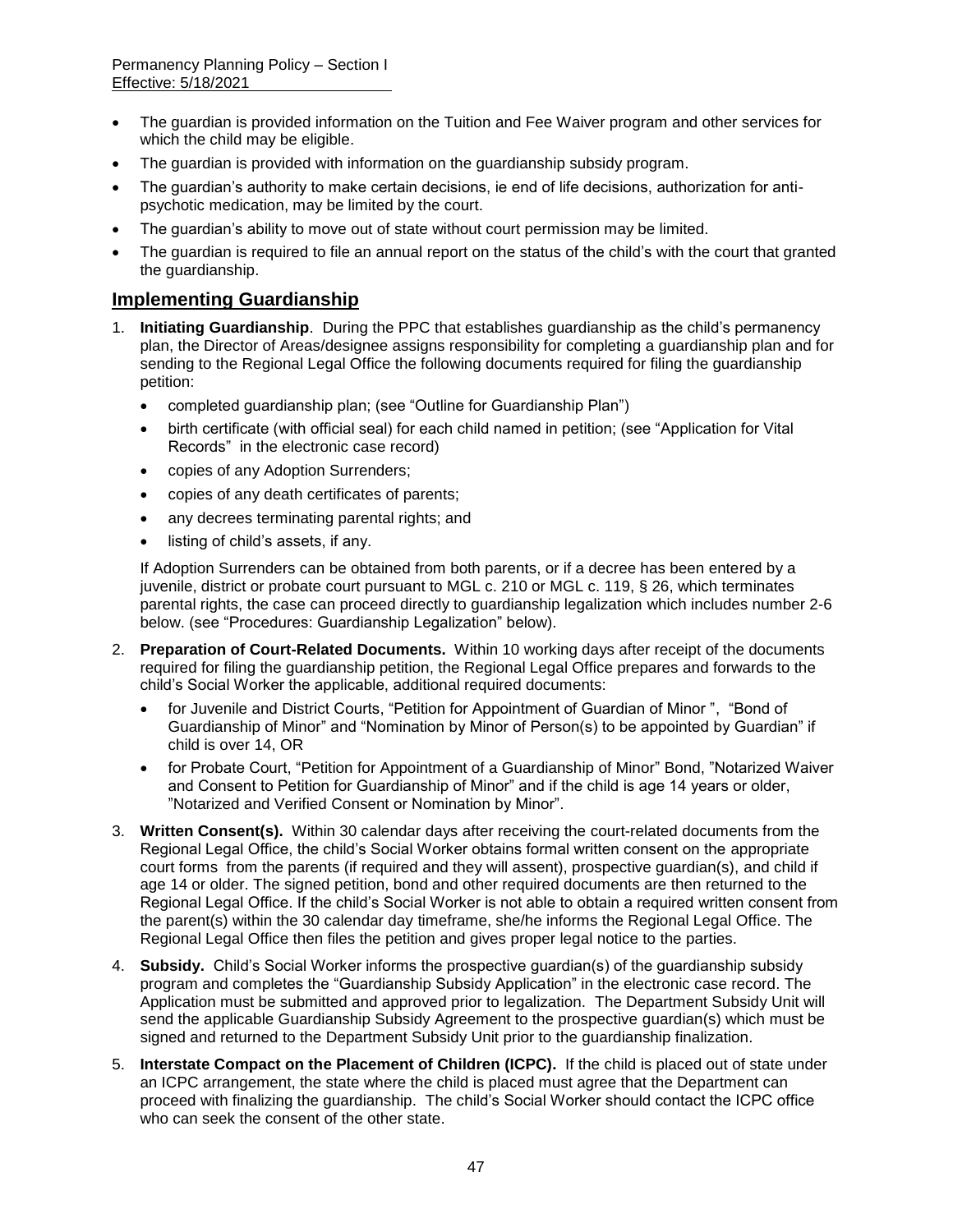6. **Documentation.** The child's Social Worker and Department Attorney complete applicable electronic case record information and other case recording requirements to accurately reflect the above-related activities, contacts and decisions.

# **Guardianship Legalization**

- 1. **Court Hearing.** The Department Attorney presents documentation supporting Department's petition for guardianship and coordinates any required participation by other Department staff (e.g., child's Social Worker) and/or potential guardian(s). The guardianship legalization should not occur until the child has lived with the guardians for at least 6 months. If the child is eligible for Title IV-E foster care, and the prospective guardian is a kin, the guardianship legalization should be delayed until the child has resided in the kin family resource home for 6 months after the kin family resource home was fully licensed.
- 2. **Guardianship Petition Allowed by Court.** Following activities are completed by:

#### **Child's Social Worker:**

- notifies parent(s) in writing that petition has been allowed and that further contact with the child must be arranged with the guardian(s) (may not be required in all circumstances, such as when a TPR decree has already been issued);
- notifies Subsidy Administrator that guardianship petition has been allowed;
- notifies Family Resource Worker responsible for licensing of the guardian(s) home that guardianship petition has been allowed;
- conducts a home visit or telephone call with guardian(s) and child, 6 weeks after guardianship petition is allowed, to identify and address any service needs prior to case closing; and
- completes case closing summary and closes case for child who was the subject of the guardianship petition and for any other family members who will no longer continue to receive Department services, unless the parent or child file an appeal of the guardianship decision.

### **Regional Legal Office:**

- within 10 calendar days after allowance, notifies Director of Areas/designee, family's Social Worker and child's Social Worker that petition was allowed;
- assures that guardian(s) has received guardianship decree and any other applicable court documents;
- forwards Annual Report form to guardian (following appointment, guardian is responsible for completing and filing annual report of the child);
- notifies the custody court of the guardianship, if different from the court which issued the guardianship decree;
- notifies any court that issued TPR decree on child of guardianship, if different from court which issued guardianship decree; and
- closes legal case after appeal period has expired, if no appeal has been filed.
- 3. **Guardianship Petition Denied by Court.** The Legal Office notifies the Director of Areas, and the Director of Areas/designee immediately convenes a PPC to consider filing an appeal and/or to identify an alternative permanency plan.
- 4. **Appeal of Court Decision.** The parent(s), child and the Department have 30 calendar days to file an appeal of the court's decision. The Department does not close the legal case until the end of that period.

If an appeal is filed, the Legal Office immediately notifies the Director of Areas, family's Social Worker, child's Social Worker and Office of the General Counsel, and forwards to the Office of the General Counsel an appeal memo and applicable documents*.* Appropriate Legal and Clinical staff jointly determine what services, if any, will be provided to the parent(s), guardian(s) and child during the appeal period.

If a stay of the decision is either not requested, or is not granted when requested, custody of the child remains with the guardian(s) during the appeal period, and the guardian(s) retains the right to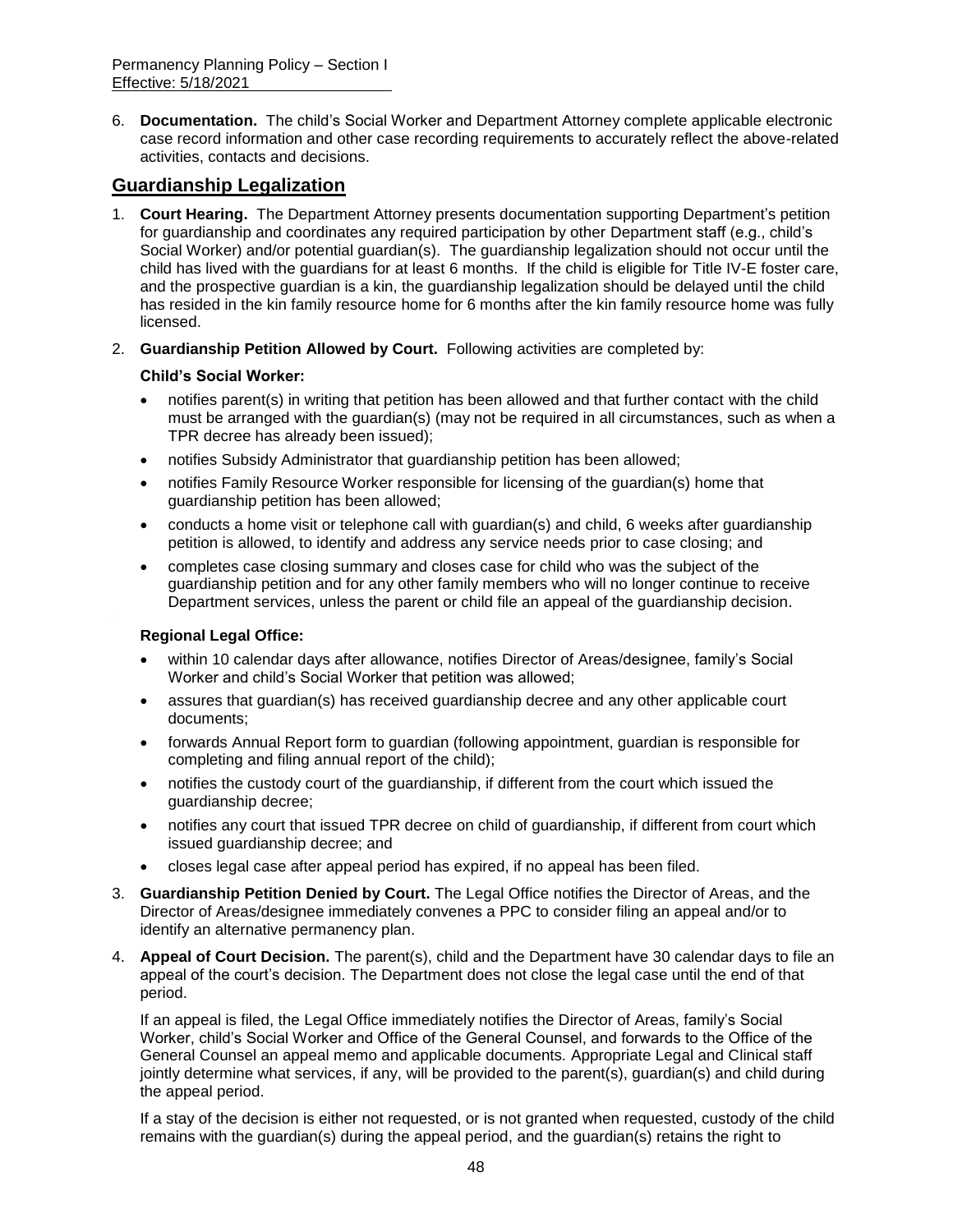determine parental visits, unless a court order has been issued regarding visitation. If the stay is granted, custody remains with the Department and the Department determines whether parental visits are in the child's best interests.

When the appeal has been decided, the Department Appellate Attorney notifies the Director of Areas, family's Social Worker, child's Social Worker, Department Trial Attorney and Regional Counsel/designee of the outcome. In most situations, the parent or the child has an additional 20 calendar days to request further review. The Department Appellate Attorney notifies appropriate Legal and Clinical staff if a further request is filed, and the outcome.

- 5. **Documentation.** When the guardianship petition is allowed or denied, the Legal Office completes relevant electronic legal case record information.
- 6. **Termination of Guardianship Occurs Only in the Following Circumstances:**
	- Child reaches age 18;
	- Court revokes the guardianship.
- 7. **Guardian Change after Case Closing.** If the Department learns that a child is no longer living with the guardian, whoever obtains the information notifies the Subsidy Unit and also notifies the Legal Office which contacts the court to determine who has custody of the child. If custody has reverted to the Department, the Director of Areas/designee assigns (or reassigns, if appropriate) a Social Worker to ascertain whether the child is safe. The responsible Area Office is determined by the following guidelines:
	- if the parent is petitioning the court for return of custody (in a case not involving TPR), the Area Office for the location in which the parent resides (if parental rights have been terminated, the Area Office for the location where the child resides);
	- if the guardian is relinguishing custody, the Area Office for the location in which the guardian resides; or
	- if an out-of-state parent or guardian is petitioning the court for custody, the Area Office in which the child's case was last open.

Any dispute regarding Area Office responsibility is resolved by the Regional Director(s).

*[NOTE: Information regarding 3rd party custodians/guardians appears above in the "Pursuing Department Care/Voluntary Placement Agreement, Court Custody or Parental Surrender; 3rd Party Custodians."]*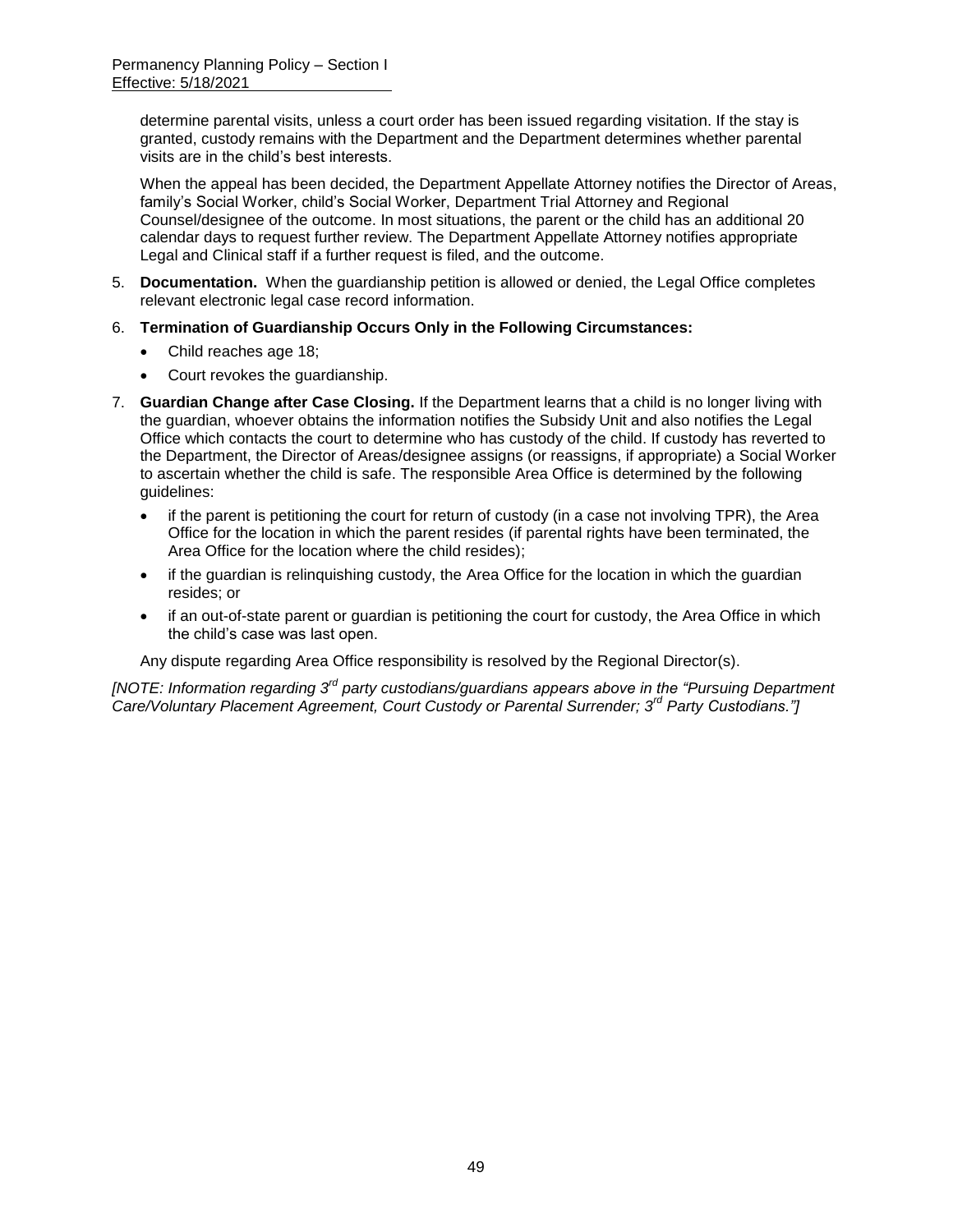# **Achieving Permanency through Care with Kin**

The Department recognizes that for some children permanency is best achieved through permanent care with kin who are licensed as foster parents.

**"Kin"** is defined as those persons related by either blood, marriage or adoption (i.e., adult sibling, grandparent, aunt, uncle, first cousin) or *significant other adult* to whom the child and/or parent(s) ascribe the role of family based on cultural and affectional ties or individual family values. "Permanent Care with Kin" provides children with full time nurturing and protection in a licensed family setting by relatives or those adults to whom the child and the child's parents ascribe a "family" relationship. It is believed that placement with a kinship family reinforces the child's racial, ethnic, linguistic, cultural and religious heritage and strengthens and promotes continuity of familial relationships.

The Department establishes the permanency plan of care with kin for a child at a Permanency Planning Conference (PPC) only after considering the following criteria:

- The child cannot return home; parents continue to be unable or decide not to provide adequate care for the child despite the reasonable efforts to reunite the family.
- Adoption and guardianship has been considered and is not an option for this child at this time, based on documentation, evaluations or Clinical Review Team determinations that demonstrate consideration has been given to the child's appropriateness for adoption and guardianship.
- The child has been residing with the kin for at least 6 months prior to the PPC.
- The child and kin demonstrate a degree of attachment that assures opportunities for continuity of valued relationships and circumstances.
- A License Study of the kin has been completed and approved.
- The kin agrees, and the Department has determined that the kin family is able, to meet the child's needs for safety, well-being and permanency.
- Adoption and guardianship have been thoroughly explored with the kin, and the kin supports the plan to provide permanent foster care.
- If the child is age 14 years or older, adoption and guardianship have been thoroughly explored with her/him, and she/he supports the plan of achieving permanency through care with kin.

The PPC also determines whether pursuing TPR is appropriate.

The plan of achieving permanency through care with kin plan is reviewed during Foster Care Reviews and routine supervision. The child's needs for safety, well-being and permanence and her/his best interests are also reviewed regularly. The Social Worker works with the parent(s) and kin to change the Service Plan, as indicated, to provide additional services to the kinship family, when needed, including Supplemental Reimbursement. The Director of Areas/designee may convene a PPC at any time there is a recommendation to change the child's permanency plan.

### **Procedures**

- 1. **Approving Permanency through Care with Kin.** Any PPC, which determines that the permanency plans of reunification, adoption and guardianship are not possible for a child, considers the possibility of permanency through care with kin. The Director of Areas/designee assigns responsibility as follows:
	- *if the child is not already placed with kin,* for identifying, and completing a License Study, in accordance with the Family Resource Policy, of any possible kin placements for the child;
	- *if the child is already placed with a licensed kinship family,* for determining whether that family and/or any other kin are willing and able to provide permanent care to the child.

When the tasks are completed, the Director of Areas/designee reconvenes the PPC to approve the plan for permanent care with kin and to plan for the child's transition to placement with the selected and licensed kin family, if needed, or to identify an alternative permanent plan for the child.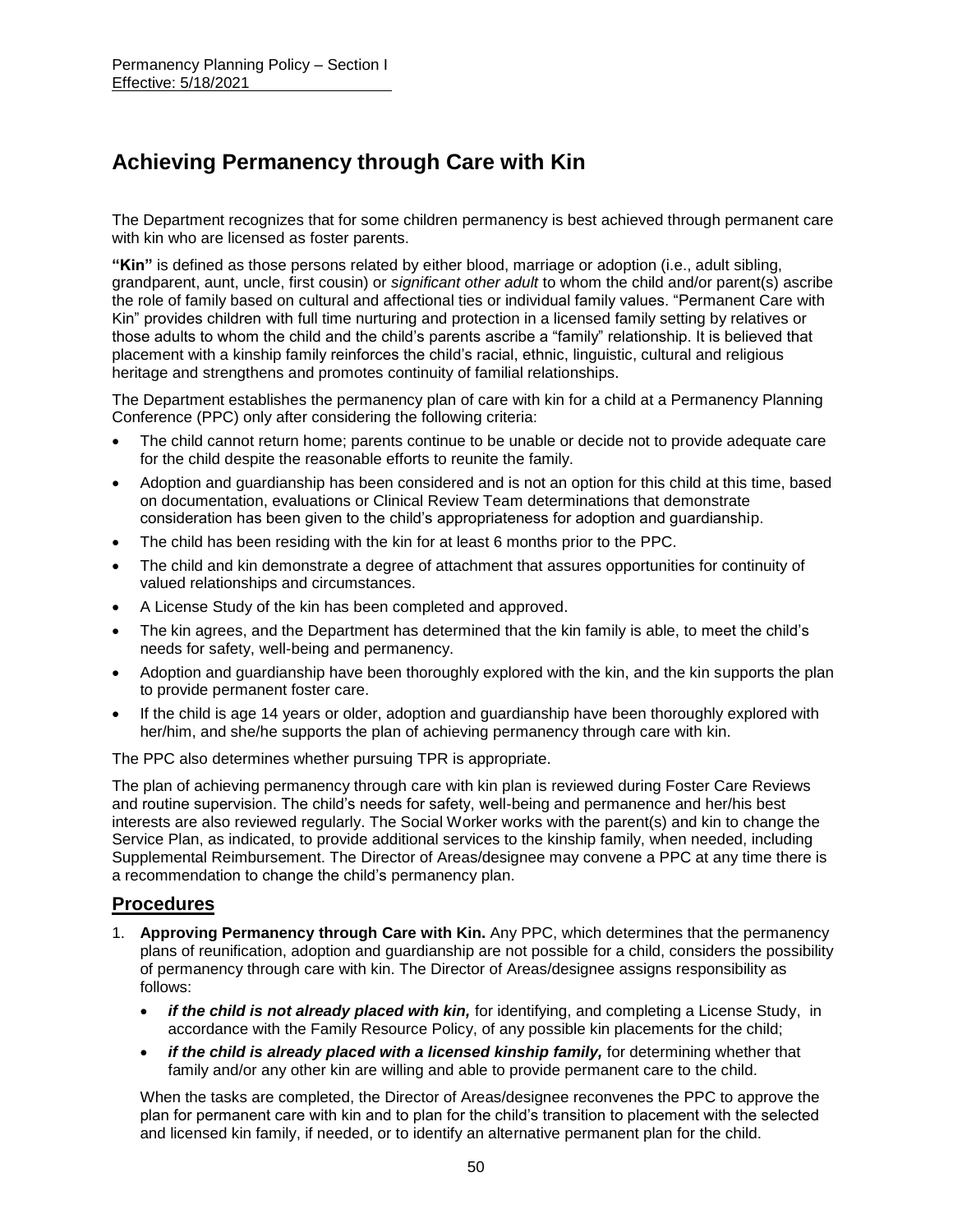2. **Documentation.** The child's Social Worker and/or other staff to whom responsibilities are assigned complete applicable the electronic case record information and other case recording requirements to reflect accurately that the above-related activities, contacts and decisions.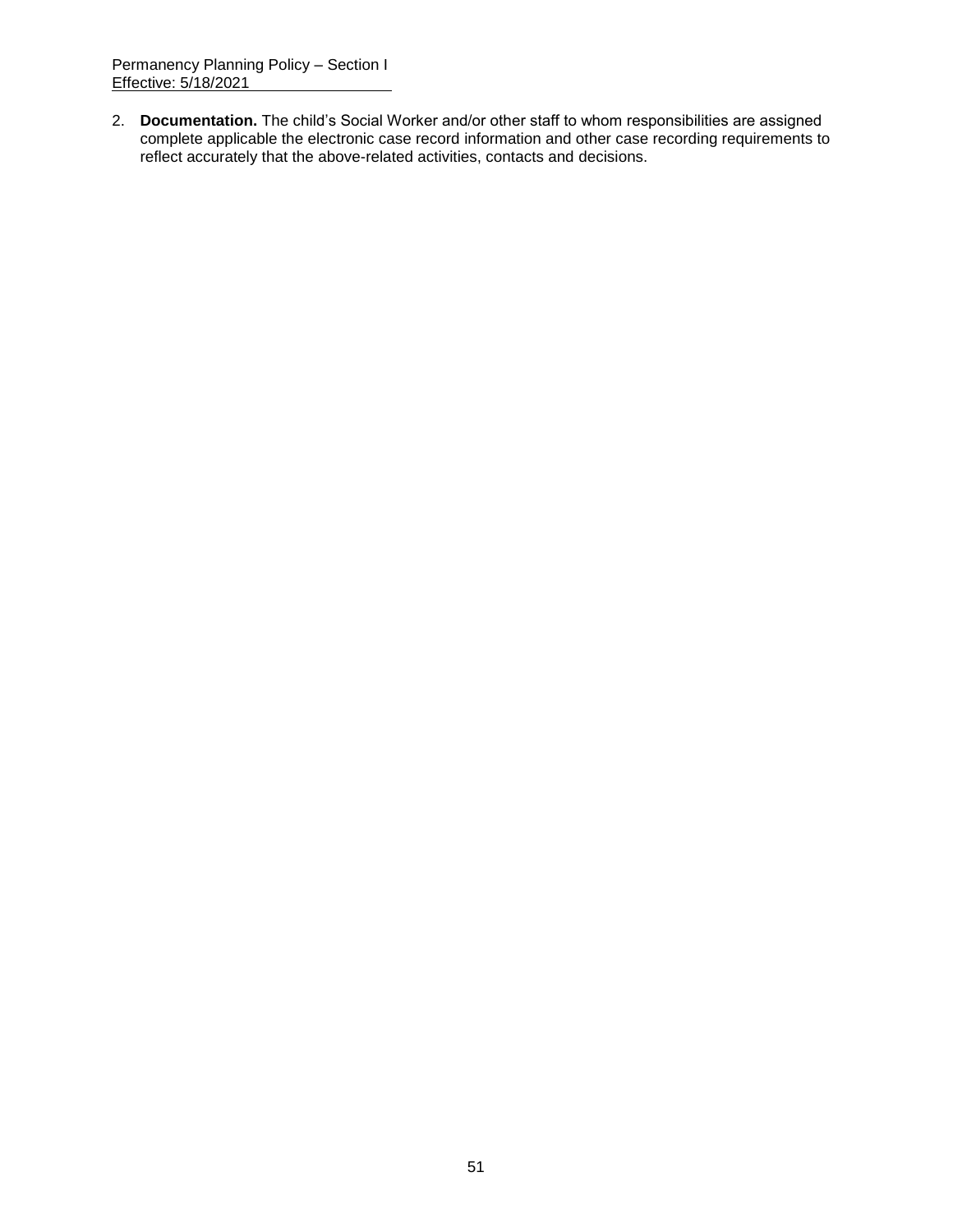# **Achieving Permanency through Alternative Planned Permanent Living Arrangement**

Most children are able to achieve permanency through reunification, adoption, guardianship, or care with kin. There are, however, a small number of youth (age 16 years or older) whose best interests would not be served by these permanency plans, or for whom, despite the Department's best efforts, these permanency plans are not possible. For these youth, the Department may determine at a Permanency Planning Conference (PPC) that an alternative planned permanent living arrangement is the most appropriate permanency plan to address the youth's individual needs and circumstances. In all cases where Alternative Permanent Plan Living Arrangement (APPLA) is chosen as the permanency plan, the Department must also continue to seek a permanent connection with a competent adult for the youth, assist the youth in maintaining a stable living environment, and work with the youth on life skills training. This permanency plan may be established for a youth under age 16 only upon the recommendation of a Regional Clinical Review Team and the approval of the Regional Director. The PPC also determines whether TPR should be pursued. The unique circumstances necessitating this permanency plan and the TPR recommendation and the reasons for it must be recorded in dictation, and the Department also is required to provide the court with documentation reflecting "compelling reasons" why a permanency plan other than reunification, adoption, guardianship, or care with kin is most appropriate. The permanency plan will be reviewed during Foster Care Reviews and routine supervision.

# **Establishing the Permanency Plan of Alternative Planned Permanent Living Arrangement**

The decision to establish alternative planned permanent living arrangement as the youth's permanency plan is made through a collaborative and ongoing clinical process that includes the youth, the current or potential permanent caregiver(s), the Social Worker, key service providers, kin and other significant adults in the youth's life. Permanency planning efforts for the youth will continue to place priority on supporting the youth in maintaining enduring relationships with appropriate kin and on establishing permanent relationships with consistent, caring and committed adults in the youth's life.

If a permanent relationship with a competent adult has not yet been established, the Social Worker and youth conduct an in-depth review of the youth's case record and placement history identifying all competent adults within the youth's past or present network. If these efforts are not successful, the Social Worker explores potential resources such as former teachers, other school personnel, teen mentor, visiting resource. When an individual is identified, background record checks – including CORI – are required to be completed.

It is important that all parties, including the youth, understand that the permanency plan of alternative planned permanent living arrangement will be reviewed during Foster Care Reviews and routine supervision, and another permanency plan may be identified at a later time if determined to be in the youth's best interests.

When alternative planned permanent living arrangement has been identified as the youth's permanency plan and the Social Worker has documented that the youth has not been able to return home or achieve permanency through adoption or guardianship (or has not yet consented to an adoption or guardianship plan) or care with kin, the Social Worker refers the youth to an Adolescent Outreach Worker, if not already involved with the youth or a "life skills group", such as a PAYA group. If the child is placed with a community-connected residential treatment program, this referral is the responsibility of the provider. The case record includes documentation reflecting why the permanency plan of alternative planned permanent living arrangement was established and how the youth will achieve the highest possible level of family connection including physical, emotional, and legal permanence.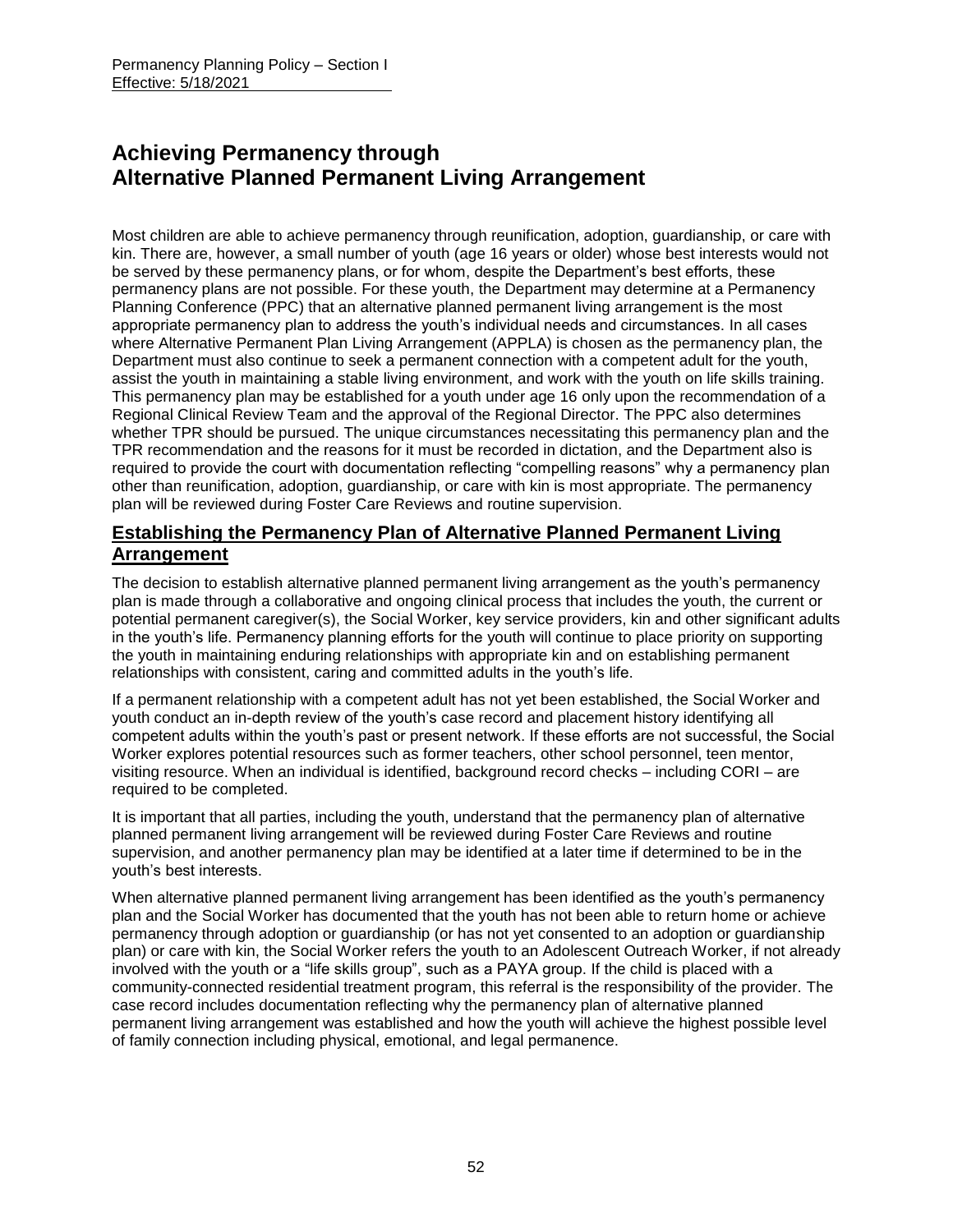# **Permanency Planning for Youth in Department Placements**

# **Overview**

The Department is committed to assisting youth age 14 and older to address issues relative to their developmental stage and individual needs. It is critical that the Department systematically and comprehensively prepare youth for living interdependently as adults and functioning as productive members of society. All youth should participate, to the extent they are capable, in decisions being made about them. The Department offers youth in care or custody a range of programs that assess preparation for adulthood, support life skills development and provide resources to promote adult interdependence. The Department uses a coordinated approach involving the youth, Department staff, foster/pre-adoptive parents, kin and providers that often continues past the youth's 18<sup>th</sup> birthday. A major objective of services for youth in Department's care or custody will be the identification of one or more adults who will maintain a consistent, caring and permanent relationship with the youth/young adult.

# **Definitions**

**Young Adult:** A young adult is a person between the ages of 18 and 23.

**Youth:** A person between the ages of 14 and 18.

### **Case Practice for Youth in Placement**

#### **Youth Readiness Assessment**

Preparation for living interdependently as an adult begins with an assessment of the youth's life skills. The Department has developed a youth readiness assessment tool and transition plan (see "Youth Readiness Assessment Tool") to assist youth, kin, placement providers and Department Social Workers in collaboratively evaluating the strengths and needs of each youth/young adult. The youth readiness assessment tool will be used throughout the Department's involvement with youth/young adult 14 and older, up to discharge. It is not expected that the tool will be completed with the youth/young adult in one meeting. Rather, the tool should be used over time with the youth/young adult to target areas the youth/young adult chooses to work on or needs assistance in over time, as different areas become appropriate for the age and interests of the youth/young adult.

The youth readiness assessment tool facilitates the identification and prioritization of skill development needed to prepare the youth/young adult for living interdependently as an adult. The results of the youth readiness assessment tool may provide a recommendation for task-specific service planning relative to life skills readiness and facilitate assignment of responsibility and timeframes for achievement of each task.

The youth readiness assessment tool outlines topic areas that Department staff and providers, should be addressing in their assessment, service planning and ongoing provision of services to the youth/young adult.

Community-connected residential treatment and contracted foster care providers will begin to complete or update the youth readiness assessment tool in a face-to-face meeting with the youth/young adult, age 14 and older, within 20 working days after the date of placement. The youth/young adult's Department Social Worker should be invited to participate in this meeting, but her/his attendance is not mandatory. For youth/young adult entering placement or in placement with a foster/pre-adoptive family, the foster/preadoptive parent may complete or update sections of the youth readiness assessment tool with the youth/young adult. The youth/young adult's Department Social Worker, in consultation with their Supervisor, shall determine whether a referral to the Adolescent Outreach Program is necessary and/or appropriate.

If a youth/young adult is assigned to an Adolescent Outreach Worker, the Adolescent Outreach Worker, in consultation with their Supervisor, determine which sections of the youth readiness assessment tool will be completed as well as the timeframe for the completion of each section. Adolescent Outreach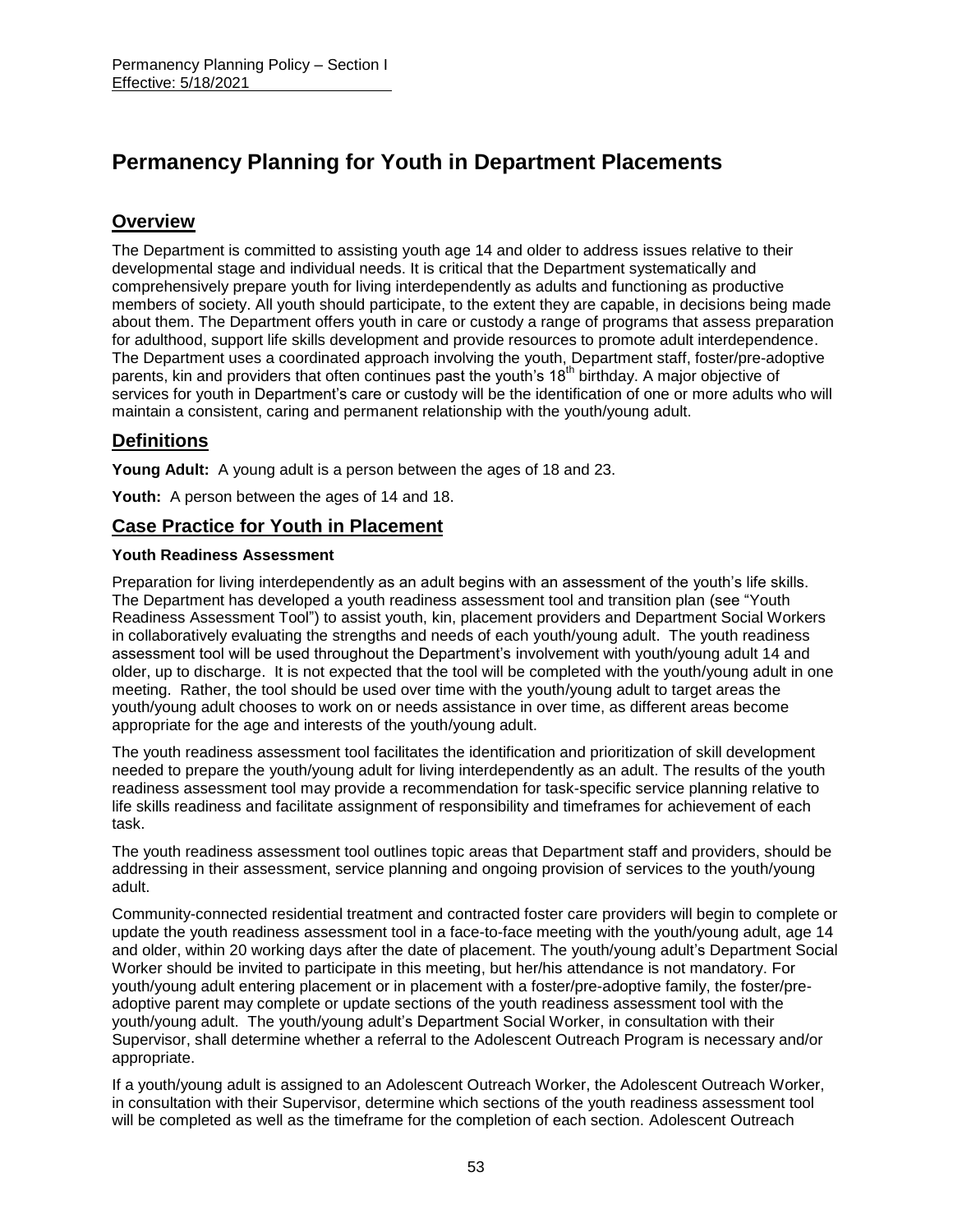Workers only complete relevant sections of the youth readiness assessment tool for youth/young adults on their caseloads.

Completion of the youth readiness assessment tool, or individual sections of the tool, are not required for youth/young adults not in the care or custody of the Department. The youth readiness assessment tool will be available as a reference guide for other Department staff in working with youth/young adults age 14 and older, to guide discussions, help identify service needs, and/or identify Service Plan tasks, but is not required to be completed.

The youth readiness assessment tool shall be reviewed at the 6 Week Placement Review Meeting, when applicable. The Department Social Worker shall receive a copy of the youth readiness assessment tool and file a copy in the physical case record. The Department Social Worker also attaches a copy to the youth's Service Plan and uses the youth readiness assessment tool to identify tasks for the youth/young adult, placement provider and others.

The youth readiness assessment tool, including any updates, will be reviewed at Foster Care Reviews in order to monitor the youth/young adult's progress toward achievement of life skills. The placement provider is expected to attend the Foster Care Review and bring a copy of the youth readiness assessment tool with a narrative summarizing the results of the assessment and planned tasks/activities to address identified life skill training needs. If the placement provider is unable to attend the Foster Care Review, she/he must send a copy of the youth readiness assessment tool and narrative to the Foster Care Reviewer 10 calendar days prior to the meeting.

#### **Updating the Youth Readiness Assessment Tool and Transition Plan**

The youth readiness assessment tool is reviewed and progress is assessed jointly by the communityconnected residential treatment provider, contracted foster care provider or Adolescent Outreach Worker, as applicable, and the youth/young adult at a face-to-face meeting which occurs every 6 months and/or prior to a youth/young adult's discharge from the placement setting. (See *Policy #86-009*, Foster Care Review Policy, and information below in "Planning for Discharge from Placement and Case Closing for Older Youth") The Department Social Worker and/or Adolescent Outreach Worker should be invited to participate in the reassessment meeting, but attendance is not mandatory. For the youth/young adult placed with a foster/pre-adoptive family, the youth readiness assessment tool may be updated with the youth/young adult by the foster/pre-adoptive parent. The updated youth readiness assessment tool measures the youth/young adult's achievements during the last 6 months and identifies additional needs/goals relative to preparing the youth/young adult to live interdependently as an adult. The tasks/activities necessary to address identified goals as well as the person(s) responsible for working with the youth/young adult to achieve those goals are specified on the updated youth readiness assessment tool. In all situations, the youth/young adult is provided a copy, and the Department Social Worker receives a copy of the updated youth readiness assessment tool for filing in the youth/young adult's physical case record. The Department Social Worker also arranges for the updated youth readiness assessment tool and transition plan to be attached to the youth/young adult's Service Plan. The youth readiness assessment tool and transition plan provides the basis for the transition plan required to be developed with the youth/young adult within 90 days of the youth transitioning out of foster care.

#### **Independent Living Services Database**

The Department provides independent living services to youth/young adults to assist them with preparing for young adulthood. The services may include both services purchased by the Department and independent living skill building provided by Department staff, provider staff or foster/pre-adoptive parents. Both Department Social Workers and Adolescent Outreach Workers will document, at least once every 3 months, the independent living skills the Department staff provided, if any, to a youth/young adult in Department care or custody in the designated section of the Department's electronic case record).

### **Preparing Adolescents for Young Adulthood (PAYA)**

The PAYA program was developed to support youth/young adults in achieving skills essential for young adulthood. The Service Plan for youth/young adults age 14 and older, who are in Department care or custody and placed in community-connected residential treatment or Intensive Foster Care, should include specific expectations about preparing the adolescent for transition to self-sufficient young adulthood, using the PAYA curriculum and skill development opportunities. Youth/young adults in foster/pre-adoptive homes are also expected to participate in PAYA. Each life skill module includes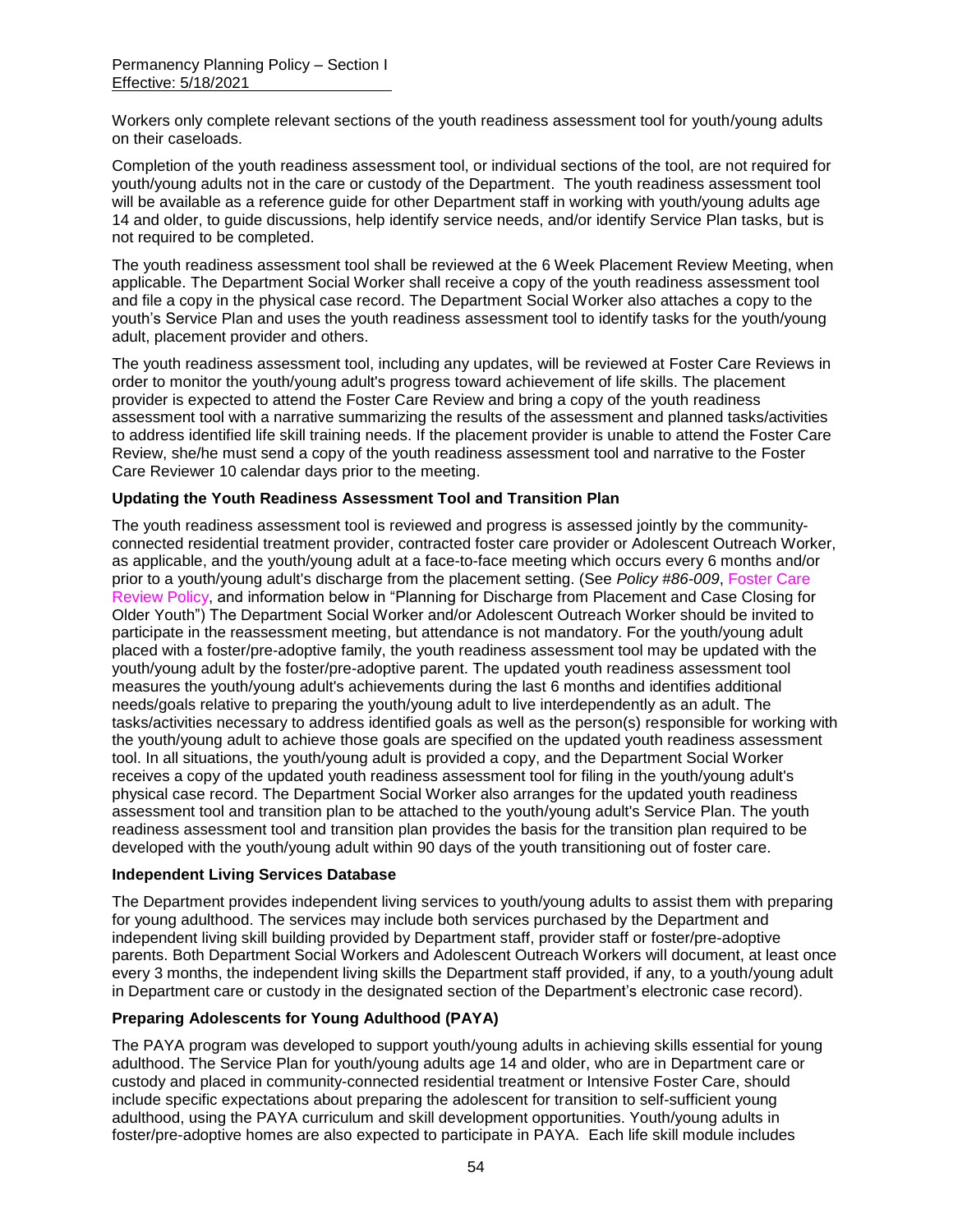instruments which may be used in conjunction with the youth readiness assessment tool to evaluate the youth/young adult's current level of skill mastery, a "skill plan" to be used in identifying tasks and activities and an activity workbook that provides exercises and resource information to support skill-building. Once a youth/young adult's life skill needs have been prioritized, he/she will begin working on the appropriate life skill module of the PAYA curriculum. Incentives are provided to the youth/young adult to reward progress.

### **Referral for Adolescent Outreach Services**

Youth/young adults in placement who are between the ages of 16 and 21 who are likely to remain or have remained in Department care or custody until at least age 18 are eligible for Adolescent Outreach services in accordance with federally established guidelines. Youth who receive a guardianship subsidy and whose guardianship was finalized through the Department at age 16 or above are also eligible. Department Social Workers, with input from the foster/pre-adoptive parents, may refer the youth/young adult to the Adolescent Outreach Program or the Adolescent Services Unit in Central Office when they determine that a youth/young adult needs additional support in developing life skills and/or educational or vocational planning. An Adolescent Outreach Worker will work collaboratively with the youth/young adult to complete an assessment, using the youth readiness assessment tool, of her/his life skills, educational/vocational objectives and opportunities for permanency. Together they will identify tasks and resources needed to meet the youth/young adult's identified goals. The Outreach Worker will collaborate with the youth/young adult's family, Social Worker or Adoption Social Worker (as applicable) and foster/pre-adoptive parent(s) in arranging for tasks for each, as applicable, to be included in the youth/young adult's Service Plan. She/he will also participate in Foster Care Review meetings, as applicable and as time permits.

#### **Credit Reports**

The Department will arrange for youth/young adults 16 and older who are in Department care or custody to obtain a copy of their credit report, if one exists, once a year and arrange for assistance in understanding the report.

### **Support for Continuing Education**

The Department expects youth/young adults in placement to attend school regularly, to do their best in school, to graduate from high school or obtain a GED, and whenever possible, to continue their education in college or a vocational program after high school. Youth/young adults who remained in Department custody until age 18 or reconnect with the Department after turning age 18, or were placed in a Department sponsored guardianship or who were adopted through the Department, may be eligible for various educational supports up to the age of 25, including:

- Foster Child Grant Program;
- Education and Training Voucher Program;
- Tuition and Fee Waiver Program; and
- William Warren Scholarship Program.

Specific eligibility information regarding these programs may be found on at [www.mass.gov/dcf](http://www.mass.gov/dcf) or through the Adolescent Support Services Unit in the Department's Central Office.

## **Sustaining Department Connection with Young Adults**

### **A. POLICY: PLANNING SUSTAINED DEPARTMENT CONNECTION**

The Department continues the provision of services beyond age 18 to young adults who remain in Department care or custody until their  $18<sup>th</sup>$  birthday. The Department will offer each young adult the opportunity to continue with Department services beyond the age of 18. The young adult, or for an incapacitated young adult the young adult's guardian, must consent in writing for the Department to continue providing services including substitute care services, if needed. The young adult, including those eligible for the unaccompanied refugee minor program, must agree to a plan for sustained connection, based on an assessment of her/his life skills readiness, that meets the Department criteria outlined below. The purpose of sustained connection is to support the young adult in preparing to achieve success in living interdependently in the community. Services may include placement. The Department Social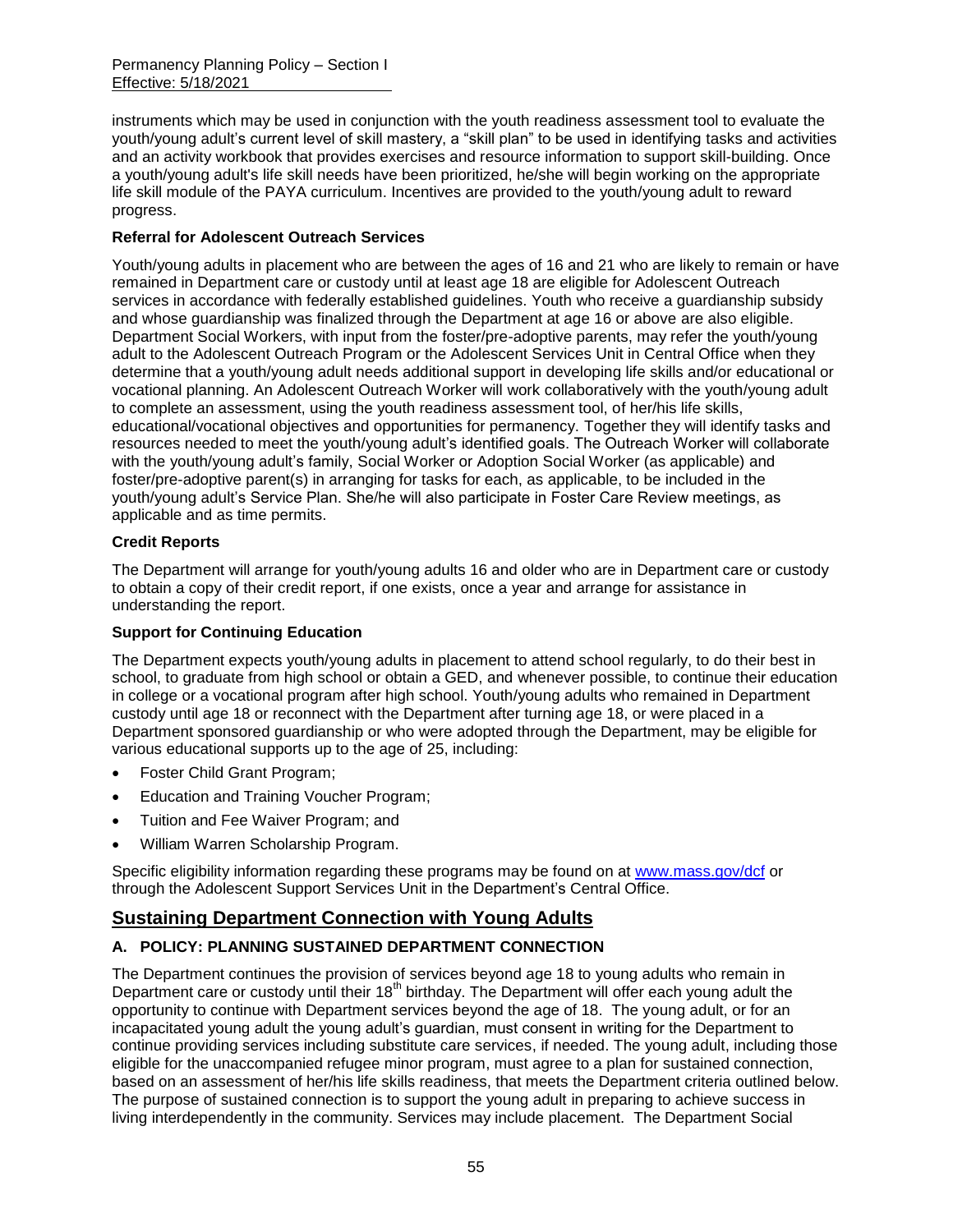Worker is expected to provide a minimum of monthly visits with the young adult, at least half of which are in her/his placement.

Young adults who remain in, or return to, placement with the Department will live in either a (1) Department licensed foster home, or (2) a Department contracted placement such as a foster home, Intensive Foster Care home, community-connected residential treatment facility, teen living program, independent living program, or (3) another supervised independent living setting, such as a dorm, an apartment, or a friend or relative's home.

#### **Criteria for Sustained Connection**

For a young adult to continue receiving services from the Department beyond the age of 18, the young adult must meet one of the following criteria:

- a) Completing secondary education or a program leading to a GED; or
- b) Enrolled in a post-secondary or vocational education program or trade school, full or part time; or
- c) Participating in a program or activity designed to promote, or remove barriers to employment; or
- d) Employed for at least 80 hours per month; or
- e) Incapable of doing any of the above education or employment activities due to a medical condition; or
- f) Participating in a program or plan which promotes specific educational or rehabilitative skills; or
- g) Participating in a program which promotes and supports the young adult in fully developing and fulfilling the young adult's potential to be a participating citizen of the commonwealth under conditions agreed upon by both the Department and the young adult;

The Department places priority on young adult education and/or vocational training, preferably on a fulltime basis, although discretion is exercised with regard to therapeutic demands on the young adult, special needs and/or learning disabilities. Most young adults will be expected to either work or participate in an educational/vocational program full time, or a combination of the 2 that equals a full-time schedule. Participation in work/study programs is encouraged. Young adults who are attending educational/vocational training programs are required to sign releases of information and arrange for their grades, attendance records and GPA (when applicable) to be sent to the Department so that their progress toward living interdependently can be assessed. Young adults will also be required to provide documentation of their work hours.

Volunteering may be approved when it is planned as an interim activity for a young adult who is awaiting acceptance by an educational/vocational program or for the program to begin or who is actively seeking employment. The plans of the young adults who are looking for work should indicate their willingness to share with the Department information about their job search such as a list of places where they have applied for work, the contact person and the status of the application.

#### **Assessing Life Skills and Creating the Individualized Transition Plan for Sustained Department Connection**

Planning for sustained Department connection becomes more focused when the youth turns age 17. The youth, the Department Social Worker and the youth's Adolescent Outreach Worker (when assigned) work together to plan for the youth's transition to sustained connection with the Department that is individualized in accordance with a shared understanding of the youth's life skills needs. The youth readiness assessment tool provides the outline for this transition plan. The youth readiness assessment tool is not required to be completed by the Department Social Workers, except the Adolescent Outreach Workers. The plan also addresses how the youth will meet Department requirements for continued services and includes specific options regarding education, employment or work skills development, housing, health insurance including a medical health care proxy, local opportunities for mentoring and other specific support services. An initial outline of the plan should be discussed at the first Foster Care Review that occurs after the youth turns age 17 and must be discussed at the Foster Care Review that occurs between 17 ½ and 18.

If the youth is an undocumented immigrant, the Department Social Worker, Supervisor and Department Attorney should discuss no later than the youth's  $17<sup>th</sup>$  birthday whether the Department will seek Special Juvenile Immigration Status on the youth's behalf. The outcome of the discussion will be shared with the Area manager responsible for the case. The youth/young adult's case cannot be closed until that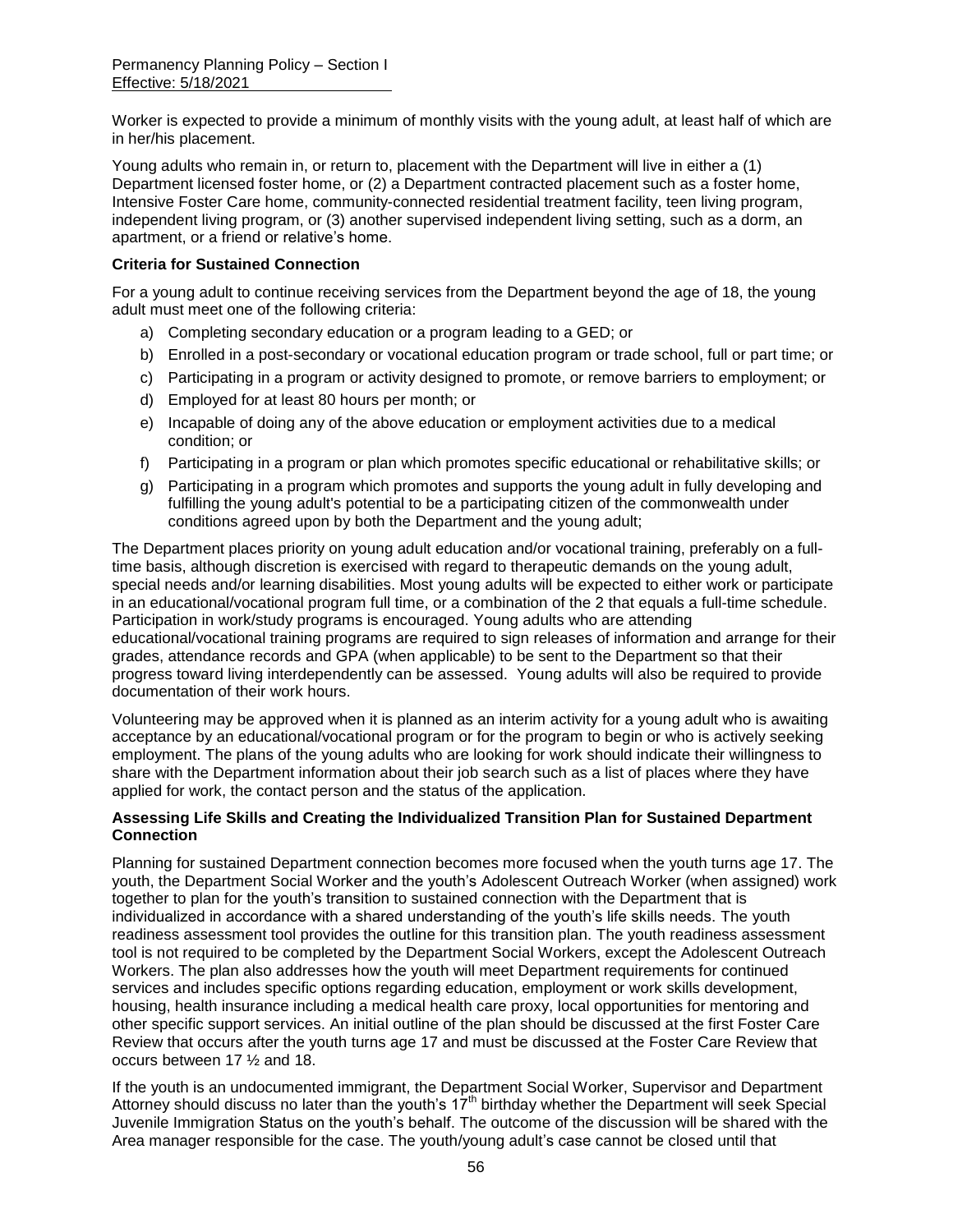determination is made and while immigration proceedings which the Department initiated on the youth/young adult's behalf are pending.

When a youth/young adult over age 17 is determined not competent to make decisions regarding her/his care, the Department Social Worker, in coordination with her/his Supervisor, refers the youth/young adult's case to the Regional Legal Office to petition for guardianship of an incapacitated person. (see Procedure 6, below).

#### **B. PROCEDURES FOR YOUTH REQUESTING SUSTAINED CONNECTIONS WITH DEPARTMENT**

At the Foster Care Review prior to the youth's  $18<sup>th</sup>$  birthday, the youth, with the assistance of her/his Department Social Worker, Adolescent Outreach Worker (when assigned) or other individuals chosen by the youth shall present the youth's request for sustained connection.

#### **Considerations for Sustained Connection**

The results of the most recent youth readiness assessment tool, if available, and other documents the youth chooses can be presented during the Foster Care Review to support the recommendation made by the youth and Department Clinical staff regarding:

- the youth's life skills preparation;
- her/his capacity to make progress if services are continued;
- how the youth meets the eligibility criteria to continue with services;
- the identification of one or more adults who will maintain a consistent, caring and permanent relationship with the youth;
- the youth's ability to appropriately manage youth support payments;
- other supports needed; and
- if the youth is not choosing to continue with young adult services, anticipated discharge from placement and case closing date.

If the youth, the Department and the Foster Care Review panel agree with the youth's request for sustained connection**,** the Department continues to provide services to the youth, including substitute care services. If both the youth and the Department agree that youth is not requesting services beyond age 18, the Department follows the process below for discharge planning with the youth.

### **Young Adult Review Panel**

If the youth is requesting to continue with services and either the Department or the Foster Care Review panel disagrees with the youth's request for sustained connections, the request is forwarded to a Young Adult Review Panel for decision. If after the Foster Care Review, but before the youth turns 18, the youth or Department changes their agreement regarding the decision to continue with sustained connections beyond 18, the case will be referred to the Young Adult Review Panel for review and decision.

It is the responsibility of an Area Office manager to convene the Young Adult Review Panel which at a minimum will include 3 members. The panel may include managers, agency staff, foster/pre-adoptive parents other than the youth's foster/pre-adoptive parent, a youth peer or other volunteers from the community. The Department Social Worker, Supervisor and APM responsible for the case may attend the panel meeting. The Young Adult Review Panel reviews the youth's request for sustained connection to Department considering the factors described in "Criteria for Sustained Connection" and "Considerations for Sustained Connection" above.

The results of the most recent youth readiness assessment tool, if available, Foster Care Review report, and other documents the youth chooses are presented to the Review Panel, and recommendations are made by the youth and Department Clinical staff regarding the considerations for sustained connections outlined above.

#### **Review Panel Decision-Making**

The Review Panel will either approve the youth's request for sustained connection at which time the youth's case will remain open, or it will deny the youth's request for sustained connection, at which time the youth has the right to appeal the decision via the Department's fair hearing process.An Area Manger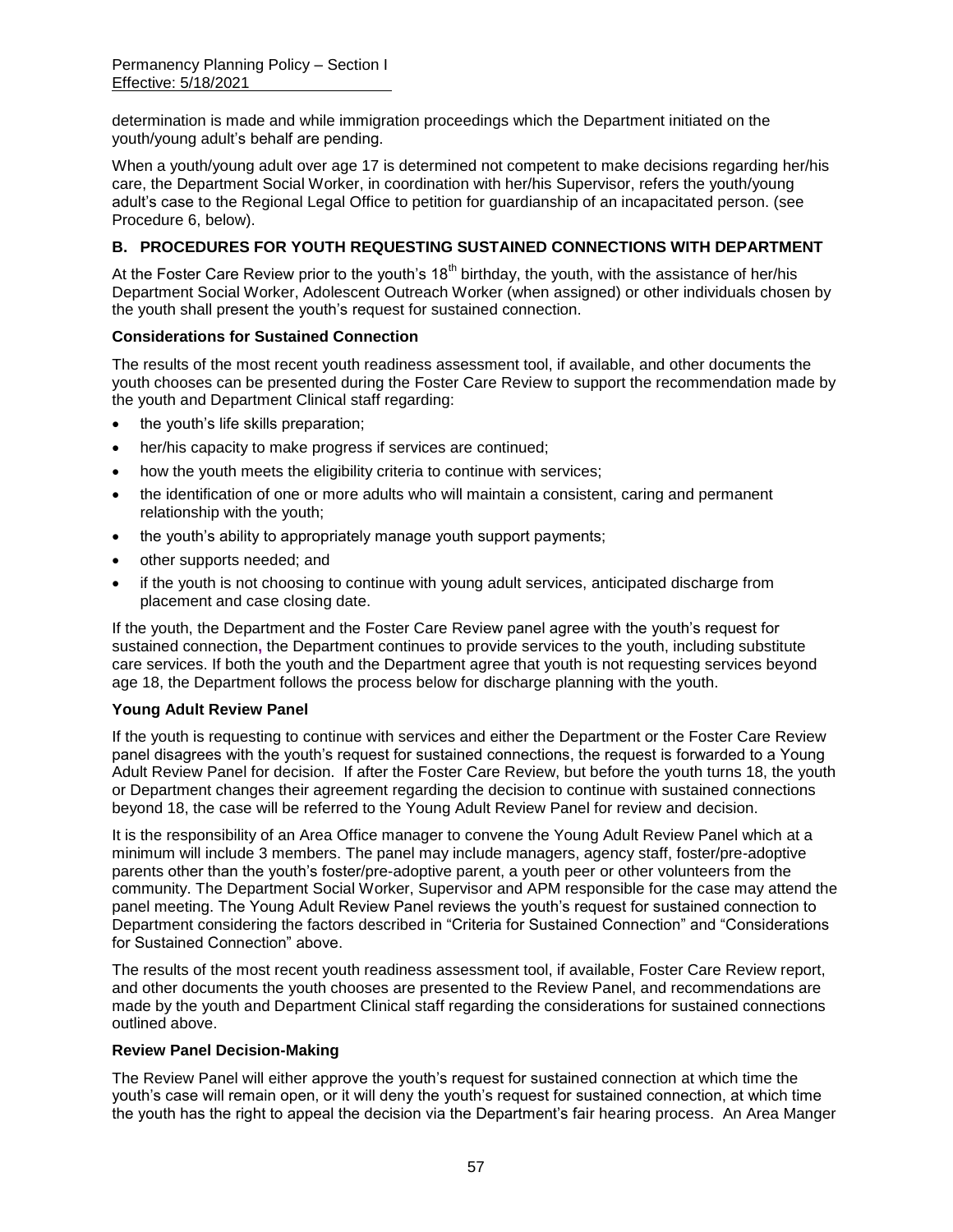notifies the youth of the Review Panel determination, in writing, within 10 working days after the meeting and of their right to challenge a negative decision through the fair hearing process.

If the youth files for a fair hearing, an Area manager sends the notice of the fair hearing request to the youth's Social Worker for inclusion in the physical case record, and the Department continues to provide services to the youth. The youth will need to sign a VPA in order for services to her/him to remain unchanged until the fair hearing outcome is received. Until the fair hearing outcome is received existing services will continue and, the Department Social Worker will not close the youth's case. The Department Social Worker will continue to work with the youth and her/his placement provider to plan for the youth's transition from Department care/custody and placement to living interdependently in the community.

Once the results of the fair hearing are available, an Area manager sends a copy of the decision to the youth's Social Worker for inclusion in the physical case record.

#### **Young Adult Support Payments**

The Department may provide young adult support payments to young adults who are receiving substitute care services and who have demonstrated to the Department the ability to responsibly manage their finances. (See "Guidance on Young Adult Support Payments") The young adult must also be living in, or plan to live in, a supervised independent living setting, using the youth support payments for housing, food and other living expenses, and must meet monthly with the Department Social Worker. The young adult must also permit monthly visits by the Department Social Worker at her/his living location. Any request for young adult support payments must be made directly to the Director of Areas using a form established by the Department. In exceptional circumstances, a youth age 17 may be approved for young adult support payments.

For young adults receiving young adult support payments, supervised independent living settings include college dorms, apartments, former foster homes or another setting where the young adult is living and/or renting a space to live in. It does not include a setting where the Department is paying a contracted vendor for the cost of the child's care and maintenance, nor a young adult's biological parent's home.

It is the policy of the Department that placement, case management and permanency planning services are not provided beyond the individual's 22nd birthday. In unusual circumstances, the Director of Areas may approve for services to continue until the 23rd birthday, when it is demonstrated that without this support the individual will not complete an Associate's or higher degree program.

#### **The Department Expects Youth/Young Adult to Avoid All Criminal Activity**

The Department considers requests for sustained connection from youth/young adult that have criminal charges on a case by case basis; such history does not exclude the youth/young adult from consideration for sustained connection. Youth/young adults must inform their Department Social Worker of any arrests, arraignments or court involvement and sign authorizations for release of information about these circumstances to the Department. Prior to authorizing young adult support payments, the Department will check the Criminal Offender Record Information (CORI) system to determine if the young adult has a criminal record. If the youth/young adult has been incarcerated, she/he is required to explain in her/his request for sustained Department connection the details of her/his criminal history, evidence of relevant treatment and rehabilitation (e.g., drug screen results, verification of participation in treatment or training) and/or other supportive documentation (e.g., probation/parole reports, prosecutor or other court report/information). The Department will consider the youth/young adult's level of cooperation and behavior during and since incarceration, including the productive activities she/he pursued or is pursuing such as completion of a GED or group treatment and the progress she/he has made.

#### **C. PROCEDURES: PLANNING FOR SUSTAINED DEPARTMENT CONNECTION**

- 1. **Developing a Plan, Including Continued Placement.** Soon after a youth turns age 17, based on the most recent youth readiness assessment, if available, and Foster Care Review recommendations, the Department Social Worker, in consultation with her/his Supervisor and the Adolescent Outreach Worker (when assigned), works with the eligible youth to plan for continuation of services beyond age 18. The planning should consider the following:
	- the youth's life skills preparation;
	- her/his capacity to make progress if services are continued;
	- how the youth meets the eligibility criteria to continue with services;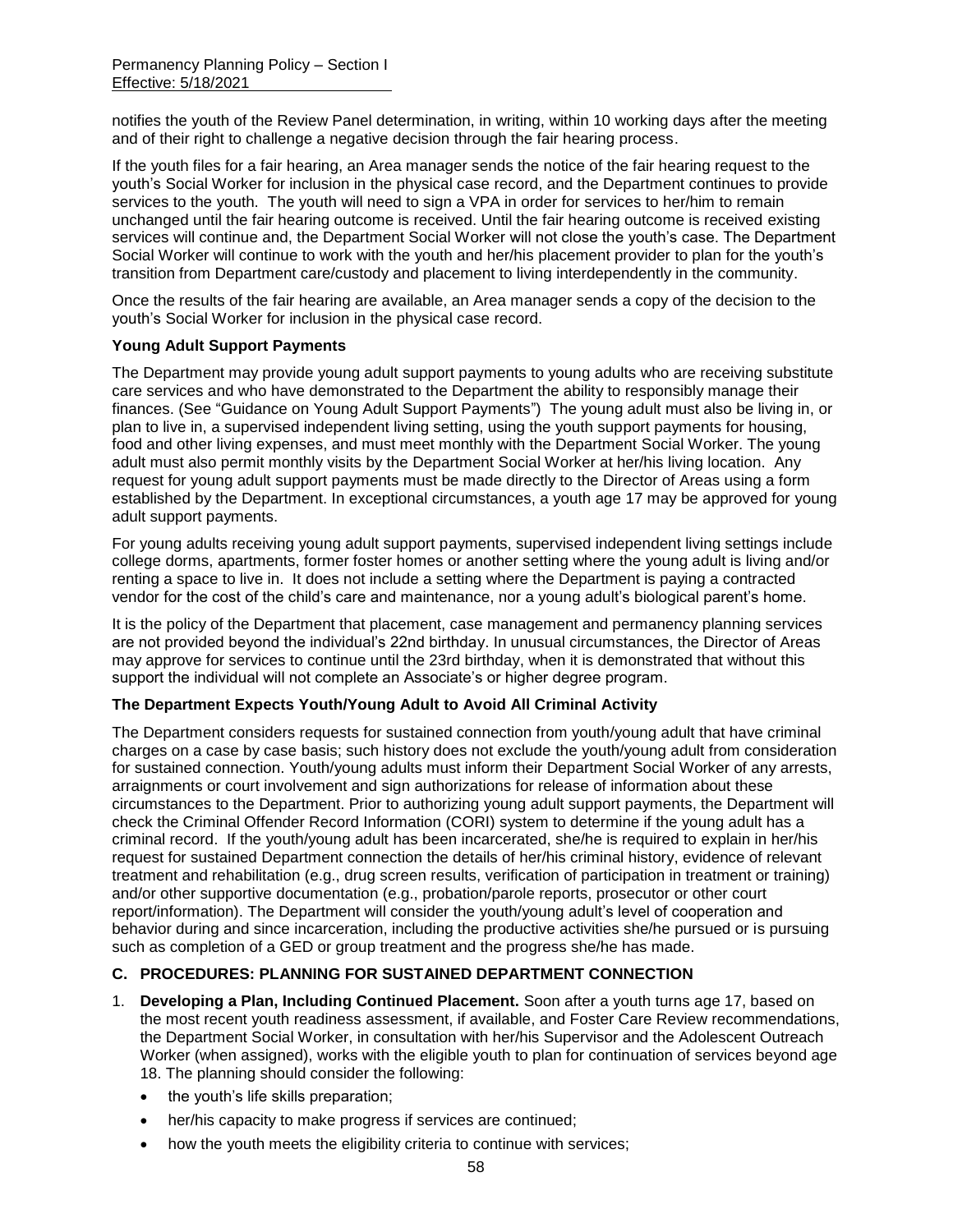- the identification of one or more adults who will maintain a consistent, caring and permanent relationship with the youth;
- the youth's ability to appropriately manage youth support payments;
- other supports needed; and
- if the youth is not choosing to continue with young adult services, anticipated discharge from placement and case closing date.

The plan will form the basis for the youth's request for sustained connection that will be presented at the last Foster Care Review held before the youth turns age 18.

- 2. **Voluntary Placement Agreement (VPA).** In order to continue in placement (or reenter placement), the youth/young adult signs a VPA for Young Adult Over 18 during the month prior to turning age 18, or at the time they reenter placement. A young adult's parent has no legal authority to sign the VPA, unless she/he has been appointed legal guardian. (See Procedure 4 below for a guardianship for youth over age 18) If the youth/young adult signs her/his own VPA, she/he is assumed to be competent to sign for extraordinary medical care and medications, including psychotropic medications. [NOTE: The 6-month limit on VPAs does not apply in cases involving youth over age 18; however, the VPA must be reviewed at least every 6 months and revised, if necessary (see Procedure 5 below). A new VPA must be completed every 12 months.]
- 3. **Termination of a Young Adult's VPA.** If, at any time, the young adult fails to comply with the requirements for sustained connection, the Department may elect to terminate the VPA and service provision. The Department must provide at least 30 calendar days notice of termination of the VPA to the young adult, along with notice of the young adult's right to challenge the termination through the Department's fair hearing process. The young adult has the right to request a fair hearing to appeal the termination of services. The Department must also complete the 90 day transitional planning with the young adult prior to termination of the VPA.
- 4. **Establishing Young Adult Clinical Case.** When a young adult is going to continue to receive services from the Department past age 18, the Department will establish a clinical case for the young adult. The previous clinical case that was open with the young adult as a child and her/his family/parents will be closed, and notice will be provided to the parents of the closing of their case, unless the parents have other children younger than 18 that continue to require services from the Department. In that circumstance, only the young adult is closed in the family case. If the parents/family remain involved as supports to the young adult, they can be considered collaterals in the young adult's case record.
- 5. **Contacts with Young Adult.** A minimum of monthly contacts with the young adult will continue until case closure. At least half of those contacts must be face-to-face contacts in the child's residence.
- 6. **Guardianships of Incapacitated Youth.** Youth considered to be incompetent to make informed decisions regarding her/his care should be referred to the Regional Legal Office by the time the youth reaches age 17 ½ for the purpose of pursuing a request for a court to appoint a guardian for the purpose of assenting to services. If there is uncertainty regarding the youth's competency to agree to voluntary services, or if the youth is clearly incompetent, or if the youth/young adult becomes incompetent after signing the VPA, a referral to the Regional Legal Office must be completed.

The following procedures apply to cases in which the Department must seek appointment of a guardian to consent to services for youth/young adult who are, or within a year will be, over age 18:

- a) Department Social Worker consults with the assigned Department Attorney or, if there is no assigned Attorney, with the Regional or Deputy Regional Counsel for the Area Office's region. Issues to be addressed include: jurisdiction, current custody status, assets (for bond), name(s) and address(es) of nearest relative, diagnosis, Service Plan, medication, commitment issues, potential guardians and sureties, and obtaining required documents for filing a guardianship petition of an Incapacitated Person under MGL c.190B, § 5-303.
- b) Decision is made regarding who will serve as guardian. Potential guardians include: parents, kin, current and former foster parents, corporations, attorneys, the Department (as a last resort).
- c) Decision is made regarding the appropriate Probate and Family Court in which to file the guardianship petition. The petition must be filed in the county where the youth/young adult is an inhabitant or resident. This generally will be where the placement or program is located.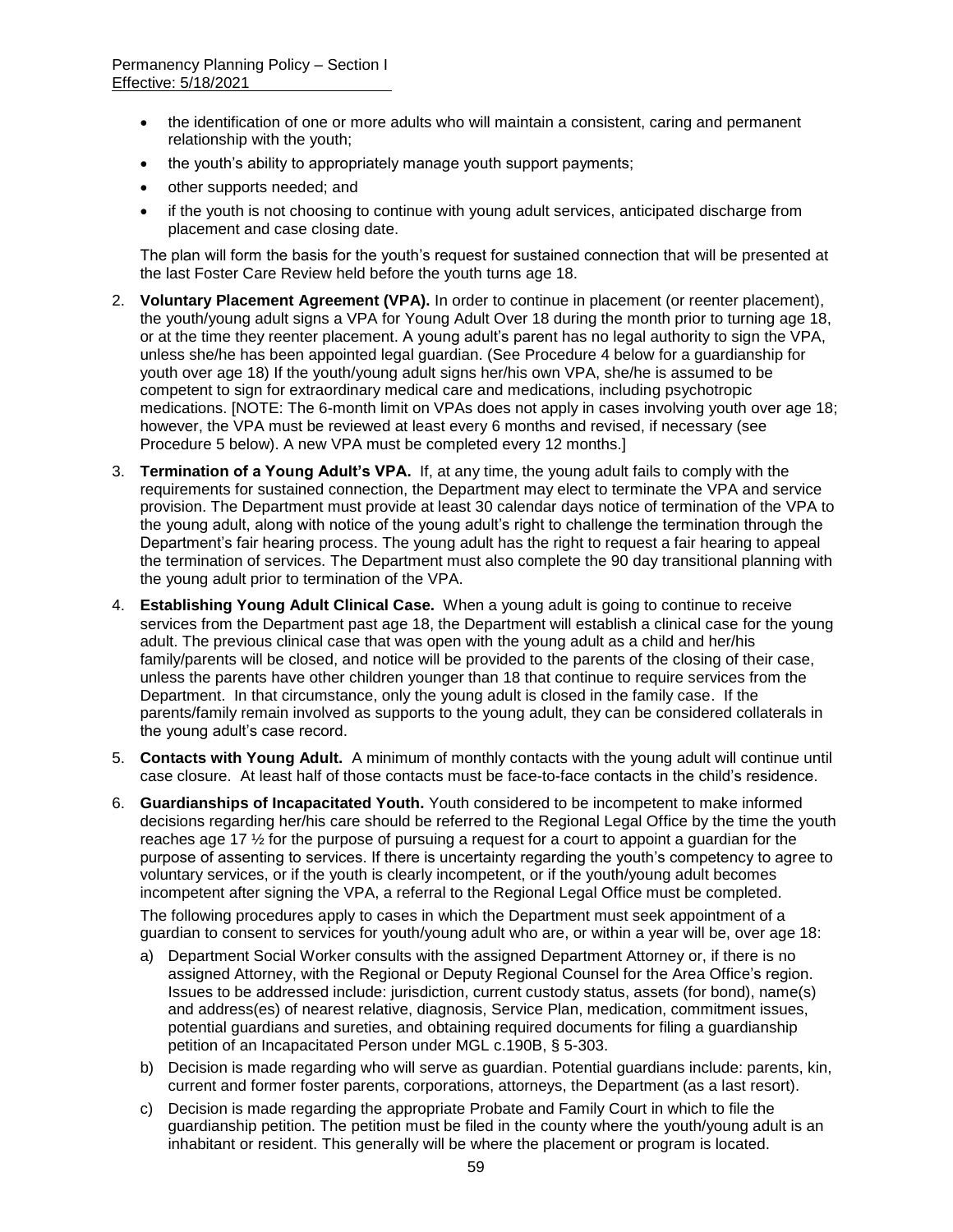- d) Decision is also made regarding the types of reports needed depending on whether the youth/young adult is an incapacitated person due to mental illness or intellectual disability.
	- If the person is incapacitated due to mental illness, the Department Social Worker must obtain a "Medical Certificate for Guardianship" from a registered physician, licensed psychologist or certified nurse clinical specialist using the required court form. The examination must take place within 30 calendar days before the filing of the petition.
	- If the person is incapacitated due to an intellectual disability, the Department Social Worker must obtain a "Clinical Team Report" on the required court form. The "Clinical Team Report" must state the diagnosis, level of intellectual disability, and decision-making capabilities of the youth/young adult, and must be prepared and signed by a registered physician, a licensed psychologist, and a licensed social worker (not a Department Social Worker) based on examinations which have occurred within 180 calendar days before the filing of the petition.
- e) The Department serves notice on all parties in accordance with the citation issued by the Probate and Family Court.
- f) When the Court allows the guardianship petition, the Department Attorney notifies the Department Social Worker.
- g) If the Department is appointed the guardian, the Department Social Worker must complete an "Initial Guardianship Report/Care Plan" within 60 calendar days after the appointment and annually thereafter. The Report should be forwarded to the Regional Legal Office that filed the petition at least 10 calendar days prior to the due date and the Regional Legal Office will file the plan with the Court.
- h) As the youth approaches age 22, the Department Social Worker notifies the Regional Legal Office that filed the petition. If appropriate, when the young adult is age 22, the Department Attorney files a motion to vacate the guardianship or transfer guardianship to a pre-arranged individual.
- i) If the young adult has a pending immigration case open, the Area Office must offer to provide placement services until the case is resolved.

The Department Social Worker, in consultation with the Supervisor, coordinates the transfer of responsibility for the young adult to the appropriate adult service agency.

- 7. **Review of Progress.** For young adults who continue in placement beyond their 18th birthday will have their service plan and their progress in achieving readiness for living interdependently as an adult reviewed at a Foster Care review once every six months until the age of 22. (See Policy #86- 009, Foster Care Review Policy) They will also have their progress reviewed through a permanency hearing to be held once a year in the court which originally granted custody of the young adult to the Department until the age of 22. It is expected that if possible the young adult will attend the 6 month Foster Care Review and the annual Permanency Hearing.
- 8. **Verification.** The Department will periodically, but no less than twice a year, verify the eligibility under Title IV-E of the Social Security Act for foster care payments for any young adult who on their 18th birthday was eligible for Title IV-E foster care payments or any young adult who subsequently leaves the Department's care and returns to care before the age of 21.
- 9. **Arrest and/or Incarceration of Young Adults who have Sustained Department Connection.** The young adult who is receiving sustained connection support from the Department must inform their Department Social Worker immediately if she/he is arrested, arraigned or otherwise becomes involved with the court. The Department will determine whether any placement support should be maintained. If the Department decides to close a young adult's case after incarceration, the Department must fulfill the requirements for the 90 day notice and discharge planning described below.

# **Planning for Discharge and Transition from Placement and Case Closing for Older Youth/Young Adults**

#### **90 Day Notice and Discharge/Case Closing Plan**

Planning for discharge and transition from placement and case closing can begin at many different points but the Department must, beginning 90 calendar days prior to discharge and case closing, provide a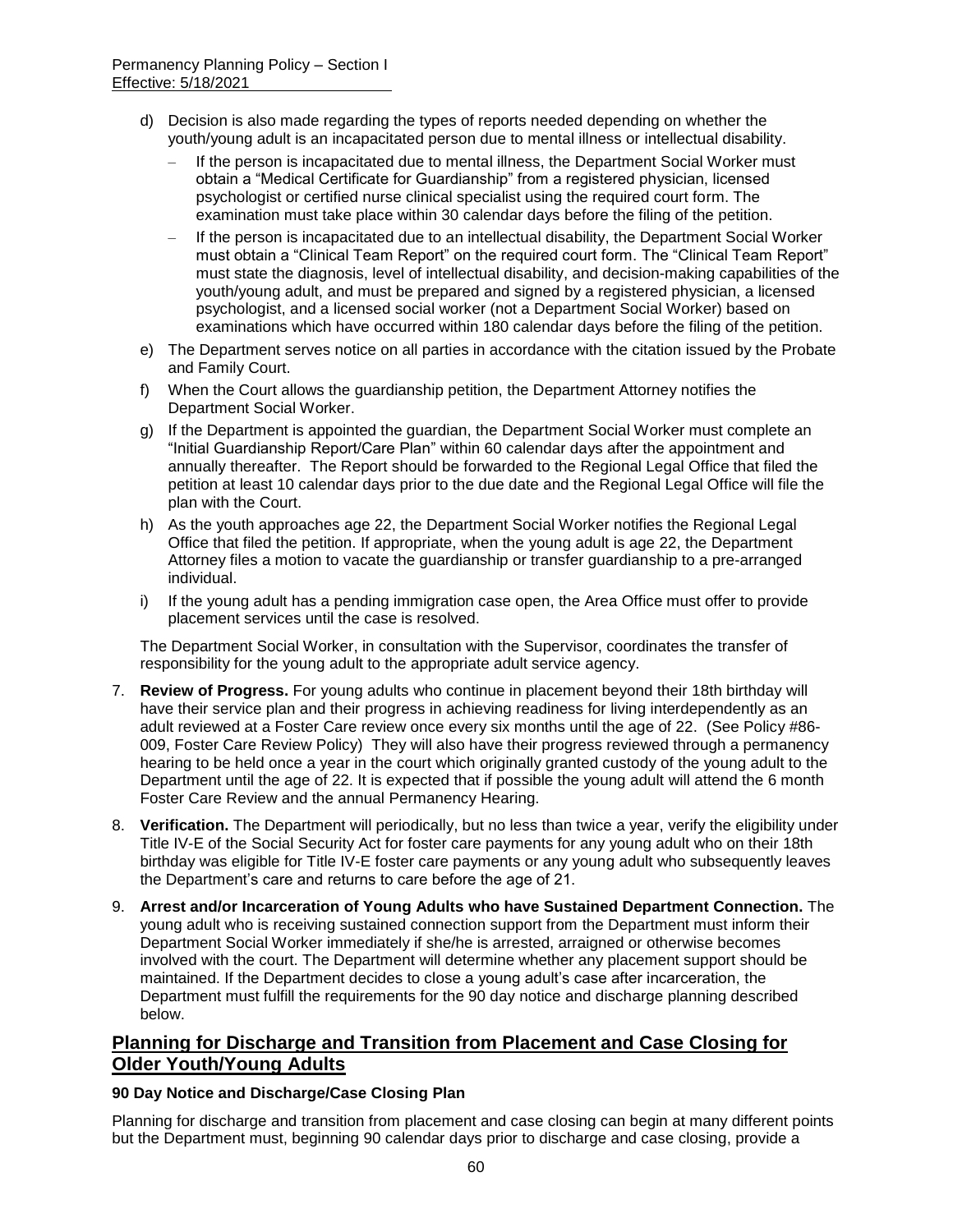transition planning process in collaboration with the youth/young adult, based on an assessment of her/his readiness for living interdependently in the community, age and follow up supports. The discharge and transition planning process must include a discussion of the youth/young adult's education, employment or work skills development, housing, health insurance including the importance of a medical health care proxy, local opportunities for mentoring and other specific support services. The plan should be reflected in the Service Plan and/or dictation and must be reported in any Permanency Hearing Report filed with a court after the youth/young adult turns age 17 years and 9 months old. Any outstanding life skills needs are prioritized and addressed prior to discharge from placement and case closing. The Department must also provide written notice to the youth/young adult at least 30 calendar days prior to the anticipated date of discharge from placement and case closing (which may occur later). The scheduling of both steps should be planned.

- For the youth who intend to leave Department care or custody on her/his 18<sup>th</sup> birthday, the discharge and transition planning must begin 90 calendar days prior to discharge and the closing of the case. The written notice of discharge from placement and case closing should be sent within 90 calendar days and at least 30 calendar days prior to her/his 18<sup>th</sup> birthday. The notice must contain notice of the right of the youth to challenge the discharge from placement and the closing of her/his case through the fair hearing process.
- For the young adults who have continued sustained connections with the Department beyond age 18, the discharge and transition planning is completed within 90 days prior to the closing date. The dates for discharge from placement and case closing should be reflected in youth readiness assessment tool if being utilized and the current Service Plan. Written notice of the discharge from placement and/or case closing is sent at least 30 calendar days prior to the date of the discharge from placement or case closing accordingly.

During the 90 calendar days prior to the case closing, the Department Social Worker, and the Adolescent Outreach Worker if applicable, collaborate with the youth/young adult to plan specific tasks/activities necessary to address identified needs and achieve targeted goals, as well as the person responsible to assist in the process. The discharge and transition planning should include a description of the resources that will be available to the youth/young adult and documents to be provided to the youth/young adult prior to case closing, including:

Appropriate and stable housing arrangements:

*"Appropriate Housing"* is defined as all housing except shelters, hotel/motels and dwellings that fail to meet governmental health and building code standards. Appropriate housing can include apartments, shared apartments, boarding homes, room and board arrangements and housing with biological parents, relatives, friends and former foster parents.

*"Stable Housing"* is defined as housing in which there would be reasonable expectation that the residence will remain accessible for the first 12 months after discharge.

- Employment/source of income.
- Appropriate community resources such as health insurance; medical, mental health and dental providers; recreational, educational, vocational, child care and legal services.
- Consistent, caring adult(s) with whom the youth/young adult is anticipated to maintain a life long relationship.
- The medical, dental and educational information from records held by the Department that will be provided to the youth/young adult, including but not limited to:
	- the names and addresses of the youth/young adult health and educational providers;
	- the youth/young adult grade level performance;
	- the youth/young adult school record;
	- a record of the youth/young adult's immunizations;
	- the youth/young adult's medications;
	- information about the importance of having a health care proxy and a health care proxy form; and
	- any other relevant health and education information concerning the youth/young adult determined to be appropriate by the Department.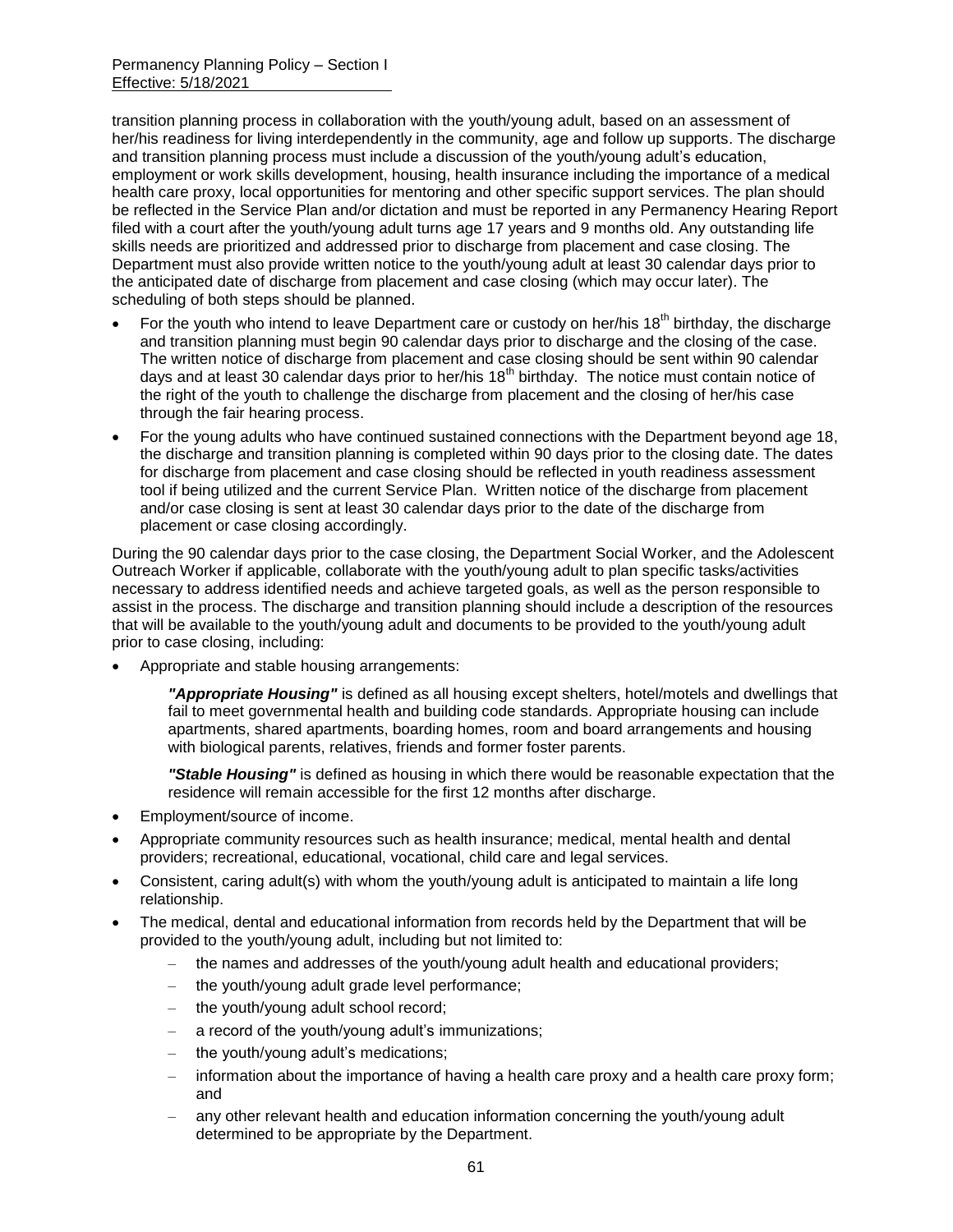Original Social Security card, birth certificate and Immigration documents that will be provided to the youth/young adult by the Department

The decisions regarding the discharge and transition planning should be reflected in the youth/young adult's case record. The discharge from placement/case closing notice identifies the anticipated date of case closing which may be set for up to 12 months after the date the youth/young adult is discharged from placement, based on a joint assessment of the youth/young adult's need for post-placement followup. The discharge from placement/case closing notice states that the youth/young adult may request, within 30 calendar days after receipt of the notice, a fair hearing to appeal the termination of services, unless the young adult has reached the age of 22. If the discharge from placement and/or the case closing is earlier than requested by the youth/young adult, the notice should include the reasons the youth/young adult is being discharged from placement and/or the case is being closed. Copies of the notice must be included in the youth/young adult's case record and forwarded to the youth/young adult's placement provider.

*IMPORTANT: The youth/young adult should not be discharged from Department placement until appropriate and stable housing is found. However, the Department understands that at times, a youth/young adult may sign themselves out of care, terminate the VPA, etc., or take other actions beyond the Department Social Worker's control which result in a discharge before appropriate and stable housing is found.* 

#### *Discharge Support Program*

Subject to the limitations of funding, the Discharge Support Program may be able to provide financial support to young adults who are transitioning to living interdependently as adults. Discharge support may include: payment toward first/last month's rent, security deposit, essential household items, or other related needs (e.g., bus passes, work-related items, union dues).

To be eligible for the Discharge Support Program, the young adult must be:

- age 18 through age 20, including a young adult who is reconnecting with the Department;
- within 3 months prior to or following discharge from Department placement and planning to live interdependently as an adult;
- making progress toward development of life skills as specified in the Service Plan;
- willing to participate in the discharge planning process;
- able to afford the ongoing costs of the adult situation after assistance has been provided.

#### *Discharge Support Program Referral*

Within 90 calendar days prior to the young adult's anticipated discharge from placement, if appropriate, the Department Social Worker applies for discharge support funding by completing the "Discharge Support Referral" form and submitting it to her/his Office's Adolescent Outreach program staff or the Central Office Adolescent Support Services Unit

#### **Preparation for Case Closing**

During the period between discharge from placement and case closing, the Department Social Worker continues to provide case management support, including:

- at least monthly visits to the youth/young adult, at least half in the youth/young adult's residence;
- assistance in obtaining needed services and accessing appropriate programs; and

The actual date of case closing should be set by the young adult and the Department to occur when the young adult has demonstrated the ability to live interdependently as an adult for up to 12 months, the young adult has requested their case to close, the young adult has reached the age of 22, or the young adult has transitioned to an adult service agency. (See *Policy #86-007*, Case Closing Policy)

#### **Fair Hearing**

Youth/Young adult turning 18 or older have the right to appeal the Department's decisions to discharge the youth/young adult from placement, not to continue services beyond age 18 and closing the youth/young adult's case through the fair hearing process. If the youth/young adult files for a fair hearing, an Area manager sends the notice of the fair hearing request to the youth/young adult's Social Worker for inclusion in the case record, and the Department continues to provide services to the youth/young adult.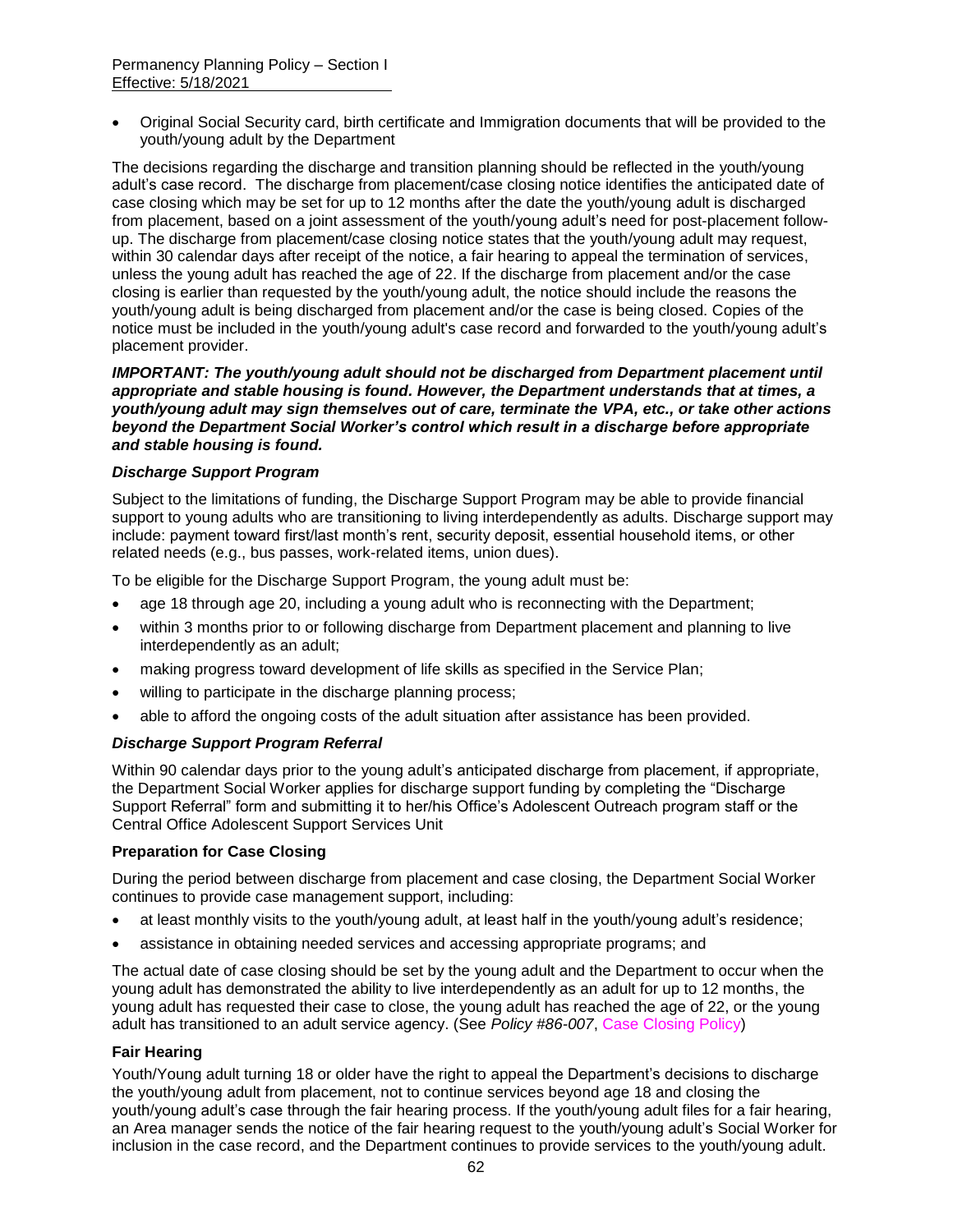The youth/young adult will need to sign a VPA for in order for placement services to the youth/young adult to remain unchanged until the fair hearing outcome is received. Until the fair hearing outcome is received existing services will continue, and the Department Social Worker will not close the youth/young adult's case. The Department Social Worker will continue to work with the youth/young adult and her/his placement provider to plan for the youth/young adult's transition from Department care/custody and placement to living interdependently in the community.

Once the results of the fair hearing are available, an Area manager sends a copy of the decision to the youth/young adult's Social Worker for inclusion in the case record. If the fair hearing upholds the decision to close the youth/young adult's case, the Social Worker proceeds to close the case.

# **Case Practice for All Young Adults Whose Cases Closed at Age 18 or Older**

#### **Reconnection with the Department for Services**

Young adults who were closed as Department consumers at age 18 or older and who have not reached their 22nd birthday may reapply to the Department for voluntary services. The Department may provide services ranging from referral to placement to such young adult, subject to:

- the availability of appropriate placement and/or other services;
- a collaborative assessment of the young adult's needs and her/his willingness and ability to make progress toward living interdependently as an adult through participation in an educational or vocational program, work or volunteering, or a combination of those activities, or toward transitioning to an adult service agency, as specified in a Service Plan developed jointly with the Department; and
- a Young Adult Review Panel review and approval.

Information and referral services are available to all persons regardless of age.

Whichever Area Office the young adult contacts to initiate reconnection refers the young adult to the Area Office closest to where the young adult is residing, or if the young adult is residing out of state, to the Area Office which closed her/his case. The Director of Areas/designee arranges for assignment of a Department Social Worker to contact the young adult.

Prior to accepting an application from a young adult reapplying for young ddult support services the Department will conduct a the Criminal Record Offender Information (CORI) system background check. The presence of a CORI record does not exclude the young adult from consideration for young adult support services, including young adult support payments, but the information will be used in assessing the appropriate services for the young adult.

If the young adult is seeking reconnection, the Department Social Worker collaborates with the young adult to develop a plan that meets the criteria above for a young adult who can sustain their Department connection. (See "Criteria for Sustained Connection") The Department must make reasonable attempts to provide a program of support which is acceptable to the young adult and which permits the Department to renew its responsibilities to the young adult, as long as the young adult meets one of the criteria for sustained connection outlined above. The Department Social Worker assists the young adult in presenting her/his plan to a Young Adult Review Panel which will determine whether the young adult's plan is accepted as presented, accepted with modification(s) or that reconnection is not appropriate, and notifies the youth. The presentation and criteria will proceed under the same standards as outlined above for youth who are seeking to sustain Department connection at age 18. (See "Sustaining Department Connection for Young Adults) If the young adult is seeking young adult support payments, she/he must follow the same process and criteria as set forth above for any youth/young adult seeking young adult support payments. (See above "Young Adult Support Payments")

An Area manager arranges for the young adult to be notified of the Review Panel determination, in writing, within 10 working days after the meeting and of her/his right to challenge a negative decision through the fair hearing process.

If the Young Adult Review Panel determines that the young adult's request for voluntary services is approved, the young adult's case will be opened for services and the Director of Areas/Designee will assign a Department Social Worker to work with the young adult.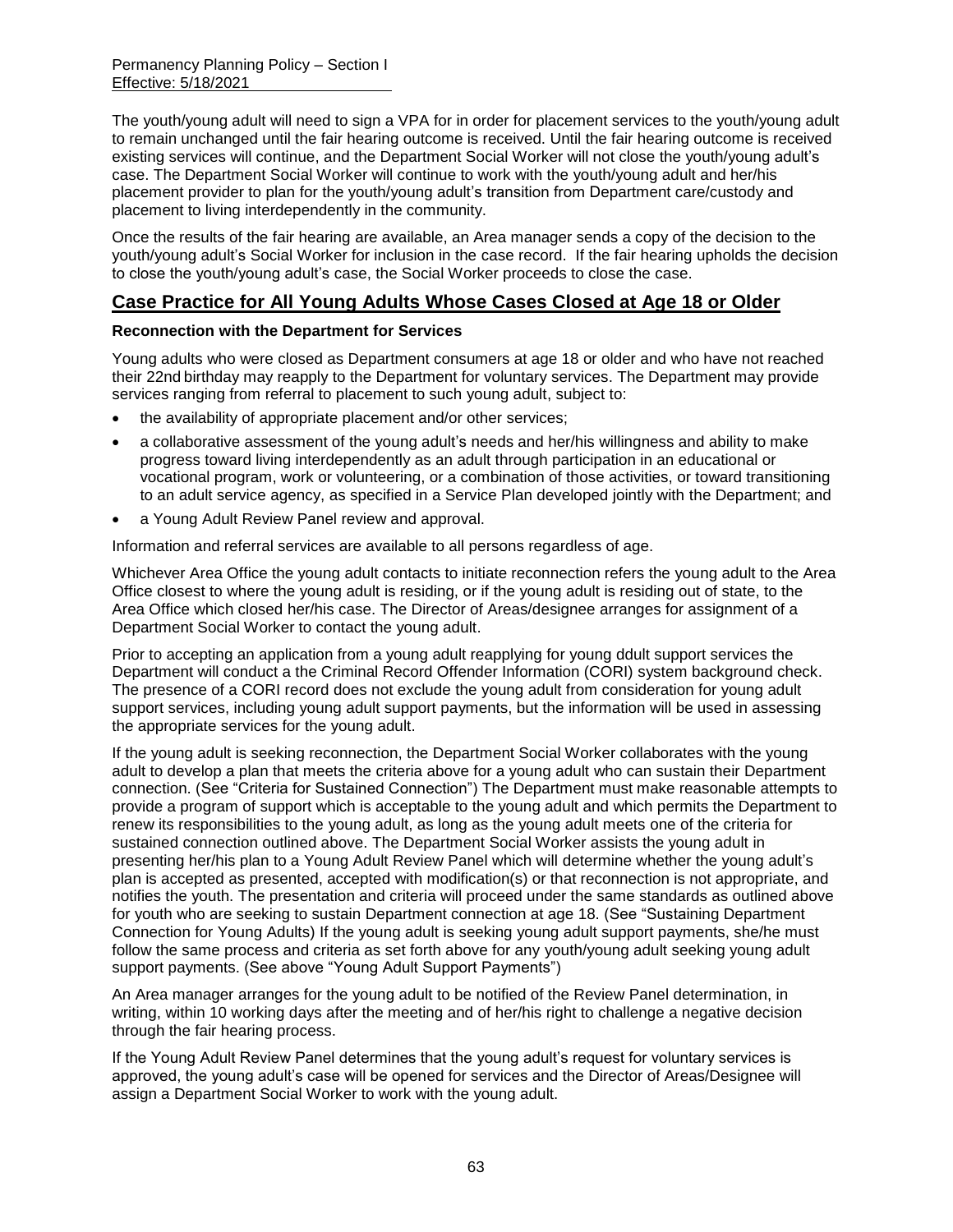# **Adoption of Young Adults in Department Care**

When a young adult who is in Department care wishes to be adopted by an individual/family previously licensed by the Department as a foster/pre-adoptive family, the Department assists with expediting the adoption. A state-funded adoption subsidy may be available to the young adult at the Department's discretion. The Area Office should contact the Subsidy Unit manager regarding the process.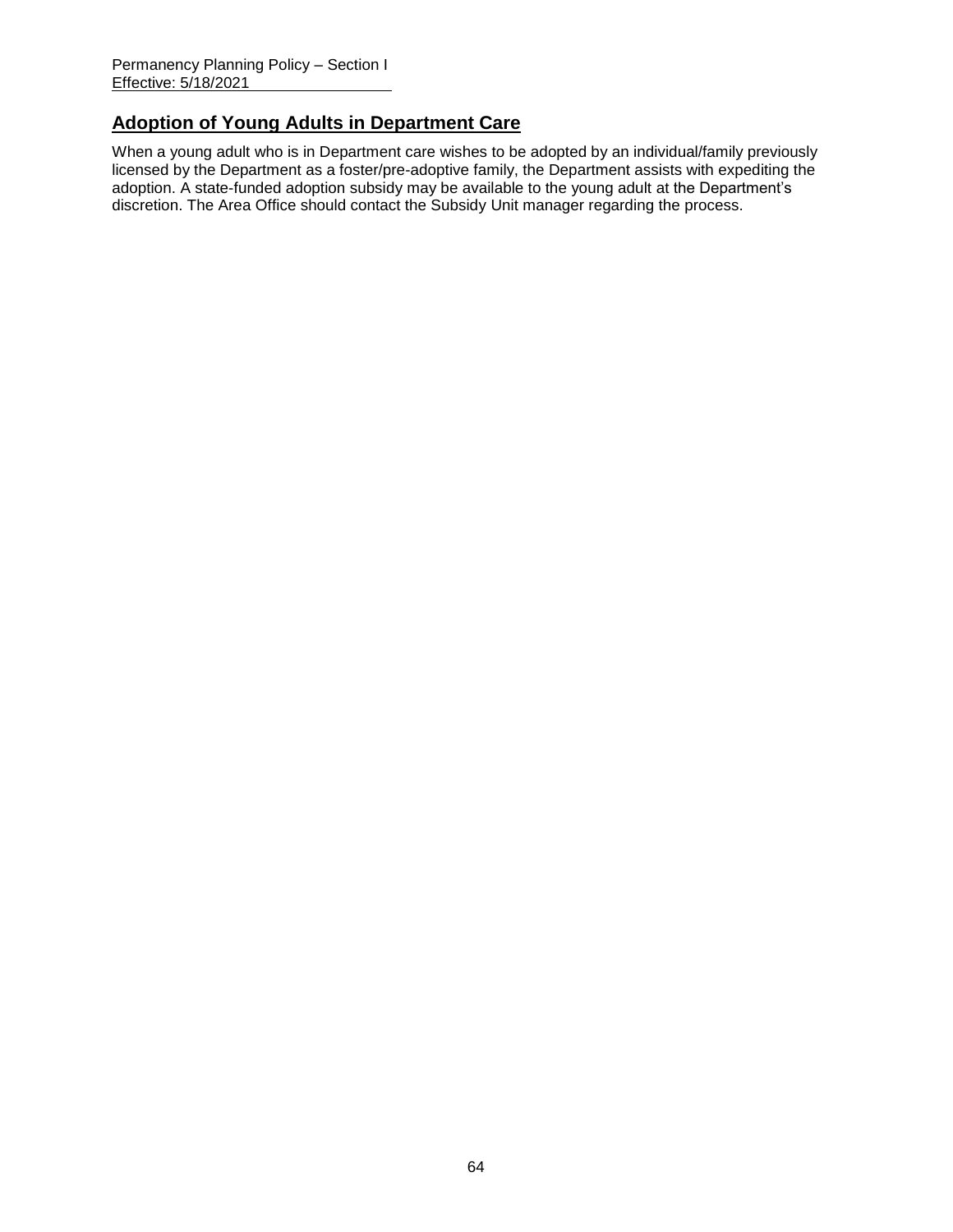# **SECTION II – APPENDICES**

| <b>Appendix A</b> | <b>GUIDELINES FOR OUT-OF-HOME PLACEMENT</b><br><b>DECISION-MAKING</b>     | 65 |
|-------------------|---------------------------------------------------------------------------|----|
| <b>Appendix B</b> | <b>PROCEDURES REGARDING ABANDONED CHILDREN</b>                            | 67 |
| <b>Appendix C</b> | <b>MISSING PARENT / CAREGIVER CHECKLIST</b>                               | 71 |
| <b>Appendix D</b> | PERMANENCY PLANNING DIFFERENTIAL ASSESSMENT TOOL                          | 73 |
| <b>Appendix E</b> | <b>CHILD PERMANENCY ASSESSMENT</b>                                        | 76 |
| <b>Appendix F</b> | PRE-ADOPTIVE LICENSING STUDY                                              | 78 |
| <b>Appendix G</b> | <b>CHILD PROFILE / ADOPTION RECRUITMENT PHOTOLISTING</b>                  | 80 |
| <b>Appendix H</b> | <b>FAMILY PROFILE</b>                                                     | 81 |
| <b>Appendix I</b> | <b>OVERVIEW OF PERMANENCY REVIEWS</b><br><b>FOR CHILDREN IN PLACEMENT</b> | 82 |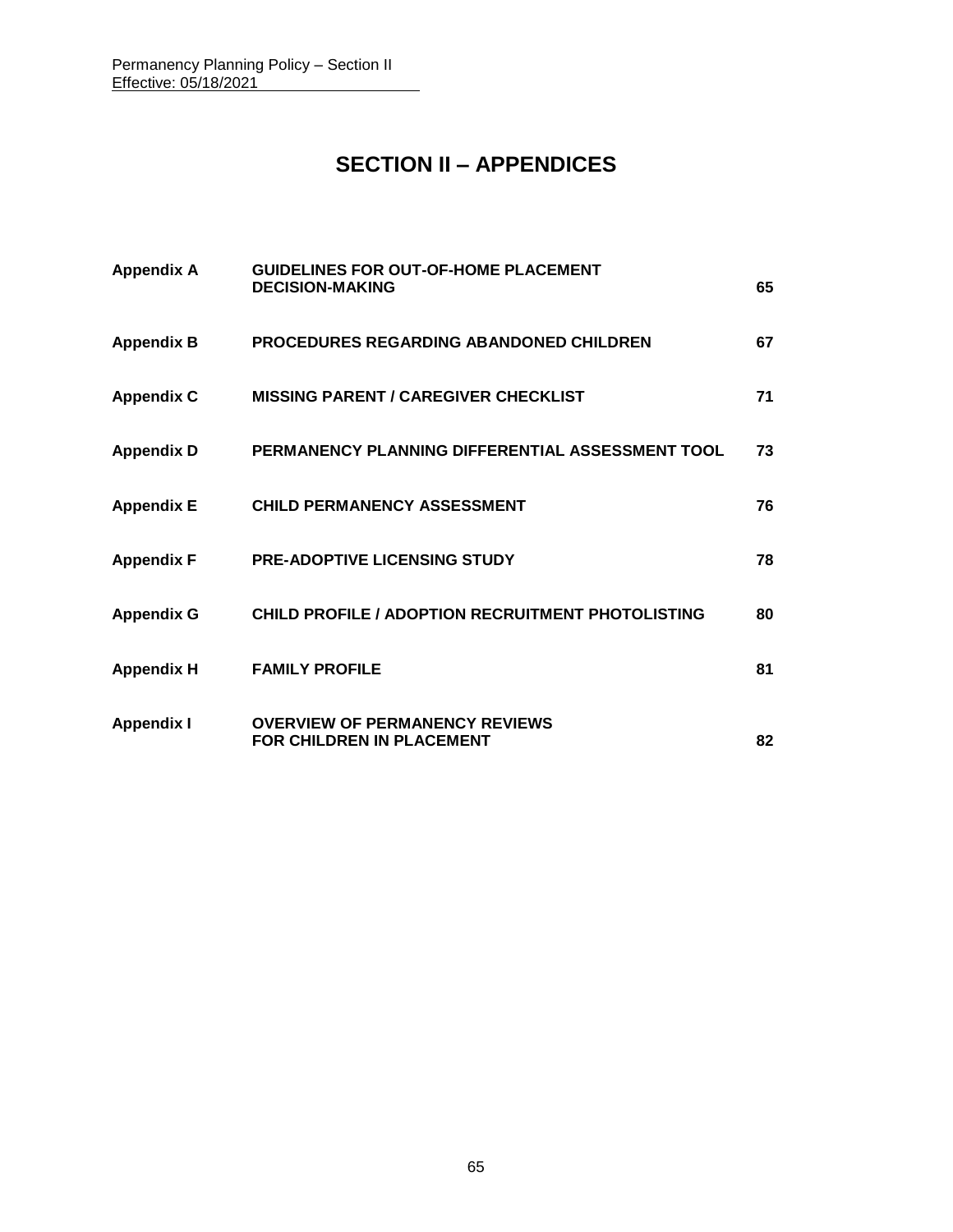# **Appendix A**

# **Guidelines for Out-of Home Placement Decision-Making**

These Guidelines are provided to assist in identifying conditions which cause or create a substantial risk of harm to the child and the reasonable efforts/actions to help resolve such conditions. The conditions included in these Guidelines should not be interpreted as a comprehensive list of all conditions which cause risk. The listing of reasonable efforts was developed to provide examples of actions which may prevent out-of-home placement. The appropriateness of such actions must be evaluated for each case individually with consideration of the specific degree of harm or risk of harm and the limits of available resources, and with the knowledge that the child's health and safety is of paramount concern.

In certain emergency circumstances where there exists, or there is an immediate danger of, serious child abuse or neglect, the Department does not need to make reasonable efforts, beyond a safety/risk assessment documenting such circumstances, prior to placing the child.

#### **Conditions Which Indicate That The Child Is At Substantial Risk of Harm**

- 1. The child is subjected to sexual abuse and/or other serious or repeated physical abuse by a caregiver, or by a person(s) who has not yet been identified
- 2. The child is physically isolated and/or is subjected to severe disciplinary measures that result in significant developmental deficits
- 3. The child who cannot care for himself or herself is left alone
- 
- 5. The child is not being fed or clothed appropriately or lacks shelter or medical attention to physical problems constituting substantial risk of harm

#### **Prior To Placement, Reasonable Efforts Must Be Made To Ascertain The Reason(s) Child Is At Substantial Risk of Harm And To Ameliorate The Conditions, Thus Preventing The Need For Placement:**

- 1. Evaluate whether the perpetrator continues to have access to the child;
	- Assist primary caregiver (non-perpetrator) in accessing services and safety, e.g., navigating the criminal justice system, 209A assistance, medical and mental health treatment, trauma evaluations, parent aides, parent skills training, support groups or crisis intervention counseling;
	- Collaborate with the criminal justice system to hold perpetrator accountable, e.g., DA's office, police, probation.
- 2. Assist in accessing community resources that increase visibility of child;
	- Assist primary caregiver in accessing parent aides, parent skills training, support groups, medical or mental health services that appropriately address identified needs.
- 3. Attempt to locate the primary caregiver; contact with kin, neighbors, and community-based agencies as necessary;
	- Interview the primary caregiver, to determine what other conditions exist;
	- Assist primary caregiver in accessing appropriate centerbased or in-home services that address the conditions causing substantial risk of harm (for example, child care).
- 4. The child is abandoned 4. (See Appendices B, "Procedures Regarding Abandoned Children" and C, "Missing Parent/Caregiver Checklist")
	- 5. Assist primary caregiver in accessing appropriate services such as: parenting skills training, parent aide services, emergency assistance, money management instruction, entitlement programs, housing assistance or shelter services.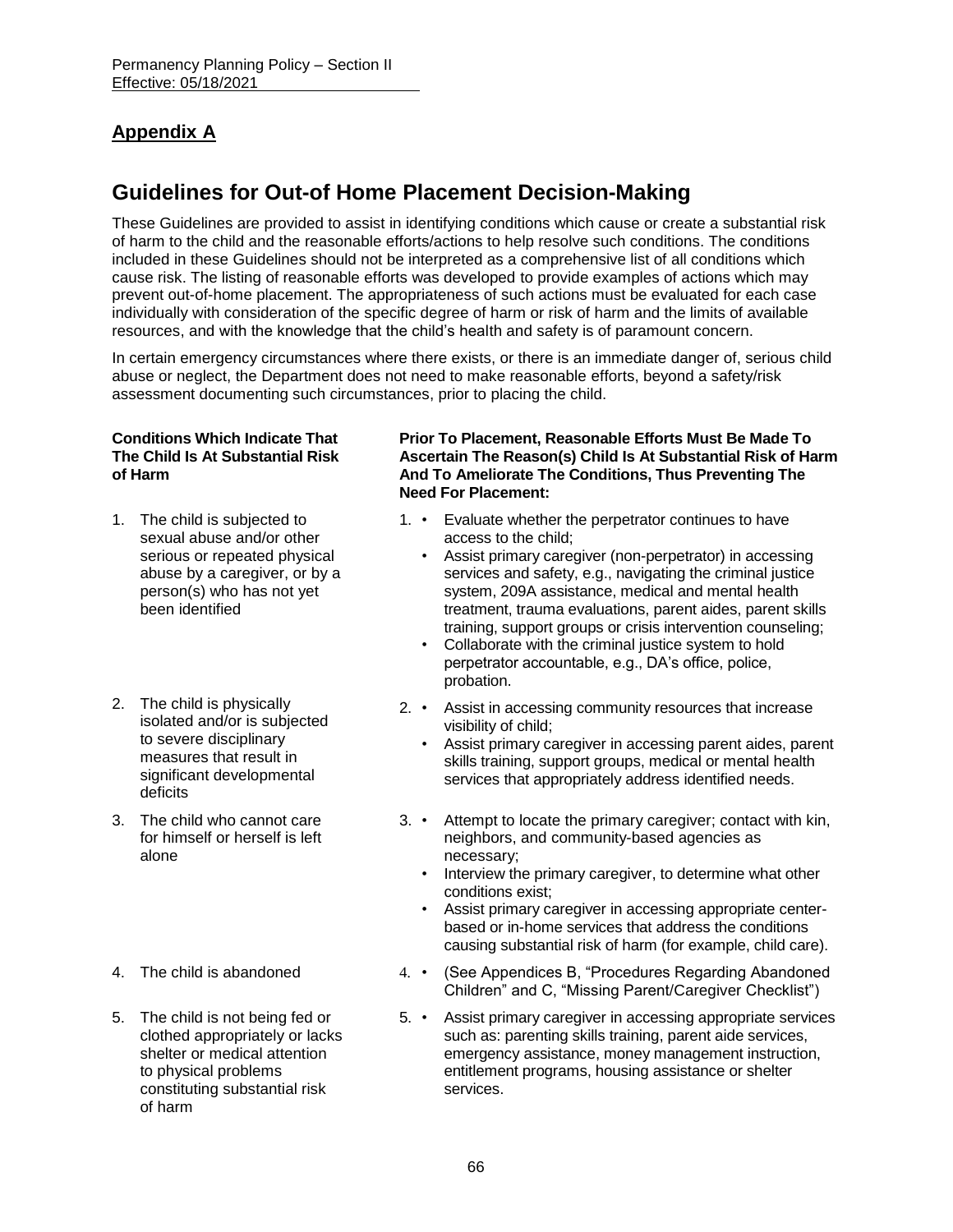6. The child is suffering from emotional injury (e.g., severe anxiety, depression, or withdrawal; unmanageable behavior or hostility toward others; self-abusive behavior)

#### **NOTE: The Following Are Conditions Which Can Present Varying Degrees Of Risk of Harm**

- 7. Substance abuse in the household
- 8. Developmental disability, mental illness, or physical illness of the primary caregiver

- 9. History of sexual assault by any member of the household
- 
- 11. The child is consistently left with unsuitable temporary caregivers

6. • Assist primary caregiver in accessing services that appropriately address the reasons.

- 7. Assist primary caregiver in accessing substance abuse services for self and/or other household member.
	- Consult with the Department's regional clinical specialists on substance use/misuse as needed.
- 8. Assist in obtaining temporary in-home caregiver (with priority given to kin or other resources identified by the primary caregiver or child), if temporary hospitalization is required;
	- Assist in accessing parent aide and/or other specialized services or training to meet primary caregiver's disabilityrelated needs and to ensure that the caregiver can fully and equally participate in services to prevent or eliminate the need for removal or to reunify the family. Reasonable accommodations or modifications to the Department's policies may include: modified service planning and parental capacity evaluation; assessment by an expert on working with parents with disabilities; hands-on training; plain language training materials at appropriate literacy levels; adaptations in the manner in which specific training is conducted; and/or more frequent support from a social worker.
	- Consult with the Department's regional clinical specialists on mental/behavioral health and medical services as needed.

 *[NOTE: The fact that a parent has a disability or diagnosis does not mean the parent cannot adequately care for their child or that removal of the child is needed. Each parent must be assessed on an individual basis. A determination that a parent's disability poses a risk to the safety of their child must be based on objective facts and not on stereotypes or generalizations about individuals with disabilities. Such a determination must also take into account whether reasonable accommodations or the provision of services (such as those listed above) could reduce or eliminate the risk.]*

- 9. Evaluate the current level of risk to child and non-offending caregiver's ability to consistently protect the child from danger;
	- If caregiver's ability is questionable, see #1 above.
- 10. Domestic violence 10. Assist non-offending caregiver in accessing services to protect victim and child;
	- Assist family members in accessing legal and social services to address the domestic violence.
	- 11. Assist the primary caregiver to find appropriate temporary caregiver or child care services.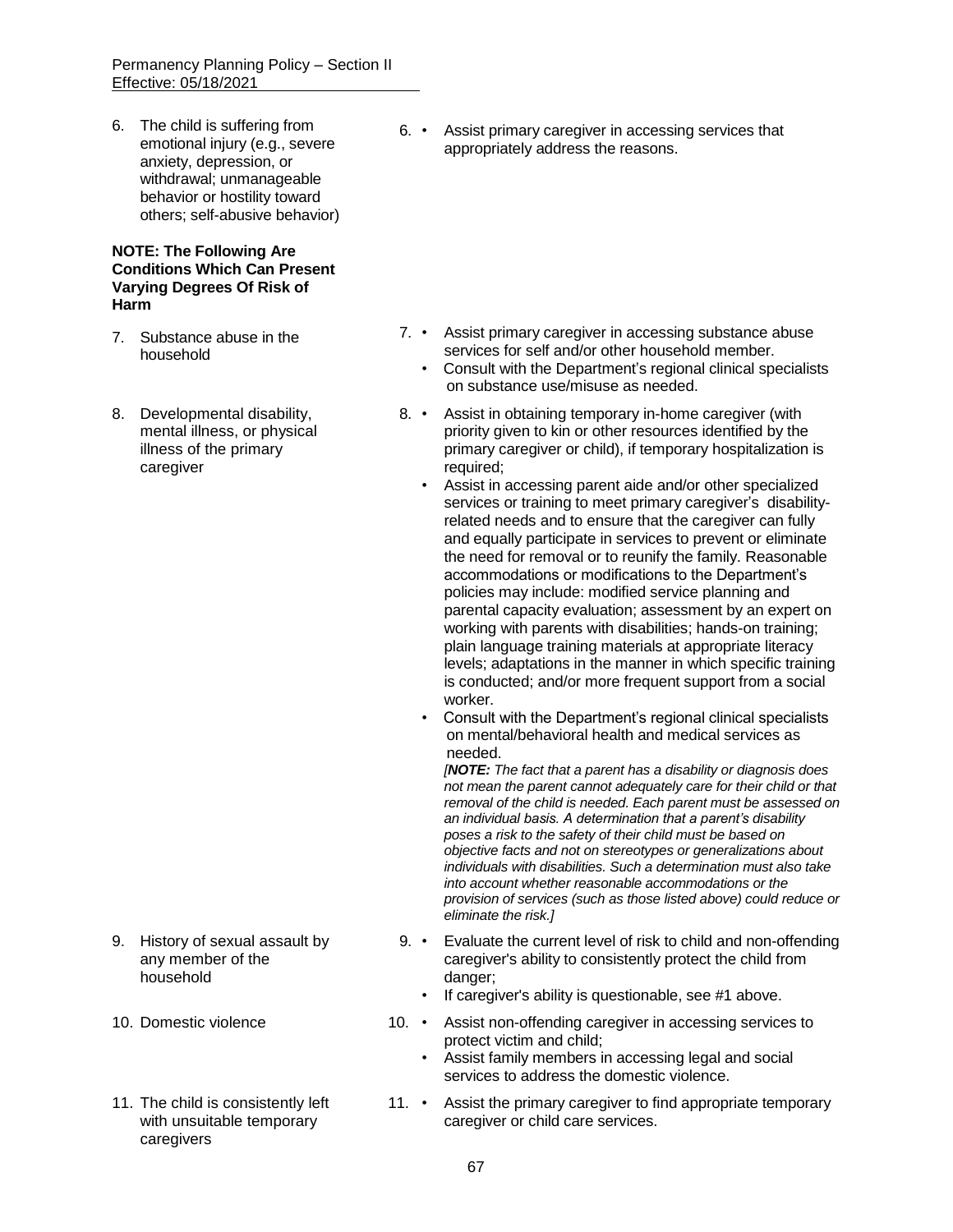- 12. Primary caregiver's gross deficits in parenting skills
- 13. Hazards in the home due to substandard conditions such as lack of heating, exposed lead paint, rodent or pest infestation, lack of guardrails on windows above the first story
- 14. Criminal activity in the household, such as prostitution or drug trafficking, that subjects the child to risk of violence
- 12. Assist primary caregiver in accessing parent skills training, parent aide or other services.
- 13. Assist primary caregiver in obtaining or negotiating with landlord to obtain services that address the specific hazards in the household;
	- Assist primary caregiver in contacting local public health authorities as applicable;
	- Assist primary caregiver in obtaining housing assistance services as applicable.
- 14. Evaluate the primary caregiver's ability to protect the child and to provide reasonable assurance that the child is not at risk of violence associated with the criminal activity, which may include communication/ coordination with the criminal justice system.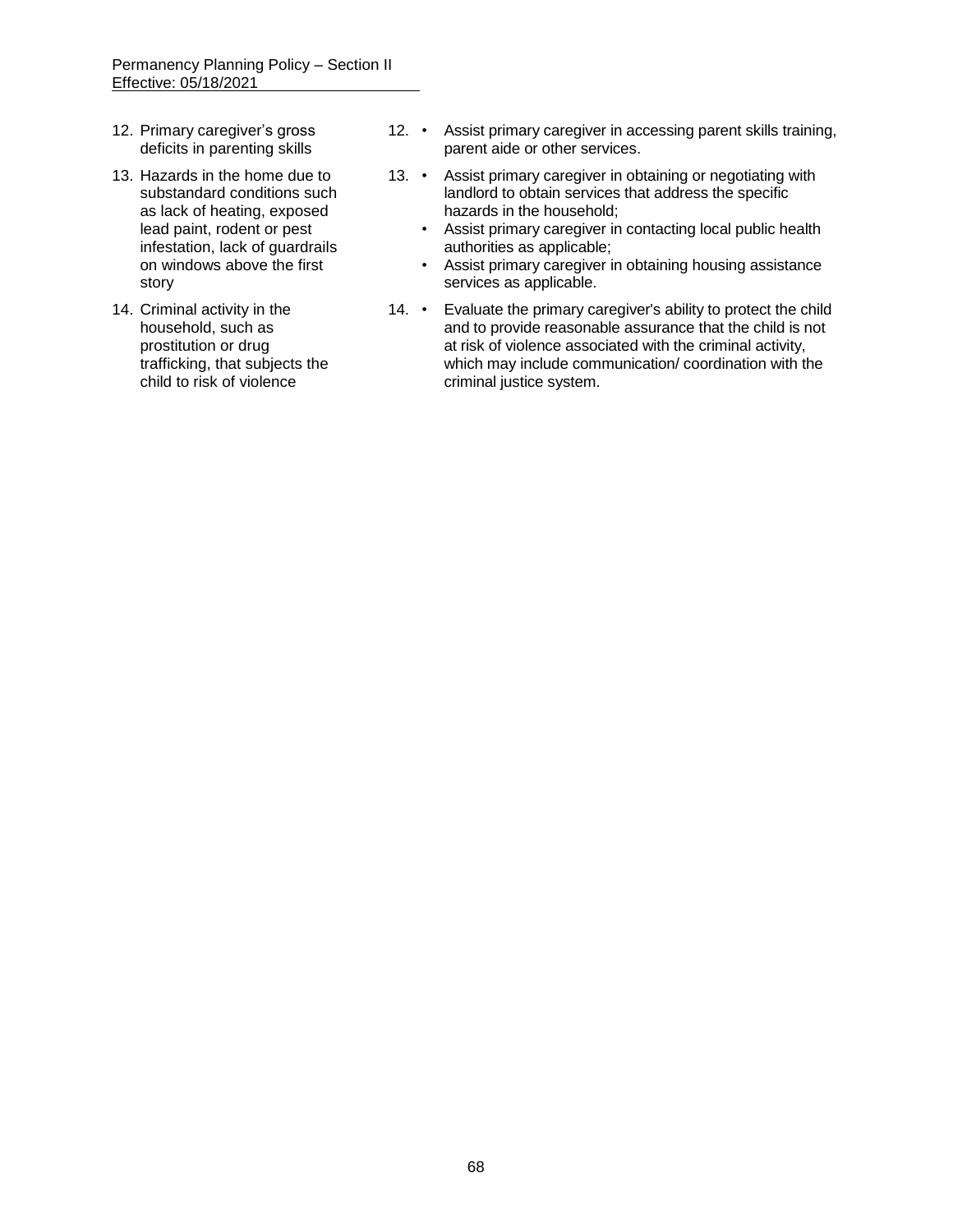# **Appendix B**

# **Procedures Regarding Abandoned Children**

**Purpose:** To assist in achieving permanency for abandoned children on an expedited basis.

### **Definition of Abandoned Child:**

Under Massachusetts law, for child protective purposes, the term "abandoned" is defined as:

....being left without any provision for support, and without any person responsible to maintain care, custody and control because the whereabouts of the person responsible is unknown and reasonable efforts to locate any person have been unsuccessful. A brief and temporary absence from the home without intent to abandon the child shall not constitute abandonment. [See MGL c. 210, sec. 3(c)]

Under the MGL c. 119, § 39 1/2, an infant 7 days old or younger is not "abandoned," if she/he is left with an appropriate person at a designated facility (i.e., a hospital, police department or manned fire station) and the Department determines that she/he has not been abused or neglected by her/his parents. However, for purposes of clinical and legal decision-making in these situations the Department follows the procedures in this appendix.

**When this information is applied to children in the Department's custody, 3 groups emerge to whom different procedures apply (as specified below):**

- **• Abandoned Children — Parents'** *Identity* **Unknown to Department:** Children, typically infants, who are abandoned by their parent(s) and whose parents' identity remains unknown to the Department despite best efforts to identify them. *(These are typically "babies left on doorsteps", who are referred to as "foundlings" in various state laws. Also included are "Safe Haven" newborn infants whose parents' identity remains unknown to the Department.)*
- **• Abandoned Children — Parents'** *Whereabouts* **Unknown to the Department:** Children who are abandoned by parents whose identity is known but whose whereabouts the Department is unable to determine despite best efforts. *(Includes subgroup of children in placement whose parents' identity and whereabouts are initially known, but who subsequently become uninvolved and the Department has difficulty locating them, including certain parents of "Safe Haven" newborn infants.)*
- **• Safe Haven Newborn Infants – Parents'** *Whereabouts and Identity* **Known to the Department:** Newborn infants whose parents leave them when they are 7 days old or younger with appropriate persons in a designated Safe Haven but who identify themselves to the Department.

*Note:* As determining that a child is "abandoned" and appropriate Department action are dependent on the individual facts and development of a case to date, the applicability of the following procedures to expedite termination of parental rights (TPR) must be determined on a case-by-case basis, primarily through consultation by Legal and Clinical staff.

## **Procedures: Abandoned Child – Parents'** *Identity* **Unknown to the Department**

1. **Notifications.** When an abandoned child (including a Safe Haven newborn infant whose parents' identity is unknown to the Department) is brought to the Department's attention, the Director of Areas/designee for the location in which the child is found consults with the Regional Director, who notifies the Deputy Commissioner for Field Operations, the Director of Public Affairs and Assistant Commissioner over foster care and adoption and the Regional Counsel re: the child's abandonment and placement options.

To the extent possible, the goal is to place the child in a pre-adoptive home as soon as the Department is awarded custody, based on the assumption that the biological parent(s) will not come forward to claim the child or will not be identified.

(See *Frequently Asked Questions: A Guide to the Safe Haven Act)*

2. **Role of Central Office Director of Recruitment.** Participates in initial discussions re: the child's abandonment and placement. She/he attends the PPC or coordinates with the Regional Director to designate a Regional Recruitment Supervisor to attend. The Central Office Director of Recruitment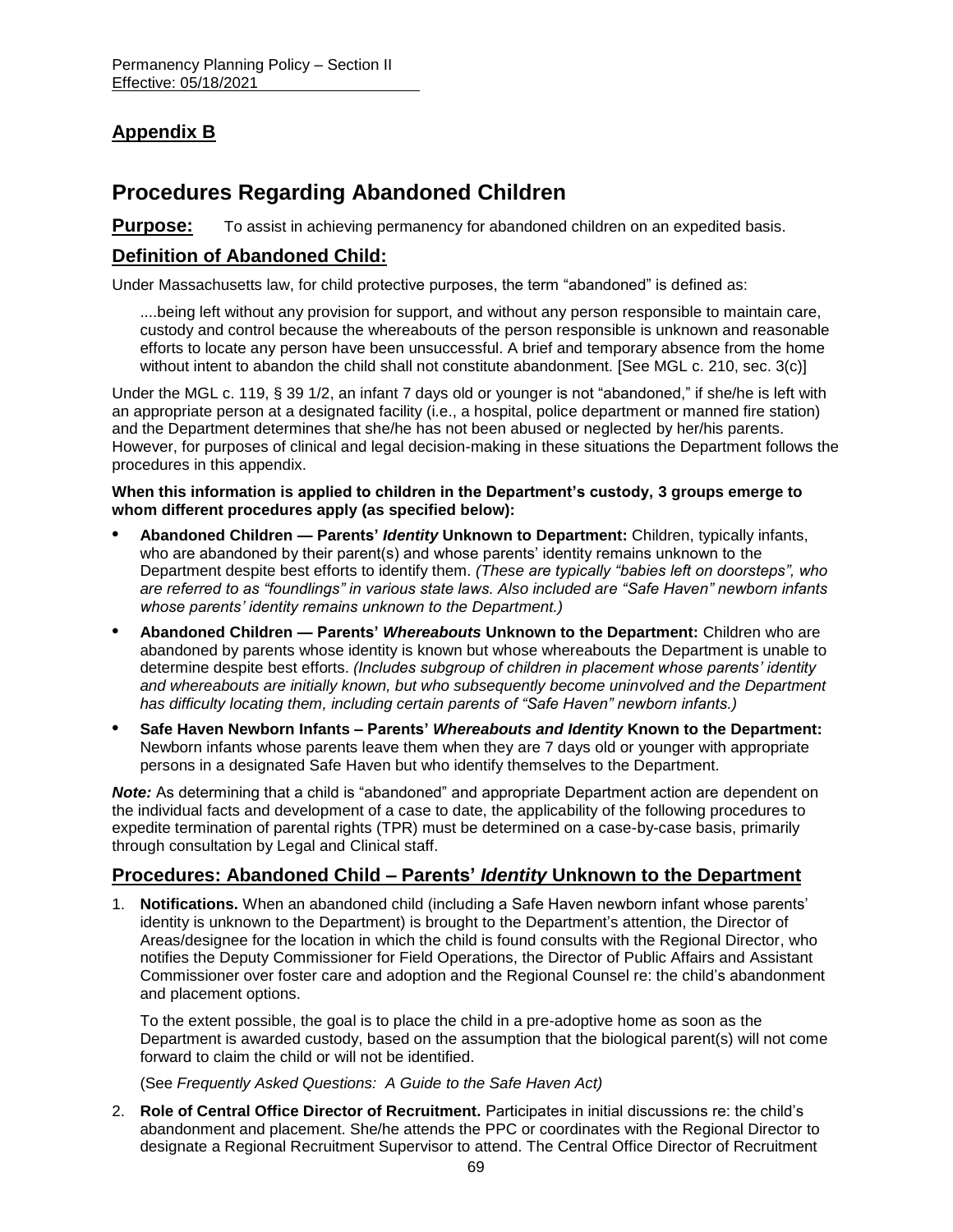and Recruitment Supervisor for the location in which the child is found provide for the most appropriate placement match to be made from among waiting pre-adoptive families statewide.

- 3. **Role of Regional Counsel/Designee.** Participates in initial discussions concerning the child's abandonment and placement and attends, or assigns an Attorney to attend, the PPC. The Regional Legal Manager and assigned Attorney discuss the case to determine the appropriate forum for the initiation of court action and prompt TPR. The Regional Counsel/designee contacts the Office of the General Counsel to initiate the process for issuance of the birth certificate pursuant to MGL c. 46, §1A, as necessary.
- 4. **Permanency Planning Conference (PPC).** The Director of Areas/designee convenes a PPC as soon as possible, but no later than 10 working days, after the child is identified as abandoned and/or placed in the Department custody. At the PPC, the permanency plan of adoption is established, and the Director of Areas/designee assigns an Adoption Social Worker to complete adoption-related activities, including writing the adoption plan and any other court-required reports. If a court determines that reasonable efforts to reunify are not required, a PPC must be held immediately.
- 5. **Initiating Court Actions.** Upon notification of the child's abandonment or the placement of a newborn infant by unidentified parents with a Safe Haven, the Regional Counsel/designee assigns an Attorney who immediately initiates a custody action. Regional Legal staff initiate the Department's TPR court action within 5 working days after the PPC, request expedited scheduling and hearing, and arrange for all notices to be published promptly. Prior to filing, Regional Legal staff consider requesting the court find that, in light of abandonment or Safe Haven placement by unidentified parents, reasonable efforts prior to removing the child from the home and to reunify the family are not required.
- 6. **Efforts to Identify Parent(s).** While the court case proceeds, the Adoption Social Worker, Regional Legal and other Department staff, as appropriate, continue to work with law enforcement officials, community agencies and media and to carry out and document efforts to determine the identity of the child's parent(s). Such efforts will not decrease, replace nor divert the Department's efforts to move the case forward to TPR.
- 7. **Clinical Issues.** While legal proceedings are pending, the Adoption Social Worker and other staff, as appropriate, continue to work with the child and pre-adoptive family on clinical issues relating to adoption.
- 8. **Preparation of Adoption Legalization Packet.** Within 30 calendar days after the date the child is freed for adoption, the Adoption Social Worker completes and forwards the legalization packet to the Regional legal office for review and filing, when clinically appropriate.
- 9. **Filing of Adoption Legalization Packet.** Regional Legal staff file the legalization packet with the court within 5 working days after receiving the completed packet from the Adoption Social Worker and request that the adoption be scheduled at the earliest possible date.
- 10. **Timely Adoption Placement and Legalization.** The Department's goal is to place an abandoned child in a pre-adoptive home as soon as possible, but in no event later than 3 months after the date the child is placed in the Department custody, and to complete the child's adoption legalization within 9 months after that date.

# **Procedures: Abandoned Children – Parents'** *Whereabouts* **Unknown to the Department**

1. **Determining Parents' Whereabouts.** When it is brought to the Department's attention that a child may have been abandoned or placed with a Safe Haven by a parent(s) whose identity is known to the Department, the Department makes every effort to fully identify and locate the parent(s) as quickly as possible. Information regarding the parent(s) may be available through such sources as: the child (if she/he is old enough to communicate), neighbors or landlord (if the child is found in the home, or is able to provide her/his home address). In placing the child, the Director of Areas/designee determines the most appropriate and potentially most permanent placement option based on available information. Placement with interested kin is the first consideration.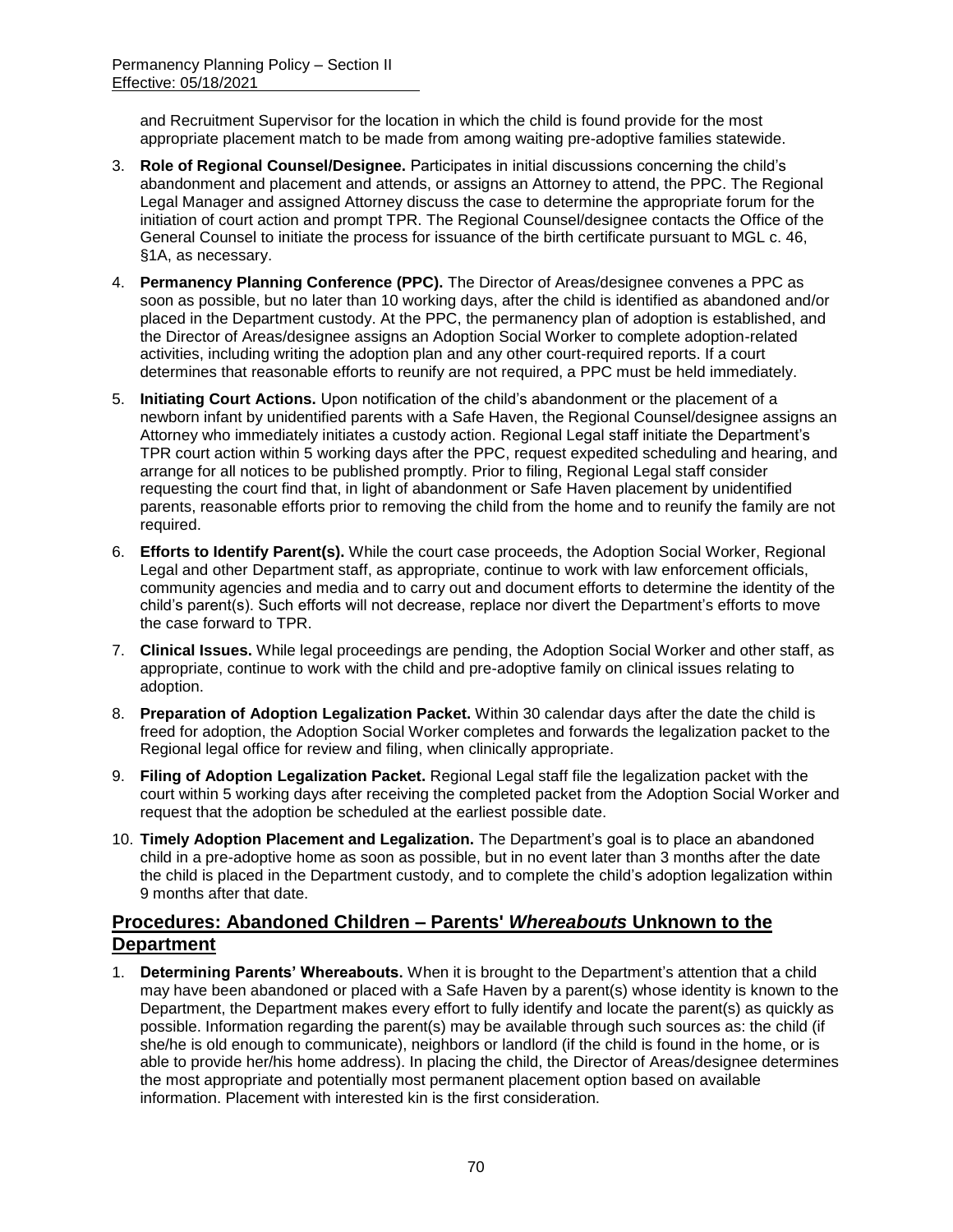- 2. **Consultation with Legal.** Assigned Social Worker consults with the Department Attorney to determine appropriate court action and forum, so that the case may be resolved on an expedited basis if the Department is unable to the locate the parent(s).
- 3. **Missing Parent/Caregiver Search.** The Department works with law enforcement officials, as well as kin and friends if known, to conduct an extensive search for the parent(s) and documents efforts made. The Director of Areas/designee identifies staff responsible for completing search activities and related documentation. (See Appendix C, "Missing Parent/Caregiver Checklist")

*The search is completed within 60 working days after the date the child was determined to be*  abandoned. If at the end of the search period the parent(s) has not been located, the Director of *Areas/designee convenes a PPC to review the child's permanency plan.*

4. **Permanency Planning Conference.** Director of Areas/designee arranges for staff to attend the PPC who are knowledgeable about approved pre-adoptive parents statewide and about any kin who may be interested in adoption or guardianship of the child. At the PPC, participants review all steps taken to identify and locate the parent(s) and determine whether the child is abandoned within the meaning of MGL c. 210, §3. If further search efforts need to take place, the Director of Areas/ designee assigns specific staff to conduct these additional search activities and arranges to reconvene the PPC within one month.

If a court determines that reasonable efforts to reunify are not required, a PPC must be held immediately.

- 5. **PPC Establishes Permanency plan of Adoption or Guardianship.** 
	- *If the permanency plan of adoption is established,* the Director of Areas/designee assigns an Adoption Social Worker (if one has not previously been assigned) to be responsible for assessing kin and child-specific families as pre-adoptive placements; working with Department recruitment staff, MARE and other state, regional and national adoption exchanges in finding a pre-adoptive family for the child; preparing the adoption plan; and working with Regional legal staff on preparing any other necessary court documents.
	- *If the permanency plan of guardianship is established,* the assigned Social Worker continues with the case, unless a PPC determines otherwise. She/he determines whether kin or a childspecific family is interested in guardianship or that another resource must be identified and completes all steps necessary to facilitate the permanency plan of guardianship, including preparation of the child's permanency plan.
- 6. **Legal Adoption/Guardianship Activities.** Once a PPC establishes the permanency plan of adoption or guardianship, the Regional Legal Office requests that the court schedule all hearings on an expedited basis on the grounds that the child is abandoned. The Department Attorney also may request the court to find that, in light of abandonment, reasonable efforts to reunify the family are not required.
- 7. **Preparation of Adoption Legalization Packet.** Within 30 calendar days after the child is freed for adoption, the Adoption Social Worker completes and forwards the legalization packet to the Regional Legal Office for review and filing, when clinically appropriate.
- 8. **Filing of Adoption Legalization Packet.** Regional Legal staff file the adoption legalization packet within 5 working days after receipt of the completed packet and request that the adoption be scheduled at the earliest possible date.
- 9. **Completion of Guardianship.** If a PPC establishes the permanency plan of guardianship, Regional Legal staff consider whether to have the guardianship heard at the same time as or after the TPR. The assigned Social Worker works with Regional Legal staff to prepare documentation necessary for the guardianship to be filed and heard on an expedited basis.

### **Procedures: Safe Haven Newborn Infants – Parents'** *Identity and Whereabouts*  **Known to the Department**

1. **Notifications.** When a Safe Haven newborn infant whose parents identify themselves is brought to the Department's attention, the Director of Areas/designee for the location to which the infant was brought consults with the Regional Director, Commissioner and Assistant Commissioner over foster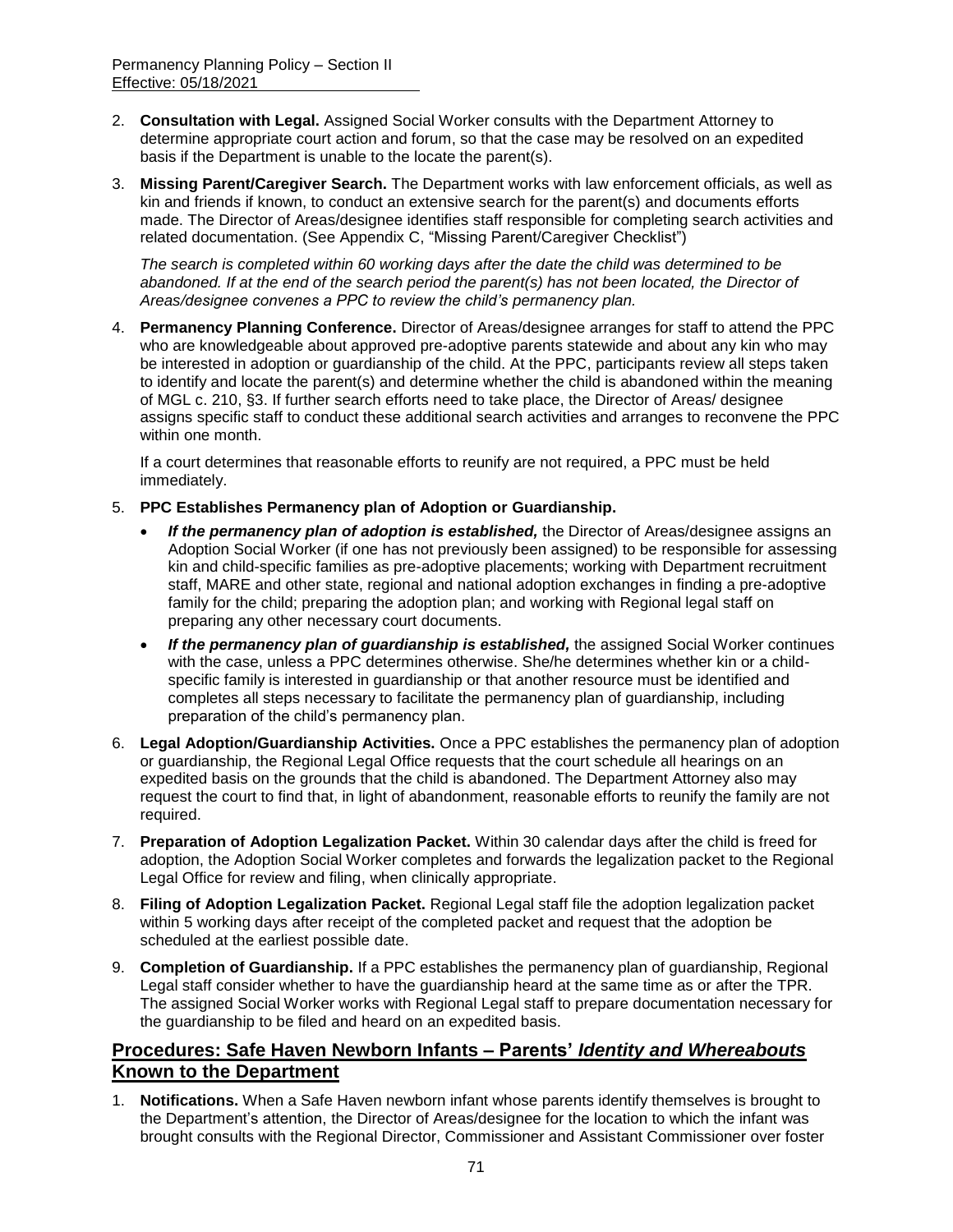care and adoption regarding the parents' intentions for reunification and the infant's placement options. The newborn infant is placed with a pre-adoptive family only if the parents have clearly indicated that they do not plan to seek reunification and want their child to be adopted.

- 2. **Role of Central Office Director of Recruitment.** Participates in initial discussions re: the newborn infant's placement. She/he attends the PPC, or coordinates with the Regional Director to designate a Regional Recruitment Supervisor to attend. The Central Office Director of Recruitment and Recruitment Supervisor for the location of the Safe Haven determine the most appropriate placement. When the decision has been made to place the infant with a pre-adoptive family, the most appropriate match is made from among waiting families statewide.
- 3. **Role of Regional Counsel/Designee.** Participates in initial discussions concerning the newborn infant's legal situation and placement and attends, or assigns an Attorney to attend, the PPC. The Regional Legal Manager and assigned Attorney discuss the case to determine the appropriate forum for the initiation of court action and prompt TPR, when appropriate. The Regional Counsel/designee contacts the Office of the General Counsel to initiate the process for issuance of the birth certificate pursuant to MGL c. 46, §1A, if necessary.
- 4. **Information from Parents.** During the screening completed in response to the Safe Haven's 51A report regarding the newborn infant's placement, the Screener gathers as much information as possible from the parents regarding the newborn infant's and parents' medical histories, parents' reasons for leaving the newborn infant in the Safe Haven, the parents' intentions regarding reunification and information regarding extended family, including identifying information.
- 5. **Permanency Planning Conference (PPC).** Director of Areas/designee convenes a PPC as soon as possible, but no later than 10 working days, after the Safe Haven newborn infant is placed in the Department custody. If a court determines that reasonable efforts to reunify are not required, a PPC must be held immediately. At the PPC, the newborn infant's permanency plan is established taking into consideration the information learned from the parents during intake. If the PPC establishes adoption as the newborn infant's permanency plan, the Director of Areas/designee assigns an Adoption Social Worker to complete adoption-related activities, including writing the adoption plan and any other court-required reports.
- 6. **Initiating Court Actions.** Upon notification that the newborn infant has been left at a Safe Haven, the Regional Counsel/designee assigns an Attorney who immediately initiates a custody action. Regional Legal staff initiate the Department's TPR court action within 5 working days after the PPC, request expedited scheduling and hearing, and arrange for all notices to be published promptly. Prior to filing, Regional Legal staff consider requesting the court find that, in light of the Safe Haven placement and the parents' intentions that reunification not occur and the infant be adopted (as applicable), reasonable efforts to reunify the family are not required.
- 7. **Clinical Issues/Concurrent Planning.** While legal proceedings are pending, the newborn infant's Social Worker and other staff, as appropriate, continue to work with the parents and extended family on clinical issues relating to reunification. Concurrently, the Adoption Social Worker (when assigned) and other staff, as appropriate, continue to work with the infant and pre-adoptive family on clinical issues relating to adoption.
- 8. **Preparation of Adoption Legalization Packet.** Within 30 calendar days after the date the infant is freed for adoption, the Adoption Social Worker completes and forwards the legalization packet to the Regional Legal office for review and filing, when clinically appropriate.
- 9. **Filing of Adoption Legalization Packet.** Regional Legal staff file the legalization packet with the court within 5 working days after receiving the completed packet from the Adoption Social Worker and request that the adoption be scheduled at the earliest possible date.
- 10. **Timely Adoption Placement and Legalization.** The Department's goal is to place a newborn infant who has been placed in a Safe Haven in a pre-adoptive home as soon as possible after the determination is made at a PPC that adoption is the appropriate permanency plan for the infant, but in no event later than 3 months after the date of that PPC, and to complete the infant's adoption legalization within 9 months after that date.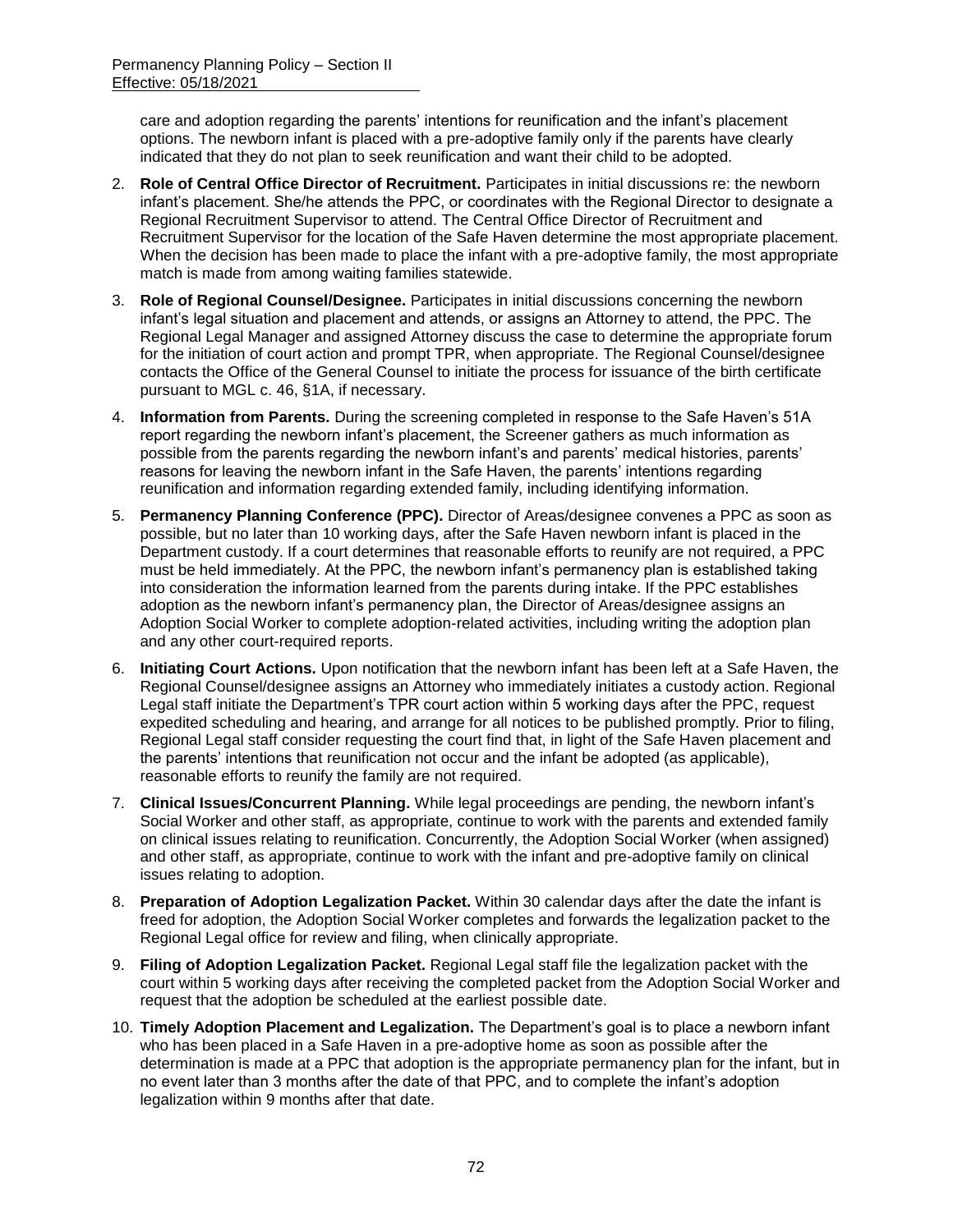# **Appendix C**

# **Missing Parent/Caregiver Checklist**

*The following are actions that the Social Worker or other Department staff designated by the Director of Areas/designee may complete for the purpose of locating a missing parent or other caregiver. In completing these actions, the confidentiality of family members must be respected. Legal staff and "search" specialists are available to provide consultation and assistance. Information regarding the actions taken to locate missing parents/caregivers, including noncustodial parents, and the associated outcomes are documented in dictation with dates, including refusal by any of the below-listed sources to provide requested information. This dictation also identifies:* 

- *Name(s) of missing parent(s)/caregiver(s)*
- *Last known address*
- *Date of last contact with the Department*

## **Action Taken to Locate Missing Parent/Caregiver**

| $\Box$ | Visit last known address                                                                                                                                                                                                                                |
|--------|---------------------------------------------------------------------------------------------------------------------------------------------------------------------------------------------------------------------------------------------------------|
| $\Box$ | Search internet                                                                                                                                                                                                                                         |
| $\Box$ | Contact known kin, friends, and landlord to determine current address                                                                                                                                                                                   |
| $\Box$ | Send letter to last known address                                                                                                                                                                                                                       |
| $\Box$ | Identify forwarding address through the post office                                                                                                                                                                                                     |
| $\Box$ | Contact service providers/community agencies known to have been involved with family                                                                                                                                                                    |
| $\Box$ | Check local telephone book and contact "Directory Assistance"                                                                                                                                                                                           |
| $\Box$ | Contact last known employer                                                                                                                                                                                                                             |
| $\Box$ | Use Area Office contact to search Registry of Motor Vehicles database                                                                                                                                                                                   |
| $\Box$ | Contact law enforcement authorities [e.g., local and state police; Department of Corrections (See<br>List, included below, of Contacts/Telephone #s of Massachusetts Correctional Facilities); Parole<br>Board (Main Telephone Number: (617) 727-3271)] |
| $\Box$ | Review Criminal Offender Record Information (CORI) conducted during screening and<br>investigation of 51A reports or assessment and provision of case management services in an<br>open protective case                                                 |
| $\Box$ | <b>Contact local Department of Transitional Assistance</b>                                                                                                                                                                                              |
| $\Box$ | Contact Office of Child Support Enforcement within the Department of Revenue                                                                                                                                                                            |
| $\Box$ | Check Board of Elections Voter Registration                                                                                                                                                                                                             |
| $\Box$ | Check with Department of Public Health, Bureau of Vital Statistics, for death certificate by<br>completing "Application for Vital Records" in the electronic case record                                                                                |
|        | Contact Federal Parent Locator Service, if accessible                                                                                                                                                                                                   |
|        | Other actions taken to locate missing parent(s)/caregiver(s)                                                                                                                                                                                            |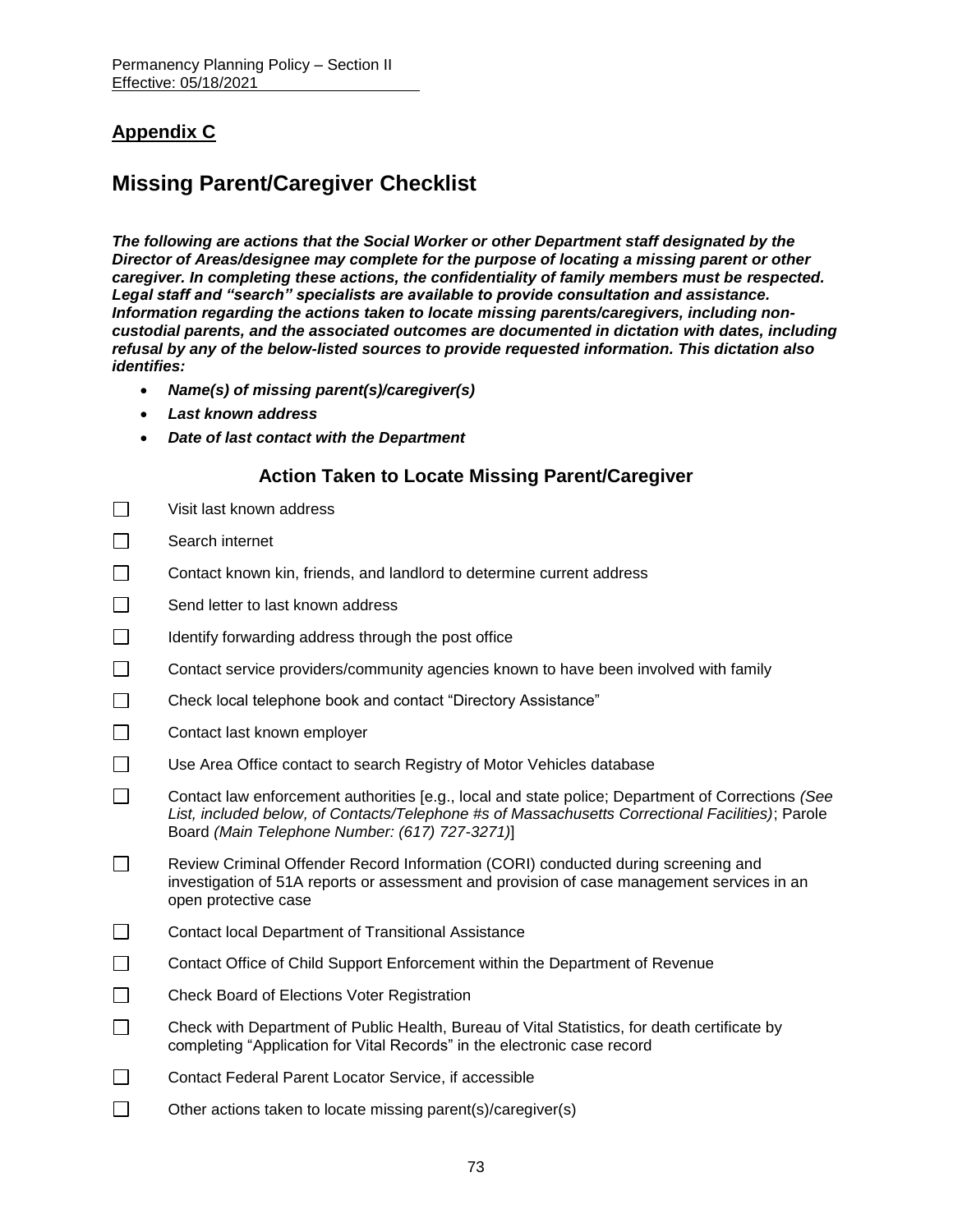## **Massachusetts Correctional Facilities**

## **Contacts for Locating Incarcerated Parent/Caregiver**

- **MCI Facilities** (Cedar Junction, Concord, Framingham, Lancaster, Norfolk, Plymouth, and Shirley), call **Central Inmate: (617) 727-1950, ext. 503** to find the name and telephone number of the facility in which the person is located.
- **Nashua Street Jail (Suffolk County Jail)**: (617) 635-1100, ext. 6659.
- **South Bay House of Correction:** (617) 989-6513 (Steve Jacobs, Chief Inspector).
- **County Facilities:**
	- Barnstable County Jail and House of Correction: (508) 375-6200 (also for Nantucket County information).
	- Berkshire County Jail and House of Correction: (413) 443-7220.
	- Bristol County Jail and House of Correction (New Bedford):
	- (508) 996-6704 or (508) 995-6404.
	- Bristol County Jail and House of Correction (N. Dartmouth) and Pre-Release Center: (508) 995- 6400.
	- Dukes County Jail and House of Correction: (508) 627-5173.
	- Essex County Correctional Facility (Middleton): (978) 750-1900.
	- Essex County Correctional Facility (Lawrence): (978) 687-7136.
	- Franklin County Jail: (413) 774-4014.
	- Hampden County Jail and House of Correction and Correctional Facility at Stony Brook: (413) 547-8000.
	- Hampshire Jail and House of Correction: (413) 584-5911.
	- Middlesex County Jail: (617) 494-4410, ext. 4435.
	- Nantucket County: (See Barnstable County information)
	- Norfolk County Correctional Center: (781) 329-3705, ext. 261.
	- Plymouth County Correctional Facility: (508) 830-6200.
	- Worcester County Jail and House of Correction: (508) 854-1800.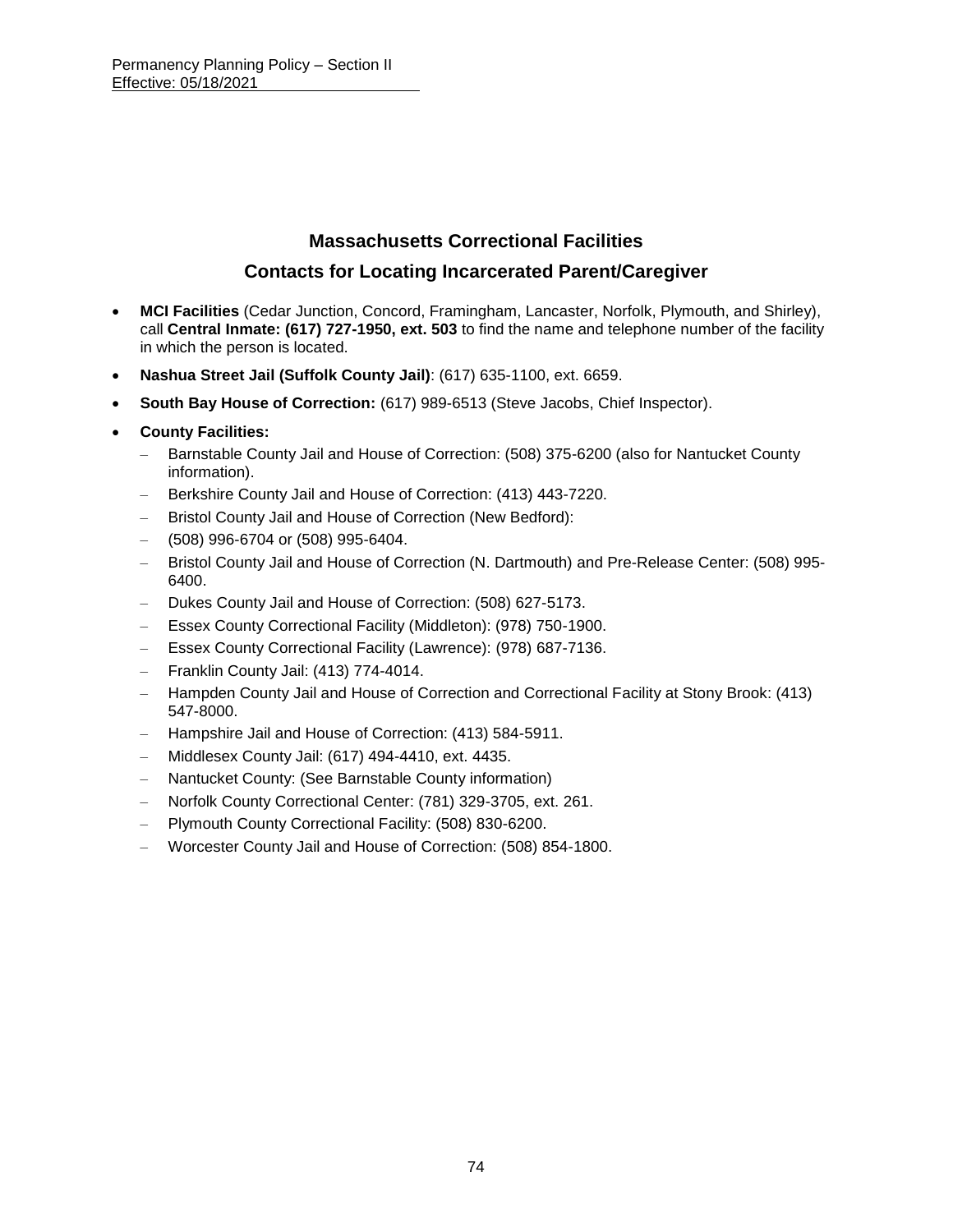# **Appendix D**

# **Permanency Planning Differential Assessment Tool**

The following are factors to consider in permanency planning decision-making throughout the life of a case. This tool is intended to serve as additional guidance and may be used to assist at key junctures such as identifying areas in which the Department can provide families with additional supports for remaining intact, assessing the prognosis for reunification and determining whether an alternative permanency plan needs to be developed for a child.

## **FAMILY STRENGTHS / EARLY REUNIFICATION INDICATORS**

## **Parent-Child Relationship**

- Parent(s) shows empathy for child.
- Parent(s) responds appropriately to the child's verbal and non-verbal signals.
- Parent(s) has an ability to put the child's needs ahead of her/his own.
- When they are together, child shows comfort in presence of parent(s).
- Parent(s) has raised child for a significant period of time.
- In past, parent(s) has met child's basic physical and emotional needs.
- Parent(s) accepts some responsibility for the problems that resulted in the Department's involvement.

## **Current Parent Support System**

- Parent(s) has positive, significant relationships with other adults who seem free of overt problems (spouse, parents, kin, friends).
- Parent(s) has a meaningful support system that can help her/him now (e.g., church, job, counselor).
- Extended family is nearby and capable of providing support.

### **Past Support System**

- Extended family history shows family members are able to help appropriately when one member is not functioning well.
- Relatives came forward to offer help when child needed placement.
- Relatives have followed through on commitments in the past.
- There are significant other adults, not blood relatives, who have helped in the past.
- Significant other adults have followed through on commitments in the past.

### **Family History**

- Family's ethnic, cultural, or religious heritage includes an emphasis on mutual caretaking and shared parenting in times of crisis.
- Parental history shows consistency of parent caregiver.
- Parental history shows evidence of childhood needs being met adequately.

## **Parent's Self-Care and Maturity**

- General health is good.
- Uses medical care for self appropriately.
- Hygiene and grooming are consistently adequate.
- Has a history of stability in housing.
- Has a solid employment history.
- Has graduated from high school or has a GED or has employable skills.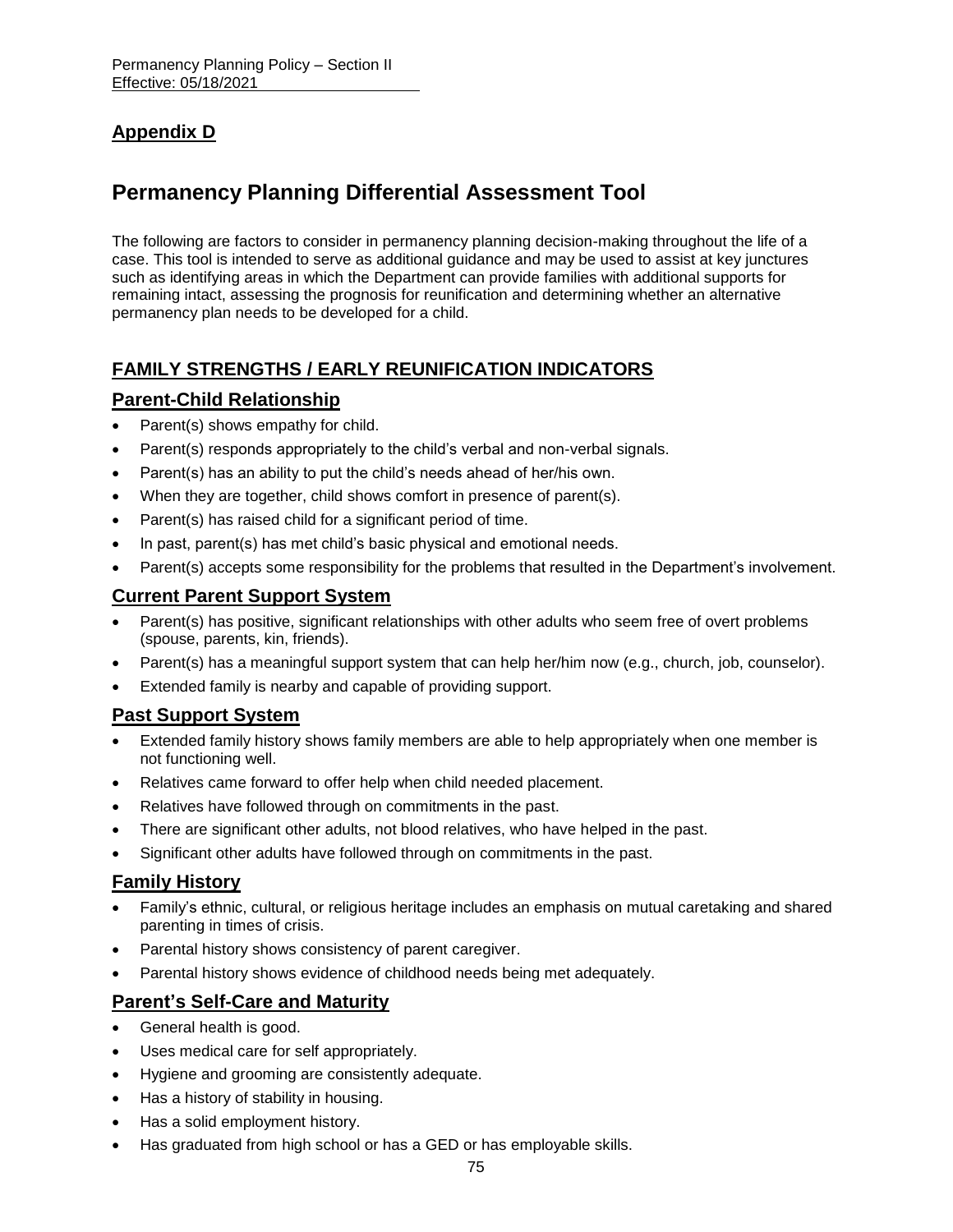## **Child's Overall Development**

- Shows age-appropriate cognitive abilities.
- Is able to attend to tasks at age-appropriate level.
- Shows evidence of conscience development.
- Has age-appropriate social skills.
- Major behavioral problems are absent or managed.
- Health care needs have been met routinely.

## **POOR PROGNOSIS INDICATORS**

## **Catastrophic Prior Abuse**

- Parent(s) has caused the death of or seriously harmed a child through abuse or neglect, and no significant change has occurred in the controlling factors of the parent(s) situation.
- Parent(s) has repeatedly physically abused this child.
- Child has experienced sexual abuse or serious physical abuse, as a result of the actions or inactions of her/his parent(s). (Treatment of parents may be so difficult and lengthy that child spends years in foster care.)

## **Dangerous Lifestyle**

- Parent(s) only support system and means of financial support are found in illegal drugs, prostitution, and street life.
- Parent(s) is addicted to debilitating illegal drugs or to alcohol.
- Documented pattern of domestic violence between partners of one year or longer without termination of the relationship.
- Parent(s) has been criminally charged with, or convicted of, recklessly or intentionally causing the death of another adult, or has a recent history of other serious criminal activity.
- Mother abused drugs and/or alcohol during pregnancy.

## **Significant Protective Services History**

- Parental rights to another child have been terminated following a period of service delivery to the parents and no significant change has occurred in the interim.
- There have been 3 or more protective service interventions for separate incidents, indicating a chronic pattern of abuse or severe neglect.
- In addition to emotional trauma, the child has suffered more than one form of abuse, neglect, or sexual abuse.
- Other children have been placed for periods exceeding 6 months, or have had repeated placements with protective service intervention.
- This child has been abandoned; or once the child is placed in substitute care, the parent(s) does not visit of her/his own accord.
- There is continued risk of serious harm to the child despite long term protective service prevention measures such as intensive family intervention or other home-based services; visiting public health nurse; child care.
- Parent(s) is under the age of 16 with no parenting support systems, and placement of the child and parent together has failed due to parent(s) behavior.
- Parent(s) has requested placement of her/his child on more than one occasion following the initial intervention.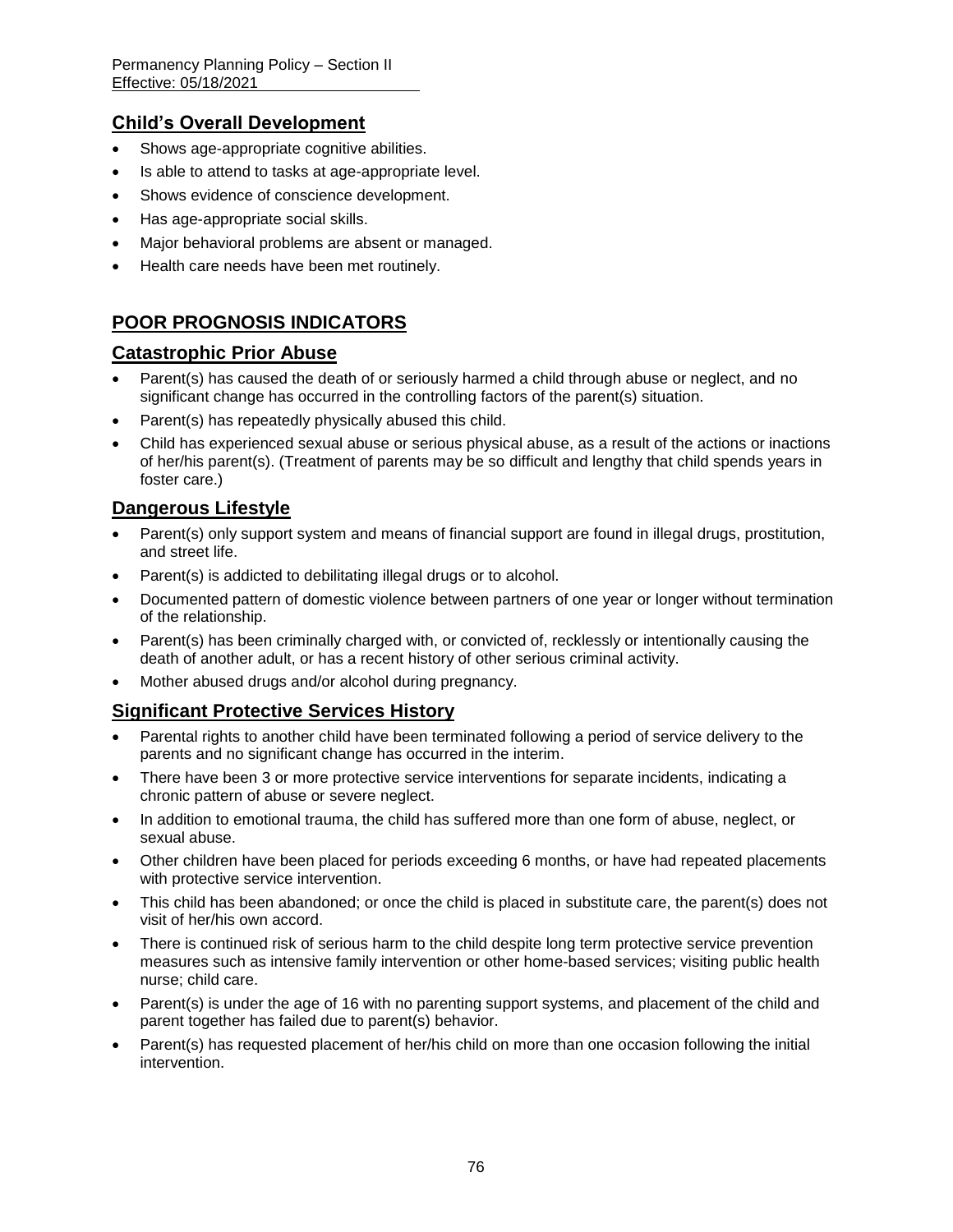## **Other Indicators**

- Parent(s) has demonstrated little understanding of, or ability to provide, normal family life, because she/he was raised, or spent a significant part of her/his childhood, in institutional settings or in a family in which there was serious, ongoing intergenerational abuse.
- Parent(s), diagnosed with severe mental illness (psychosis, schizophrenia, borderline personality disorder, sociopathy), has not responded to previously provided mental health services. Parent(s) symptoms continue, rendering parent(s) unable to protect and nurture child.
- Parent(s) has a diagnosis of chronic and debilitating mental illness: psychosis, schizophrenia, borderline personality disorder, sociopathy, or other illness that responds slowly or not at all to current treatment modalities.
- Parent(s) is intellectually impaired, has shown significant self-care deficits, and has no support system of kin able to share parenting. The fact that a parent has an intellectual impairment or a certain IQ score does not mean the parent cannot adequately care for their child or that removal of the child is needed. Parents or caregivers with disabilities must be assessed on an individualized basis and determinations regarding their parental capacity must be based on objective facts and not on stereotypes or generalizations about individuals with disabilities.

**[Based on "Foster Care Drift: A Risk-Assessment Matrix," Child Welfare, by Linda Katz and Chris Robinson; "Concurrent Permanency Planning—Differential Assessment Tools" by National Resource Center for Permanency Planning; and concurrent planning materials from Lutheran Social Services of Washington and Idaho]**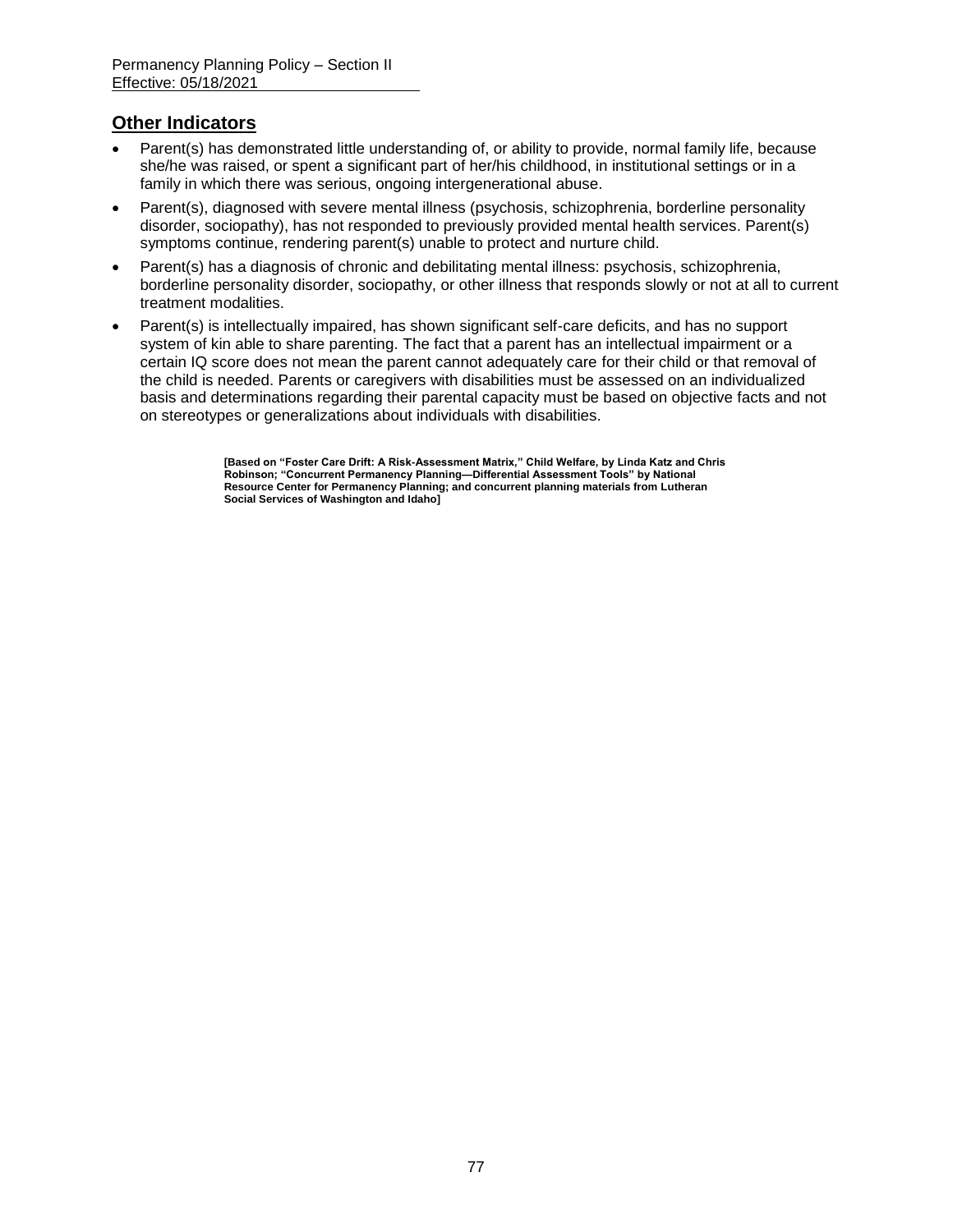# **Appendix E**

# **Child Permanency Assessment**

**DEFINITION:** Set of activities completed for each child for whom a PPC has identified a permanency plan of adoption. Process culminates in written "Child Permanency Assessment and Adoption Information Disclosure Form" (or comparable narrative summary).

### **PURPOSE:**

- To understand child's specific strengths, interests/hobbies, needs and readiness for adoption or another permanency plan other than reunification or stabilization of family.
- To identify child's significant, positive relationships and to develop a permanency plan that will support her/him in maintaining those relationships on a life long basis.
- To assist child in satisfying her/his need to know about her/his birth family.
- To develop a plan for any specific services needed to prepare child for the recommended permanency plan.
- To assist prospective adoptive, guardianship, kin or other life long family connection in understanding child's life experiences and needs.
- To assist prospective adoptive, guardianship, kin or other life long family in understanding services child and family will need to ensure the permanency plan's success.

| <b>RESPONSIBILITY:</b> | Adoption Social Worker assigned within 5 working days after a PPC<br>establishes a permanency plan of adoption as the child's permanency<br>plan (unless activity is sent to a contracted provider). |
|------------------------|------------------------------------------------------------------------------------------------------------------------------------------------------------------------------------------------------|
| TIMEFRAME:             | Activities and "Child Permanency Assessment and Adoption Information<br>Disclosure Form"/narrative summary are completed within 55 working<br>days after date of assignment.                         |

**ASSESSMENT ACTIVITIES:** At a minimum, Adoption Social Worker:

- Reviews child's case record and updates the following information as necessary:
	- health care history and current status, including current medical, mental health and dental examinations reports and information regarding treatments and medications with timeframes and reasons;
	- behavioral profile;
	- developmental history, including developmental milestones and prenatal and birth history;
	- educational history and current status, including grade level, educational performance, special skills or interests and current educational evaluation and Individualized Education Plan (IEP), as applicable;
	- any other information relevant to child's growth and development, including reports, assessments and evaluations (as applicable) dealing with reason(s) for treatment, including current treatment modality, frequency and duration of treatment, prognosis and recommendations for ongoing treatment;
	- history of previous caregivers, including the length of time in each one's care, circumstances of placing the child with and removing the child from each caregiver.
- Reviews documents relating to 6 Week Placement Review.
- Completes at least 2 home visits with child and current placement resource, during which information is exchanged regarding the child's current functioning and interest of foster parent in adopting the child (when child placed with foster family).
- Consults with collaterals, including as applicable: therapists, physicians, teachers, court and social service providers, and specialists who have evaluated child.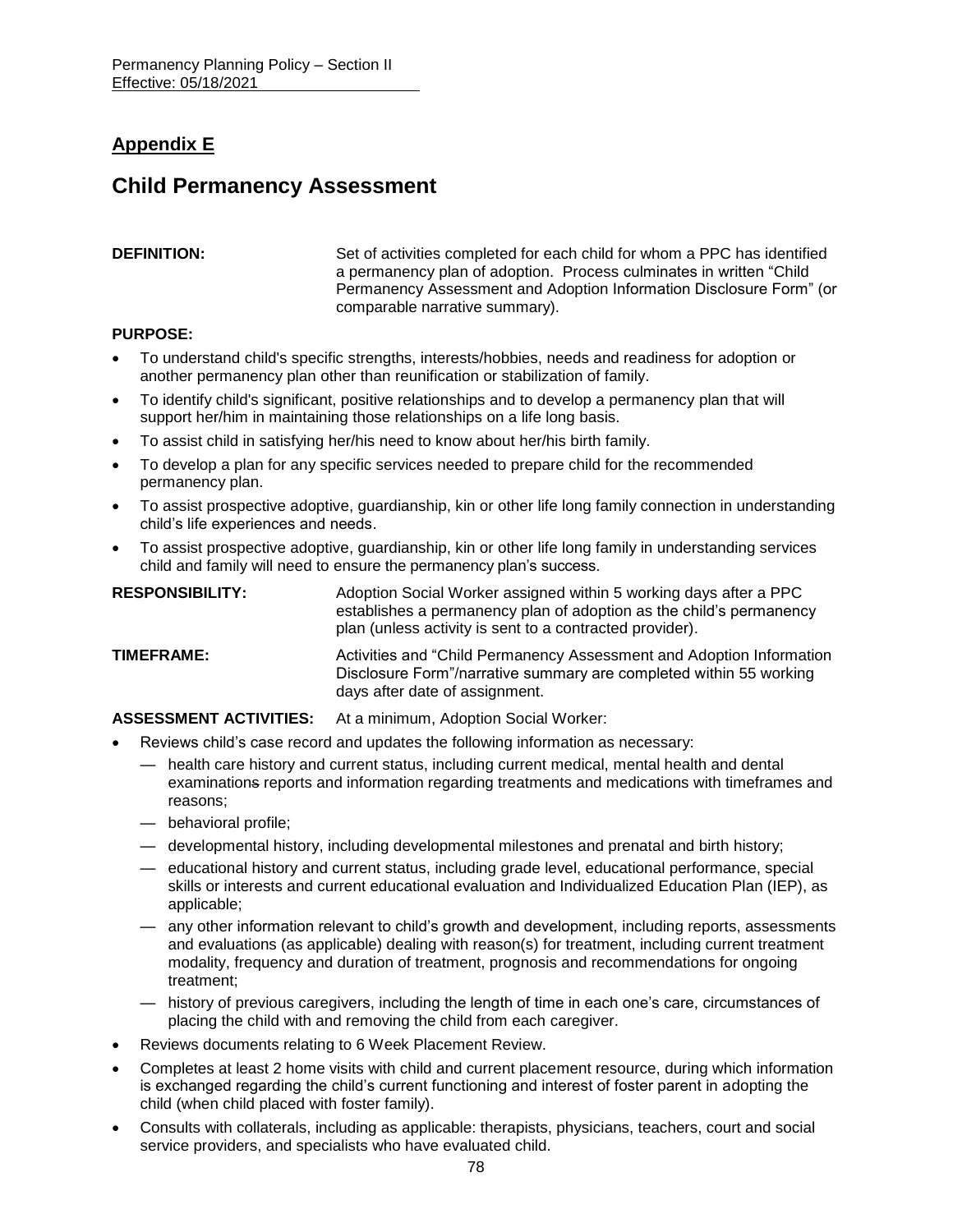- Interviews previous foster parent(s) and other caregivers, as applicable, and members of birth family, if deemed appropriate.
- Requests specialized evaluations as needed (e.g., sexual abuse, educational, developmental, psychological, psychiatric and/or neurological).
- Completes tasks related to legal work such as obtaining child's birth certificate (with official seal) and other needed vital records, submitting missing child search request, preparing court-related documents.
- Completes "Child Permanency Assessment and Adoption Information Disclosure Form"/narrative summary.
- Begins to prepare supportive, information-sharing tools such as child's "lifebook", timeline and/or ecogram.

### **OUTCOME POSSIBILITIES:**

- Adoption is appropriate permanency plan for child; current foster family is recommended adoptive placement.
- Adoption is appropriate permanency plan for child; child needs to have adoptive resource identified. Immediately review and send "Child Profile/Adoption Recruitment Photolisting" for Adoption Supervisor's review to refer child to recruitment staff and Massachusetts Adoption Resource Exchange (MARE).
- Adoption is appropriate long-term permanency plan for child, but child is not now ready for adoption.
- Adoption is not appropriate permanency plan for child; reconvene PPC.
- Permanency plan other than adoption, reunification or stabilization of family is appropriate for child; convene (or reconvene) PPC to establish child's permanency plan.

### **REVIEW AND DECISION-MAKING:**

Director of Areas/designee or Regional Director/designee review "Child Permanency Assessment and Adoption Information Disclosure Form"/narrative summary and determine outcome, consulting with the Adoption Supervisor and/or Legal staff as needed.

### **ACTIVITIES UPON COMPLETION OF ASSESSMENT:**

Assigned Adoption Social Worker:

- **•** Completes "Child Permanency Assessment and Adoption Information Disclosure Form"/narrative summary within 55 working days after date of assignment.
- **•** Provides for completed "Child Permanency Assessment and Adoption Information Disclosure Form"/narrative summary, including outcome, to be included in child's record (adoption case record, when established).
- **•** Provides for completed "Child Permanency Assessment and Adoption Information Disclosure Form"/narrative summary to be included in child's adoption record and information and document to be shared with prospective adoptive parent(s).
- **•** Sends copies of "Child Permanency Assessment and Adoption Information Disclosure Form"/narrative summary to:
	- Social Worker responsible for birth family and contacts her/him to discuss follow-up,
	- Family Resource Worker, if adoption by current foster family is being considered (see Appendix G, "Pre-Adoptive Licensing Study"), and
	- Recruitment Worker, if match is being sought for child.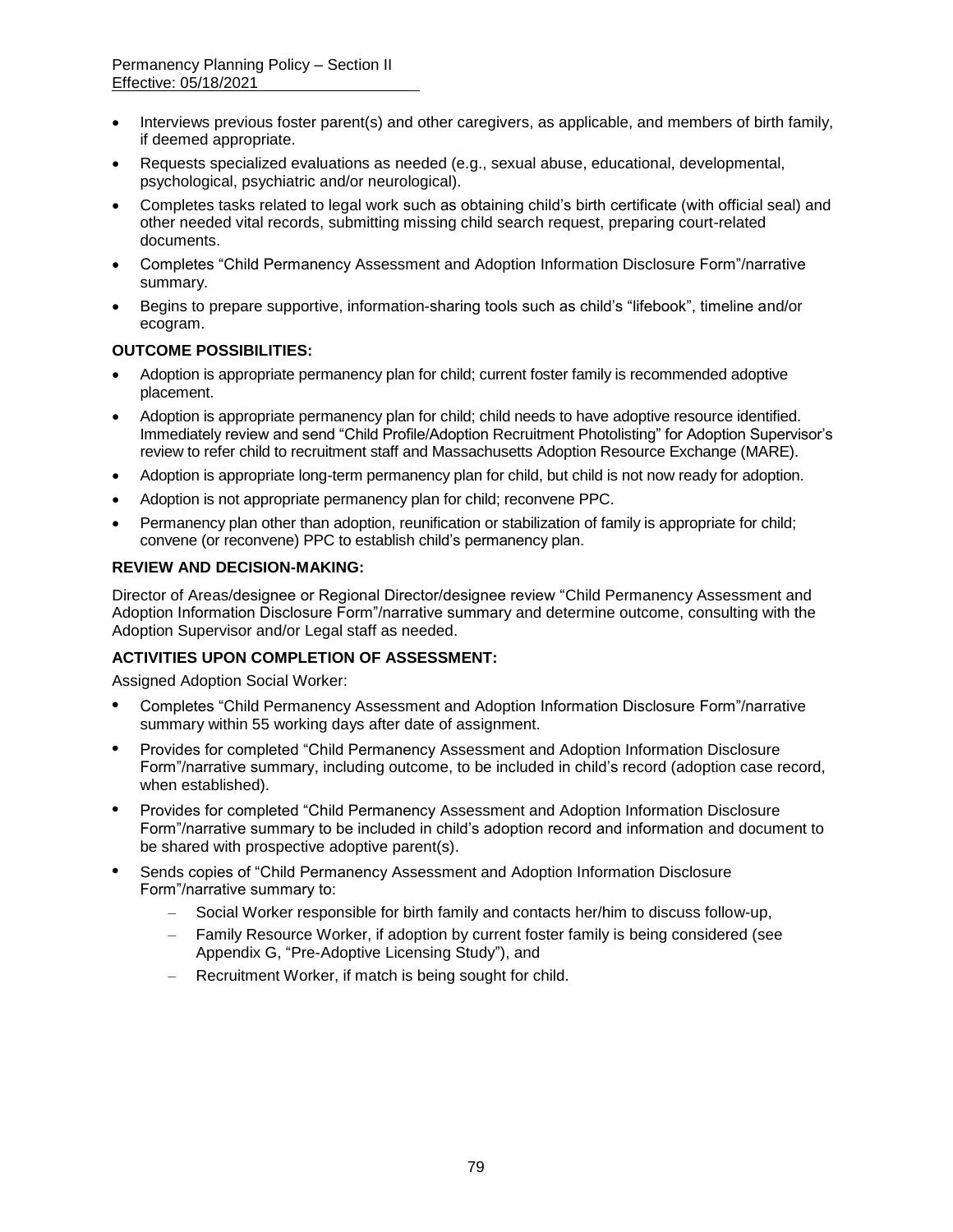# **Appendix F**

# **Pre-Adoptive Licensing Study**

**DEFINITION:** Set of activities completed for current foster family when permanency plan for a child placed in their home changes to adoption at a PPC and foster family expresses interest in adopting her/him. Process culminates in written "Pre-Adoptive Licensing Study."

### **PURPOSE:**

- To mutually explore current foster family's ability and willingness to make a long-term commitment to specific child.
- To evaluate current foster family's understanding of child's life experiences.
- To determine current foster family's ability to continue focusing on child's needs regarding adoption issues.

| <b>RESPONSIBILITY:</b> | Adoption Social Worker; task is assigned within 5 working days after<br>PPC.                                                                                                                |
|------------------------|---------------------------------------------------------------------------------------------------------------------------------------------------------------------------------------------|
| TIMEFRAME:             | Activities and assessment are completed within 55 working days after<br>date of assignment. Pre-Adoptive Licensing Study can be completed<br>concurrently with Child Permanency Assessment. |

### **ASSESSMENT ACTIVITIES:** At a minimum, Adoption Social Worker:

- Obtains written confirmation that current foster family is interested in adopting child whose permanency plan changed to adoption at PPC.
- Reviews Foster/Adoptive Family Record, including initial License Study, Reassessments/License Renewal Studies and reports by social work staff and/or collaterals.
- Completes at least 2 home visits to current foster family, during which a mutual process of information-sharing occurs between family and Social Worker to determine whether permanency plan of adoption is in child's and foster family's best interests.
	- Individual interviews are conducted with child to be adopted, each prospective adoptive parent, and all other household members.
	- Includes at least verbal sharing of information regarding specific child to be adopted as required for adoption information disclosure purposes. Written "Child Permanency Assessment and Adoption Information Disclosure Form"/narrative summary must be provided, and the potential adoptive parent(s) must sign to acknowledge receipt.
- Completes background record checks for all household members age 14 and older and on younger children (and children of any age in the Department care or custody) about whom concerns exist (unless home re-approved/license renewed within previous 6 months).
- Unless completed during previous 6 months, completes a **school** reference check for each schoolage child and each younger child who participates in a pre-school or day care program, and completes the following references when determined necessary, in consultation with the Supervisor, due to the possible impact on the caregiver's ability to carry out the responsibilities of pre-adoptive parent:
	- 1 written **employer** reference for each employed prospective adoptive parent and 1 for head of household -- if not prospective adoptive parent, whose employment status has changed since the License Study or last Annual Reassessment/License Renewal Study;
	- 1 written medical reference for each household member about whom concerns exist; and
	- other contacts as determined necessary.
- **•** Completes "Pre-Adoptive Licensing Study" in the electronic case record and obtains review/approval (see below) indicating that family complies with Department licensing standards and Department of Early Education and Care regulations.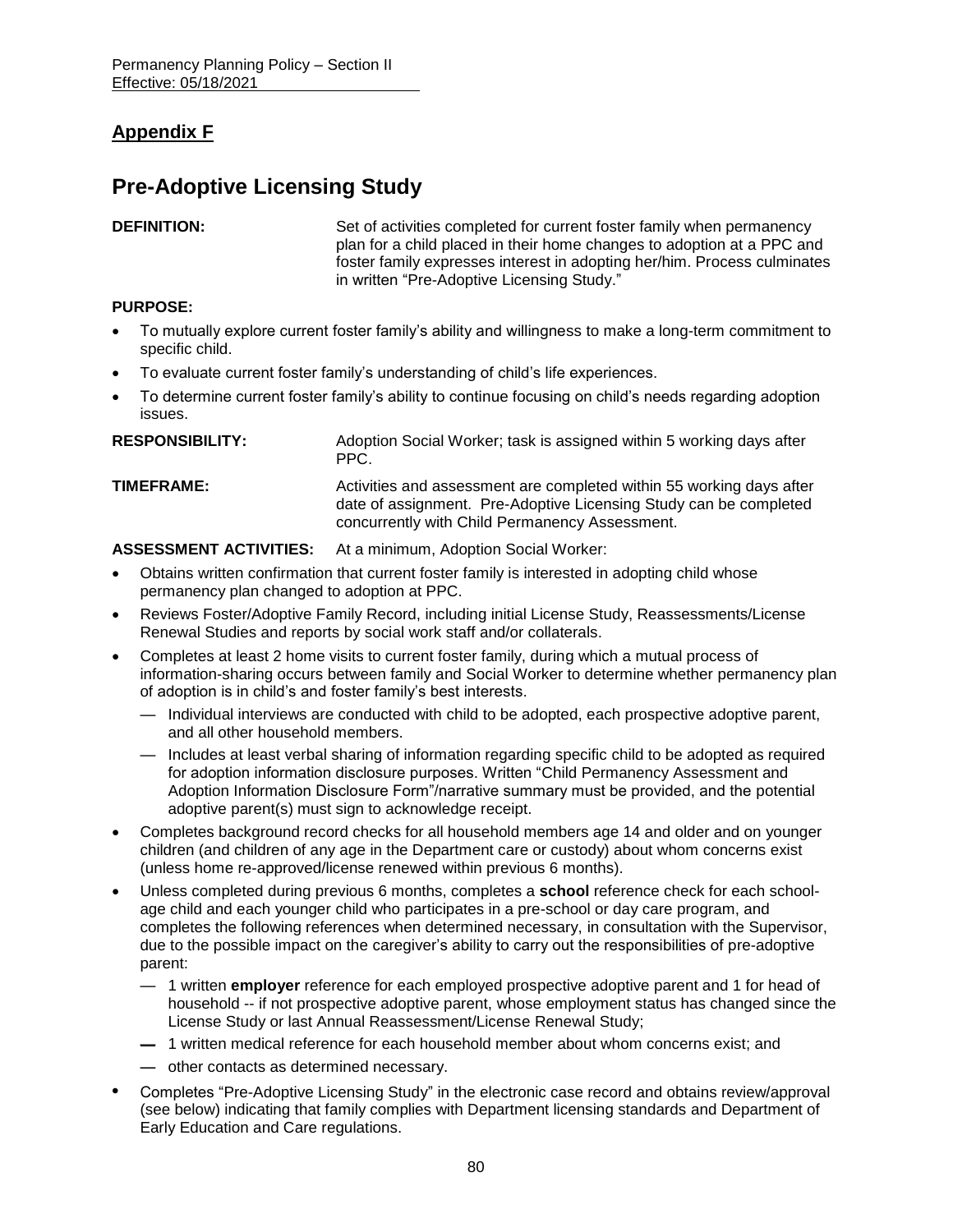**•** Arranges for "bonding/attachment" evaluation between child and foster family, when concerns exist.

### **INFORMATION IN "PRE-ADOPTIVE LICENSING STUDY":**

Includes Reassessment/License Renewal Study information relevant to type of foster family, plus following adoption-specific information:

- Foster family's knowledge and understanding of child's birth family history and life experiences.
- Foster family's sensitivity, ability and interest in meeting needs of child from different racial, ethnic and/or linguistic background.
- Foster family's perception of, understanding of and ability to meet specific child's current and future needs.
- Relationship between household members and specific child.
- Roles and responsibilities of foster parents, biological children, foster children and adoptive children and expectations for specific child as family member.
- Foster parent experience disciplining specific child.
- Attitudes towards child's birth parents/other kin.
- Knowledge of, attitudes toward and past experience with adoption.
- Significance of changes in foster family since initial License Study and/or last Reassessment/License Renewal Study.
- Foster family's strengths and areas needing support.
- Recommended outcome, including reasons.

### **OUTCOME POSSIBILITIES:**

- Foster family is approved as adoptive resource for specific child; home remains open for future foster placements.
- Foster family is approved as adoptive resource for specific child; home is closed to future foster placements.
- Foster family is denied as adoptive resource for specific child; immediately complete "Child Profile/Adoption Recruitment Photolisting" to refer child to recruitment staff and Massachusetts Adoption Resource Exchange (MARE).

### **REVIEW AND DECISION-MAKING:**

Supervisor and Director of Areas/designee or Regional Director/designee review "Pre-Adoptive Licensing Study" and determine outcome.

### **ACTIVITIES UPON COMPLETION OF ASSESSMENT:**

Adoption Social Worker:

- Completes "Pre-Adoptive Licensing Study" in the electronic family resource record within 55 working days after date of assignment.
- Notifies foster family in writing immediately of outcome.
- Sends copy of completed "Pre-Adoptive Licensing Study" to family's Social Worker and contacts her/him to discuss follow-up.
- Notifies Family Resource Worker for foster family that "Pre-Adoptive Licensing Study" is complete and outcome.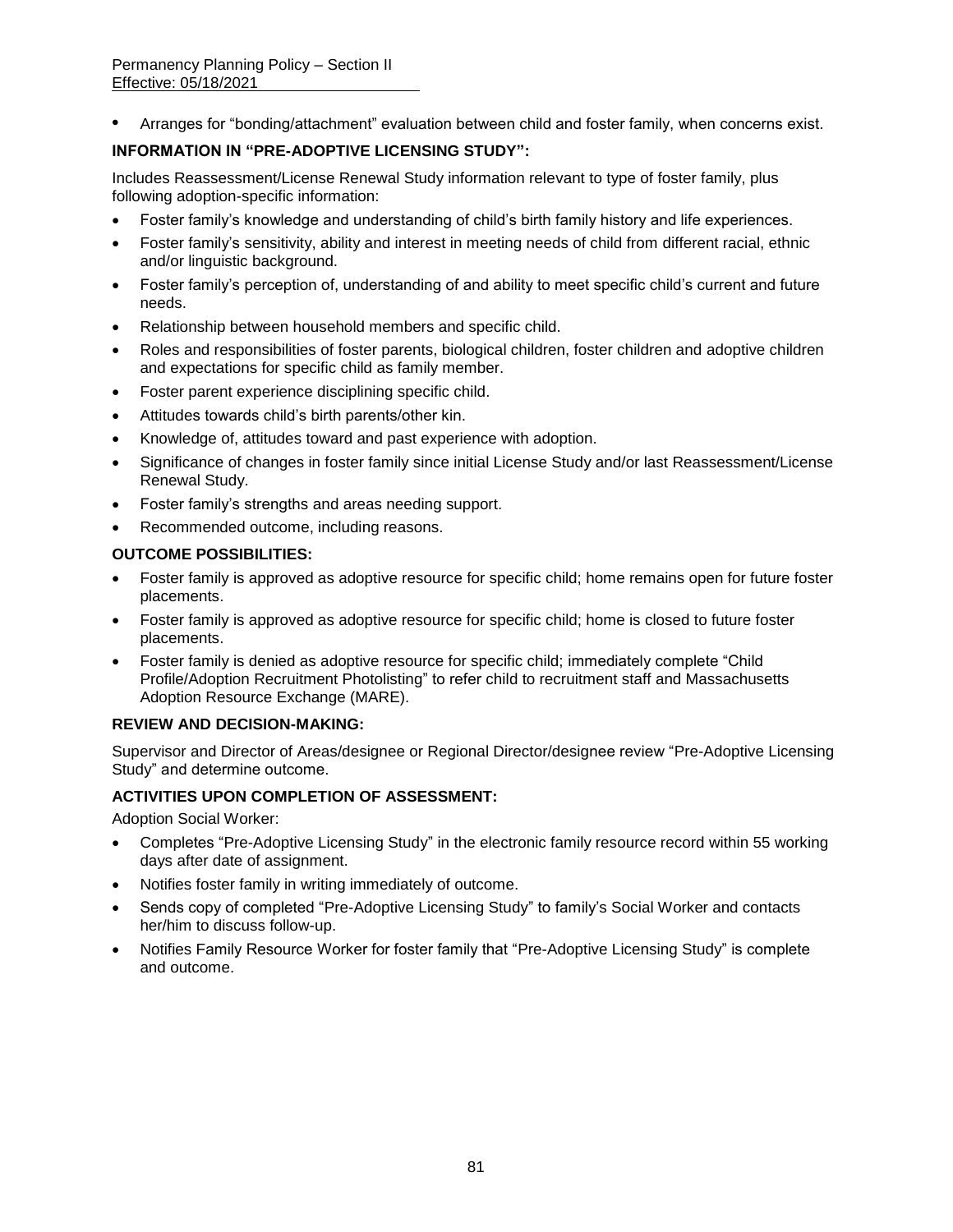# **Appendix G**

# **Child Profile/Adoption Recruitment Photolisting**

When no prospective adoptive family has been identified for a child for whom adoption is the permanency plan, the Adoption Social Worker obtains from the electronic case record the "Child Profile/Adoption Recruitment Photolisting" document. She/he reviews the document and forwards it for the Adoption Supervisor's review within 30 calendar days after the Permanency Planning Conference. The "Child Profile" is then used to support the Department recruitment for an adoptive family with state and national recruitment and matching programs.

The "Child Profile" includes:

- Child's Name
- Date of Birth
- Social Worker
- Area Office and Telephone Number
- Race
- Custody Status
- Language(s)
- Placement History (including resource name, start date, end date and reason for removal)
- Sibling Placement History (including sibling name; resource name; start date; end date; whether siblings are to be adopted with this child and total number in group; if not adopted together, does child need contact with siblings)
- Permanent Plan
- School Name, Town, Grade, District, Education Type, Educational Decision-Maker
- Day Care Name
- Whether child is prepared for adoption recruitment
- Whether foster parent has been notified of intent to recruit
- Whether kinship search has been completed
- Whether there is birth parent visitation and if yes, frequency
- Behaviors/Conditions (including treatment for observed/diagnosed behaviors/conditions and date reported)
- Child's Strengths (including interests/hobbies)
- Whether child is receiving therapy from a non-contracted or  $3<sup>rd</sup>$  party payable Clinician/Therapist (including clinician/therapist name, agency, address, telephone)
- Worker Signature/Date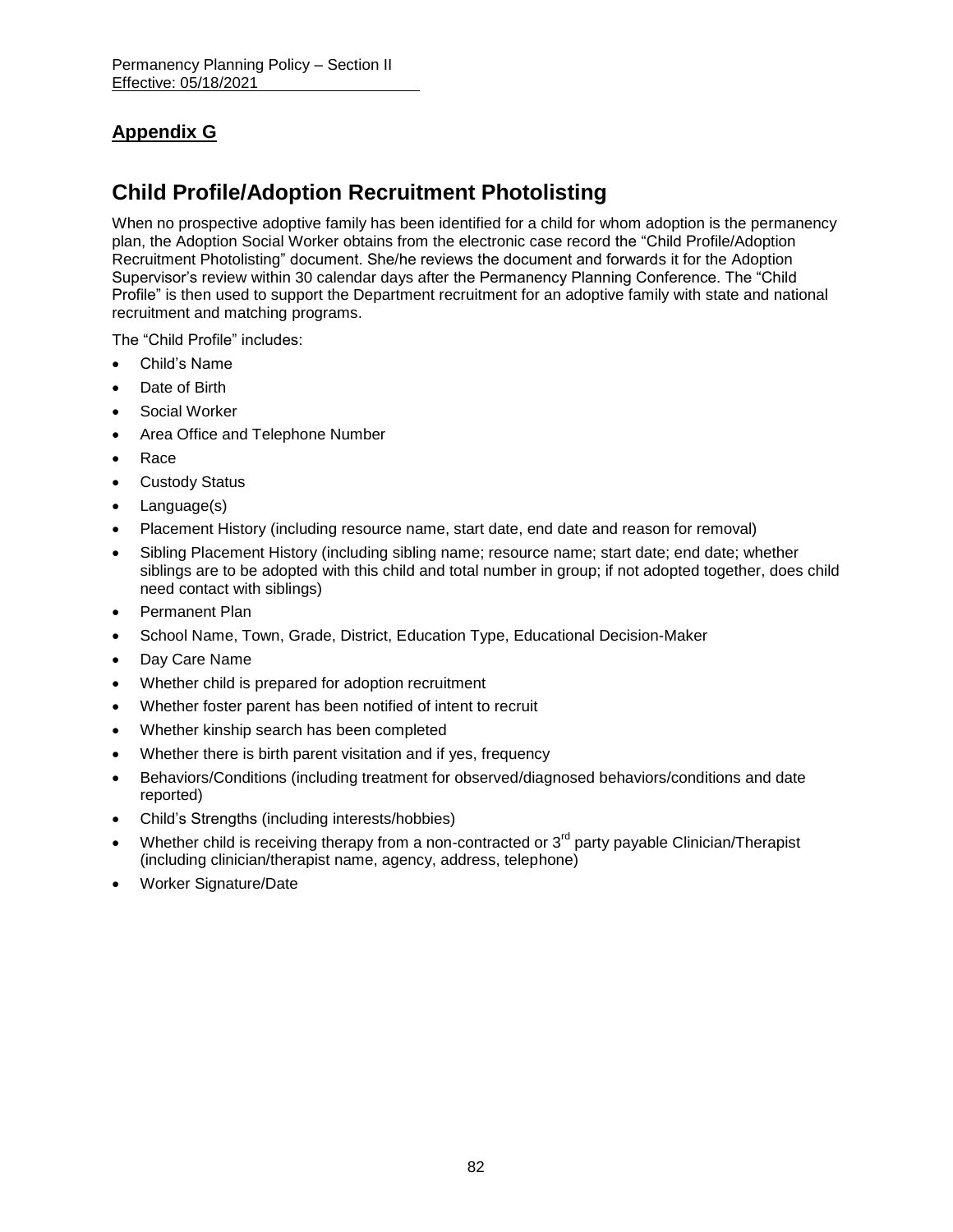# **Appendix H**

# **Family Profile**

When no prospective adoptive family has been identified for a child for whom adoption is the permanency plan, the Recruitment Worker prepares in the electronic family resource case record a "Family Profile" for each potential matching adoptive family. She forwards the profiles to the Area Adoption Supervisor via email attachment or hard copy and follows up within 2 weeks with the Supervisor and/or Social Worker to determine whether a match continues to be needed.

The "Family Profile" includes:

- Name of Resource
- Name of Spouse/Partner
- Resource and Spouse Partner Data [including name, DOB, address, language(s), occupation, race, religion, marital status and date of marriage]
- Most Recent CORI/BRC Date and Results (for both resource and spouse/partner)
- Most Recent Department History Check and Results (for both resource and spouse/partner)
- Immediate Relatives and Household Members (including name, relationship, DOB, address if different, BRC result, Department history result)
- Most Recent Assessment and Date
- Special Needs Specified (including behavioral, physical, emotional, cognitive and other characteristics)
- Preferences [regarding child(ren)'s gender, minimum age and maximum age, whether the family will accept siblings]
- Department Office/Agency, Address and Telephone
- Family Resource Worker and Supervisor Names